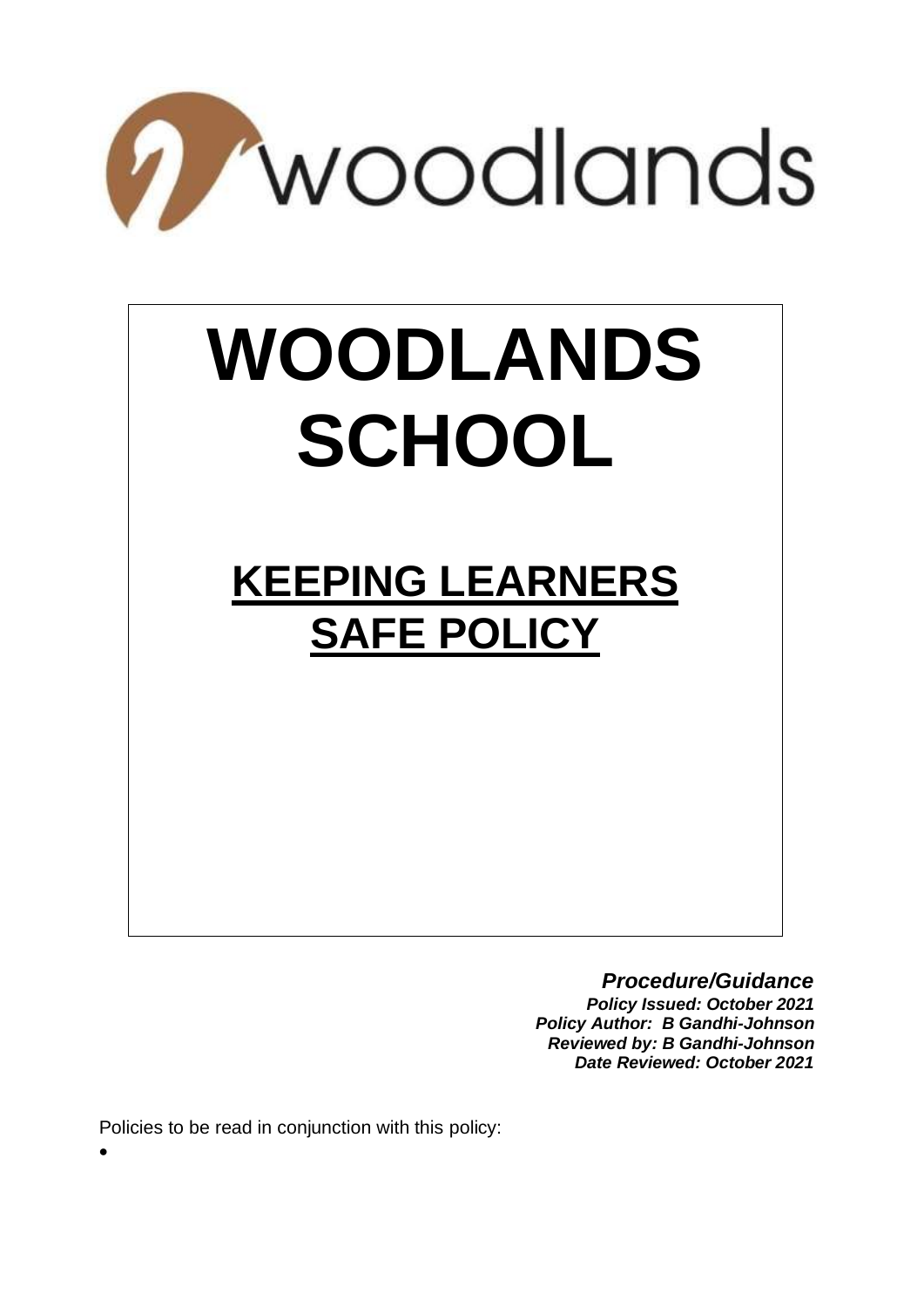# **The role of local authorities, governing bodies and proprietors of independent schools under the Education Act 2002**

Guidance document no: 272/2021 Date of issue: April 2021 Replaces guidance document no: 270/2021

#### **Audience**

This guidance is intended for all those working with children and young people at Woodlands School who would benefit from understanding the process and expectations for safeguarding in schools, and the wider system.

#### **Overview**

This document contains guidance for local authorities and governing bodies on arrangements for safeguarding children under the Education Act 2002. The guidance relates directly to the safeguarding procedures and duties under the Social Services and Well-being (Wales) Act 2014.

#### **Action required**

Employers and staff working with young people at Woodlands School should take the necessary action outlined in this guidance. There are legal obligations for employers and educational institutions in these areas and these are highlighted in the guidance.

#### **Further information**

Enquiries about this document should be directed to: Support for Learners Division The Education Directorate Welsh Government Cathays Park **Cardiff** CF10 3NQ

#### **Related documents**

This guidance replaces: *Keeping learners safe: The role of local authorities, governing bodies and proprietors of independent schools under the Education Act 2002.* Welsh Government Guidance no. 270/2021.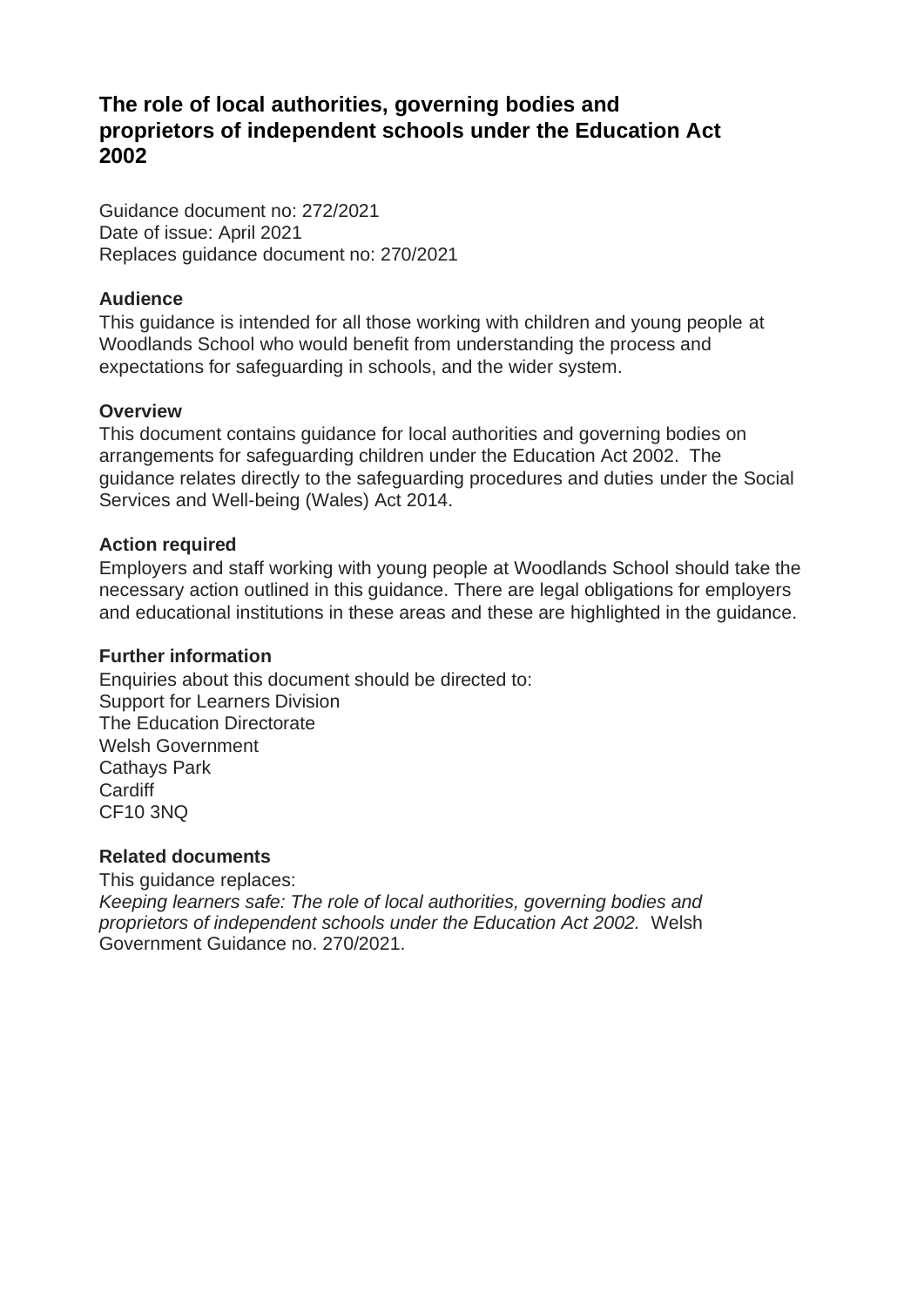# **Contents**

| <b>Preface</b>                                                                  | 5              |
|---------------------------------------------------------------------------------|----------------|
| Who is this guidance for?                                                       | $\sqrt{5}$     |
| What is safeguarding?                                                           | $\mathbf 5$    |
| The status and content of this guidance                                         | $\,6$          |
| 1. The framework for safeguarding in Wales                                      | $\overline{7}$ |
| <b>Wales Safeguarding Procedures 2019</b>                                       | $9\,$          |
| Well-being of Future Generations (Wales) Act 2015                               | 10             |
| The Equality Act 2010                                                           | 10             |
| The United Nations Convention on the Rights of the Child (UNCRC)                | 11             |
| A children's rights approach                                                    | 12             |
| Inspections                                                                     | 13             |
| 2. Safeguarding roles and responsibilities in the education system              | 14             |
| Local authority designated lead officer for safeguarding in education           | 14             |
| Designated governor for safeguarding                                            | 17             |
| Safeguarding training                                                           | 21             |
| 3. Responding to concerns that a child is at risk                               | 24             |
| Required information for staff in education settings                            | 25             |
| Signs that education setting staff should look out for                          | 25             |
| Appropriate response from education setting staff with safeguarding concerns    | 26             |
| Seeking advice on concerns                                                      | 26             |
| 4. Specific responsibilities of different education settings                    | 35             |
| Responsibilities of colleges                                                    | 35             |
| Responsibilities of independent schools                                         | 35             |
| Responsibilities of independent schools offering boarding provision             | 36             |
| Responsibilities of local authorities and school governing bodies for education |                |
| provided outside of a maintained school setting                                 | 37             |
| Responsibilities of work based learning providers                               | 38             |
| Responsibilities of community-focused schools, pre- and post-school activity    |                |
| providers and out of hours learning providers                                   | 38             |
| Responsibilities of funded non-maintained settings                              | 39             |
| Responsibilities of youth work settings                                         | 39             |
| 5. Safeguarding responsibilities in specific circumstances                      | 39             |
| <b>All Wales Practice Guides</b>                                                | 40             |
| Peer-on-peer abuse and harmful sexual behaviour                                 | 41             |
| Child abuse images and the internet                                             | 41             |
| Children missing from home or care                                              | 42             |
| Unaccompanied Asylum Seeking Children (UASC)                                    | 42             |
| <b>Bullying</b>                                                                 | 42             |
| Hate crime                                                                      | 43             |
| Inclusion and pupil support                                                     | 43             |
| Children missing education                                                      | 44             |
| Looked after children                                                           | 44             |
| Foreign exchange visits                                                         | 44             |
| Outdoor learning and trips                                                      | 44             |
| Physical contact with pupils, including restraint                               | 44             |
| Substance misuse                                                                | 46             |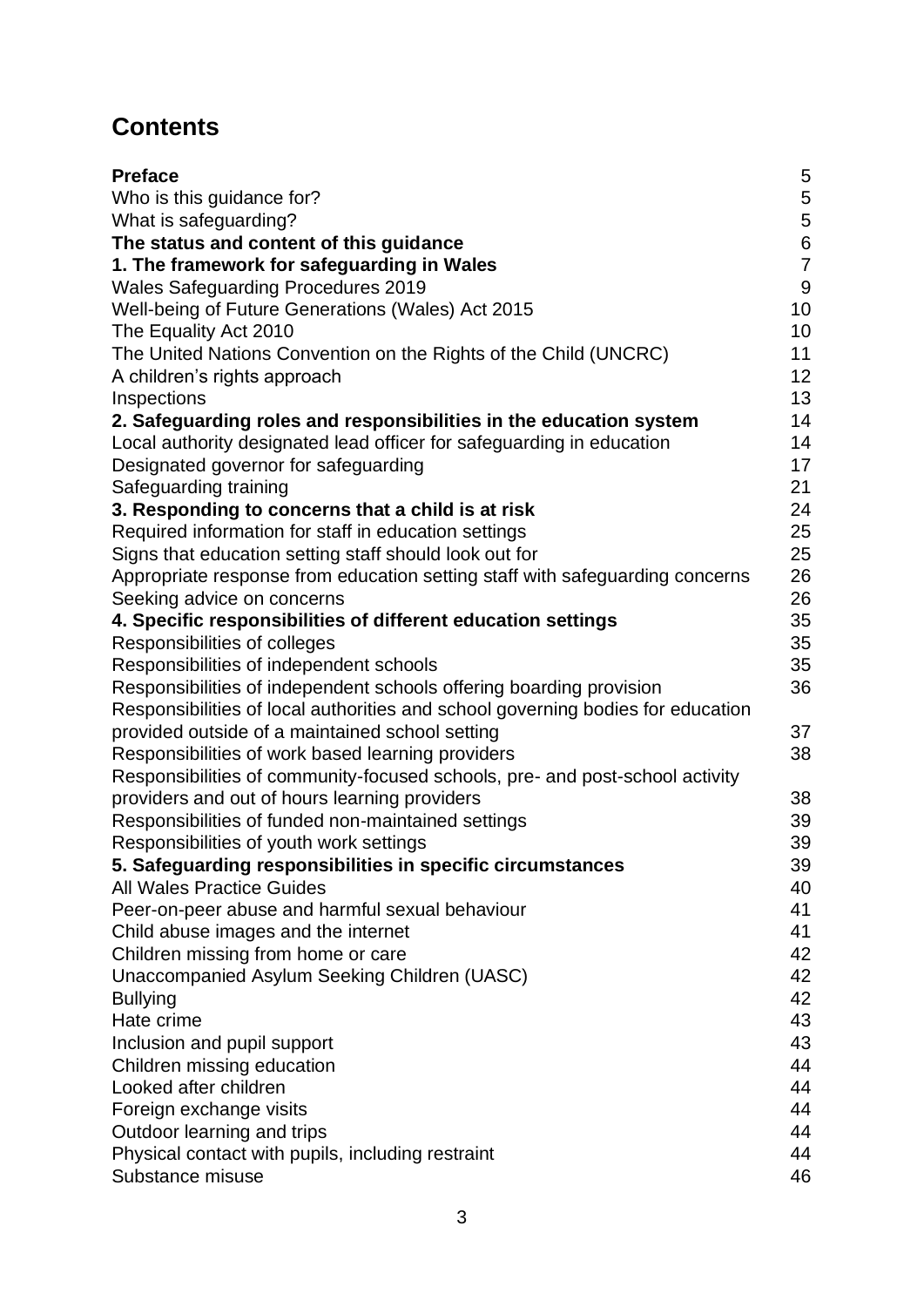<span id="page-3-0"></span>

| Suicide and self-harm                                                           | 46 |
|---------------------------------------------------------------------------------|----|
| 6. Domestic abuse, gender-based violence, sexual violence and harmful           |    |
| cultural practices                                                              | 48 |
| Proactive approaches                                                            | 48 |
| <b>Operation Encompass</b>                                                      | 49 |
| Responding to concerns                                                          | 49 |
| Female genital mutilation (FGM)<br>Error! Bookmark not defined.                 |    |
| Forced marriage                                                                 | 50 |
| 7. Keeping learners safe and secure online                                      | 50 |
| 8. Community cohesion                                                           | 54 |
| Preventing radicalisation                                                       | 54 |
| 9. Safer staff recruitment practice                                             | 57 |
| Supply agencies                                                                 | 58 |
| What school or college staff should do if they have concerns about safeguarding | 59 |
| practices within the school or college                                          | 59 |
| The Disclosure and Barring Service (DBS)                                        | 60 |
| <b>Annex1: Model Safeguarding Policy</b>                                        | 61 |
| <b>Annex 2: Glossary of terms</b>                                               | 65 |
| <b>Annex 3: Safeguarding audit tool</b>                                         | 68 |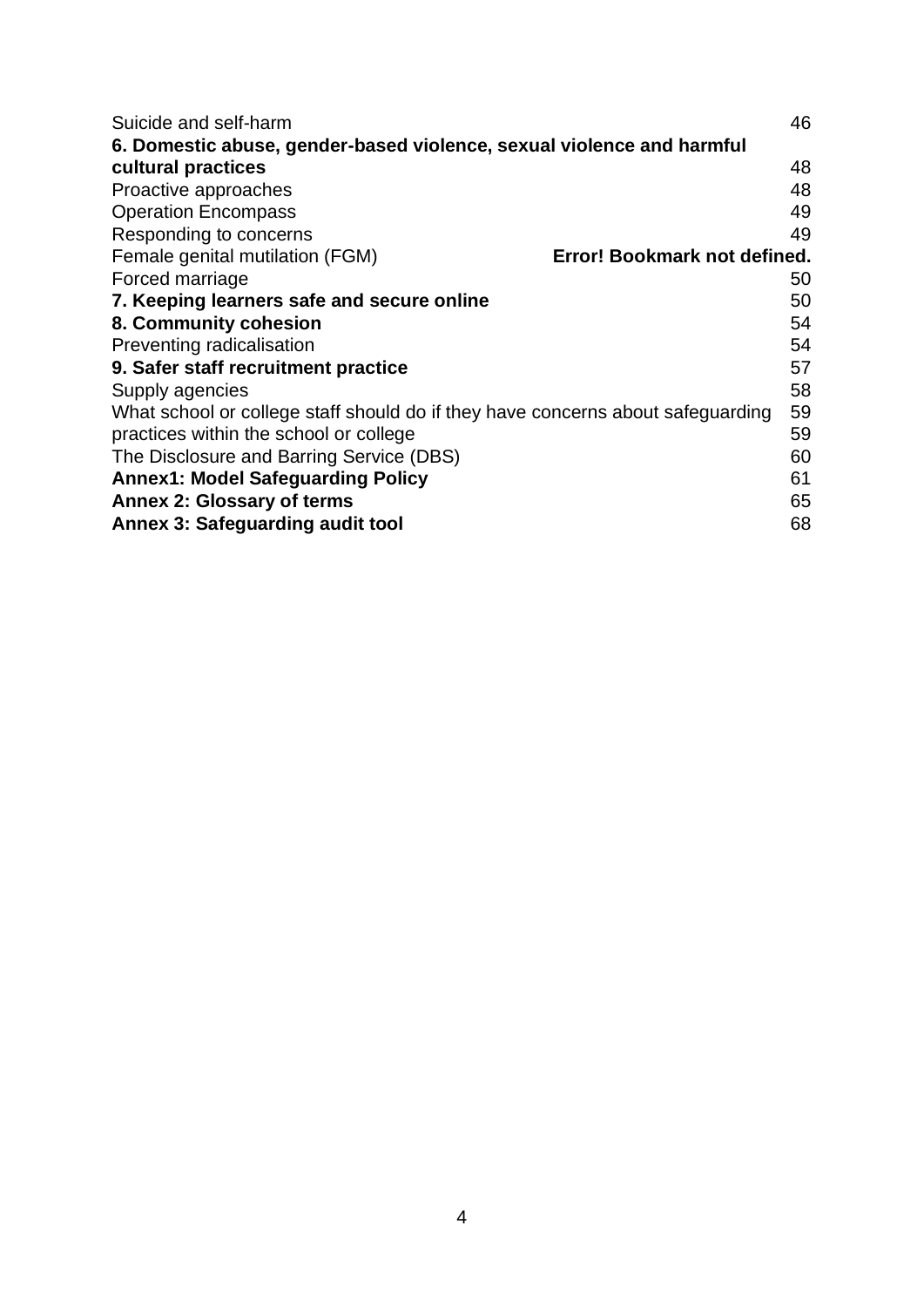# **Preface**

Throughout this guidance the terms **must, should** and **effective practice** are used. The term **must** is used when there is a statutory duty to meet the requirement. The word **should** is used when the advice set out should be followed unless there is good reason not to. The term **effective practice** is used where it is considered the education setting ought to follow the advice, but there is no requirement to do so.

#### <span id="page-4-0"></span>**Who is this guidance for?**

This statutory guidance **must** be read and followed by independent schools under section 157 of the 2002 Act. The above **should** ensure that all staff in Woodlands School have an understanding of this guidance, and ensure that there are systems in place to support staff to understand and discharge their roles and responsibilities as set out in this guidance.

The purpose of this guidance is to help Woodlands School ensure they have effective safeguarding systems in place. It sets out the responsibilities of proprietors of independent schools, to have arrangements for exercising their functions to safeguard and promote the well-being of children in Wales.

#### <span id="page-4-1"></span>**What is safeguarding?**

Safeguarding is preventing and protecting children from abuse, neglect or other kinds of harm, and educating those around them to recognise the signs and dangers. Safeguarding and promoting the well-being of all children attending an education setting is defined for the purposes of this guidance as:

- protecting children from risk of abuse, neglect or other kinds of harm
- preventing impairment of children's health or development
- ensuring that children grow up in circumstances consistent with the provision of safe and effective care
- taking action to enable all children to achieve the best outcomes.

For the purposes of this guidance:

- "children" includes everyone under the age of 18. Section 175 of the 2002 Act and section 3 of the Social Services and Well-being (Wales) Act 2014 (referenced as "the 2014 Act" hereafter) defines a child as a person under the age of 18. This means that the safeguarding duties set out in this guidance apply to all children and young people up to the age of 18 years. We recognise that teenagers may not like being referred to as children and will prefer the term young person. The use of the term 'child' in this guidance does not mean that everyone working in an education setting should use the term in practice
- well-being is defined under section 2 of the 2014 Act and includes "welfare" as that word is interpreted for the purposes of the Children Act 1989.

Everyone working in an education setting, whether employed by the local authority or otherwise, who comes into contact with children and their families has a role in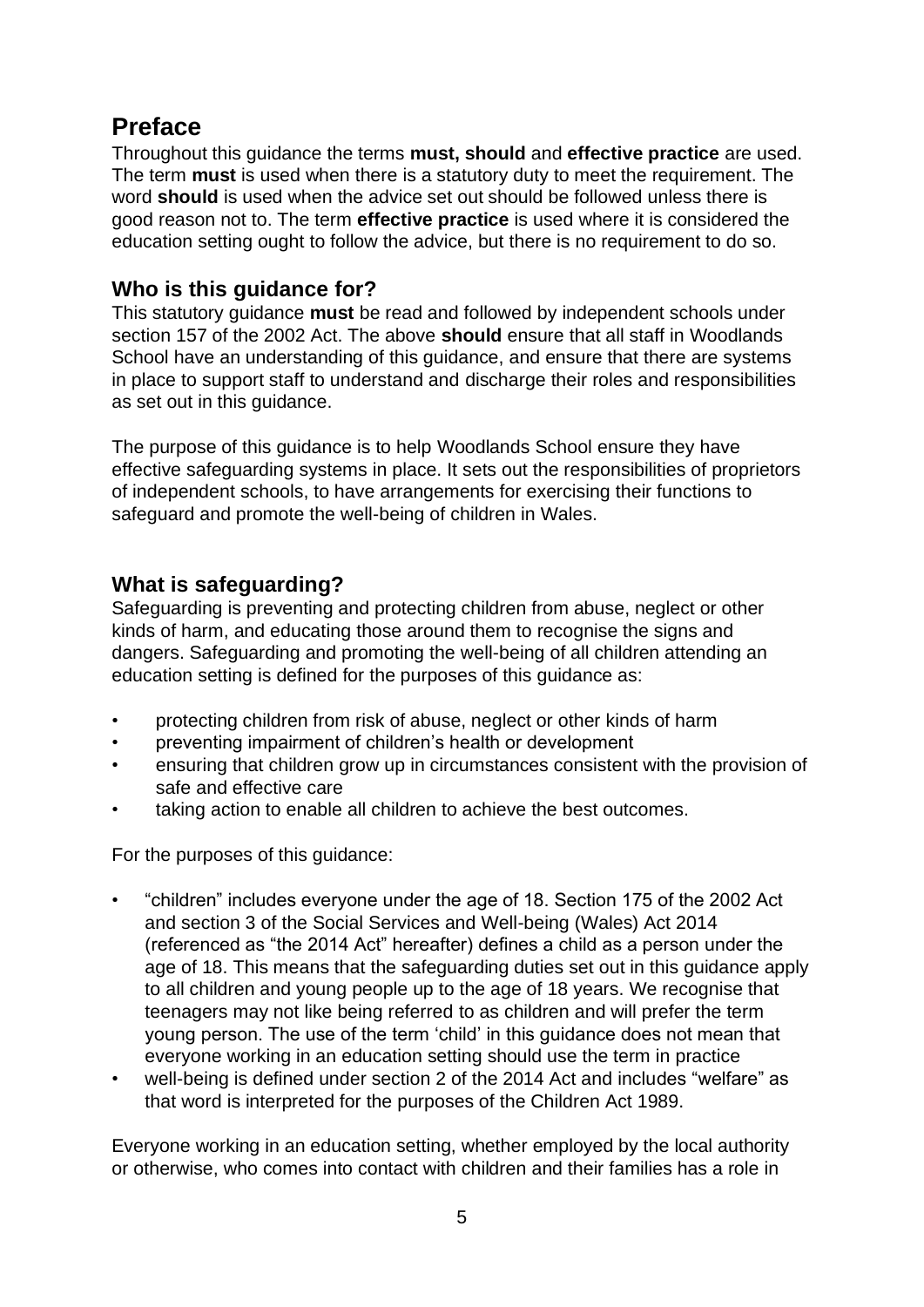safeguarding children. They form part of the wider safeguarding system for children and are in a position to identify concerns early and provide help for children to prevent issues from escalating. They should work with local authorities, the police, health services and other services to promote the well-being of children and protect them from harm.

Everyone working in education is responsible for keeping children safe by:

- creating and maintaining a safe learning environment for children
- identifying child well-being concerns and taking action to address them, where appropriate, in partnership with other agencies
- developing children's understanding, awareness and resilience through the curriculum.

Achieving this objective requires systems designed to:

- prevent unsuitable people<sup>1</sup> from working with children
- promote safe practice and challenge poor and unsafe practice
- identify instances in which there are grounds for concern about a child's wellbeing, and initiate or take appropriate action to keep them safe
- contribute to effective partnership working and communication between all those involved with providing services for children and families
- promote and protect children and young people' rights.

# <span id="page-5-0"></span>**The status and content of this guidance**

This guidance is issued by the Welsh Ministers in exercise of their powers under section 175 of the 2002 Act (see

[www.legislation.gov.uk/ukpga/2002/32/section/175](http://www.legislation.gov.uk/ukpga/2002/32/section/175)[\).](https://www.legislation.gov.uk/ukpga/2002/32/section/175) Under section 175 of the 2002 Act, local authorities and governing bodies of maintained schools and further education institutions must have regard to this guidance for the purpose of meeting their duties and should exercise their functions in a way that takes into account the need to safeguard and promote the welfare of children. The requirement to 'have regard' means that the guidance must be taken into account and any decision to depart from it must be justified.

#### Under section 157 of the 2002 Act (see

[www.legislation.gov.uk/ukpga/2002/32/section/157\),](https://www.legislation.gov.uk/ukpga/2002/32/section/157) proprietors of independent schools must have regard to this guidance for the purpose of meeting standards set out in regulations, and exercise their functions in a way that takes into account the need to safeguard and promote the welfare of children.

This document:

<sup>1</sup> Section 113BA of the Police Act 1997 sets out suitability information relating to children.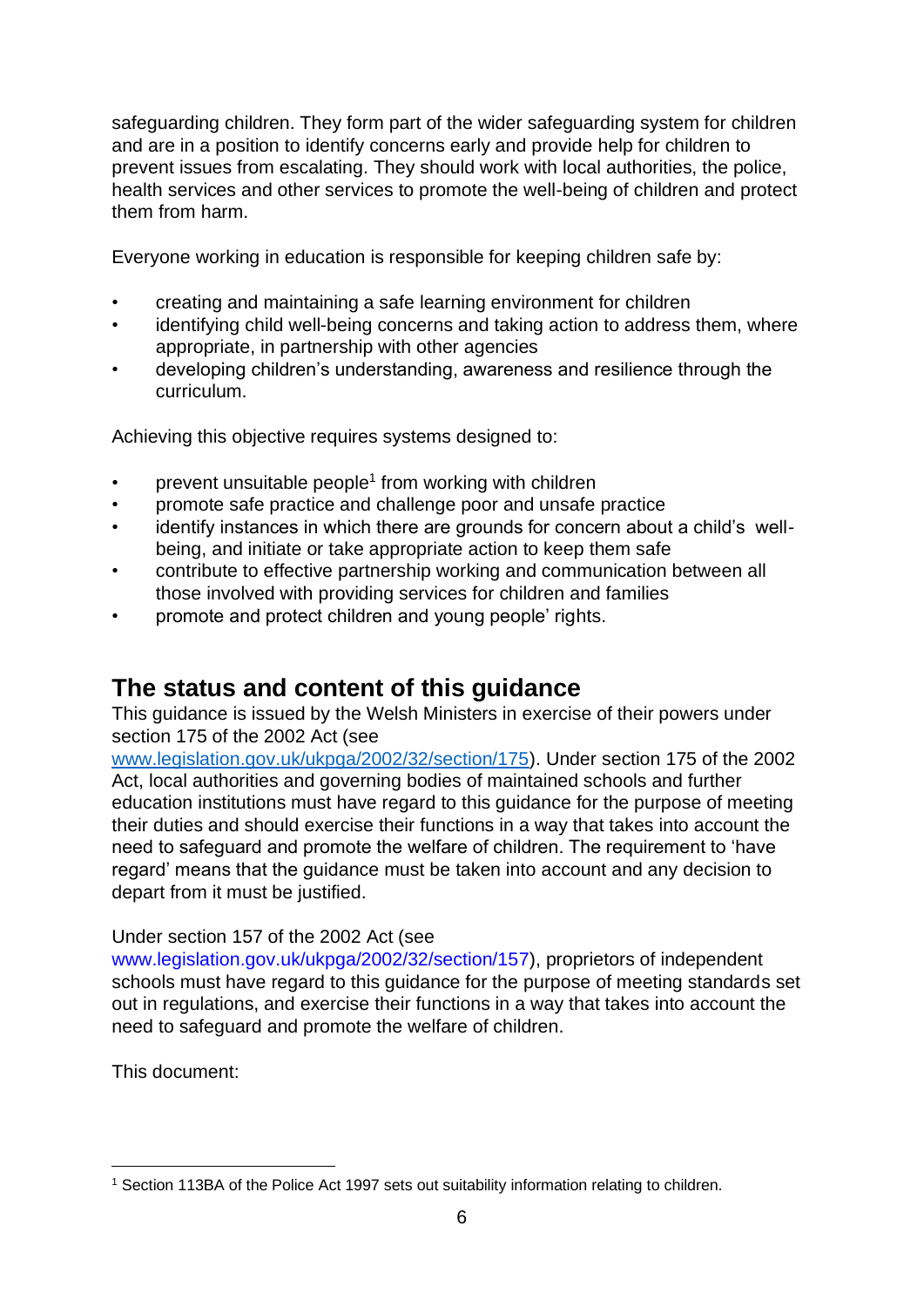- provides guidance about the effect of the duty to have arrangements to safeguard and promote the well-being of children introduced by section 175 of the 2002 Act (see [www.legislation.gov.uk/ukpga/2002/32/section/175\)](https://www.legislation.gov.uk/ukpga/2002/32/section/175)
- sets out the roles and responsibilities of local authorities, governing bodies, proprietors of independent schools, headteachers, and staff with designated responsibility for safeguarding in making arrangements to support those in the education settings to safeguard children from abuse, neglect or other kinds of harm
- provides advice on effective practice to other education settings
- supplements volumes 1, 2 and 5 of *Social Services and Well-being (Wales) Act 2014:* Working Together to Safeguard People (see [gov.wales/safeguardingguidance\)](https://gov.wales/safeguarding-guidance) which have been issued under Part 7 of the 2014 Act. This suite of guidance sets out clear expectations about the way in which agencies and practitioners should work together to safeguard children. The Wales Safeguarding Procedures<sup>2</sup> set out the detailed practice guidance for working together and this guidance aligns with the Procedures.

This guidance does not prescribe detailed procedures, rather it aims to specify the outcomes that organisations need to secure to enable staff to meet the objective of keeping children safe from harm as well as what needs to be done, or put in place, to achieve this.

This guidance replaces the previous *Keeping Learners Safe* guidance 2015 (document number: 158/2015).

# <span id="page-6-0"></span>**1. The framework for safeguarding in Wales**

**1.1** All schools and colleges have statutory duties to operate in a way that takes into account the need to safeguard and promote the well-being of children<sup>3</sup>, and in the case of some adults, colleges. The legal responsibilities are set out in:

- the common law duty of care $4$
- the duty to report<sup>5</sup>
- the duty arising from the contract of employment.

**1.2** The arrangements proprietors have in place to comply with these statutory duties need to ensure:

<sup>&</sup>lt;sup>2</sup> The Wales Safeguarding Procedures were published in November 2019 and replace the All Wales Child Protection Procedures [www.safeguarding.wales/](https://www.safeguarding.wales/)

<sup>&</sup>lt;sup>3</sup> Statutory duty for local authorities and governing bodies of maintained schools and colleges under s[e](http://www.legislation.gov.uk/wsi/2003/3234/schedules/made)ction 175 of the 2002 Act applies to proprietors of independent schools by virtue of the Independent [School Standards \(Wales\) Regulations 2003](http://www.legislation.gov.uk/wsi/2003/3234/schedules/made) [\(](http://www.legislation.gov.uk/wsi/2003/3234/schedules/made)see

[www.legislation.gov.uk/wsi/2003/3234/schedules/made\)](https://www.legislation.gov.uk/wsi/2003/3234/schedules/made) made under section 157 of the 2002 Act (see [www.legislation.gov.uk/ukpga/2002/32/section/157\).](https://www.legislation.gov.uk/ukpga/2002/32/section/157)

<sup>&</sup>lt;sup>4</sup> The 'common law' is law developed through decisions of the Court as opposed to law that has been determined by Parliament and set down in statute.

<sup>5</sup> Section 128 and Section 130 of th[e](http://www.legislation.gov.uk/anaw/2014/4/contents) [201](http://www.legislation.gov.uk/anaw/2014/4/contents)[4 Act](http://www.legislation.gov.uk/anaw/2014/4/contents) (se[e](https://www.legislation.gov.uk/anaw/2014/4/contents) [www.legislation.gov.uk/anaw/2014/4/contents\).](https://www.legislation.gov.uk/anaw/2014/4/contents)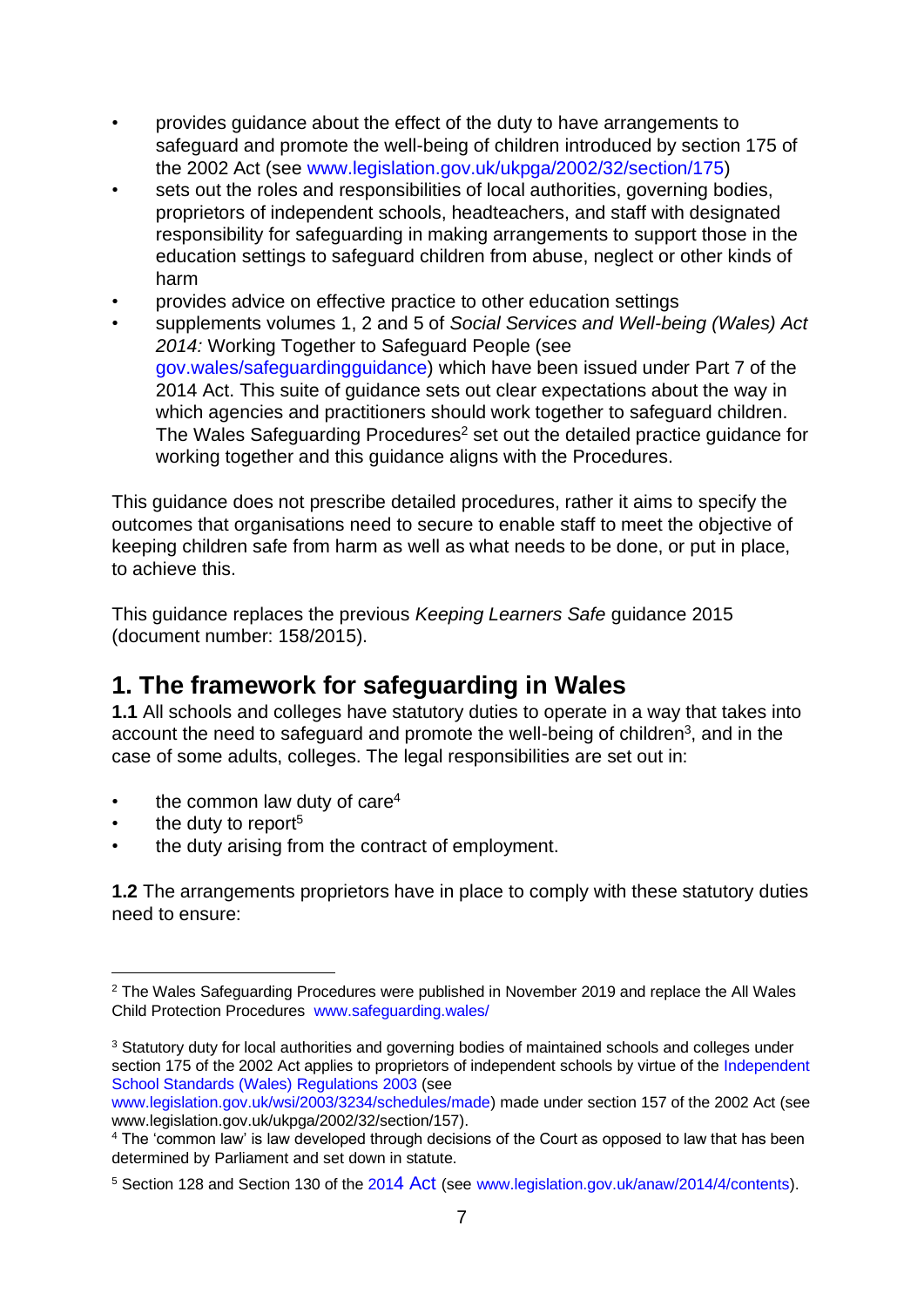- reasonable measures are taken to minimise risks of harm to children's wellbeing<sup>6</sup>
- appropriate actions are taken to address concerns about the well-being of a child or children, working to agreed local policies and procedures in full partnership with other local agencies.
- **1.3** Proprietors of independent schools **must** comply with this guidance to meet the well-being, health and safety standards prescribed in regulations under section 157 of the 2002 Act (see [www.legislation.gov.uk/ukpga/2002/32/section/157\).](https://www.legislation.gov.uk/ukpga/2002/32/section/157)
- **1.4** Where there are statutory requirements, proprietors, schools and colleges must have in place policies and procedures that satisfy these requirements, as well as comply with any guidance issued by the Welsh Government.
- **1.5 Annex 1** of this guidance provides a model safeguarding policy to help support education settings in their safeguarding arrangements. Its application is nonstatutory but considered **effective practice**.
- **1.6** Proprietors also need to be able to show they have considered whether children, including individual children, in their area have any specific safeguarding needs in addition to those covered by guidance. If so, they must have policies and procedures in place to meet those needs.
- **1.7** Failure to have arrangements in place as required by section 175 (see [www.legislation.gov.uk/ukpga/2002/32/section/175\)](https://www.legislation.gov.uk/ukpga/2002/32/section/175) or to adhere to regulations made under section 157 (see [www.legislation.gov.uk/ukpga/2002/32/section/157\)](https://www.legislation.gov.uk/ukpga/2002/32/section/157) of the 2002 Act, or to have regard to guidance issued by the Welsh Government, may be grounds for the Welsh Ministers to take action proprietors of independent schools.
- **1.8** The responsibility for making sure these arrangements are in place is the duty of the proprietor of an independent school. Individuals do not have direct liability, except where the proprietor of an independent school happens to be an individual.
- **1.9** The Headteacher and other members of staff are responsible for carrying out their duties in compliance with the arrangements made by the proprietor. Enforcing individual compliance with those arrangements is a matter for the employer under disciplinary procedures.
- **1.10** Every local authority in Wales **must** have a single point of contact for those working with children to raise concerns about a child at risk. Everyone working in Woodlands School **should** be familiar with the local authority contact and the details of the designated safeguarding person (DSP) at Woodlands School to

<sup>6</sup> Well-being is defined under section 2 of the 2014 Act and includes "welfare" as that word is interpreted for the purposes of the Children Act 1989.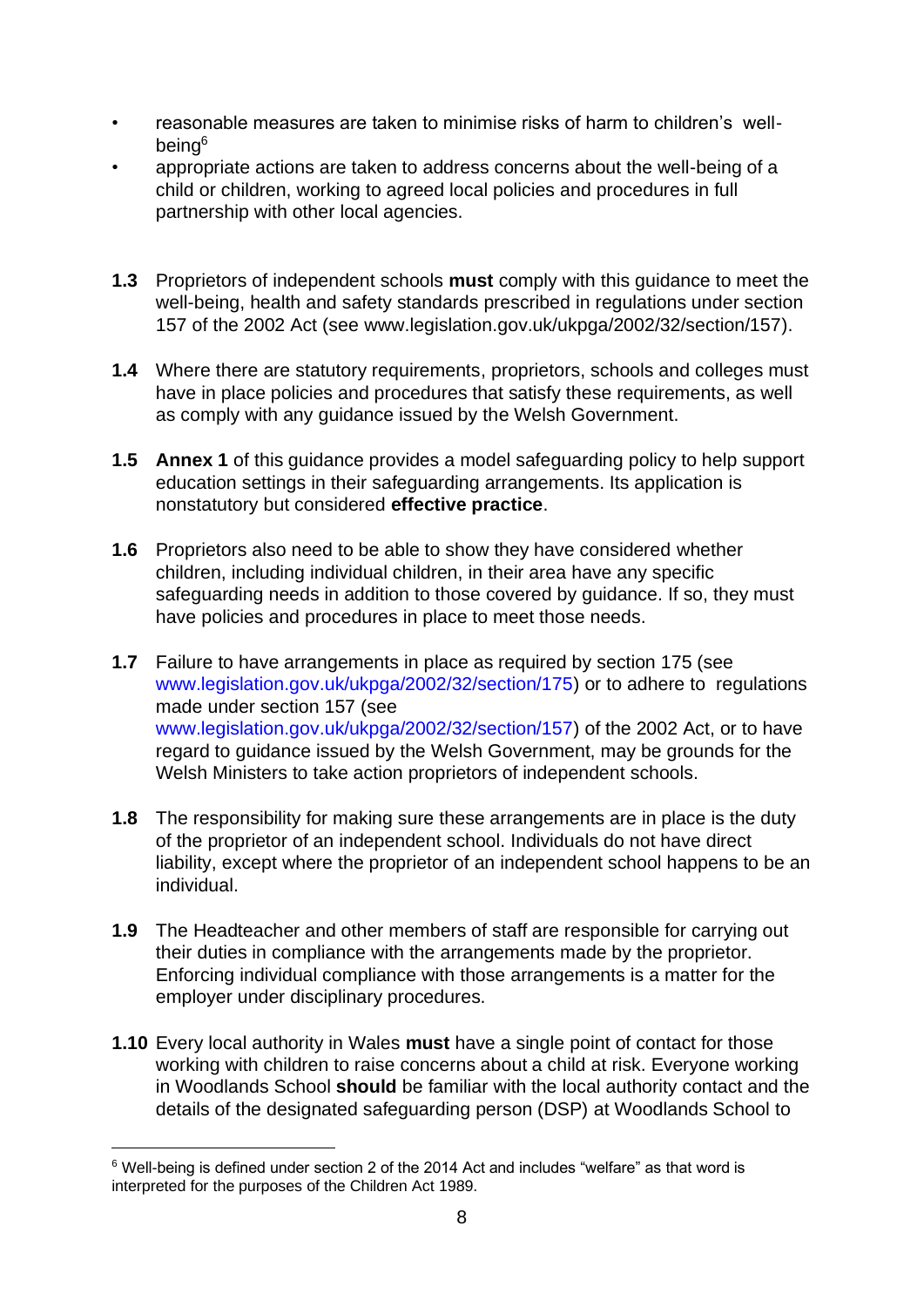raise such a concern. Woodlands School **must** ensure that there is a safeguarding policy that clearly sets out the contact details for the local authority first point of contact. This policy is readily available to all staff on the S Drive. This is **effective practice** for all education settings.

- **1.11** The 2014 Act provides for the establishment of safeguarding children boards (SCB). Each SCB partner<sup>7</sup> **must** be represented by a representative of sufficient level of seniority to ensure effective decision-making. The functions of the director of education must be reflected on the SCB. In the absence of the relevant director, another officer who is accountable to the director and of sufficient seniority to represent the authority may attend in their place. This representative **must** take responsibility for making relevant information available to schools.
- **1.12** Woodlands Schools is required to cooperate and provide information to local authorities<sup>8</sup>. Safeguarding boards have the power to request specified information<sup>9</sup> from a qualifying person or body provided that the purpose of the request is to enable or assist the board to perform its functions under the Act. Each SCB will have a subgroup to lead multi-agency practice reviews of a significant incident where abuse or neglect of the child is known or suspected. Wherever necessary there will be an education representative in such reviews.
- This representative will be responsible for liaising with the school where additional information is required.
- **1.13** *Social Services and Well-being (Wales) Act 2014:* Working Together to Safeguard People (see [gov.wales/safeguarding-guidance\)](https://gov.wales/safeguarding-guidance) provides a suite of guidance to support practitioners in exercising their duties under Part 7 of the 2014 Act<sup>10</sup>.

# <span id="page-8-0"></span>**Wales Safeguarding Procedures 2019**

- **1.15** The Wales Safeguarding Procedures<sup>11</sup> support individuals and agencies across Wales to understand their roles and responsibilities in keeping children and adults safe. They support a consistent approach to safeguarding practice and procedures across Wales.
- **1.16** They are owned by the safeguarding boards in Wales and provide a framework that reflects day-to-day operational arrangements underpinned by the legislative framework set within the 2014 Act and related guidance. They are an

 $<sup>7</sup>$  As set out in section 134 (2) of the 2014 Act.</sup>

<sup>8</sup> Section 164 of the 2014 Act.

<sup>&</sup>lt;sup>9</sup> Section 137 of the 2014 Act.

<sup>10</sup> <https://socialcare.wales/hub/statutory-guidance>

<sup>&</sup>lt;sup>11</sup>. The Wales Safeguarding Procedures replace the existing All Wales Child Protection Procedures.

<sup>&</sup>lt;sup>13</sup> ACEs include child maltreatment (such as physical, sexual and verbal abuse) and wider experiences of household dysfunction (such as growing up in a household affected by domestic violence, parental separation, substance misuse, mental illness or criminal behaviour).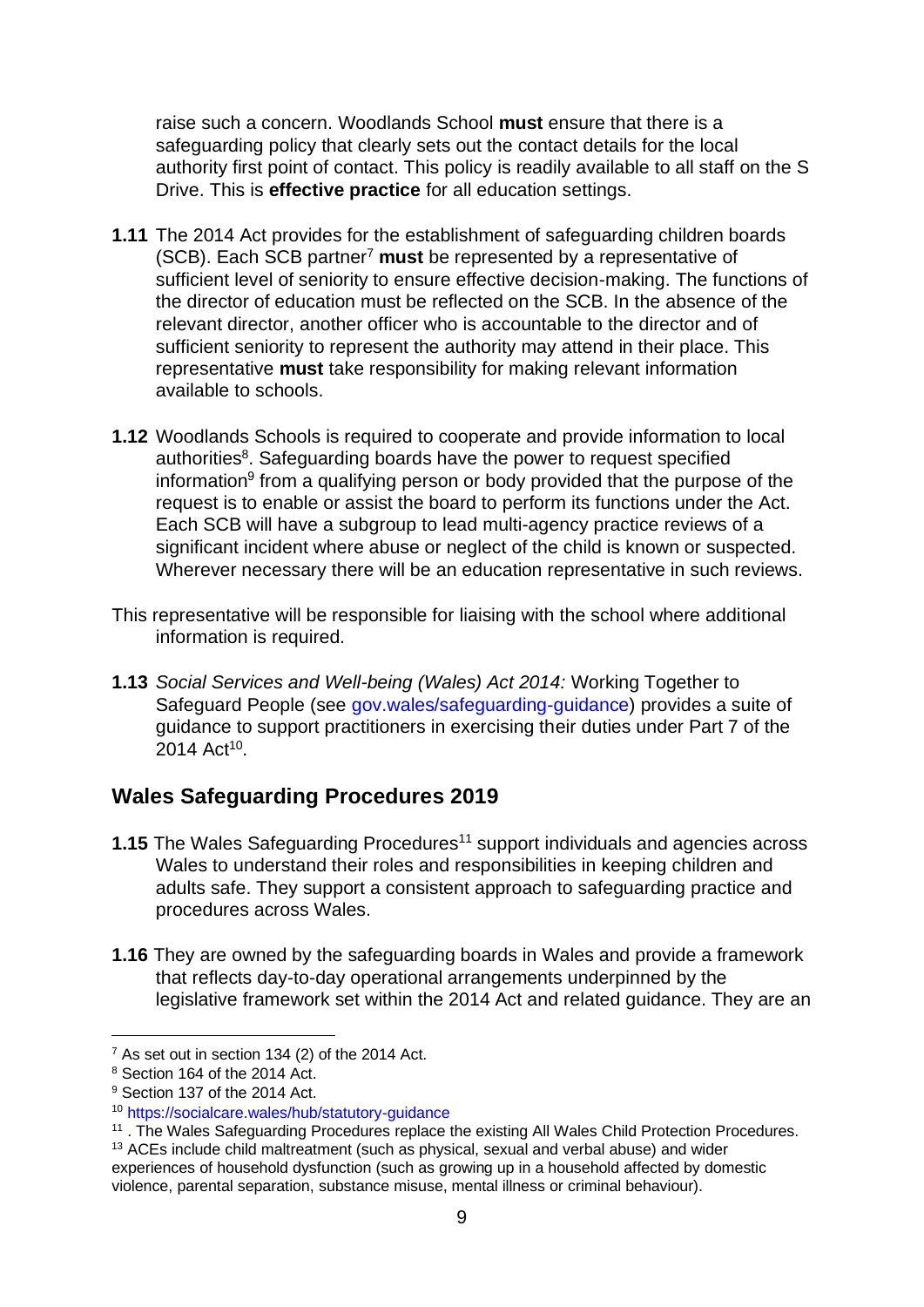integral part of safeguarding and promoting the well-being of children and adults at risk.

**1.17** All Wales Practice Guides on safeguarding children in specific safeguarding circumstances have been developed to be used in conjunction with the Wales Safeguarding Procedures and links are included in section 5.

# <span id="page-9-0"></span>**Well-being of Future Generations (Wales) Act 2015**

**1.18** In line with the Well-being of Future Generations (Wales) Act 2015, Woodlands School should maintain an emphasis on prevention, in terms of early intervention, with a view to reducing the risks children are exposed to and subsequent difficulties in later life. Exposure to adverse childhood experiences<sup>13</sup> (ACEs) is associated with poorer health and well-being outcomes. Early identification, intervention and action to mitigate the impact of ACEs, across the life course, is vital and is supported through the holistic car, education and therapy at Woodlands.

# <span id="page-9-1"></span>**[The Equality Act 2010](http://www.legislation.gov.uk/ukpga/2010/15/contents)**

- **1.19** The Equality Act 2010 (see [www.legislation.gov.uk/ukpga/2010/15/contents\)](https://www.legislation.gov.uk/ukpga/2010/15/contents) places a duty on the proprietor to ensure Woodlands School meets the requirements of equality legislation. To meet its duty a proprietor should:
- ensure Woodlands School takes all reasonable steps to ensure that its employees do not carry out unlawful discriminatory actions or behaviours support and guide the school to have due regard for equality in all its functions
- ensure the education setting complies with the Equality Duty.
- **1.20** There are general duties under the Act that schools and colleges must fulfil. There are also specific school provisions in Part 6 and Part 7 of the Act which prohibit schools from discriminating against, harassing or victimising:
- prospective learners (in relation to admissions arrangements)
- learners at the education setting (including those absent or temporarily excluded)
- former learners (if there is a continuing relationship based on them having been a learner at the school).
- **1.21** The Equality and Human Rights Commission has produced 'What equality law means for you as an education provider: schools' (see [www.equalityhumanrights.com/en/publication-download/what-equality](https://www.equalityhumanrights.com/en/publication-download/what-equality-law-means-you-education-provider-schools)[lawmeans-you-education-provider-schools\)](https://www.equalityhumanrights.com/en/publication-download/what-equality-law-means-you-education-provider-schools) and **'**What equality law means for you as an education provider – further and higher education' (see [www.equalityhumanrights.com/en/publication-download/what-equality](https://www.equalityhumanrights.com/en/publication-download/what-equality-law-means-you-education-provider-%E2%80%93-further-and-higher-education)[lawmeans-you-education-provider-%E2%80%93-further-and-higher-education\)](https://www.equalityhumanrights.com/en/publication-download/what-equality-law-means-you-education-provider-%E2%80%93-further-and-higher-education) providing advice on the specific responsibilities under the Act.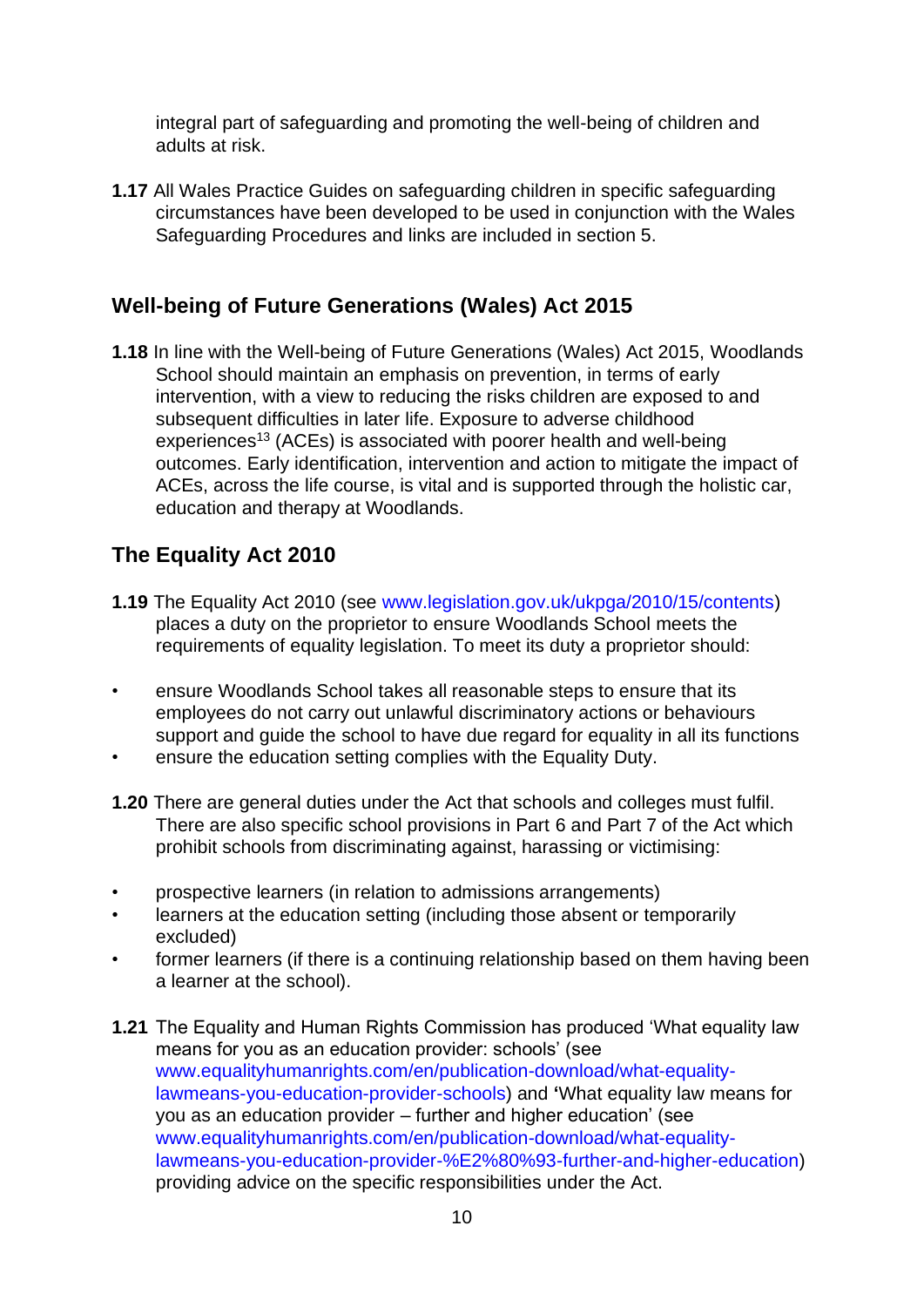# <span id="page-10-0"></span>**The United Nations Convention on the Rights of the Child (UNCRC)**

- **1.23** The United Nations Convention on the Rights of the Child (UNCRC) is an international agreement that protects the human rights of children under the age of 18. There are 54 articles in the UNCRC. Articles 1–42 set out the rights to which each child is entitled. Articles 43–54 are about how adults and governments should work together to make sure all children are entitled to their rights. In 1991 it was ratified by the UK Government, which formally agreed to ensure that every child in the UK has all the rights listed in the UNCRC.
- **1.24** The UNCRC has 54 articles that cover all aspects of a child's life and set out the civil, political, economic, social and cultural, rights of children. A summary of the UNCRC can be found under 'The United Nations Convention on the rights of the child' link at [gov.wales/childrens-rights-teaching-resources.](https://gov.wales/childrens-rights-teaching-resources)
- **1.25** Key articles include that every child has a right to:
- article 12 have their voice heard in decisions that affect them
- article 19 be protected from violence, abuse and neglect  $\Box$  article 28 an education article 29 – an education that is directed to the development of the child's personality, talents and mental and physical abilities article 33 – to be protected from dangerous drugs
- article  $34 -$  to be kept safe from sexual abuse
- article 36 to be kept safe from harm to their development.
- **1.26** In 2011, Wales became the first administration in the UK to enshrine the UNCRC in domestic law, through the Rights of Children and Young Persons (Wales) Measure 2011 (se[e](http://www.legislation.gov.uk/mwa/2011/2/contents) [www.legislation.gov.uk/mwa/2011/2/contents\).](http://www.legislation.gov.uk/mwa/2011/2/contents) Section 1 of the Measure places a duty upon the Welsh Ministers when exercising any of their functions to have due regard to the requirements of:
- part 1 of the UNCRC
- articles 1 to 7 of the Optional Protocol to the UNCRC on the involvement of children in armed conflict, except article 6(2) (see

[www.ohchr.org/EN/ProfessionalInterest/Pages/OPACCRC.aspx\)](https://www.ohchr.org/EN/ProfessionalInterest/Pages/OPACCRC.aspx) 

• articles 1 to 10 of the Optional Protocol to the UNCRC on the sale of children, child prostitution and child pornography (see [www.ohchr.org/EN/ProfessionalInterest/Pages/OPSCCRC.aspx\).](https://www.ohchr.org/EN/ProfessionalInterest/Pages/OPSCCRC.aspx)

#### **1.27** The Welsh Government's Children's rights website (see

[gov.wales/childrensrights-in-wales\)](https://gov.wales/childrens-rights-in-wales) has been designed to help practitioners, policymakers and all stakeholders develop their understanding of both children's rights and how to adopt a children's rights perspective in their work. The website offers a suite of resources including training for professionals (se[e](https://gov.wales/childrens-rights-in-wales) [gov.wales/childrens-rights-inwales\).](https://gov.wales/childrens-rights-in-wales)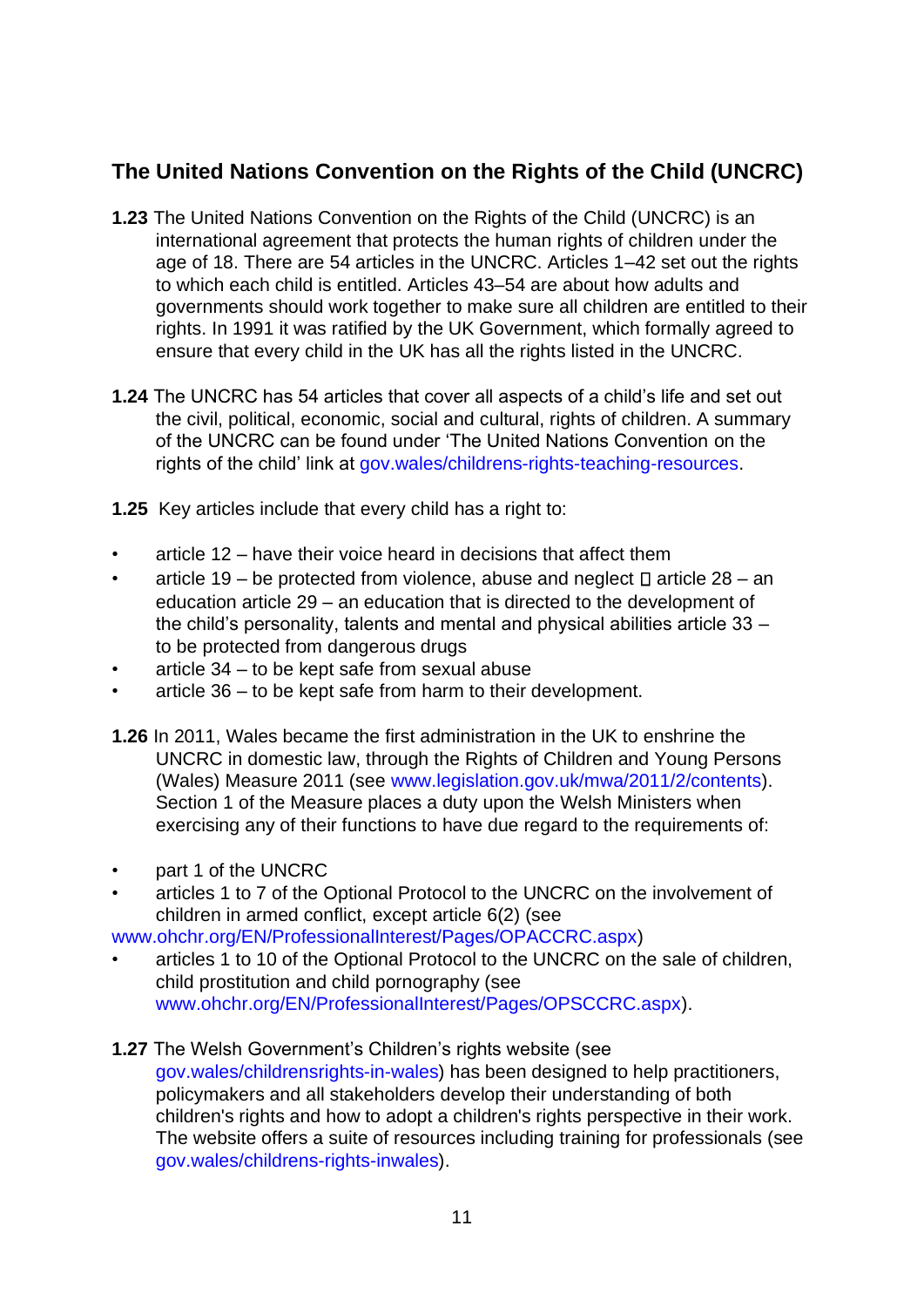# <span id="page-11-0"></span>**A children's rights approach**

Woodlands is working towards achieving 'The Rights Respecting Schools' Award (UNICEF) across all areas of education, care and therapy.

- **1.28** Developing children's understanding of their rights, as set out at section 4 of the Rights of Children and Young Persons (Wales) Measure 2011, is an important preventative measure to safeguard the welfare of children and young people. Enabling children to experience their right to have their opinion heard when adults are making decisions that affect them (article 12 of the UNCRC) is a key safeguarding tool.
- **1.29** Creating opportunities for children to learn about their rights can also directly enable children and young people to make disclosures about their experiences.
- **1.30** Education settings can develop a children's rights approach using the Children's Commissioner for Wales' guidance for education settings, *The Right Way: a children's rights approach to education in Wales* (see [www.childcomwales.org.uk/resources/childrens-rights](https://www.childcomwales.org.uk/resources/childrens-rights-approach/childrens-rights-approach-education-wales/)[approach/childrensrights-approach-education-wales/\).](https://www.childcomwales.org.uk/resources/childrens-rights-approach/childrens-rights-approach-education-wales/)
- **1.31** This practical approach for working with children, based on the UNCRC, has five principles:
- **embedding children's rights** putting children's rights at the core of planning and delivery **equality and non-discrimination** – ensuring that every child has an equal opportunity **empowering children** – enhancing children's capabilities as individuals so they're better able to experience their rights
- **participation** listening to children and taking their views meaningfully into account
- **accountability** authorities should be accountable to children for decisions and actions that affect their lives

A range of further resources for learning about rights is available on Hwb (see [hwb.gov.wales/repository/tree?sort=recommendation&language=en&query=chil](https://eur01.safelinks.protection.outlook.com/?url=https%3A%2F%2Fhwb.gov.wales%2Frepository%2Ftree%3Fsort%3Drecommendation%26language%3Den%26query%3Dchildren%27s%2520rights%26strict%3Dtrue&data=02%7C01%7CKaryn.Pittick%40gov.wales%7C1b31d38b5be44a9d571308d86e93aeae%7Ca2cc36c592804ae78887d06dab89216b%7C0%7C0%7C637380927846904742&sdata=nkJ8ql95kevKfLOfMRunARk8fFkzyi6UIwTqjYJ1Ymk%3D&reserved=0)  [dren's%20rights&strict=true\).](https://eur01.safelinks.protection.outlook.com/?url=https%3A%2F%2Fhwb.gov.wales%2Frepository%2Ftree%3Fsort%3Drecommendation%26language%3Den%26query%3Dchildren%27s%2520rights%26strict%3Dtrue&data=02%7C01%7CKaryn.Pittick%40gov.wales%7C1b31d38b5be44a9d571308d86e93aeae%7Ca2cc36c592804ae78887d06dab89216b%7C0%7C0%7C637380927846904742&sdata=nkJ8ql95kevKfLOfMRunARk8fFkzyi6UIwTqjYJ1Ymk%3D&reserved=0)

- **1.32** The Children's Commissioner for Wales has also produced a resource package including accessible resources for children and young people (see [www.childcomwales.org.uk/resources/accessible-teaching-resources/\)](https://www.childcomwales.org.uk/resources/accessible-teaching-resources/) with additional learning needs, and professional learning resources for teachers (se[e](https://www.childcomwales.org.uk/resources/training-resources-for-teachers/) [www.childcomwales.org.uk/resources/training-resources-for-teachers/\).](https://www.childcomwales.org.uk/resources/training-resources-for-teachers/)
- **1.33** The Welsh Government's 'Children's rights' website (see [gov.wales/childrensrights-in-wales\)](https://gov.wales/childrens-rights-in-wales) has been designed to help practitioners, policymakers and all stakeholders develop their understanding of children's rights and how to adopt a children's rights perspective in their work. The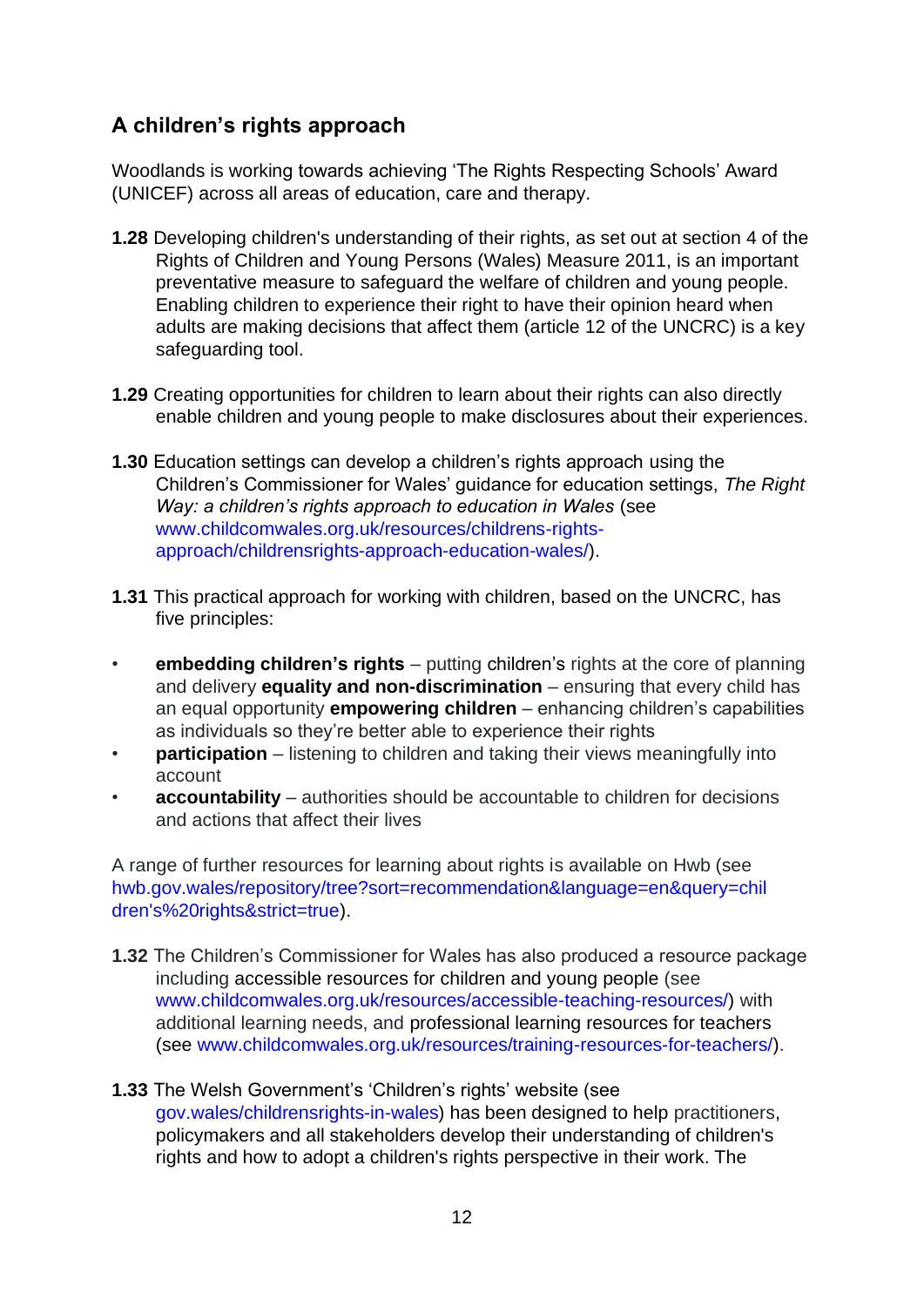website offers a suite of resources including training for professionals (see [gov.wales/childrens-rights-inwales\).](https://gov.wales/childrens-rights-in-wales)

#### <span id="page-12-0"></span>**Inspections**

- **1.34** Safeguarding practice in Woodlands School is subject to inspection by Estyn and the Care Inspectorate Wales (CIW). In Woodlands, it is the ability to safeguard and promote the well-being of children in accordance with the relevant legislation and guidance that will inform the inspectorate's judgement of an education setting's overall performance. Performance in this area will not be judged solely on the existence of procedures, but also on their effectiveness in safeguarding children from neglect, abuse and other kinds of harm.
- **1.35** All inspectors also have a responsibility to report any safeguarding disclosures or concerns they may have when visiting an education setting.
- **1.36** Estyn inspects all independent schools in Wales. When an independent school has residential accommodation or is associated with a children's home, they are subject to inspection by both Estyn and CIW. Estyn will carry out an inspection of the school and its education aspects and report to Welsh Ministers on the extent to which the Independent Schools Standards, including safeguarding aspects, are met.
- **1.38** Prior to inspection of schools, Estyn seeks the views of teachers, support staff, governors, management committees, employers, learners, parents and carers through preinspection questionnaires (se[e](https://www.estyn.gov.wales/inspection-feedback/questionnaires) [www.estyn.gov.wales/inspectionfeedback/questionnaires\).](https://www.estyn.gov.wales/inspection-feedback/questionnaires)
- **1.39** As **effective practice**, the DSP will ensure the provider's safeguarding practice is audited at least annually. The tool at Annex 3 is recommended by the Welsh Government as a comprehensive tool, and should be completed on an ongoing basis. The tool supports Woodlands School to review their safeguarding arrangements and identify strengths and weaknesses to ensure they are exercising their legal safeguarding obligations in line with this guidance. The tool has been developed with input from Estyn and when used effectively meets the requirements expected by Estyn during inspection.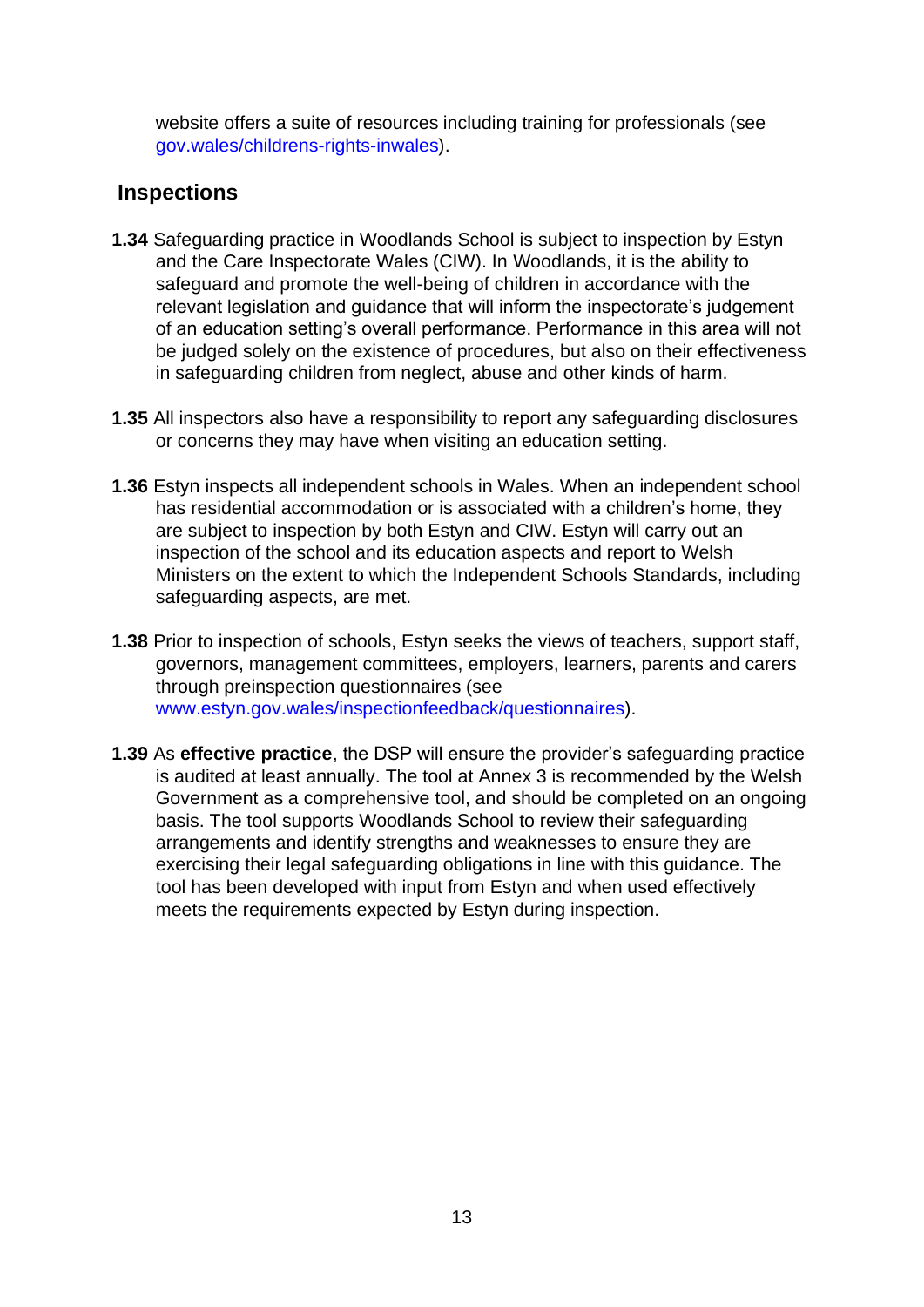# <span id="page-13-0"></span>**2. Safeguarding roles and responsibilities in the education system**

**2.1** The role of education in safeguarding children effectively is vital as education settings have frequent contact with children and families and could be the only professionals in their lives. Education settings often bring a child into contact with a trusted adult and staff will get to know the child and family as well as their wider community. This brings responsibilities and opportunities, and safeguarding should be embedded in to the culture of an education setting so early intervention and prevention can be instigated, risks minimised and the impact of trauma reduced. The whole-school approach to well-being is not about promoting any one initiative, nor intervention over any other as there is no 'silver bullet' and each school will need to consider how it addresses its needs in line with its own unique circumstances. At its heart, the framework is about reinforcing the little things that build the positive relationships which, above all, make the difference and which foster the sense of belonging and community – not just relationships between learners and staff, but also relationships that span community, statutory and third sector boundaries, so that the whole system, working around the school or education setting as the hub of the community, can create an ethos that values and supports emotional and mental well-being. This approach needs support from the whole education system and each role and responsibility in this section will contribute to its success.

# <span id="page-13-1"></span>**Local authority designated lead officer for safeguarding in education**

- **2.2** Local authorities **must** ensure that an appropriate senior officer within its education department is designated to have lead responsibility for discharging its safeguarding duties in education. The range of responsibilities attributed to this designated officer post should be consistent with the need to ensure that effective safeguarding arrangements operate across the authority's education functions.
- **2.3** Local authorities have strategic, support and operational levels of responsibilities.

#### **Strategic responsibilities**

**2.4** At this level the local authority **should** ensure:

- they allocate resources to support the work of the regional SCB
- their senior officers, including education officers, represent the authority on the SCB and the authority makes an effective contribution to planning coordinated services to meet the needs of children
- they work with other agencies to put in place, and support, effective partnership working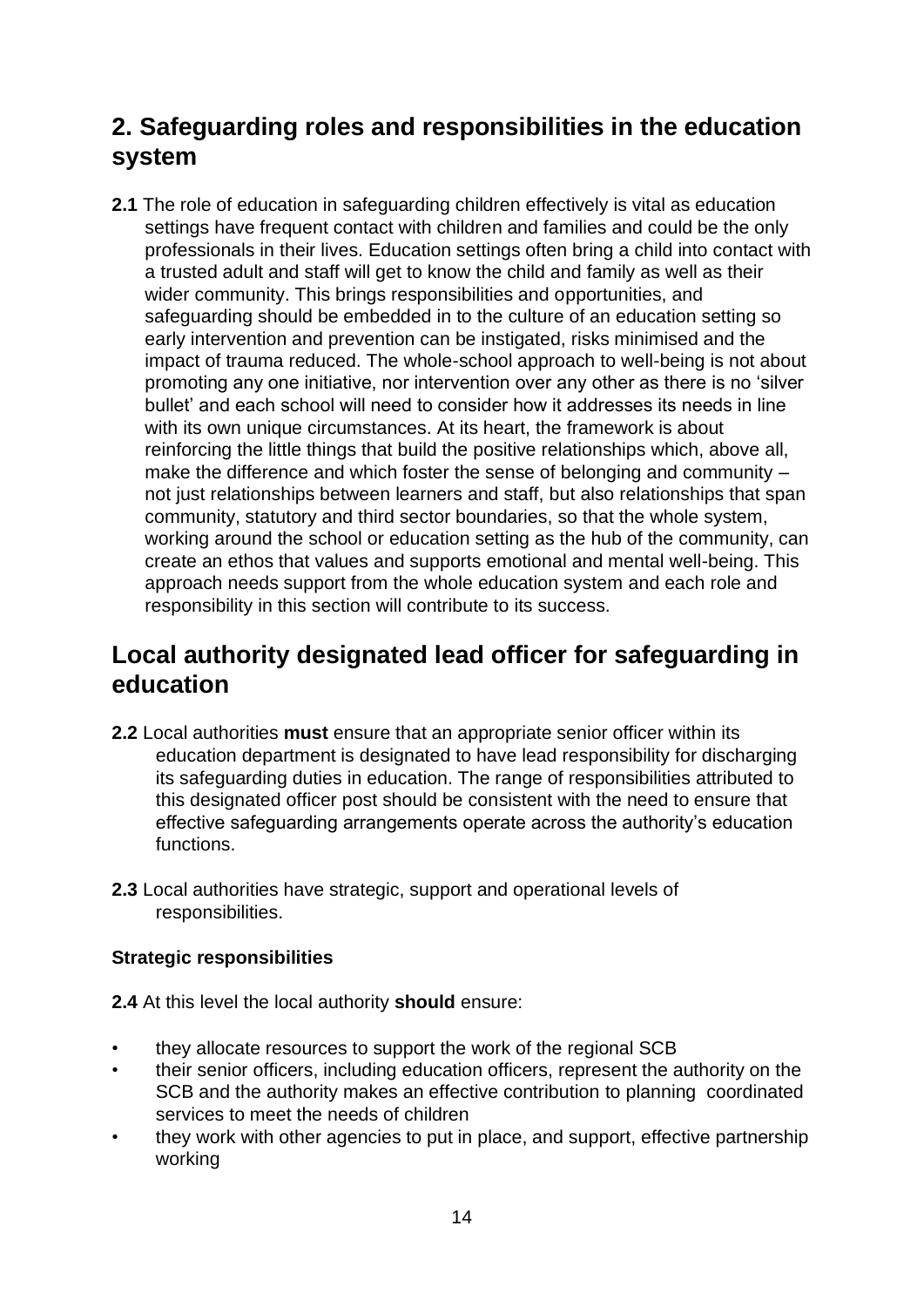- they build positive working relationships and ensure effective communication with other services within the local authority
- resources are allocated to enable the local authority and maintained schools to discharge their responsibilities for safeguarding children satisfactorily
- effective liaison with the appropriate diocesan authorities in respect of arrangements for voluntary-aided or foundation schools in their area  $\square$ maintained schools' compliance with this guidance is monitored, particularly regarding employment checks (including temporary and agency staff), the existence and operation of appropriate policies and procedures and the training of staff, including the senior person with designated safeguarding responsibility in schools and their supervision
- they bring deficiencies to the attention of the governing body of the school and advise upon the action needed to remedy them
- inter-agency problems are resolved as soon as possible after they are identified
- they play a full part in child practice reviews in accordance with *Social Services and Well-being (Wales) Act 2014: Working Together to Safeguard People: Volume 2 – Child Practice Reviews* (se[e](https://gov.wales/safeguarding-children-guidance-child-practice-reviews) [gov.wales/safeguardingchildren](https://gov.wales/safeguarding-children-guidance-child-practice-reviews)[guidance-child-practice-reviews\),](https://gov.wales/safeguarding-children-guidance-child-practice-reviews) review and revise procedures and training in light of the findings of reviews, and disseminate information about relevant findings to those with responsibility for child protection in the authority and maintained schools.

#### **Support responsibilities**

**2.5** At this level the local authority **should**:

- ensure that induction training for all new staff working in an education setting in the authority, and for staff who will work with children in maintained schools, includes safeguarding training that will enable them to fulfil their responsibilities effectively in respect of child protection, including responding to disclosures of abuse, neglect and other kinds of harm appropriately and sensitively. The local authority should also ensure that suitable refresher training is completed to keep staff knowledge and skills up to date. Governors of maintained schools should also receive appropriate training on their safeguarding responsibilities and in handling allegations of abuse against school staff
- ensure that further training in inter-agency working to safeguard children, either provided by the SCB or meeting the standards set out by the board, is available for all staff appointed to have responsibility for safeguarding. Suitable refresher training should also be available and meet the standard set by the SCB
- maintain a record of all DSPs and designated governors for safeguarding within schools in their area, as well as the training undertaken and the dates on which training was undertaken
- oversee the supervision arrangements for DSPs in the authority to ensure the role does not have a detrimental effect on their well-being and they have an opportunity to reflect on their practice
- provide model policies and procedures for maintained schools on all aspects of child protection, including recruitment, and procedures for dealing with allegations of abuse against staff and volunteers. The policies and procedures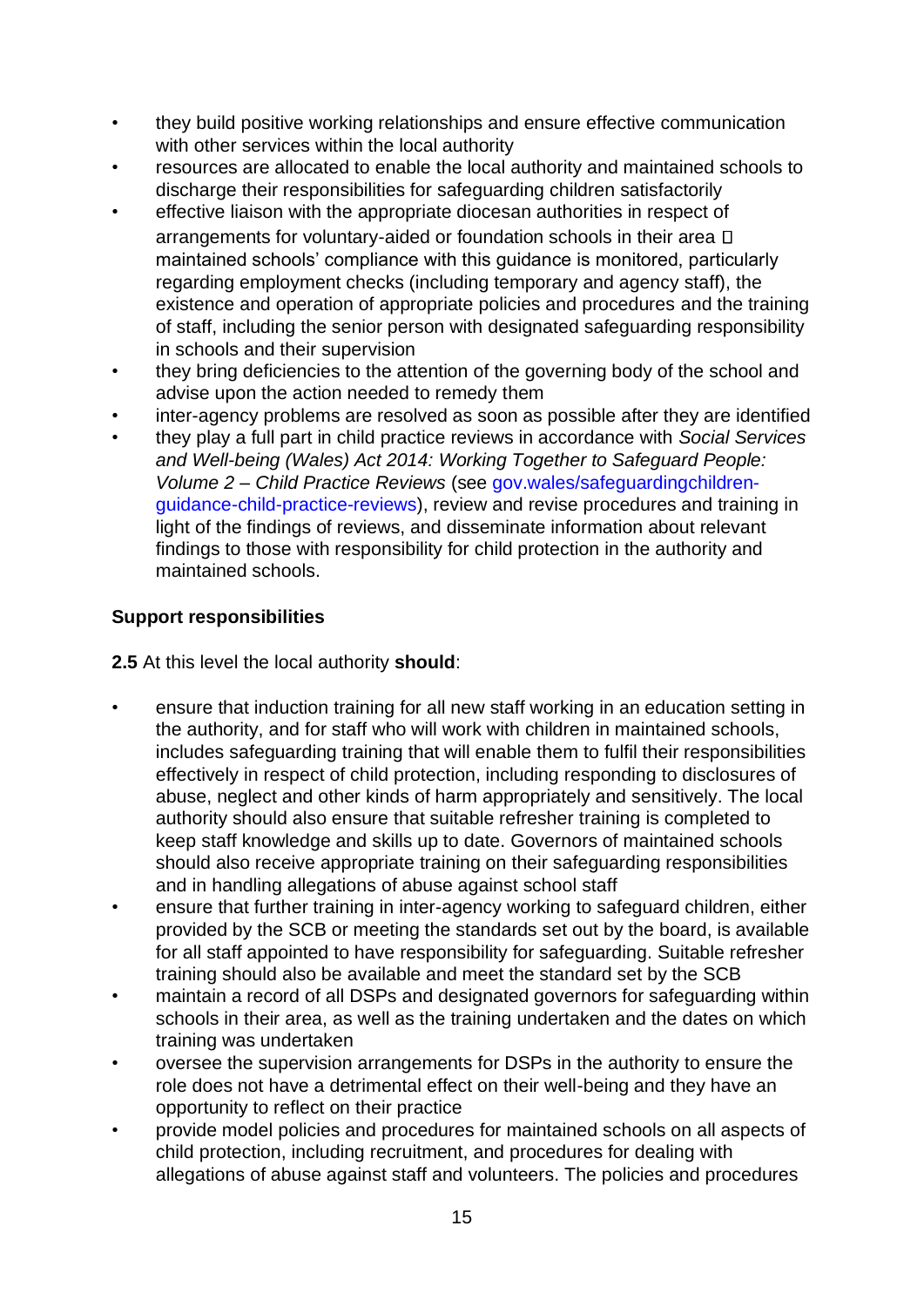must be consistent with Welsh Government guidance (in particular the model policy and statutory guidance issued in *Disciplinary and dismissal procedures for school staff: Revised guidance for governing bodies*, circular 002/2020 (se[e](https://gov.wales/disciplinary-and-dismissal-procedures-school-staff) [gov.wales/disciplinary-and-dismissalprocedures-school-staff\),](https://gov.wales/disciplinary-and-dismissal-procedures-school-staff) and SCB-agreed procedures for inter-agency working, as appropriate). A model safeguarding policy is provided in Annex 1

- provide advice, guidance and support about dealing with individual cases to maintained schools and DSPs in those establishments. Where necessary, the authority should act on their behalf to resolve any difficulties with, or obtain appropriate support from, SCB partner agencies
- liaise with maintained schools, agencies and colleges to ensure referrals are made to the Disclosure and Barring Service (DBS)/Education Workforce Council (EWC)
- have in place arrangements to support staff within the authority and maintained schools who have designated lead responsibility for safeguarding. These arrangements should encourage and foster a good understanding and working relationship between them, children's social workers and staff in other agencies involved in safeguarding children, to develop effective partnership working.

#### **Operational responsibilities**

**2.6** At this level the local authority **should**:

- operate safe recruitment procedures and make sure that all appropriate checks are carried out on new staff and unsupervised volunteers who will work with children, including DBS checks
- safeguard and promote the well-being of children who have not been allocated a school place, or are excluded from school, including those being educated in pupil referral units, alternative provision or via the home tutor service
- seek to build effective relationships with home educators that function to safeguard the educational interests and the well-being of children. Doing so will provide parents/carers with access to any support that is available and allow authorities to understand the parents'/carers' educational provision. For further information refer to the *Elective home education – Non-statutory guidance for local authorities* (see [gov.wales/elective-home-education-localauthorities\)](https://gov.wales/elective-home-education-local-authorities)
- have in place arrangements for overseeing allegations of abuse against members of staff in the authority, schools or colleges. The Welsh Government has issued guidance[,](https://gov.wales/disciplinary-and-dismissal-procedures-school-staff) [Disciplinary and dismissal procedures for school staff:](https://gov.wales/disciplinary-and-dismissal-procedures-school-staff)  [Revised guidance for governing bodies](https://gov.wales/disciplinary-and-dismissal-procedures-school-staff) (see [gov.wales/disciplinary-and](https://gov.wales/disciplinary-and-dismissal-procedures-school-staff)[dismissal-procedures-school-staff\),](https://gov.wales/disciplinary-and-dismissal-procedures-school-staff) which includes a model policy
- work with schools and SCB partner agencies to ensure that allegations are dealt with quickly, fairly and consistently, and that appropriate referrals are made to the DBS and the EWC
- ensure that the authority's staff who work with children (including any staff carrying out functions on behalf of the authority) receive training that equips them to carry out their responsibilities for child protection effectively.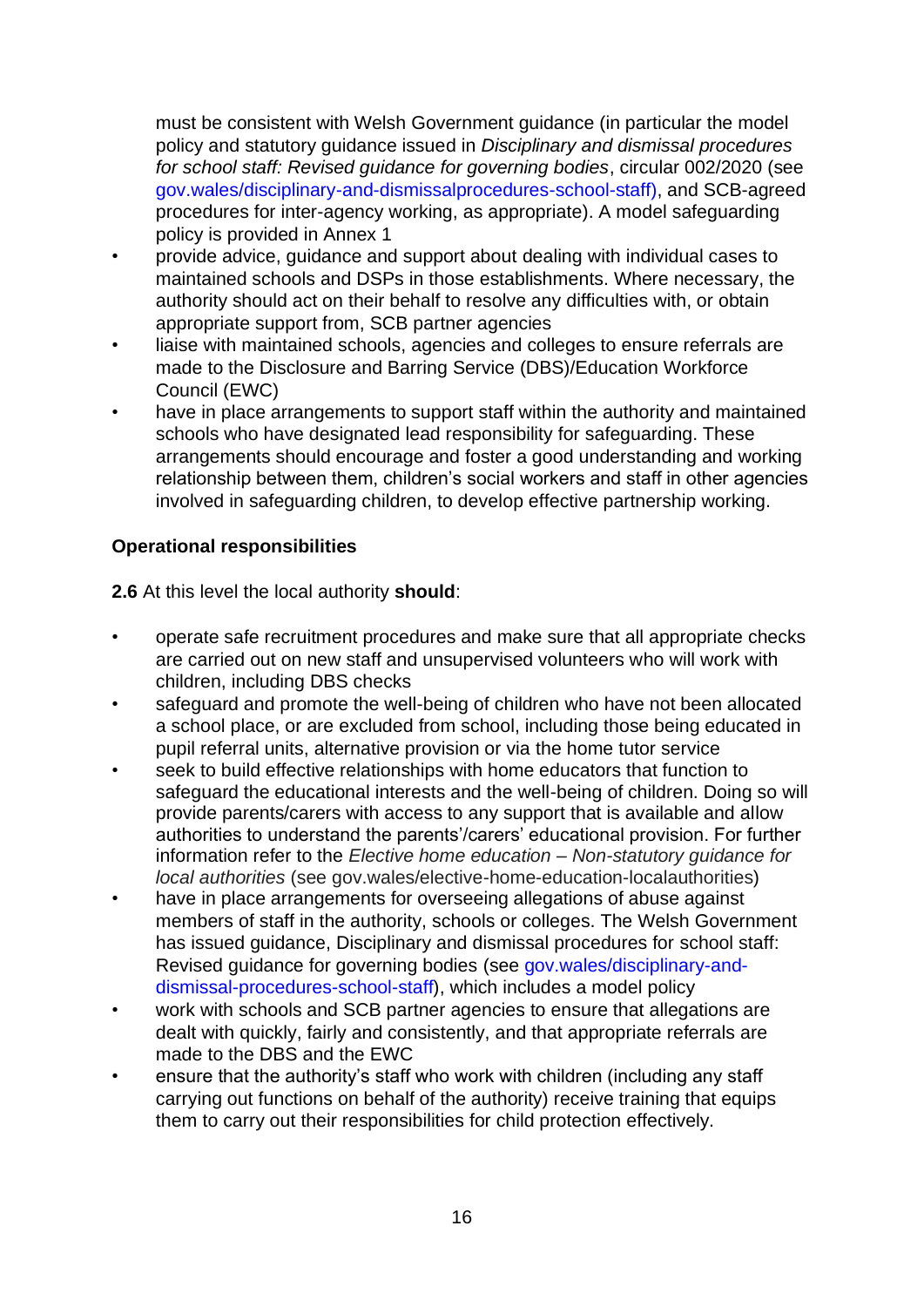#### **Responsibilities of governing bodies/proprietors**

- **2.7** Governing bodies and proprietors of independent schools are accountable for ensuring effective policies and procedures are in place to safeguard and promote the well-being of children in accordance with this guidance, and for monitoring compliance with them.
- **2.8** Governing bodies and proprietors of independent schools **must** ensure their respective organisations:
- have effective safeguarding (including child protection) policies and procedures in place that are:
	- ‒ in accordance with local authority guidance, locally agreed inter-agency procedures and national minimum standards
	- ‒ inclusive of services that extend beyond the school/college day (e.g. boarding accommodation, community activities on school premises, etc.)
	- ‒ reviewed at least annually
	- ‒ made available to parents or carers on request
	- ‒ provided in a format appropriate to the understanding of children, particularly where schools and colleges cater for children with additional learning needs.
- operate safe recruitment procedures that take account of the need to safeguard children, including arrangements to ensure that all appropriate checks are carried out on new staff and unsupervised volunteers who will work with children, including relevant checks
- ensure that the headteacher and all other permanent staff and volunteers who work with children undertake the training necessary to carry out their responsibilities for safeguarding effectively, which is kept up to date by refresher training
- ensure that the governing body/proprietor remedies without delay any deficiencies or weaknesses regarding any child protection arrangements brought to its attention.

They **should** also ensure that the DSP, the designated governor and the chair of governors undertake training in inter-agency working that is provided by or to standards agreed by the SCB, as well as refresher training to keep their knowledge and skills up to date, in addition to basic safeguarding training.

# <span id="page-16-0"></span>**Designated governor for safeguarding**

**2.9** Woodlands School **has** identified a designated governor for safeguarding to:

- take responsibility for **all** child protection matters
- ensure the governing body/proprietor undertakes an annual review of safeguarding policies and procedures that includes consideration of how its responsibilities have been discharged
- ensure the governing body reviews the school policies and procedures annually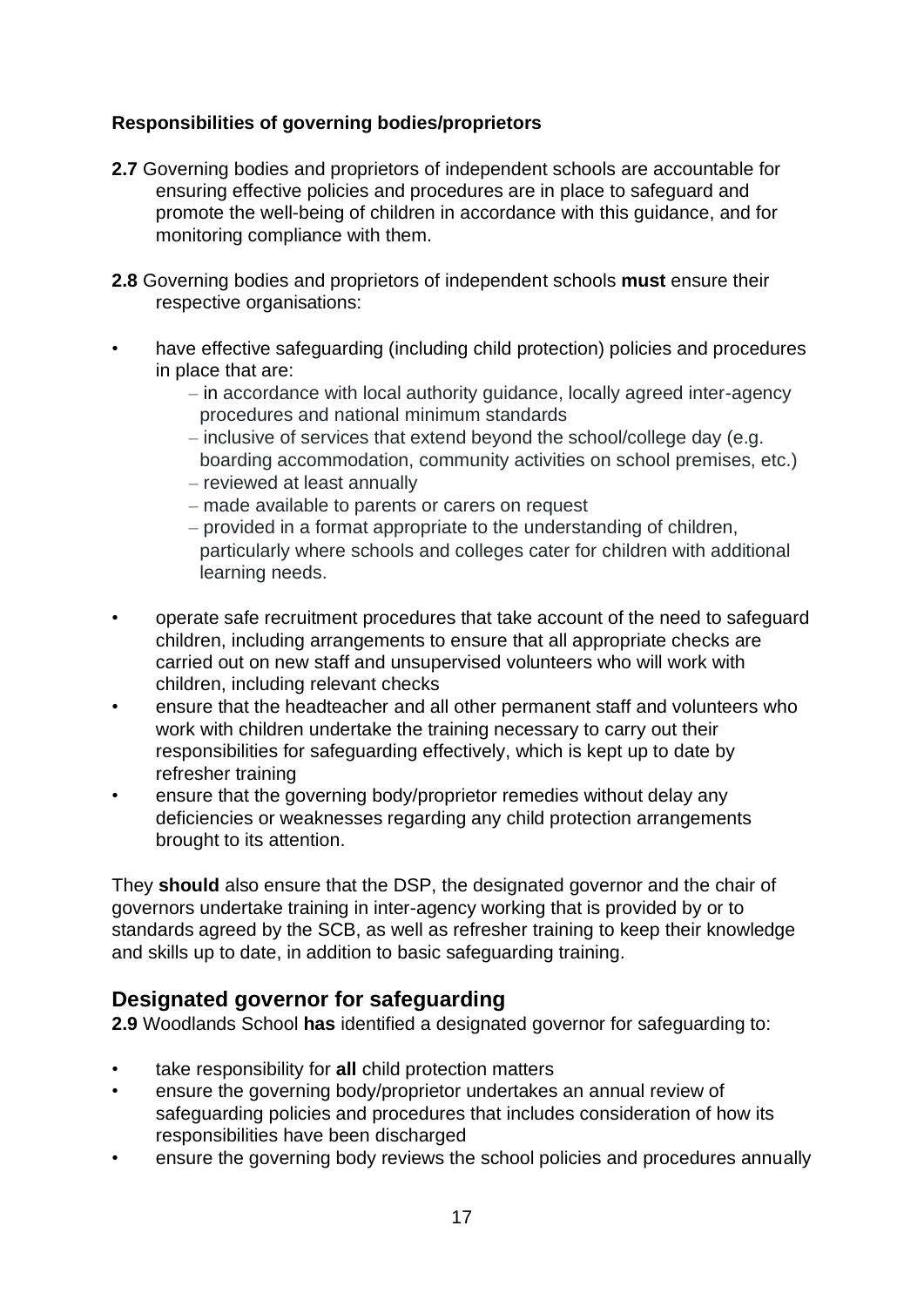- maintain contact with the statutory authorities in relation to child protection staff disciplinary cases as set out in Welsh Government guidance *[Disciplinary and](https://gov.wales/disciplinary-and-dismissal-procedures-school-staff)  [dismissal procedures for school staff: Revised guidance for governing bodies](https://gov.wales/disciplinary-and-dismissal-procedures-school-staff)* (se[e](https://gov.wales/disciplinary-and-dismissal-procedures-school-staff) [gov.wales/disciplinary-and-dismissal-proceduresschool-staff\).](https://gov.wales/disciplinary-and-dismissal-procedures-school-staff)
- **2.10** While governing bodies have a role in exercising their disciplinary functions in respect of child protection allegations against a member of staff, they do not have a role in the consideration of individual cases, which will be investigated under arrangements set out in *Safeguarding children in education: handling allegations of abuse against teachers and other staff* (see [gov.wales/handlingallegations-abuse-against-teachers-and-staff\).](https://gov.wales/handling-allegations-abuse-against-teachers-and-staff)
- **2.11** All members of governing bodies **should** undertake relevant safeguarding and child protection training within the first term of starting the role. This ensures they have the knowledge and information needed to perform their functions and understand their wider safeguarding responsibilities. Members of the governing body should complete, as a minimum, the *Keeping learners safe* modules (see [hwb.gov.wales/search?query=keeping+learners+safe\).](https://hwb.gov.wales/search?query=keeping+learners+safe) These support all staff in education settings to understand their safeguarding responsibilities as set out in this guidance. [There](https://learning.hwb.wales.gov.uk/playlists/view/a2bc11a2-d008-4dc4-856b-7e02287d56c0/en#page1) are five separate modules available on Hwb.

#### **Responsibilities of Headteachers of Woodlands School**

**2.12** The Headteacher of Woodlands School **should** foster a nurturing culture within the school or college and promote open communication between staff and pupils on safeguarding matters.

#### **2.13** They **must** ensure all staff:

- fully implement and follow the safeguarding policies and procedures adopted by the governing body or proprietor
- have both time and access to sufficient resources to enable them to discharge their responsibilities, including taking part in strategy discussions and other inter-agency meetings as well as contributing to the assessment of children
- understand the procedures for safeguarding children, feel able to raise concerns about poor or unsafe practice, and be confident that such concerns will be addressed sensitively and effectively in a timely manner in accordance with Welsh Government's *Procedures for Whistleblowing in Schools and Model Policy* (see [gov.wales/whistleblowing-schools-guidancegovernors\)](https://gov.wales/whistleblowing-schools-guidance-governors)
- as part of their induction, are given a written statement about the school or college policy and procedures and the name and contact details of the DSP.
- **2.14** The headteacher **must** appoint the appropriate number of DSPs and deputy DSPs for Woodlands School and **should** ensure the DSP:
- is given sufficient time and resources to carry out the role effectively, which should be explicitly defined in the postholder's job description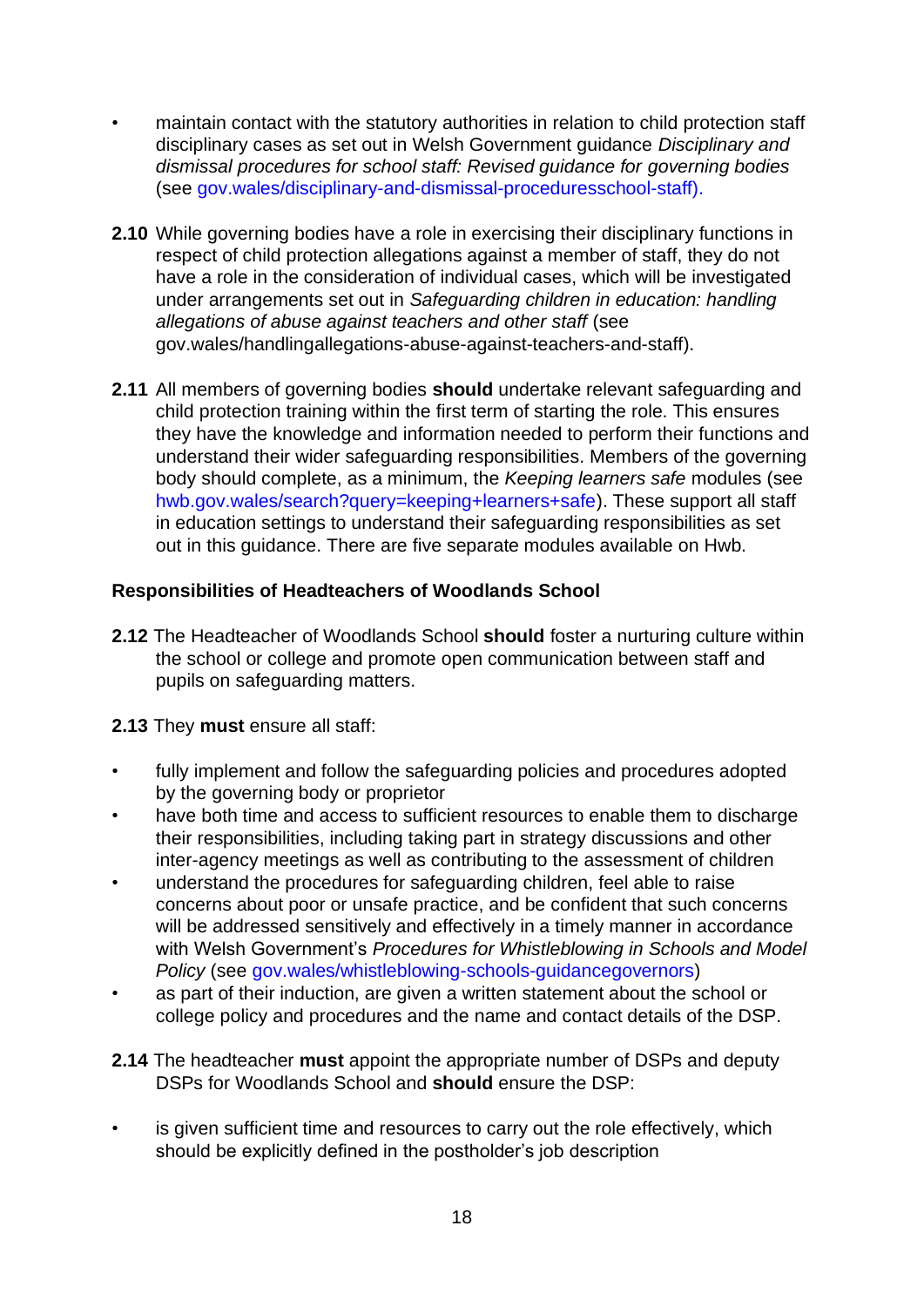- has access to the required levels of training and support to undertake the role, including online safety training
- has time to attend and provide reports and advice to case conferences and other inter-agency meetings as require
- has the appropriate IT equipment to carry out the role effectively.

#### **Role and responsibilities of the DSP**

- **2.15** Woodlands School **must** identify a DSP with lead responsibility for managing all safeguarding concerns who is James Hughes (Deputy Head Teacher). The DSP must be available to discuss safeguarding concerns; should be consulted, when possible, as to whether to raise a safeguarding concern with the local authority and social worker; and will manage any immediate actions required to ensure the individual at risk is safe from abuse. All practitioners should know who to contact in Woodlands School for advice and they should not hesitate to discuss their concerns no matter how insignificant they may appear.
- **2.16** The DSP need not be a teacher, but **must** be a senior member of the school or college leadership team with the status and authority within the organisation to carry out the duties of the post, including committing resources to safeguarding matters and directing other staff. The DSP could also be a single appointment within the senior team and need not carry other duties.
- **2.17** Each DSP **should** have at least one deputy who has equal status and access to the same training. The number of deputies will depend on the education setting, and should reflect the proportion of work involved and the size and scale of the education setting. Larger education settings should have a team of staff working together and split-site education settings should have a DSP available on each site.
- **2.18** The DSP should possess the necessary skills and qualities for the role, which will have a strong focus on communication with learners and professionals. This can be a demanding role and will require a level of expertise, knowledge, resources and support.
- **2.19** Handling individual cases may be a responsibility delegated to other members of staff, but it is important that a senior member of staff take overall responsibility for this area of work. The DSP should always be kept informed of the progress and the outcome of all cases. All staff taking on these responsibilities should be fully trained and skilled in their responsibilities.
- **2.20** In education settings with a high number of safeguarding concerns, consideration should be given to appointing a full-time DSP with relevant skills and experience. An alternative arrangement might involve the delegation of day-to-day responsibilities while the DSP retains overall responsibility, as described above.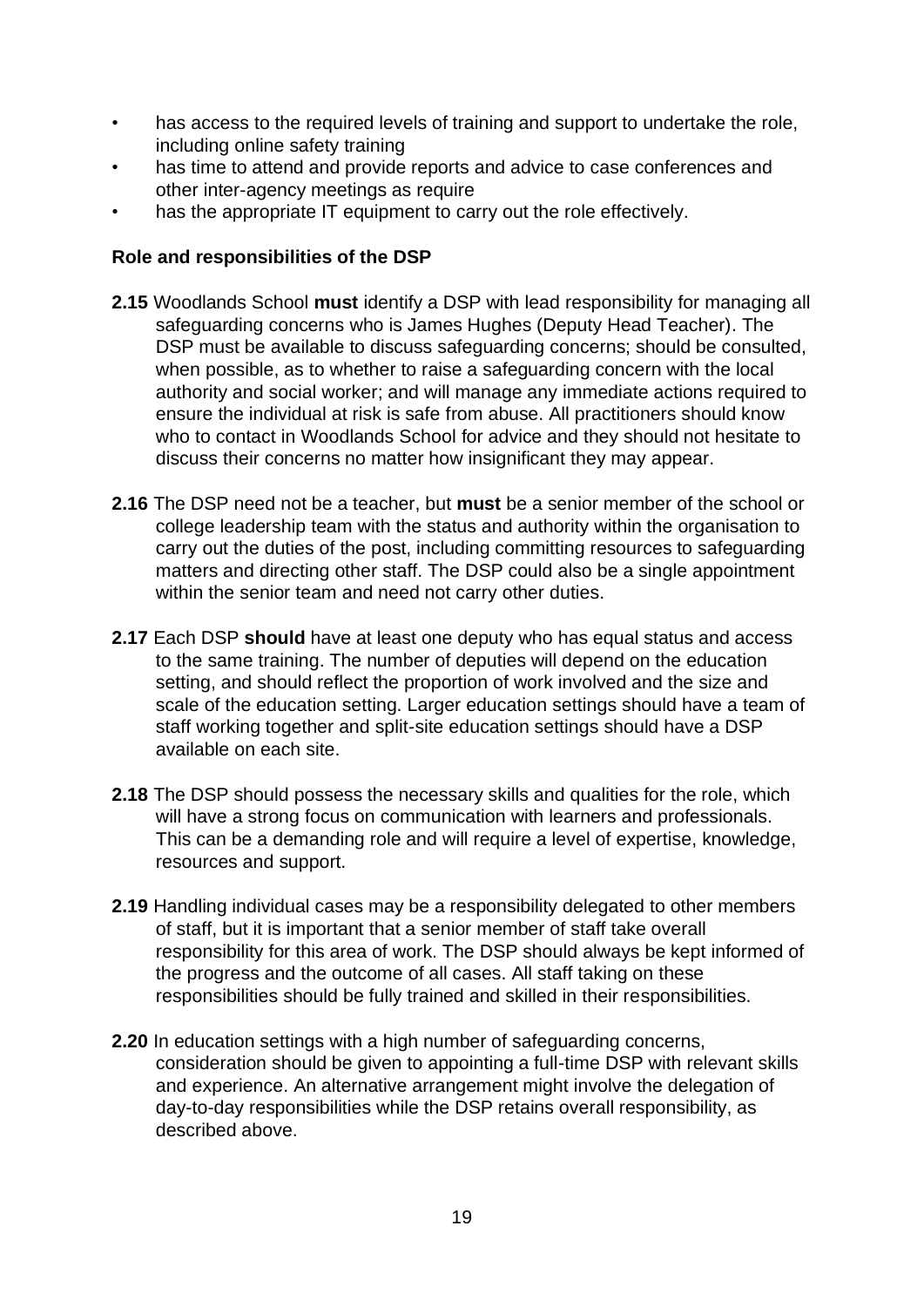- **2.21** The DSP **should** have adequate support and supervision to undertake their role effectively. The supervision should support the DSP with the emotional impact of their role and provide an opportunity for reflection on their practice. This could be done on an individual or group basis but the DSP should be provided with an opportunity for individual support where necessary.
- **2.22** The DSP **must** know how to recognise and identify the signs of abuse, neglect and other types of harm, irrespective of whether it is online or offline, and know when it is appropriate to make a report to the local authority (or police where the child/children are in immediate danger).
- **2.23** The DSP role involves providing advice and support to other staff, recordkeeping, working with family members or carers, making referrals to children's services and attending statutory meetings, as well as liaising with the SCB and working with other agencies as necessary. The DSP role is not to investigate allegations, but they **must** keep the headteacher/principal informed of all safeguarding concerns raised in the school or college.
- **2.24** The DSP **should** also consider how safeguarding more widely can be addressed and ensure preventative measures are adopted in the education setting. This part of the role will include building relationships with other agencies, as well as ensuring staff and learners are informed about risks and how to access support. This will form part of the whole-school (setting) approach and learning through the new curriculum.
- **2.25** The DSP will take responsibility for the education setting's safeguarding and child protection practice, policy, procedures and professional development, working with other agencies as necessary. The DSP **should** ensure the education setting's safeguarding policy is updated and reviewed annually, and work with the governing body or proprietor regarding this.
- **2.26** The DSP is responsible for ensuring that parents/carers see copies of the child safeguarding policy. This may help avoid the potential for later conflict by alerting them to the role of the education setting and the fact that reports may be made to the local authority where there are safeguarding concerns. Many education settings include information about this at induction meetings for new parents/carers, in their prospectus and on their website.
- **2.27** As well as the education setting's safeguarding policy, there are other policies that have relevance to safeguarding, and the DSP may be involved in monitoring the effectiveness of these other policies to ensure there is consistency and coherence in the way the school effectively safeguards their children. Examples of other relevant policies include the following.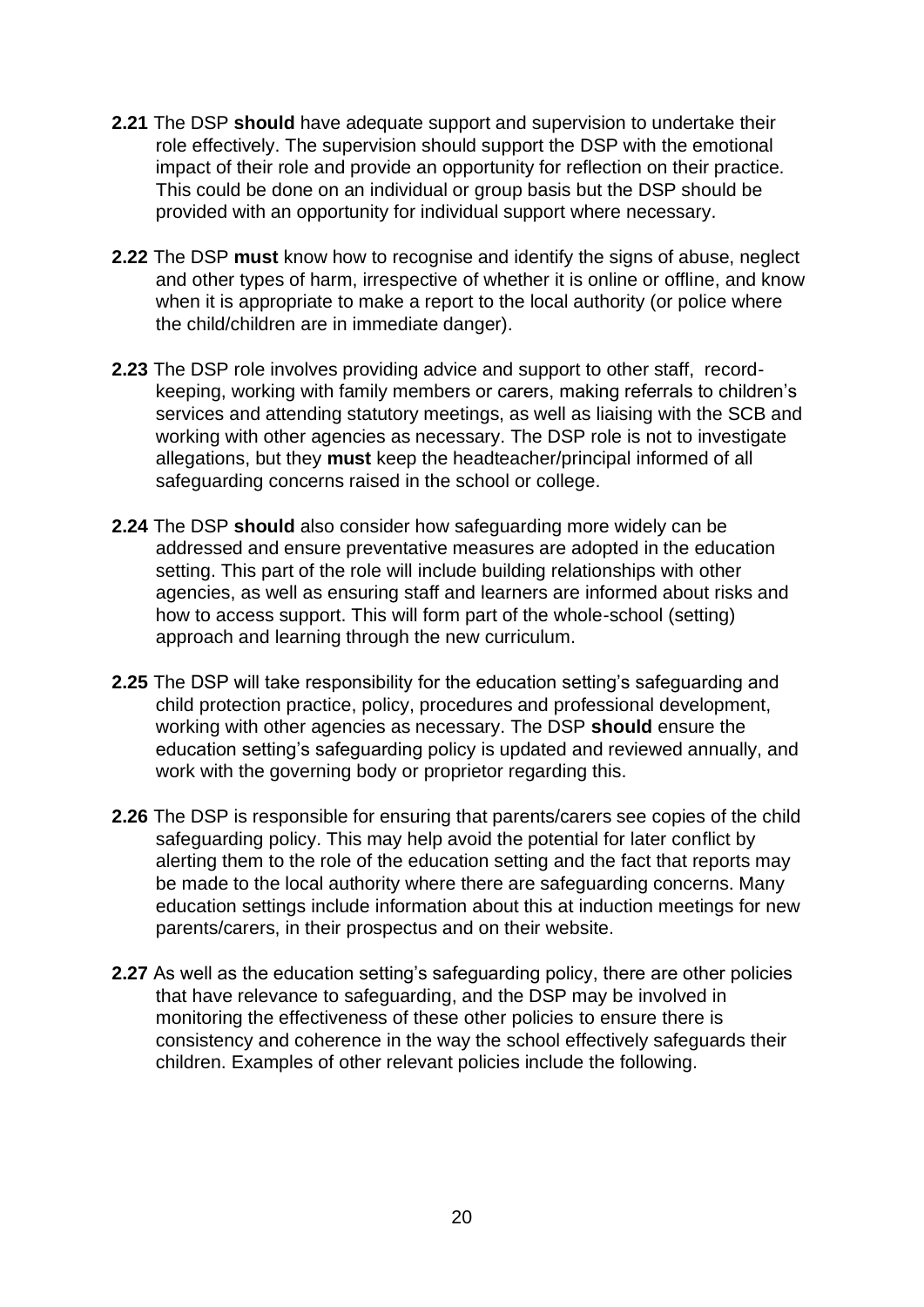| Attendance    | Intimate care             | Recruitment and selection         |
|---------------|---------------------------|-----------------------------------|
| Anti-bullying | Physical intervention     | Confidentiality                   |
| Online safety | Preventing radicalisation | <b>ITE Partnership agreements</b> |
| Behaviour     | EWC staff code of conduct |                                   |

- **2.28** The DSP **should** ensure Woodlands School completes the Safeguarding Audit Tool at Annex 3 to support a whole-setting approach to safeguarding, as well as to provide a benchmark against which to seek to continually improve safeguarding approaches and structures. The audit tool will be annually reviewed to ensure that there is constant reflection, learning and updating of processes within the education setting.
- **2.29** The principles outlined in paragraphs 2.15–2.29 should be adopted as **effective practice** in all education settings.

#### **Responsibilities of ITE Partnerships**

**2.30** On entry to accredited ITE programmes ITE Partnerships **must:**

- be satisfied that prospective student teachers have been vetted to ensure they don't have a criminal background that might prevent them working with children or vulnerable young people, or as an education practitioner
- ensure that student teachers have not previously been barred or excluded from teaching or working with learners.

#### **2.31** ITE programmes **must**:

- provide clarity to student teachers around safeguarding and whistleblowing
- include within ITE programmes core studies that include the legal responsibilities of teachers and safeguarding.

#### **2.32** ITE Partnerships **should**:

- ensure support for the well-being of their aspiring teachers by developing effective approaches to safeguarding
- ensure their student teachers are familiar with the Equality Act 2010, particularly aspects of it such as curriculum delivery.

# <span id="page-20-0"></span>**Safeguarding training**

**2.33** The DSP will have regular training in safeguarding to meet the requirements of the role. This will require a higher level of training than for other staff in education settings, and will include more specialist training in different types of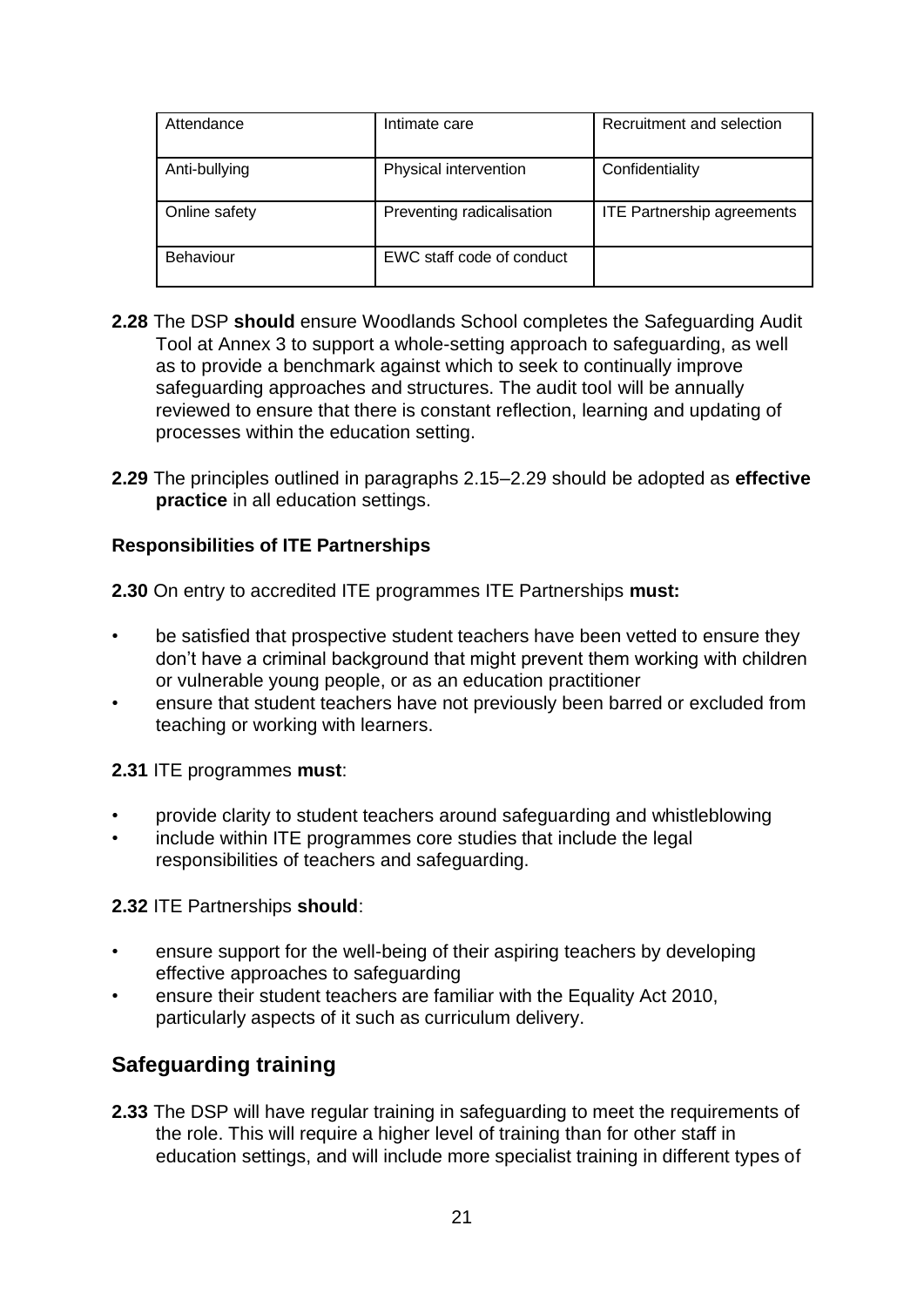abuse as well as the skills required to respond so the DSP has a good understanding of current issues and skills.

- **2.34** It is the role of the DSP, working with the headteacher, to ensure all staff and volunteers:
- have access to and understand the education setting's safeguarding policy, especially new or part-time staff who may work with different education settings
- have induction and refresher training covering safeguarding
- understand the causes of abuse, neglect and other kinds of harm
- understand the different types of abuse
- are able to recognise the signs and indicators of abuse, neglect and other kinds of harm
- know how to respond effectively when they have concerns
- know how to respond to a disclosure appropriately
- know how to communicate effectively with children and young people, including using skills such as empathy
- know that they have a responsibility to report any concerns immediately as they arise.
- **2.35** The DSP **must** keep a record of all staff training, including the dates, details of the provider and a record of staff attendance.
- **2.36** All staff **should** attend refresher training preferably within two years, but should not exceed three years between training; due to the changing nature of online safety it is recommended that this be renewed regularly.
- **2.37** The *Keeping learners safe* modules (see

[hwb.gov.wales/news/articles/cbf2c7f8-6336-491f-b046-259c178a2b4d\)](https://hwb.gov.wales/news/articles/cbf2c7f8-6336-491f-b046-259c178a2b4d) support all staff in education settings to understand their safeguarding responsibilities as set out in this guidance. [There](https://learning.hwb.wales.gov.uk/playlists/view/a2bc11a2-d008-4dc4-856b-7e02287d56c0/en#page1) [a](https://learning.hwb.wales.gov.uk/playlists/view/a2bc11a2-d008-4dc4-856b-7e02287d56c0/en#page1)re five separate modules available on Hwb<sup>12</sup>, with two focusing on online safety issues. The DSP or the headteacher can assign the modules to other members of staff to help them monitor the progress of staff. The *Keeping learners safe modules* guidance (see

- [hwb.gov.wales/search?query=Keeping%20Learners%20Safe&strict=true&popu](https://eur01.safelinks.protection.outlook.com/?url=https%3A%2F%2Fhwb.gov.wales%2Fsearch%3Fquery%3DKeeping%2520Learners%2520Safe%26strict%3Dtrue%26popupUri%3D%252FResource%252F65cf3917-fe44-4f34-9dfd-ff7eba11e6f6&data=02%7C01%7CAndrew.Brown%40gov.wales%7C564b8743adb94999331908d85e0b22f5%7Ca2cc36c592804ae78887d06dab89216b%7C0%7C0%7C637362749205207081&sdata=XCfAdAwILMLmfKOMH3H0wOyOrKXLZqA5yhSNeq90ObU%3D&reserved=0)  [pUri=%2FResource%2F65cf3917-fe44-4f34-9dfd-ff7eba11e6f6\)](https://eur01.safelinks.protection.outlook.com/?url=https%3A%2F%2Fhwb.gov.wales%2Fsearch%3Fquery%3DKeeping%2520Learners%2520Safe%26strict%3Dtrue%26popupUri%3D%252FResource%252F65cf3917-fe44-4f34-9dfd-ff7eba11e6f6&data=02%7C01%7CAndrew.Brown%40gov.wales%7C564b8743adb94999331908d85e0b22f5%7Ca2cc36c592804ae78887d06dab89216b%7C0%7C0%7C637362749205207081&sdata=XCfAdAwILMLmfKOMH3H0wOyOrKXLZqA5yhSNeq90ObU%3D&reserved=0) provides advice to DSPs and headteachers/principals on how to use and assign these modules.
- **2.38** All governors, including the chair of governors, **are** be given access to safeguarding and child protection training to ensure a basic and consistent level of awareness. This training includes, but is not limited to, the *Keeping learners s*afe modules (see [hwb.gov.wales/news/articles/cbf2c7f8-6336-491f](https://hwb.gov.wales/news/articles/cbf2c7f8-6336-491f-b046-259c178a2b4d)[b046-259c178a2b4d\).](https://hwb.gov.wales/news/articles/cbf2c7f8-6336-491f-b046-259c178a2b4d) Governing bodies are responsible for ensuring the education setting policies and procedures for safeguarding meet statutory

<sup>12</sup> These modules will be updated following the publication of the revised *Keeping learners safe* guidance.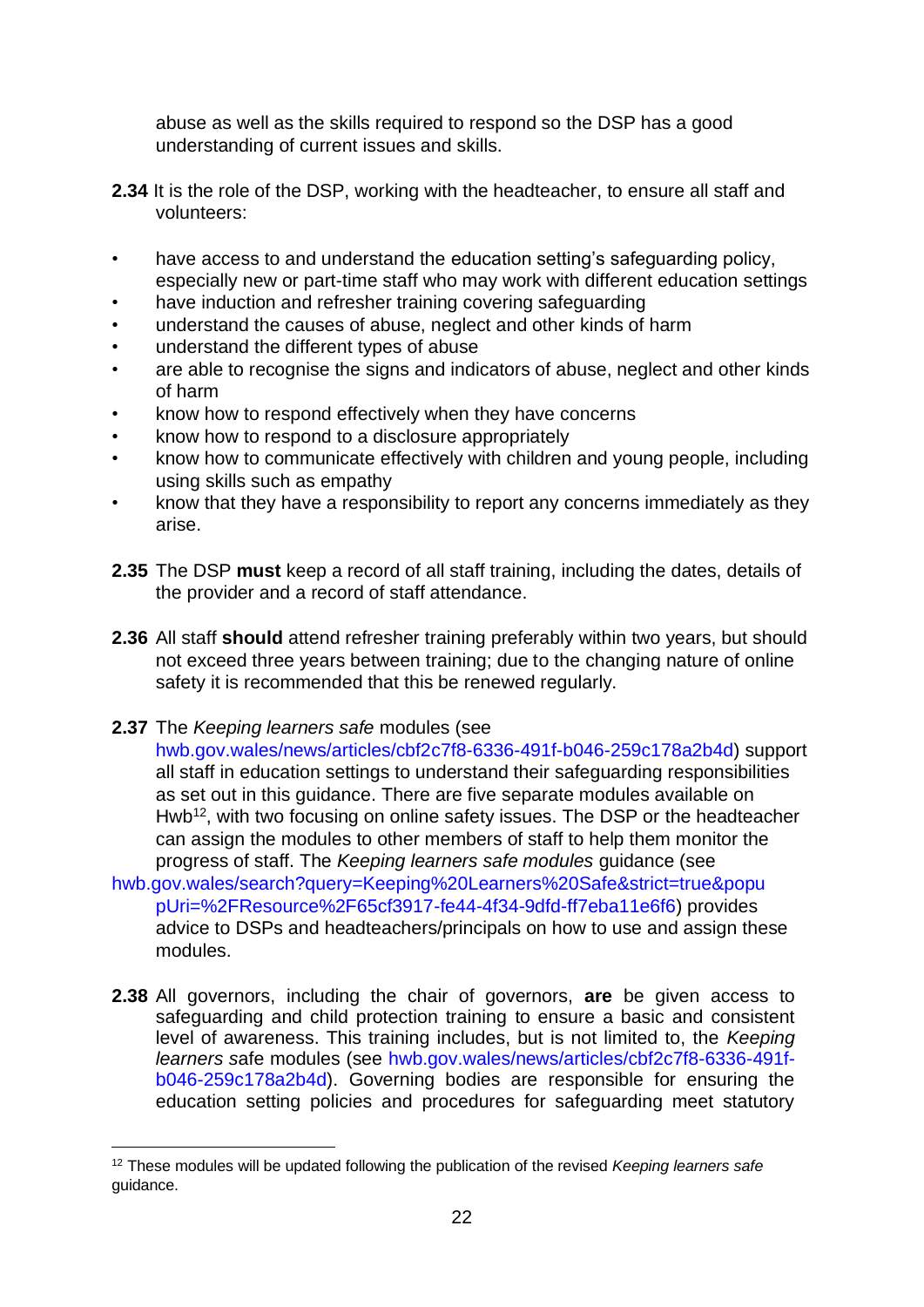requirements, and all governors should know what to do if they have concerns about a child.

- **2.39** Teachers **should** receive training in safeguarding as part of the ITE programmes leading to Qualified Teacher Status (QTS), but this will be reinforced by further training, or refresher training, when they are first appointed. The QTS Standards are a set of outcome statements that trainee teachers have to meet which are linked to other publications and statutory requirements as appropriate.
- **2.40** Trainees are also required to demonstrate professionalism to ensure that relationships with learners are built on mutual trust and respect, and to recognise that this will help maximise their learning potential. Trainees are expected to evidence this standard by being able to demonstrate knowledge and awareness of the rights and entitlements of all learners, as laid out in the UNCRC and key Welsh Government policies.
- **2.41** The criteria for accreditation of initial teacher education programmes in Wales sets out what accredited ITE programmes must do regarding safeguarding children in education.

#### **Multi-agency training**

- **2.42** Individual agencies are responsible for ensuring that staff have the competence and confidence to carry out their responsibilities for safeguarding and promoting children's well-being. The SCB are able to provide advice on the minimum levels of training required by staff to ensure they are able to comply with locally agreed procedures.
- **2.43** The purpose of multi-agency training is to achieve better outcomes for children including:
- a shared understanding of the tasks, processes, principles, and roles and responsibilities outlined in national guidance and local arrangements for safeguarding children and promoting their well-being
- more effective and integrated services at both the strategic and individual case level
- improved communications between professionals including a common understanding of key terms, definitions, and thresholds for action
- effective working relationships, including an ability to work in multidisciplinary groups or teams
- sound decision-making based on information-sharing, thorough assessment, critical analysis, and professional judgement.
- **2.44** The DSP **should** receive prompt training in inter-agency procedures that enables them to work in partnership with other agencies, and gives them the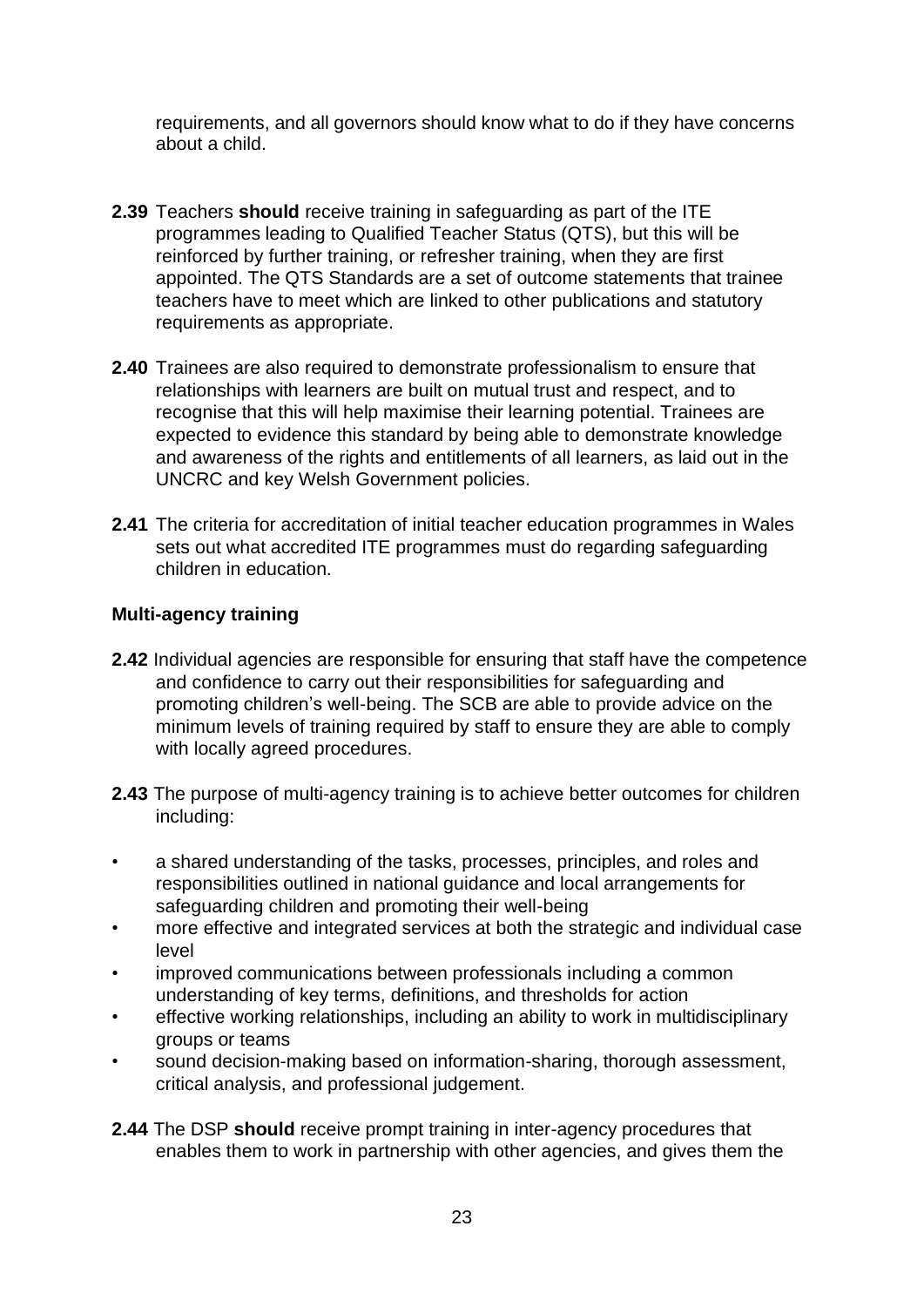knowledge and skills needed to fulfil their responsibilities. They should also undertake refresher training to keep their knowledge and skills up to date.

# <span id="page-23-0"></span>**3. Responding to concerns that a child is at risk**

- **3.1** Everyone working in an education setting should safeguard children's well-being and maintain public confidence as part of their professional duties. Each member of staff is integral to the success of the support system around our most vulnerable children and families. This will lead to improved life chances, better quality of life and a brighter future for children and young people.
- **3.2** All staff have a responsibility to provide a safe environment and to identify children who are suffering, or are at risk of suffering, abuse, neglect or harm irrespective of where this happens (online or offline, on or off the education setting premises). All staff then have a responsibility to take appropriate action, working with other services as needed. In addition to working with the DSP, staff members should be aware that they might be asked to support social workers to take decisions about individual children.
- **3.3** Early identification and intervention are key to meeting the needs of children by preventing or delaying circumstances that might lead to social services' intervention. This includes the identification of ACEs and action to prevent or mitigate them, or supporting the child to build resilience. Building resilience in children and young people is central to Woodlands School's approach to emotional and mental well-being. Most of the problems children and young people encounter are not a result of mental illness, and do not reach thresholds for specialist services. Addressing low-level well-being problems early can stop issues escalating. Therefore, prevention, identification and early intervention are key, and equipping teachers and other school staff with the necessary knowledge to identify problems, together with support in the form of consultation, liaison and advice from more specialist services is key to Woodlands' approach.
- **3.4** Everyone in the education system who comes into contact with children and their families has a role to play in safeguarding children, as they are in a position to identify concerns early and provide help for children to prevent issues from escalating. Staff form part of the wider safeguarding system for children<sup>13</sup>. Woodlands School works with local authorities, the police, health services and other services to promote the well-being of children and protect them from harm.
- **3.5** Woodlands School considers how it builds relationships with other services to ensure early referrals and offers of support to children and families are made before their needs escalate. Clear referral and response pathways **are**

<sup>13</sup> *Social Services and Well-being (Wales) Act 2014[:](https://socialcare.wales/hub/statutory-guidance) [Working Together to Safeguard People](https://socialcare.wales/hub/statutory-guidance)* (see [gov.wales/safeguarding-guidance\)](https://gov.wales/safeguarding-guidance) is a compendium of statutory guidance issued under Part 7 of 2014 Act.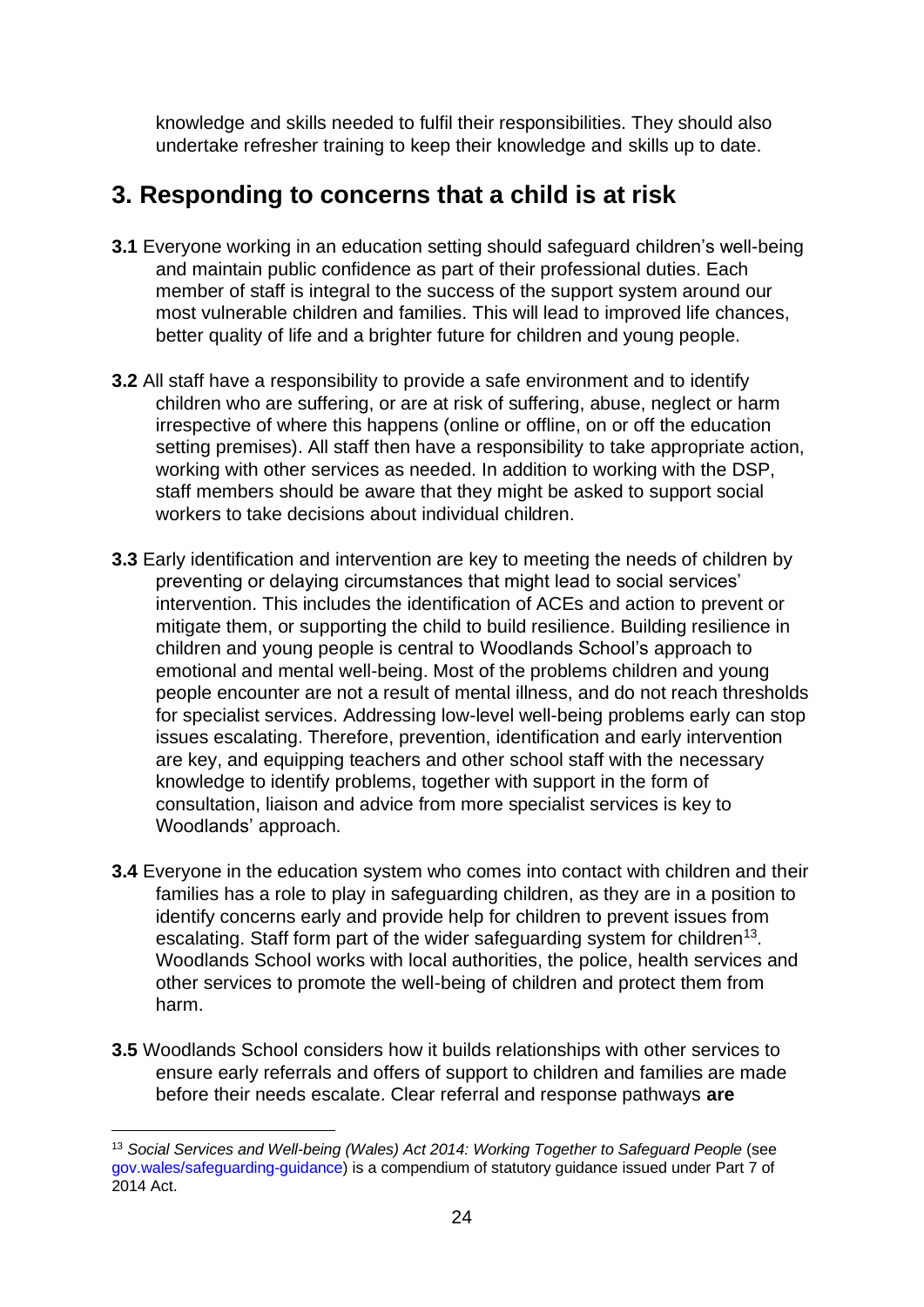developed and agreed on a multi-agency basis with local agencies. All agencies should practice a 'no wrong door' approach so children and families who need help can access it easily. The DSP should provide support to staff members to carry out their safeguarding duties and liaise closely with other services such as children's social care and family support services.

- **3.6** The Wales Safeguarding Procedures (as set out in section 1) provide common standards to guide safeguarding and child protection practice and a framework within which individual reports of a child at risk, actions, decisions and plans are made and carried out. They are an integral part of the framework for safeguarding and promoting the well-being of children. The DSP should ensure that everyone working in the education setting is aware of the Wales Safeguarding Procedures and knows how to access a copy of the procedures.
- **3.7** Local authority counselling services also have a role to play in safeguarding children. Local authorities are required, under the School Standards and Organisation (Wales) Act 2013 (see [www.legislation.gov.uk/anaw/2013/1/contents](http://www.legislation.gov.uk/anaw/2013/1/contents)[\),](https://www.legislation.gov.uk/anaw/2013/1/contents) to make reasonable provision of counselling services for all children aged between 11 and 18 in their area and pupils in Year 6 of primary school. The therapy team will be make any referrals to other agencies were a concern or support further to what they can provide is required.

#### <span id="page-24-0"></span>**Required information for staff in Woodlands School**

**3.8** All those working in Woodlands School **should** be aware of their responsibilities in identifying children at risk and contribute to the safeguarding culture of the education setting in which they work. All policies and procedures **must** be shared and explained as part of the staff induction process. This includes the safeguarding policy and the staff behaviour policy. During induction, staff **must** also be made aware of the role of the DSP, and of how to raise concerns with the DSP. All staff members **must** also receive appropriate and regularly updated safeguarding training. Woodlands School **must** ensure staff and learners have clear information about their DSP and how the DSP can be contacted; this could be done through posters placed clearly throughout the school.

#### <span id="page-24-1"></span>**Signs that Woodlands School staff should look out for**

**3.9** All staff members **should** be aware of the signs of abuse, neglect and other kinds of harm. Signs can be physical but are often more subtle such as a change in behaviour or becoming withdrawn. Small signs can be part of a pattern so it is important that staff do not dismiss anything as not being relevant or big enough. If all staff mention changes or observations to the DSP they can build a picture that might otherwise go unnoticed. Any concerns should also be noted on the daily handovers.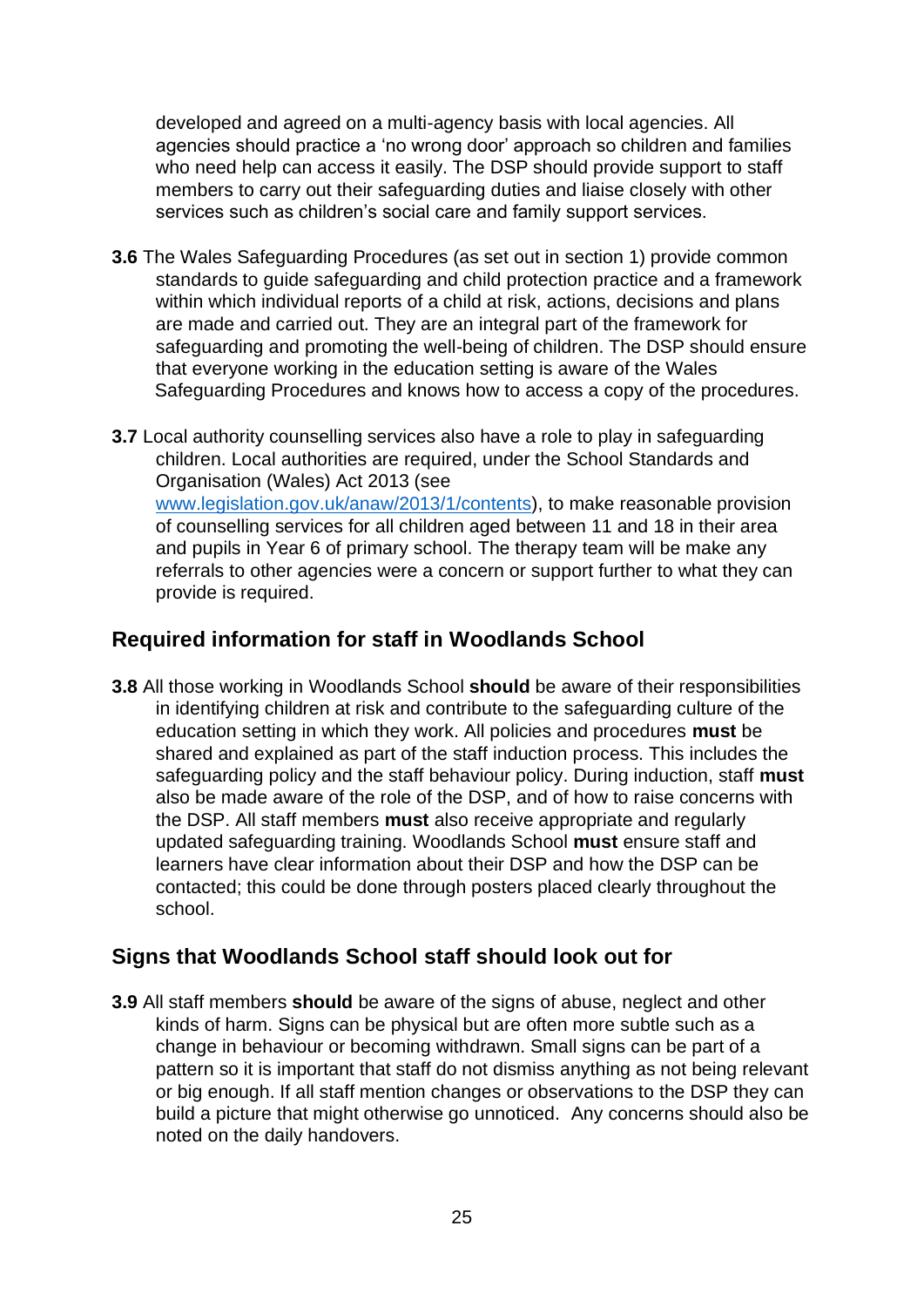**3.10** Staff should be aware that abuse, neglect and harm can affect anyone and knowing what to look for is vital to early identification. Staff should **always** speak to the DSP in the first instance to discuss their concerns, but it is important to remember that anyone can contact the local authority children's social services to raise a concern at any time. Where a concern about the wellbeing of a child is identified staff members should always act in the best interests of the child.

#### <span id="page-25-0"></span>**Appropriate response from Woodlands staff with safeguarding concerns**

**3.11** A child, parent, carer, relative or member of the public who expresses concerns about a child's well-being to anyone working in the education setting must never simply be asked to make a direct report to social services or the police. These concerns should be shared with the DSP. If the individual wishes to make a report, this report should not change the actions of the DSP; a report must still be made by the DSP if it is felt that the child is at risk.

#### <span id="page-25-1"></span>**Seeking advice on concerns**

- **3.12** Suspicion about a child being at risk may take the form of concerns rather than known facts. Concerns about a child at risk can arise in many different contexts, including when a child is already known to social services. It is important that these concerns are logged, recorded and appropriately monitored by the member of staff and/or the DSP. This ensures that a coherent picture exists of the likelihood of abuse, neglect and other kinds of harm and provides support for a report to social services and any subsequent action.
- **3.13** Woodlands School has a suitable system in place to support effective data collection of children suspected to be at risk. Staff can log concerns and the DSP can help to identify patterns of abuse, neglect, or other kinds of harm.
- **3.14** Where a staff member has concerns but would like further advice on these concerns they **should** have a discussion with the DSP and the therapy team.
- **3.15** Concerns **must** be shared with social services through a report, supported by the DSP. The DSP can advise on and manage the process. Whether the actual making of the report is done by the DSP or the staff member will depend on the arrangements in place at the individual social care setting. While concerns will not necessarily trigger an investigation, they will help to build up a picture and can be taken alongside concerns from other sources. In cases where children's social services are not able to investigate the case or do not consider an investigation appropriate in the circumstances, they should nevertheless consider other support for the child and/or child's family, such as a referral to early intervention services.
- **3.16** Accurate, concise and clear record-keeping in straightforward language is an essential part of an individual employee and professional's accountability, and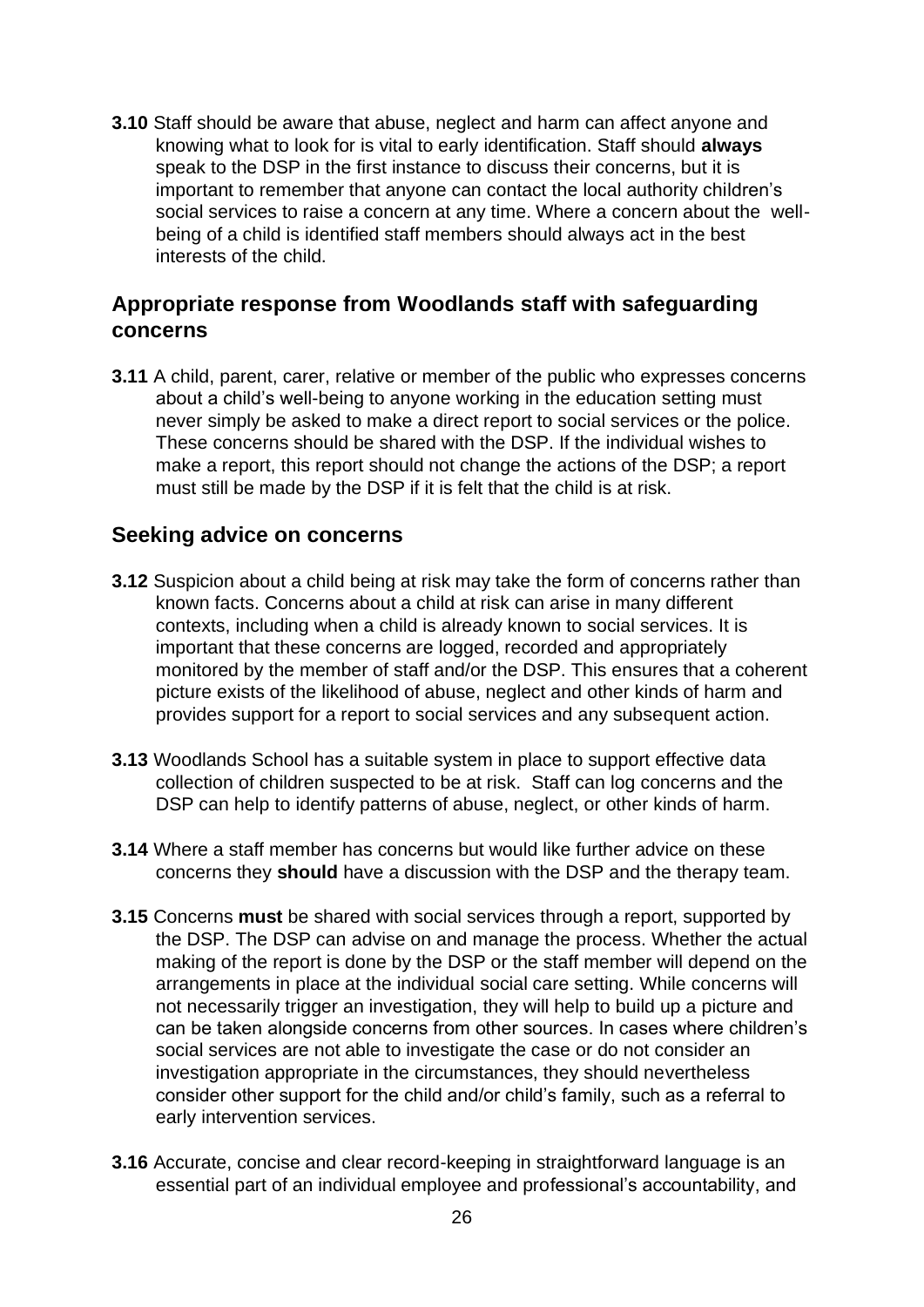underpins good child protection practice. All agencies involved in safeguarding and promoting the well-being of children must have policies and procedures specifying arrangements for the retention, storage and destruction of electronic and paper case records. The policies should ensure that case records are stored safely and able to be retrieved as required.

#### **Investigations**

**3.17** Woodlands School **must not** undertake their own internal child protection enquiries, but report their concerns to the local authority or to the police. If the concern involves a member of staff, agencies must not make their own internal decisions about whether it is a disciplinary issue or a child protection matter. Agencies **should** be mindful that the police have statutory powers and responsibility for determining whether a criminal investigation is to be undertaken.

#### **Listening to the child**

- **3.18** Children will talk about their concerns and problems with people they feel they can trust and are comfortable with. This will not necessarily be a teacher or the DSP, but could be any member of staff within the education setting. It is therefore essential that all staff and volunteers know how to respond sensitively to a child's concerns, who to approach for advice, and the importance of not guaranteeing complete confidentiality.
- **3.19** All those working in Woodlands School **should** ensure that the active offer principle of the use of the Welsh language is embedded in practice. The child should be asked which language they would prefer at the beginning of the process. This will ensure they are effectively able to articulate their concerns and able to receive services in their own language throughout the process.
- **3.20** Consideration should also be given to other language and cultural needs as talking about sensitive subjects in a second language can make the experience more traumatic. Having an understanding of cultural differences will also help the situation. Each local authority can provide advice to Woodlands School on language support to children who do not have English or Welsh as their home language.
- **3.21** The way in which a member of staff talks to a child who discloses abuse could have an effect on the evidence that is put forward. If a child makes a disclosure to a member of staff, the staff member **must** write a record of the conversation as soon as possible, distinguishing clearly between fact, observation, allegation and opinion, noting any action taken in cases of possible abuse or neglect, and signing and dating the note.
- **3.22** Children want to know they will be listened to and their concerns will be taken seriously. Staff at Woodlands School **must** reassure and inform children there is a safe environment to talk about matters that affect them; this may be at the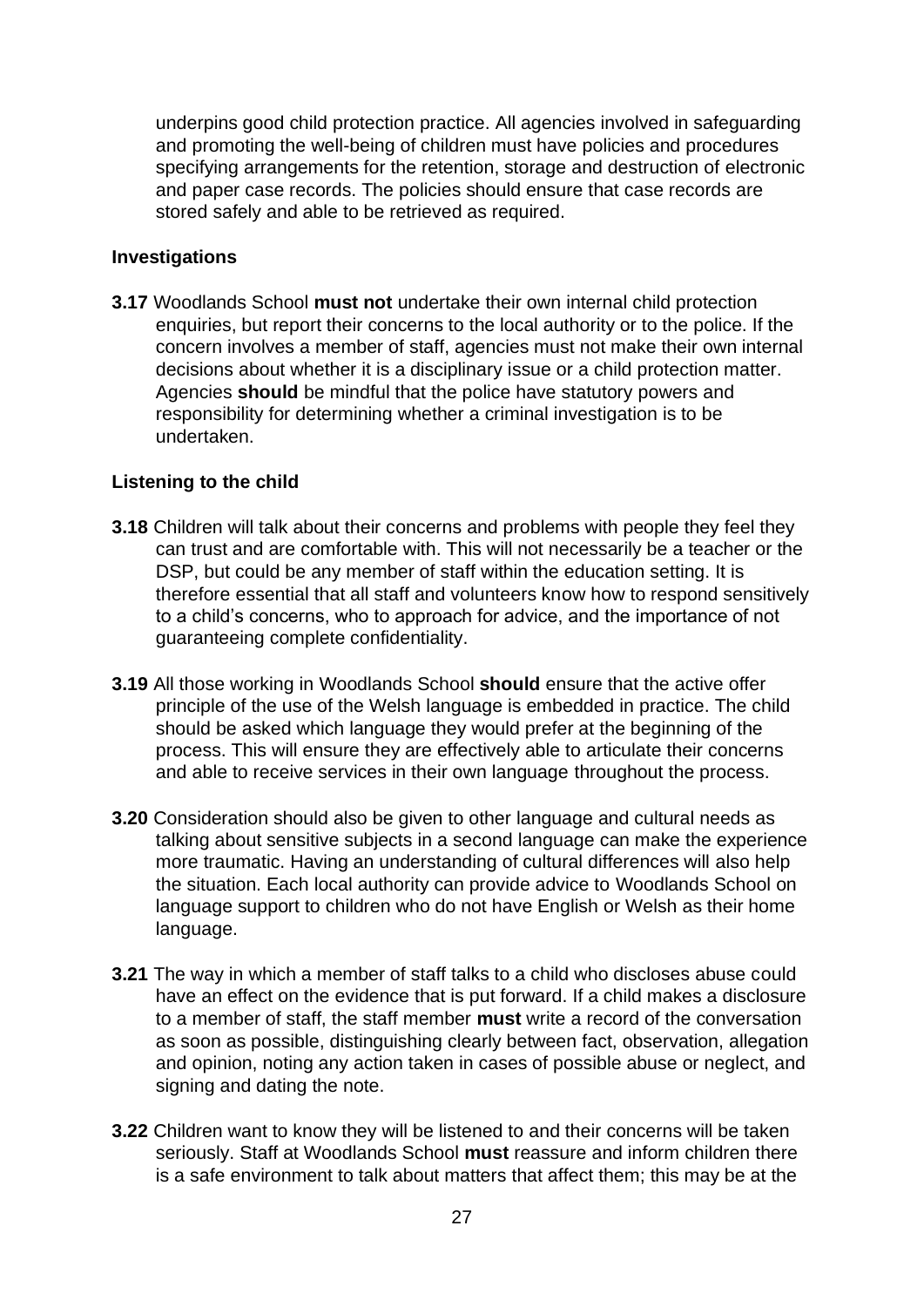education setting or with another appropriate agency. Displaying information of national children's helplines (e.g. Children's Commissioner for Wales at [www.childcomwales.org.uk/,](https://www.childcomwales.org.uk/) Childline at [www.childline.org.uk/,](https://www.childline.org.uk/) Meic at [www.meiccymru.org/,](https://www.meiccymru.org/) NSPCC at [www.nspcc.org.uk/\)](https://www.nspcc.org.uk/) and peer support schemes, in visible and easily accessible places, such as pupils' year planners, can encourage them to share concerns and receive help. These posters provide support to children to speak out when they have a concern: advice for primary school children and advice for secondary children (see [hwb.gov.wales/repository/discovery/resource/4d70707b-5636-466b](https://hwb.gov.wales/repository/discovery/resource/4d70707b-5636-466b-b22c-40eccae431be/en)[b22c40eccae431be/en\).](https://hwb.gov.wales/repository/discovery/resource/4d70707b-5636-466b-b22c-40eccae431be/en) Woodlands School should display these posters on their premises in clear view of children as **effective practice**.

- **3.23** The NSPCC has developed a safeguarding resource, *Let children know you're listening: the importance of an adult's interpersonal skills in helping to improve a child's experience of disclosure* (see [https://learning.nspcc.org.uk/researchresources/2019/let-children-know-you-re](https://learning.nspcc.org.uk/research-resources/2019/let-children-know-you-re-listening)[listening\),](https://learning.nspcc.org.uk/research-resources/2019/let-children-know-you-re-listening) to provide support to those working with children on how to:
- demonstrate you are listening to a child who is disclosing  $\square$  reassure a child and show empathy
- put a child in charge of the conversation.
- **3.24** All those working in Woodlands School **should** understand that children with additional learning needs might be at increased risk of abuse, neglect and harm, compared to their peers. They **should** understand the barriers they may face (especially around communication), and be able to provide any additional safeguards needed to protect them.
- **3.25** Those working in Woodlands School **should** familiarise themselves with the culture and beliefs of families within their community. Potential harmful practices should never be overlooked on the basis of cultural sensitivity and staff should familiarise themselves with practices such as female genital mutilation (FGM) and forced marriage.
- **3.26** Everyone working in Woodlands School w**ould** be alert to the child's wider circumstances. Children in placements or those who are adopted will have relationships that may include foster carers, adoptive parents, birth parents, siblings or other birth relatives. These relationships may be positive and welcomed or may be undesired and deemed a risk. Children's past experience of abuse and neglect may also make them more vulnerable to emotional, behavioural and mental health difficulties, which may continue to place them at risk. Staff should be alert to the effects of childhood trauma and the risks associated.

#### **Parent or carer involvement**

**3.27** All parents and carers need to understand that Woodlands School have a duty to safeguard and promote the well-being of children. This responsibility requires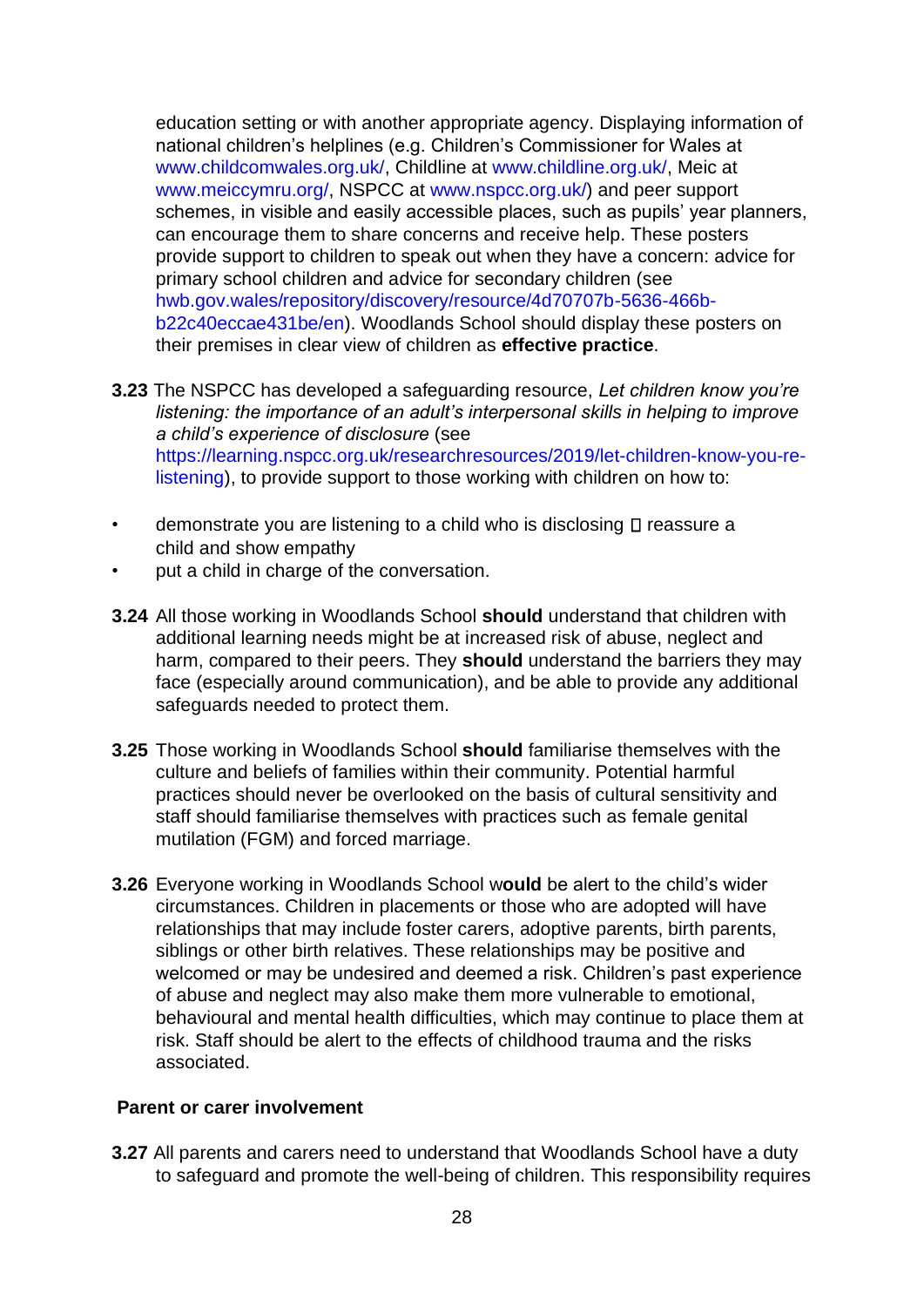Woodlands School to share information where it is necessary and work in partnership with other agencies when there are concerns about a child's wellbeing. It is considered **effective practice** and a reference to this is included in the Woodlands School's prospectus, on its website and in other information provided to parents and carers as well as to children.

- **3.28** Those working in Woodlands School **should** discuss any concerns about a child's well-being with the family to make a report to the care and therapy teams to inform social services. Where possible and appropriate, the child's views should also be considered when deciding whether to inform the family; staff should also consider whether the child is sufficiently mature to make informed judgements about the issues.
- **3.29** Where there are any doubts or reservations about involving the child's family, the DSP should clarify with the statutory agencies whether, and if so when and by whom, the parents or carers should be told about the report. That may also be important in cases where the police may need to conduct a criminal investigation.
- **3.30** Where appropriate, the DSP should help parents/carers to understand that a report is made in the best interests of the child and explain what the possible outcomes of a report might be.

#### **Reporting a child at risk**

- **3.31** The 2014 Act places a duty to report<sup>14</sup> on local authorities and relevant partners where they have reasonable cause to suspect that a child is at risk. Partners **must** inform the local authority where they have reasonable cause to believe a child to be at risk. Section 130(4) of the 2014 Act defines a child at risk as a child who:
- is experiencing or is at risk of abuse, neglect or other kinds of harm, and
- has needs for care and support (whether or not the [local] authority is meeting any of those needs).
- **3.32** The duty is placed on relevant partners where a child may be at risk. Partners including education, health, police, probation and youth offending teams are required to inform the local authority if they believe a child is at risk.
- **3.33** Anyone working in an education setting and employed by a local authority, local health board or trust, police or probation service **must** report to the local authority where there is reasonable cause to believe a child to be at risk of abuse, neglect or other kind of harm. This will usually be done through the DSP but the safety of the child must be the priority so there may be occasions when staff will need to contact directly where there is an immediate concern.

<sup>&</sup>lt;sup>14</sup> Section 130, unde[r Part 7](https://socialcare.wales/cms_assets/hub-downloads/Summary-Safeguarding-revised-March-2017.doc) of the Social Services and Well-being (Wales) Act 2014: [www.legislation.gov.uk/anaw/2014/4/section/130](https://www.legislation.gov.uk/anaw/2014/4/section/130)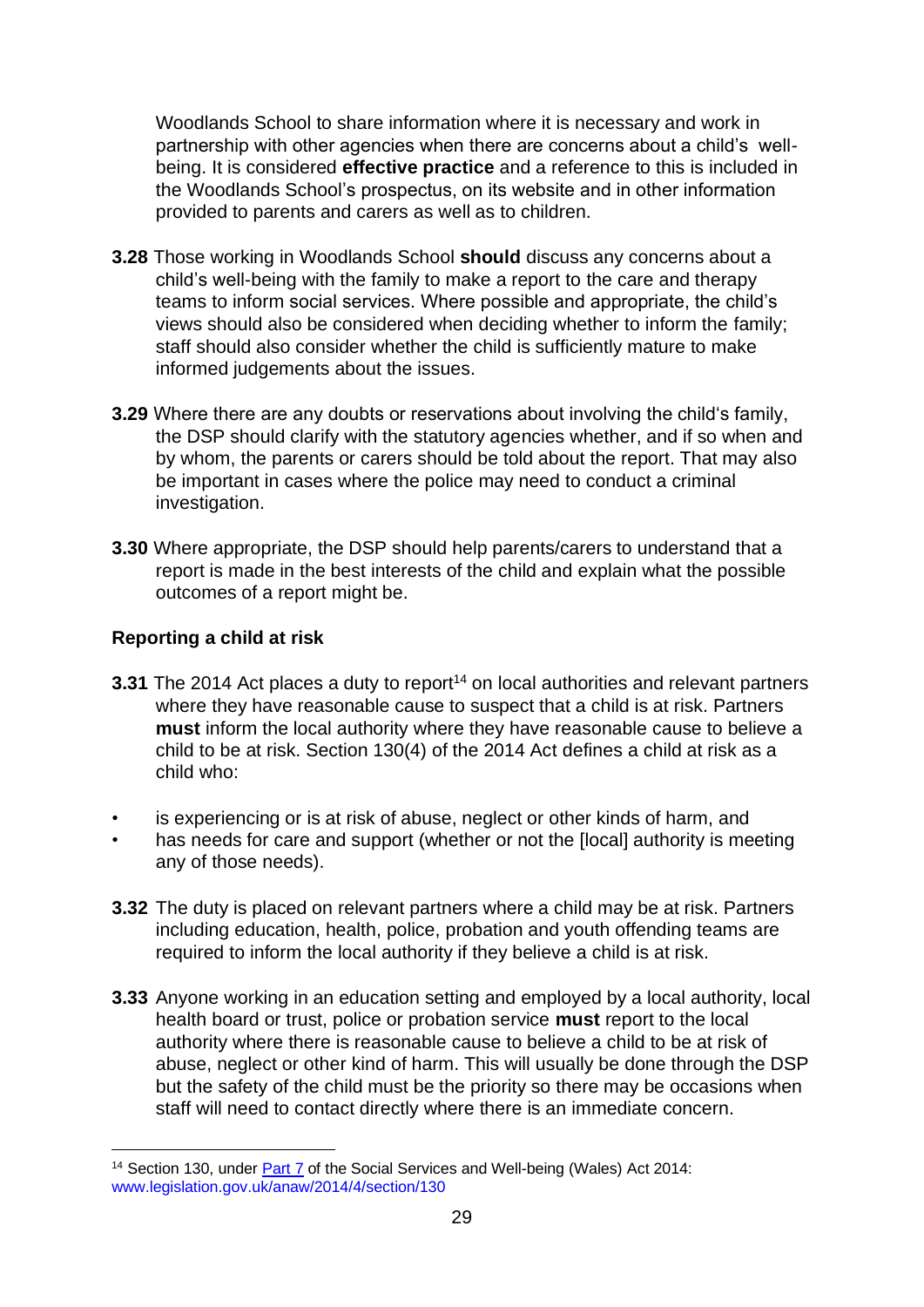- **3.34** All other staff working in education settings who are not employed by the local authority, or any of the other organisations as set out above, should take account of the Wales Safeguarding Procedures, which sets out the duty to report should be considered as **effective practice**.
- **3.35** When a child has been reported under section 130 of the 2014 Act, the local authority **must** consider whether there are grounds for carrying out an investigation under section 47 of the Children Act 1989.
- **3.36** The DSP **should** act as a point of contact and a source of support, advice and expertise for schools and colleges when deciding whether to make a report to the local authority. The DSP **should** also take a lead in liaising with relevant agencies unless there are immediate concerns and staff should make contact directly.
- **3.37** Where the DSP has reasonable cause to suspect that a child attending the education setting is at risk, a report **must** be made to the local authority as soon as possible. *Social Services and Well-being (Wales) Act 2014[:](http://gov.wales/docs/dhss/publications/180511childrenatrisken.pdf) [Working](http://gov.wales/docs/dhss/publications/180511childrenatrisken.pdf)  [Together to Safeguard People: Volume 5 –](http://gov.wales/docs/dhss/publications/180511childrenatrisken.pdf) [Handling Individual Cases to](http://gov.wales/docs/dhss/publications/180511childrenatrisken.pdf)  [Protect Children at Risk](http://gov.wales/docs/dhss/publications/180511childrenatrisken.pdf)* (see [gov.wales/safeguarding-children-risk-abuse](https://gov.wales/safeguarding-children-risk-abuse-or-neglect)[orneglect\)](https://gov.wales/safeguarding-children-risk-abuse-or-neglect) )provides additional information on making the report. However, if there are immediate concerns about a child's safety or concerns a criminal offence against a child might have been committed, the DSP **must** contact the emergency services without delay to protect the child/children from the risk of serious harm.
- **3.38** Where the concerns relate to cases of suspected abuse or allegations of abuse against staff, guidance is available in *Safeguarding children in education: handling allegations of abuse against teachers and other staff*
- [\(gov.wales/handling-allegations-abuse-against-teachers-and-staff\),](https://gov.wales/handling-allegations-abuse-against-teachers-and-staff) and the process is set out in the *Disciplinary and dismissal procedures for school staff: Revised guidance for governing bodies* (see [gov.wales/disciplinary-anddismissal](https://gov.wales/disciplinary-and-dismissal-procedures-school-staff)[procedures-school-staff\).](https://gov.wales/disciplinary-and-dismissal-procedures-school-staff)

#### **Specific action to take should Woodlands School have concerns about a child**

- **3.39** Where staff members have concerns that a child is at risk of abuse, neglect or other harm they **must** raise these with the DSP. The DSP **must** then **inform the therapist and House Manger to** decide whether it is appropriate to make a report to social services and/or the police. It is important to note any staff member can also report concerns to local authority social services or to the police directly; however, liaison with the DSP is advisable in all cases where possible.
- **3.40** Concerns **should** always lead to help and support, either through a report to social services, or direct support through Woodlands School or therapeutic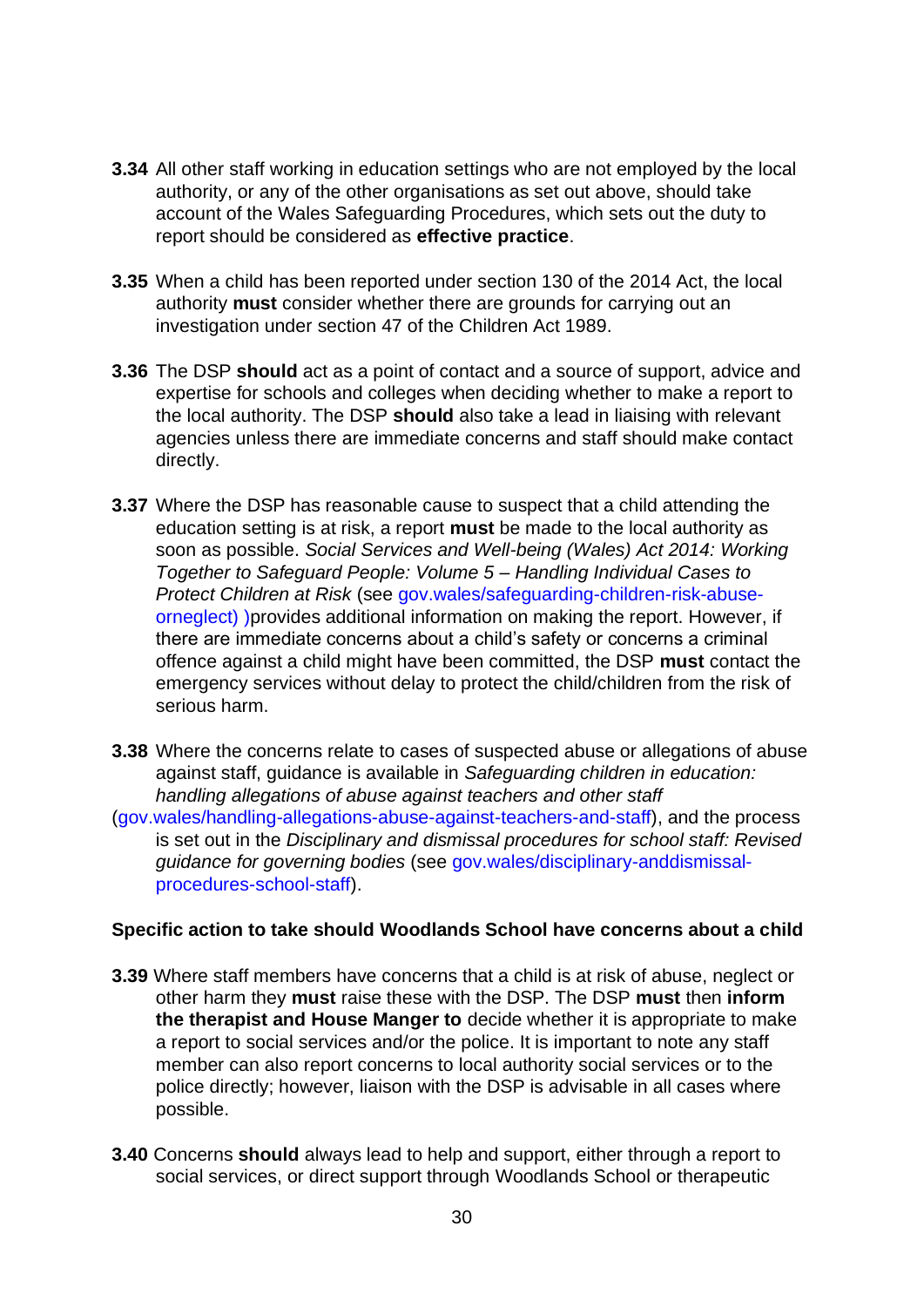services. The DSP **should** share the following information with the staff member making the report and the headteacher or principle:

- proposed initial action, including signposting or that no further action will be taken
- who will be taking action.
- **3.41** If there are immediate concerns about a child's safety or a criminal offence against a child is suspected, the emergency services **must** be contacted without delay to protect the child/children from risk of serious harm.
- **3.42** Staff members **must** also be aware of wider safeguarding concerns and report these to the DSP. These include circumstances as outlined in sections 5, 6, 7 and 8 of this guidance.

#### **Reporting**

- **3.43** As outlined above, a report that a child may be at risk online or offline **must** be made to social services as soon as a concern is identified; this must be within 24 hours. Outside of office hours, reports **must** be made to social services' emergency duty service or to the police.
- **3.44** Where a report is made in person or by telephone, it **must** be confirmed in writing within 24 hours.
- **3.45** Where available the report **should** be made using a standard form in place for the relevant local authority or region. The report **must** include basic/core information, the cause for concern and any relevant information held by the agency.
- **3.46** Anyone working in Woodlands School should be aware that they cannot remain anonymous should they make a report.

#### **Engaging in the child protection process**

- **3.47** Any member of staff making a report may be asked to complete some, or all, of the following tasks. The education setting **should** ensure that staff have sufficient time and other necessary resources to discharge these tasks effectively and staff should be prepared and willing to:
- assist in the child protection enquiries under section 47 of the Children's Act 1989 (se[e](https://www.legislation.gov.uk/ukpga/1989/41/section/47) [www.legislation.gov.uk/ukpga/1989/41/section/47\)](https://www.legislation.gov.uk/ukpga/1989/41/section/47)
- attend the child protection conference
- provide a written report for the child protection conference  $\Box$  contribute to the initial and core assessments
- attend core group meetings.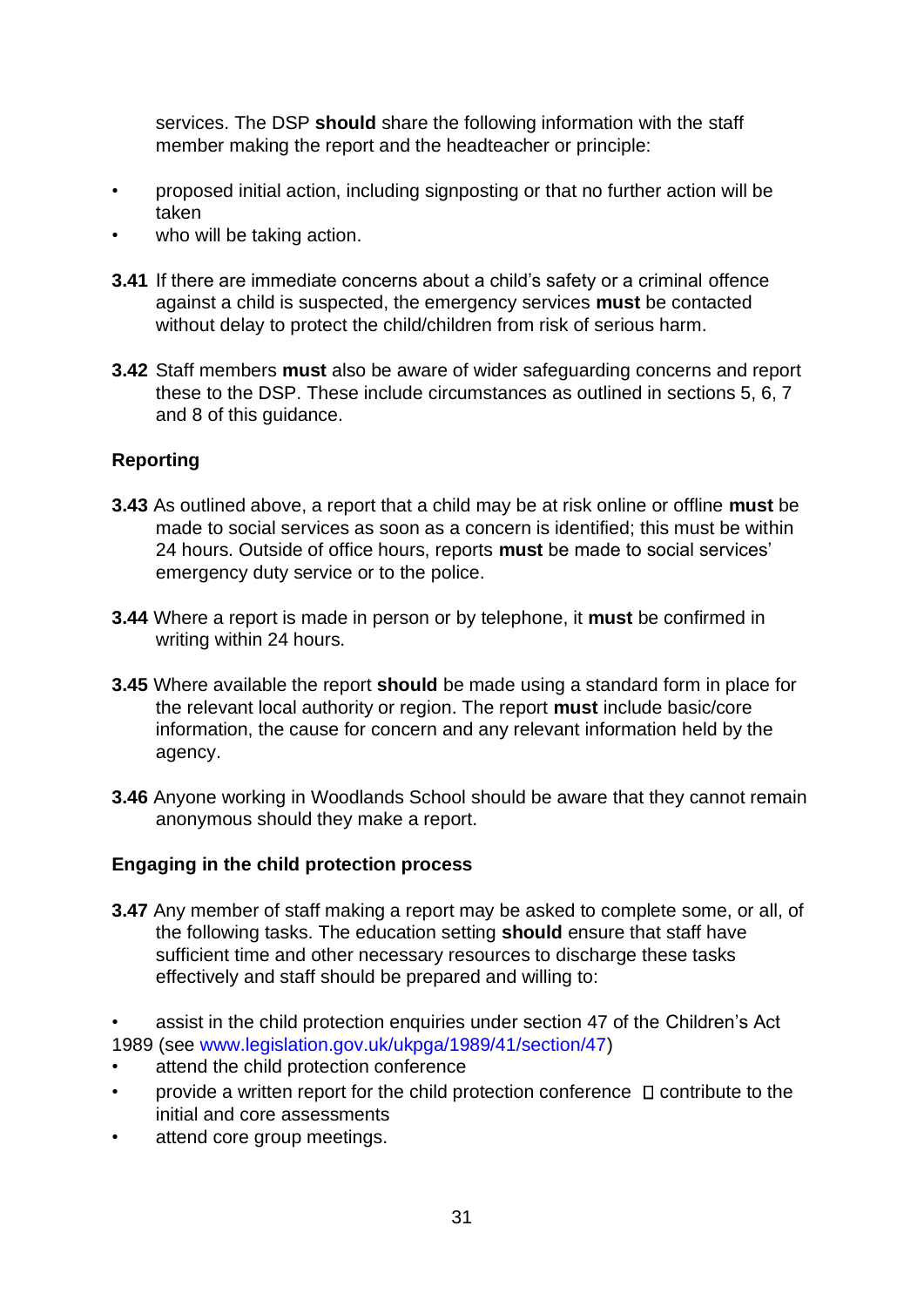**3.48** Where a child is the subject of a care and support protection plan, the DSP should be involved in the preparation of the plan. Woodland's role and responsibilities in contributing to actions to safeguard the child, and promoting their well-being, should be clearly identified.

#### **Information-sharing**

- **3.49** The DSP should use judgement when making decisions about what information to share, and should follow organisational procedures. The most important consideration is whether sharing information is likely to support the safeguarding and protection of a child. There are a number of principles that can assist practitioners in making decisions about sharing information. These principles are set out in *Social Services and Well-being (Wales) Act 2014: Working Together to Safeguard People* (se[e](https://gov.wales/safeguarding-guidance) [gov.wales/safeguarding-guidance\)](https://gov.wales/safeguarding-guidance) and its accompanying resources, which provide non-statutory advice on information-sharing to safeguard children (see [gov.wales/sharing](https://gov.wales/sharing-information-safeguard-children)[informationsafeguard-children\).](https://gov.wales/sharing-information-safeguard-children) This guidance and resource provides step-bystep advice to practitioners across agencies so that proportionate informationsharing can support good safeguarding practice. The guidance also provides advice on the Wales Accord on the Sharing of Personal Information (WASPI) framework (see [www.waspi.org/home\)](http://www.waspi.org/home) and duties under the General Data Protection Regulation (GDPR) and Data Protection Act 2018.
- **3.50** To safeguard and promote children's well-being, the SCB should ensure that its partner agencies have in place arrangements to ensure:
- all staff in contact with children understand what to do and the most effective ways of sharing information if they believe that a child and family may require additional services in order to achieve their optimal outcomes
- all staff in contact with children understand what to do and when to share information if they believe that a child may be suffering or at risk of suffering abuse, neglect or other kinds of harm
- appropriate organisation-specific guidance is produced to complement guidance issued by the Welsh Government, and such guidance and appropriate training is made available to existing and new staff as part of their induction
- guidance and training specifically covers the sharing of information between professions, organisations and agencies, as well as within them
- arrangements for training take into account the value of multi-agency training as well as single-agency training
- managers in children's services are conversant with the legal framework and good practice guidance issued for practitioners working with children.

#### **Duty of confidentiality**

**3.51** The duty of confidentiality is not absolute and may be breached where this is in the best interests of the child and in the wider public interest. If professionals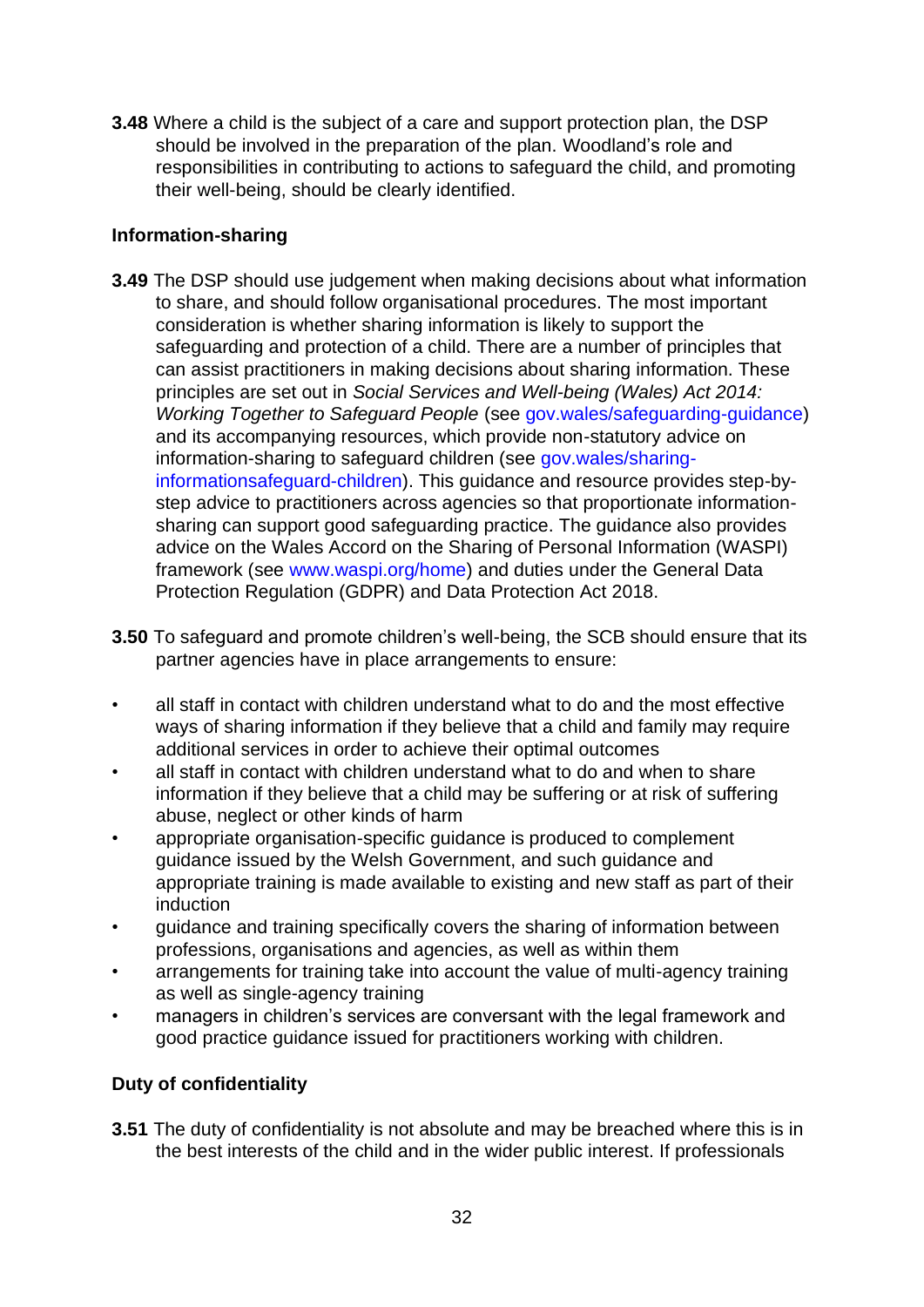judge that disclosure is necessary to protect the child or other children from a risk of serious harm, confidentiality may be breached.

- **3.52** Where those in Woodlands School judge that there is a need to share confidential information with children's social services or the police:
- they should attempt to support the child, where the child is the source of the information, to agree to a disclosure of information within a reasonable timescale
- they may initially discuss the case anonymously with others, such as the DSP or another colleague with suitable competence in safeguarding or with children's social services
- the child should be informed of the professional's need to share confidential information, unless to do so might put them at further risk
- any decision to share information or not should be properly documented.
- **3.53** Decisions in this area may need to be made by, or with the advice of, people with suitable safeguarding competence, such as named or designated professionals.

#### **Record-keeping and information-sharing**

- **3.54** Information-sharing is central to good safeguarding practice. Information must be shared in accordance with the GDPR and the Data Protection Act 2018, referred to as the UK's data protection legislation. The data protection legislation allows for the sharing of information and should not be automatically used as a reason for not doing so. One of the exceptional circumstances that provides for information-sharing is to prevent abuse, neglect or harm.
- **3.55** In Woodlands School, it is the responsibility of the DSP to keep detailed, accurate and secure written records of children where there are safeguarding concerns. These records are confidential and should be kept separately from other learner records. They should include a chronology of concerns, reports, meetings, phone calls and emails.
- **3.56** Where a child leaves Woodlands School, the DSP **must** ensure that any child protection records are copied to the new education setting as soon as possible, but transferred separately from the main learner file. This will ensure the new education setting is alert to any risks to the child so they can support them as appropriate. Effective communication between DSPs in both education settings will be important to ensure the child is not at risk during the transition phase.
- **3.57** The Welsh Government has produced non-statutory advice to practitioners working across agencies about their responsibilities to share information to safeguard children. The [guidance](https://gov.wales/sites/default/files/publications/2019-07/working-together-to-safeguard-people-information-sharing-to-safeguard-children.pdf) (see [gov.wales/sharing](https://gov.wales/sharing-information-safeguard-children)[informationsafeguard-children\)](https://gov.wales/sharing-information-safeguard-children) provides clarity of the conditions under which information may be shared.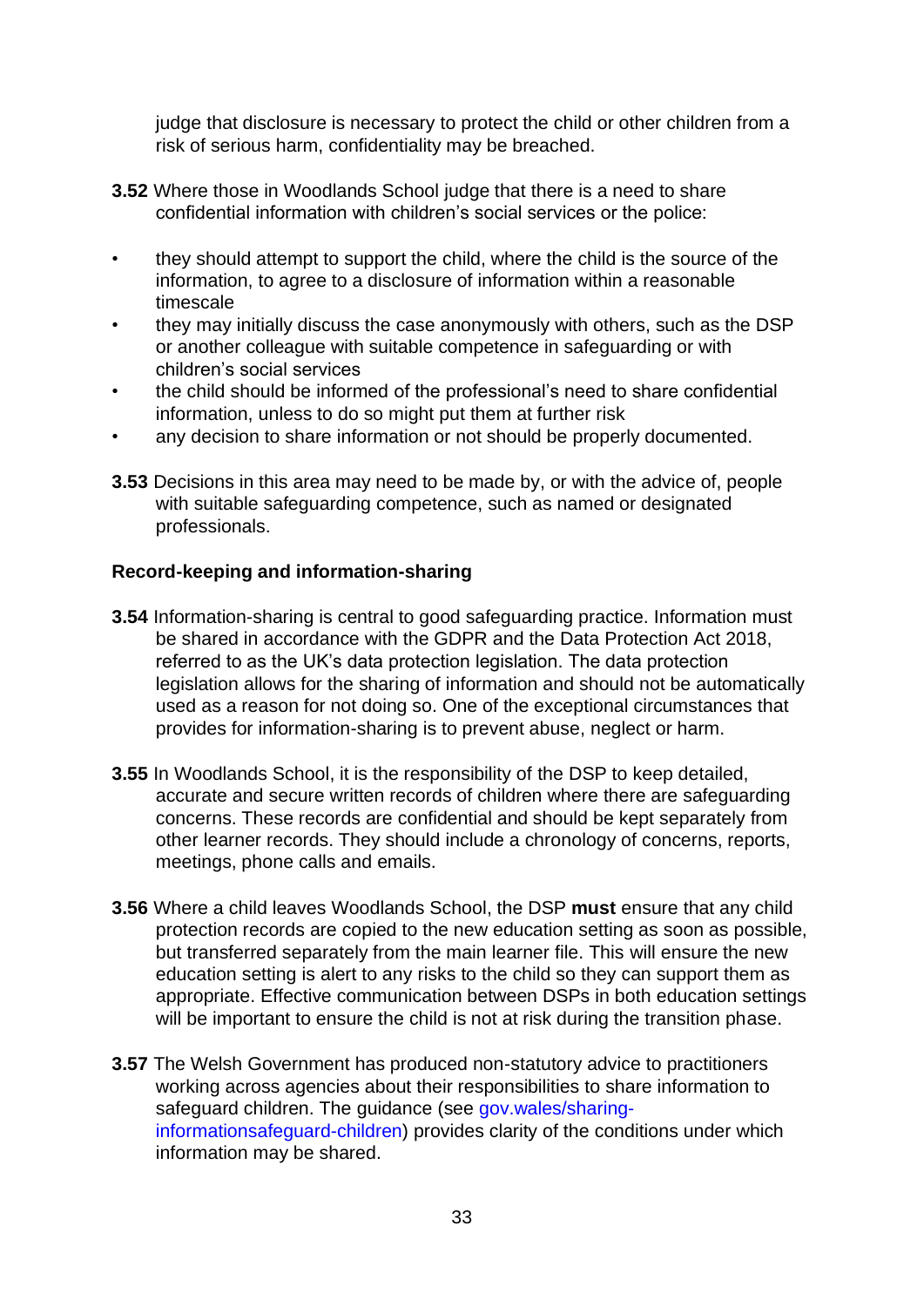- **3.58** All those working in Woodlands School **should** be aware of their responsibilities under the UK's data protection legislation. Every maintained school and college in the UK is required to [appoint a data protection officer](https://ico.org.uk/for-organisations/guide-to-the-general-data-protection-regulation-gdpr/accountability-and-governance/data-protection-officers/) (DPO).
- **3.59** A series of five guides to the data protection laws for senior leaders and DPOs in schools and colleges are available on [Hwb](https://eur01.safelinks.protection.outlook.com/?url=https%3A%2F%2Fhwb.gov.wales%2Frepository%2Fresource%2F47196b0e-5c4b-496a-b3aa-91bfdac26ab9%2Fen&data=02%7C01%7CHannah.Starkey%40gov.wales%7C186d23b170e047337c5c08d83ea8b57a%7Ca2cc36c592804ae78887d06dab89216b%7C0%7C0%7C637328241620025594&sdata=jIak%2BuLS3YUJ%2BJ4iBgAtuLQI%2BY0nZtcK%2Fe0TM3unO6s%3D&reserved=0) [\(](https://eur01.safelinks.protection.outlook.com/?url=https%3A%2F%2Fhwb.gov.wales%2Frepository%2Fresource%2F47196b0e-5c4b-496a-b3aa-91bfdac26ab9%2Fen&data=02%7C01%7CHannah.Starkey%40gov.wales%7C186d23b170e047337c5c08d83ea8b57a%7Ca2cc36c592804ae78887d06dab89216b%7C0%7C0%7C637328241620025594&sdata=jIak%2BuLS3YUJ%2BJ4iBgAtuLQI%2BY0nZtcK%2Fe0TM3unO6s%3D&reserved=0)see [hwb.gov.wales/repository/discovery/resource/47196b0e-5c4b-496a](https://hwb.gov.wales/repository/discovery/resource/47196b0e-5c4b-496a-b3aa-91bfdac26ab9/en)[b3aa91bfdac26ab9/en\).](https://hwb.gov.wales/repository/discovery/resource/47196b0e-5c4b-496a-b3aa-91bfdac26ab9/en) They aim to provide clear and accurate information about the obligations and requirements of schools and colleges in relation to the changes in GDPR. These resources were developed by South West Grid for Learning (SWGfL), in collaboration with the Information Commissioner's Office, as part of the online safety education and awareness programme funded by the Welsh Government.
- **3.60** It is **effective practice** for the DSP who will provide an annual briefing and regular updates at staff meetings on any safeguarding and/or child protection issues or changes in local procedures. This ensures that all staff are kept up to date and are regularly reminded of their responsibilities as well as the school's policies and procedures.
- **3.61** The DSP **should** liaise with the designated governor for safeguarding so that the designated governor can report on safeguarding issues, irrespective of whether the issue is online or offline, to the governing body. Reports to the governing body should not be about specific child protection cases, but should review the safeguarding policies and procedures. It is good practice for the nominated governor and the DSP to present the report together.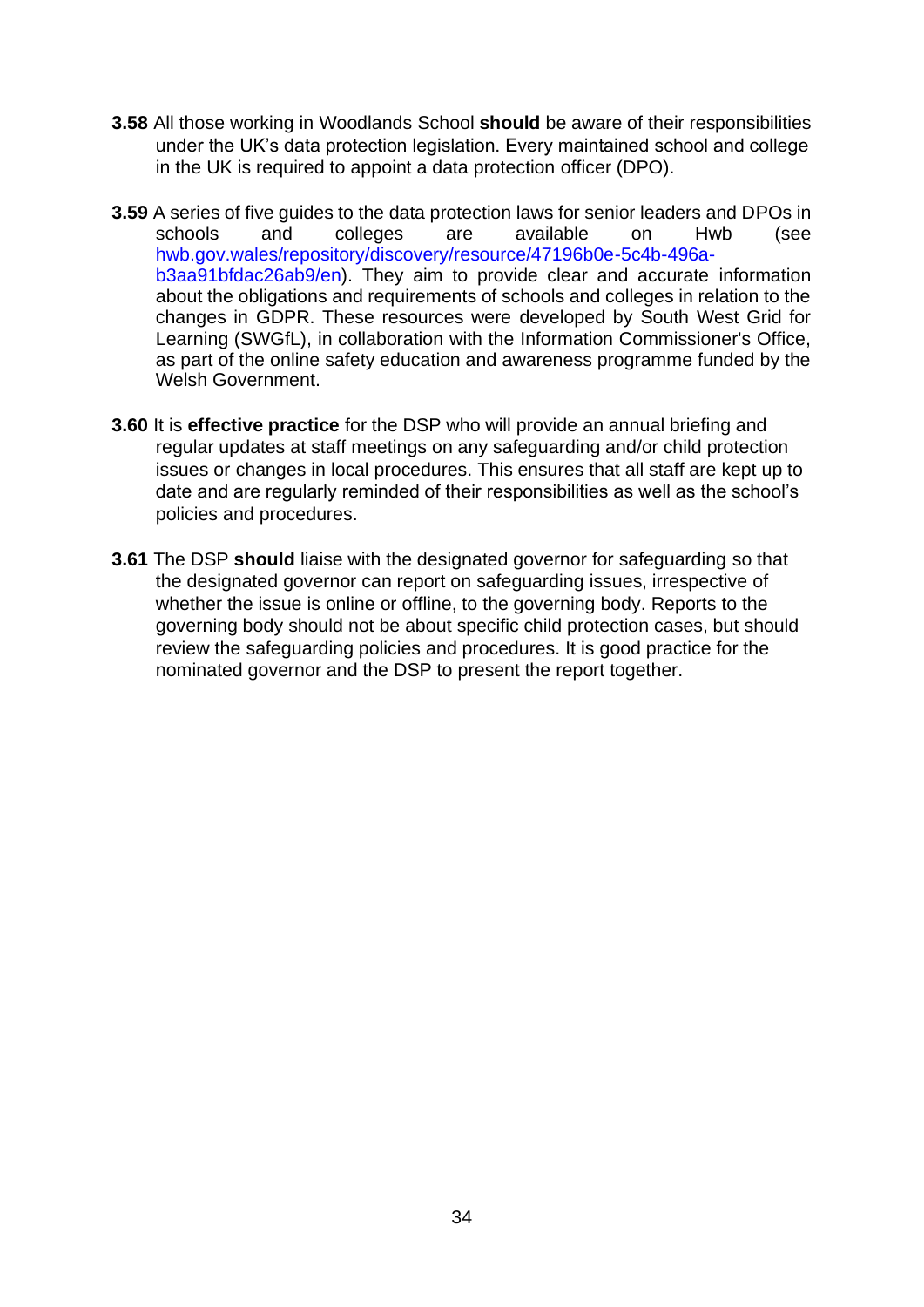# <span id="page-34-1"></span><span id="page-34-0"></span>**4. Specific responsibilities of different education settings Responsibilities of colleges**

- **4.1** The statutory responsibilities for safeguarding and child protection dealt with in this guidance apply in relation to children who are under 18 years of age. However, colleges and school sixth forms should also be aware that the 2014 Act extends the duty to report<sup>15</sup> on local authorities to relevant partners where they have reasonable cause to suspect that an adult is at risk. Partners including education, health, police, probation and youth offending teams are required to inform the local authority if they believe an adult is at risk.
- **4.2** As autonomous bodies, colleges cannot rely automatically on local authorities to provide advice, support, access to training, policies and procedures, etc. Local authorities are free to provide those services to colleges, but have no obligation to do so. Services can be provided free of charge. Colleges that do not purchase services from a local authority can approach the SCB for advice, or the Safeguarding Adults Board in the case of those over the age of 18.
- **4.3** Where a college provides education and/or training for those under 16 years of age who are on the roll of secondary schools, the DSP **should** liaise with the colleges concerned to ensure that appropriate arrangements are in place to safeguard the learner.
- **4.4** In the post-16 sector, the Learning and Skills Act (2000) requires the Chief Inspector to report on the quality of the education and training provided, the standards achieved by those receiving education and training and whether the financial resources made available to those providing education and training are managed efficiently and used to provide value for money. As part of the inspection, inspectors will evaluate and report on the college's arrangements for safeguarding learners. Where education has boarding provision or is linked to a residential setting, Estyn inspectors will liaise with CIW to ensure that the provision contributes to boarders' or residents' needs in relation to their safety.

# <span id="page-34-2"></span>**Responsibilities of independent schools**

- **4.5** The Welsh Ministers are the registrar of independent schools in Wales. Any establishment wishing to operate as an independent school must apply to the Welsh Ministers for registration in accordance with [section 160 of the 2002](http://www.legislation.gov.uk/ukpga/2002/32/section/160) [Act](http://www.legislation.gov.uk/ukpga/2002/32/section/160) (see [www.legislation.gov.uk/ukpga/2002/32/section/160\).](https://www.legislation.gov.uk/ukpga/2002/32/section/160) It is an offence under section 159 for any person to conduct an independent school that is not registered.
- **4.6** Th[e](http://www.legislation.gov.uk/wsi/2003/3234/introduction/made) [Independent Schools Standards \(Wales\) Regulations 2003](http://www.legislation.gov.uk/wsi/2003/3234/introduction/made) (see [www.legislation.gov.uk/wsi/2003/3234/introduction/made\)](https://www.legislation.gov.uk/wsi/2003/3234/introduction/made) set out the standards to which an independent school will be inspected under sections 160(4) and

<sup>&</sup>lt;sup>15</sup> Section 126, under Part 7 of the Social Services and Well-being (Wales) Act 2014: [www.legislation.gov.uk/anaw/2014/4/section/126](https://www.legislation.gov.uk/anaw/2014/4/section/126)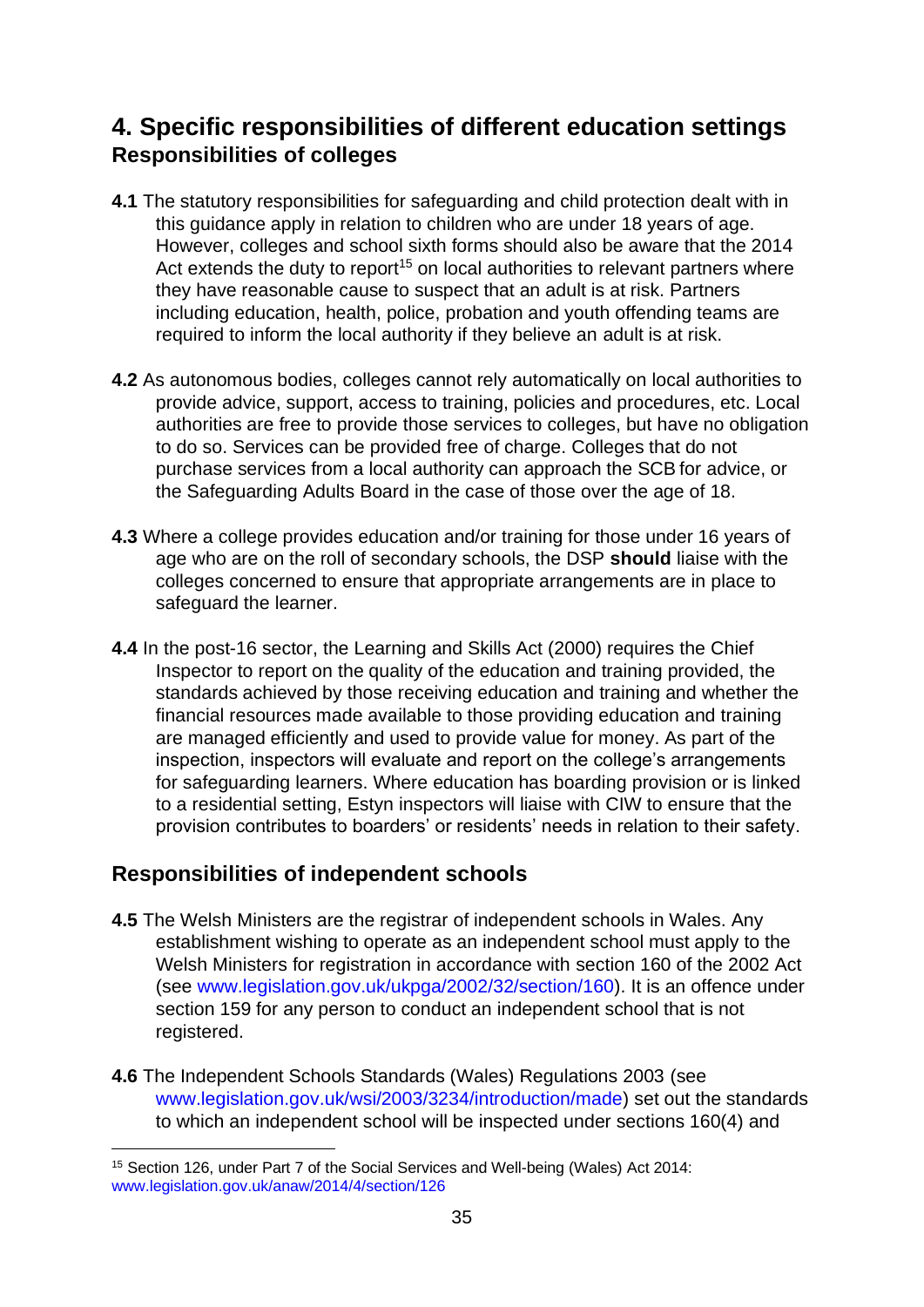#### 163(2) of the 2002 Act. Standard 3 (see

[www.legislation.gov.uk/wsi/2003/3234/schedule/paragraph/3/made\)](https://www.legislation.gov.uk/wsi/2003/3234/schedule/paragraph/3/made) is specific to safeguarding and promoting the well-being, health and safety of children who are attending the school. Where an application for registration is received the Welsh Ministers will notify Estyn, who will carry out an inspection of the school and report to Welsh Ministers on the extent to which the Independent Schools Standards are met. The Welsh Ministers will take into account Estyn's report and any other evidence relating to the Independent Schools Standards in order to determine whether standards are met and when notifying the proprietor of its conclusion.

- **4.7** Proprietors of independent schools have similar responsibilities to those of governing bodies of maintained schools but cannot rely on local authorities to provide advice and support in the same way as they do for maintained schools. Local authorities are able to provide these services to independent schools, and many do, charging appropriate fees for the work. However, they have no obligation to provide these services. As with colleges, independent schools that do not purchase services from a local authority can approach the SCB for advice.
- **4.8** It is important that channels of communication between independent schools, local authority social services departments and SCBs are upheld and developed, so that children requiring support receive prompt attention and any allegations of abuse can be properly investigated. In cases where the proprietor is not the headteacher, the proprietor should liaise with other agencies in the event that allegations are made involving the headteacher. Where the headteacher is also the proprietor, specific arrangements should be agreed with the SCB.
- **4.9** Independent schools that provide medical and/or nursing care should ensure that their medical and nursing staff engage with and access appropriate advice and multi-agency training on child protection.

#### <span id="page-35-0"></span>**Responsibilities of independent schools offering boarding provision**

- **4.10** Proprietors of independent schools who provide accommodation for children will be aware that such establishments are required to register with both the Welsh Government and the CIW. Such independent schools are then subject to inspection by Estyn and CIW. CIW has published guidance on the *National Minimum Standards for Residential Special Schools* and the National Minimum Standards for Mainstream Boarding Schools (see [https://careinspectorate.wales/regulations-statutory-guidance-and](https://careinspectorate.wales/regulations-statutory-guidance-and-national-minimum-standards-adult-children-services)[nationalminimum-standards-adult-children-services\)](https://careinspectorate.wales/regulations-statutory-guidance-and-national-minimum-standards-adult-children-services) to be met as part of independent schools' initial and continued registration.
- **4.11** As with other independent schools, the Independent Schools Standards (Wales) Regulations 2003 (see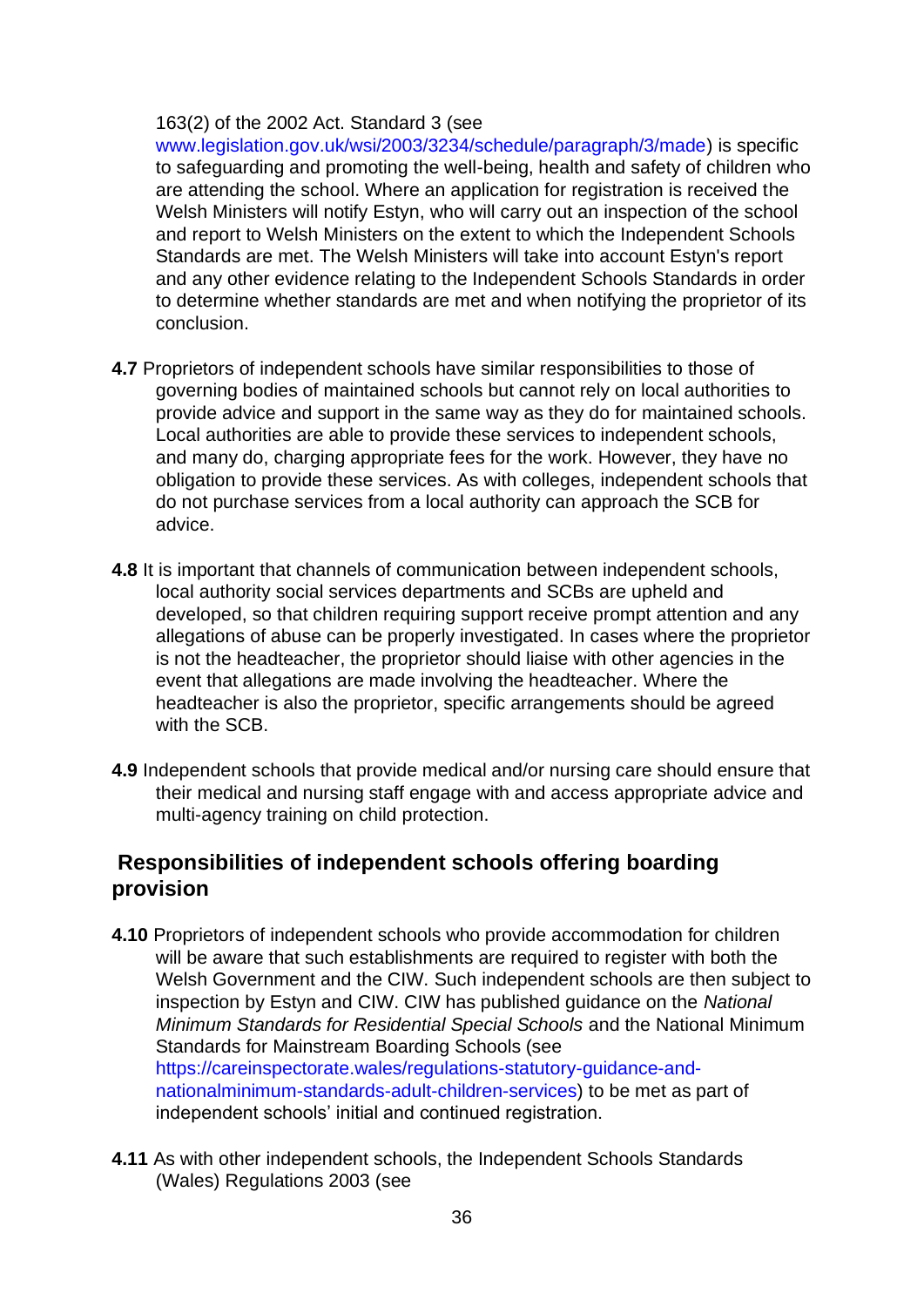[www.legislation.gov.uk/wsi/2003/3234/introduction/made\)](https://www.legislation.gov.uk/wsi/2003/3234/introduction/made) set out standards to safeguard and promote the welfare of children for whom accommodation is provided by a boarding school. These standards are used to assess whether the school is complying with its legal obligation to safeguard and promote the well-being of the children for whom accommodation is provided.

# **Responsibilities of local authorities and school governing bodies for education provided outside of a maintained school setting**

- **4.12** Section 19(1) of the Education Act 1996 requires local authorities to make arrangements for the provision of suitable education at schools or otherwise for children of compulsory school age who for whatever reason – whether due to illness, exclusion from school or otherwise – may not for any period receive suitable education unless suitable arrangements are made for them.
- **4.13** When making education otherwise than at school (EOTAS) arrangements, including provision commissioned from external providers, the local authority **must** ensure this is exercised with a view to safeguarding and promoting the well-being of the children placed in EOTAS provision.
- **4.14** The 2002 Act and the Education and Skills Measure 2009 provide governing bodies with the power to commission external services, including educational services.
- **4.15** To assure themselves they are fulfilling their duties, local authorities and governing bodies **must** be assured the provision commissioned, or otherwise, is undertaken in a way that safeguards the children they place there and promotes their well-being. Such assurances **must** be undertaken both prior to placing a child and throughout the placement period.
- **4.16** Prior to placing a child with external providers, local authorities and governing bodies **should** assure themselves by:
- undertaking visits to the placement setting
- ensuring the provider is registered with the Welsh Government (where registration is required as an independent school or would be required if the local authority places a child/children there)
- considering the findings of Estyn inspections
- requiring evidence of how the provider will safeguard the child and promote their well-being through, for example, consideration of the provider's policies including health and safety, anti-bullying and safeguarding policies
- requiring evidence of the provider's arrangements for safeguarding learners (including ensuring staff have appropriate and current checks such as DBS checks)
- requiring evidence of the ability to accommodate learners who have an additional learning need.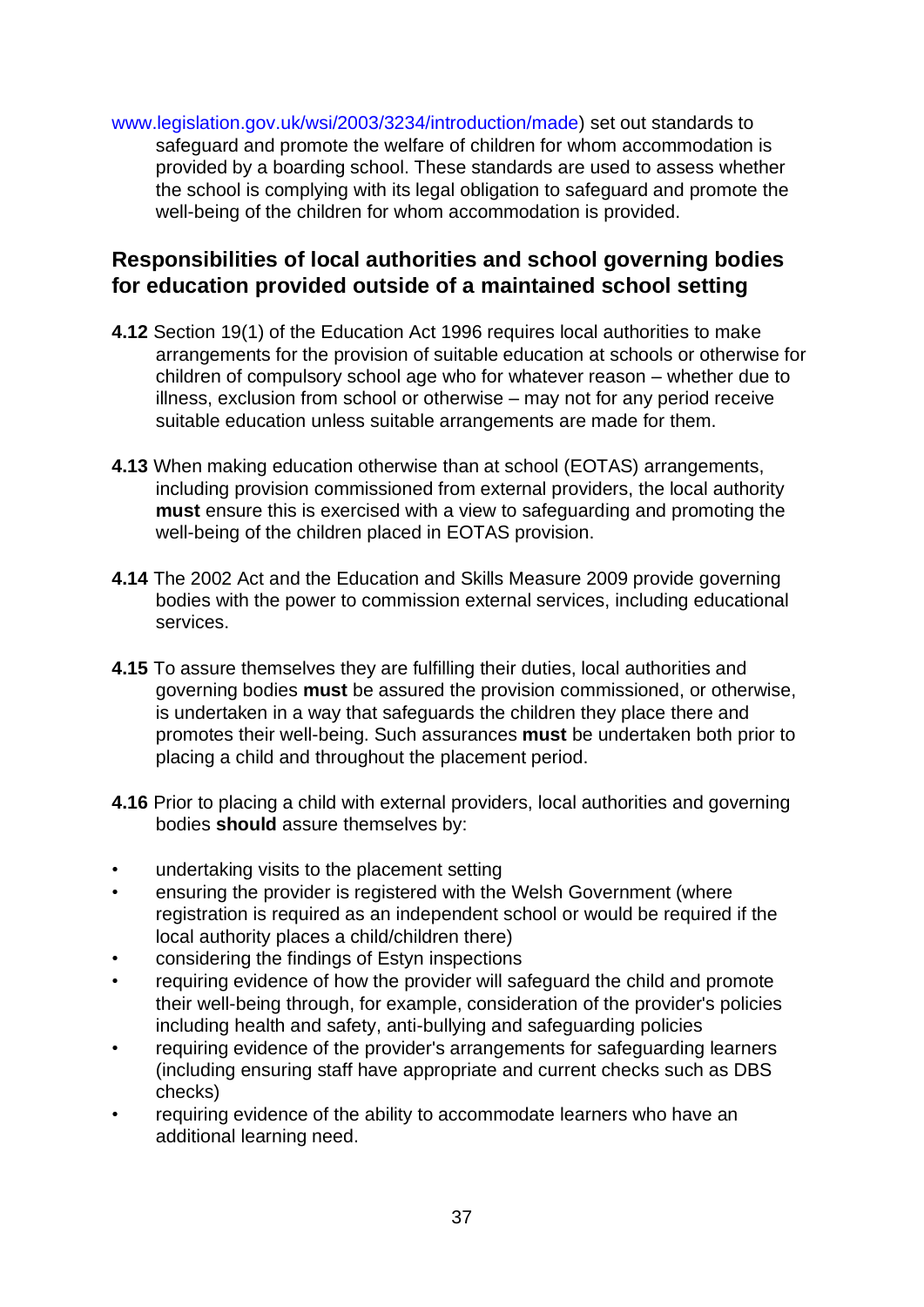- **4.17** During the placement, schools and local authorities **should** monitor whether or not the arrangements are effective. This **should** include visiting the placement setting.
- **4.18** Further information on EOTAS is available in the Welsh Government's *Education otherwise than at school (EOTAS) Framework for Action* (see [gov.wales/education-otherwise-school-eotas-framework-action\)](https://gov.wales/education-otherwise-school-eotas-framework-action) guidance.

# **Responsibilities of work based learning providers**

- **4.19** In the post-16 sector, the Learning and Skills Act (2000) requires Her Majesty's Chief Inspector to report on:
- the quality of the education and training provided
- the standards achieved by those receiving education and training
- the quality of leadership and management, including whether the financial resources made available to those providing education and training are managed efficiently and used to provide value for money.
- **4.20** A work-based learning<sup>16</sup> provider's safeguarding arrangements **should** seek to ensure that all learners are in a safe environment, including learners learning with sub-contractors and/or consortium members. Such arrangements should include:
- the identification of learners aged under 18 who are at risk of abuse, neglect or harm
- recruitment practices that reflect the obligation to safeguard young people
- that work experience opportunities provided are subject to consideration of appropriate guidance on safeguarding
- a designated safeguarding lead officer
- training and support for all staff on safeguarding and child protection matters
- ensuring that appropriate arrangements for child protection are clearly documented and are reviewed at least annually.

## **Responsibilities of community-focused schools, pre- and postschool activity providers and out of hours learning providers**

**4.21** The governing body of a school controls the use of the school premises both during and outside school hours, except where either a trust deed allows a person other than the governing body to control the use of the premises or a transfer of control agreement has been made. Governing bodies can enter into transfer of control agreements in order to share control of the school premises with another body, or transfer control to it. The other body, known as the "controlling body", will control the occupation and use of the premises during the times specified in the agreement. Transferring control of the premises to local community groups, sports associations and service providers can enable

<sup>16</sup> See glossary for definition of 'work-based learning'.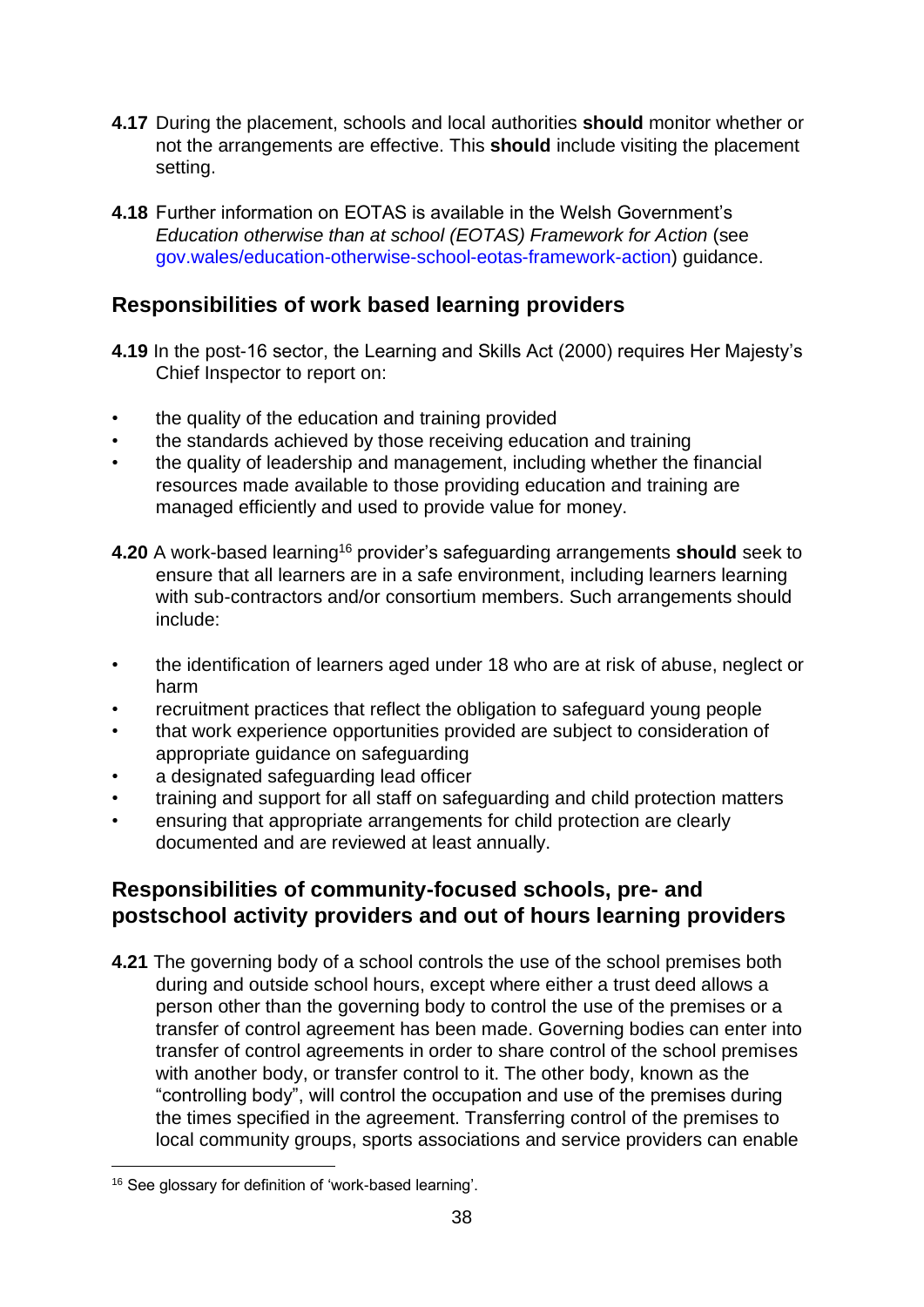school facilities to be used without needing ongoing management or administrative time from school staff; this is often the case in examples of community-focused schools.

**4.22** Where the governing body provides services or activities directly under the supervision or management of school staff, the school's arrangements for safeguarding will apply. Where services or activities are provided separately by another body the governing body must confirm that the body concerned has appropriate policies and procedures in place in regard to safeguarding children and child protection, and that there are arrangements to liaise with the school on these matters where appropriate.

# **Responsibilities of funded non-maintained settings**

- **4.23** The *[National Minimum Standards for Regulated Childcare for children up to the](https://careinspectorate.wales/sites/default/files/2018-01/160411regchildcareen.pdf)  [age of 12 years](https://careinspectorate.wales/sites/default/files/2018-01/160411regchildcareen.pdf)* [\(](https://careinspectorate.wales/sites/default/files/2018-01/160411regchildcareen.pdf)se[e](https://gov.wales/national-minimum-standards-regulated-childcare) [gov.wales/national-minimum-standards](https://gov.wales/national-minimum-standards-regulated-childcare)[regulatedchildcare\)](https://gov.wales/national-minimum-standards-regulated-childcare) sets out the arrangements for safeguarding and the protection of children for regulated day care settings. The standards are designed to help support and provide advice to those settings that are funded to deliver education to ensure effective practice in delivering safeguarding arrangements. Standard 20: Child protection sets out that the registered person of the setting should ensure that:
- there is a child protection policy in place which is shared with all parents and staff
- child protection training is attended
- all those working in the setting are aware of how to identify child protection concerns
- all staff are aware of how to make a report about a child at risk.

# **Responsibilities of youth work settings**

- **4.24** Youth work, aimed at young people between the ages of 11 and 25, can take place in a wide variety of settings; this will include those with statutory duties covered elsewhere in this guidance and a broad range of voluntary organisations. Additionally, both the maintained and the voluntary sector services could include workers who provide outreach and dispersed support to reach some of the most vulnerable young people.
- **4.25** In all cases the Wales Safeguarding Procedures apply alongside any specific organisational guidance and procedures that are in place.

# **5. Safeguarding responsibilities in specific circumstances**

**5.1** Everyone working in Woodlands School should be familiar with the signs of a child at risk of harm, neglect and abuse so they can raise their concerns and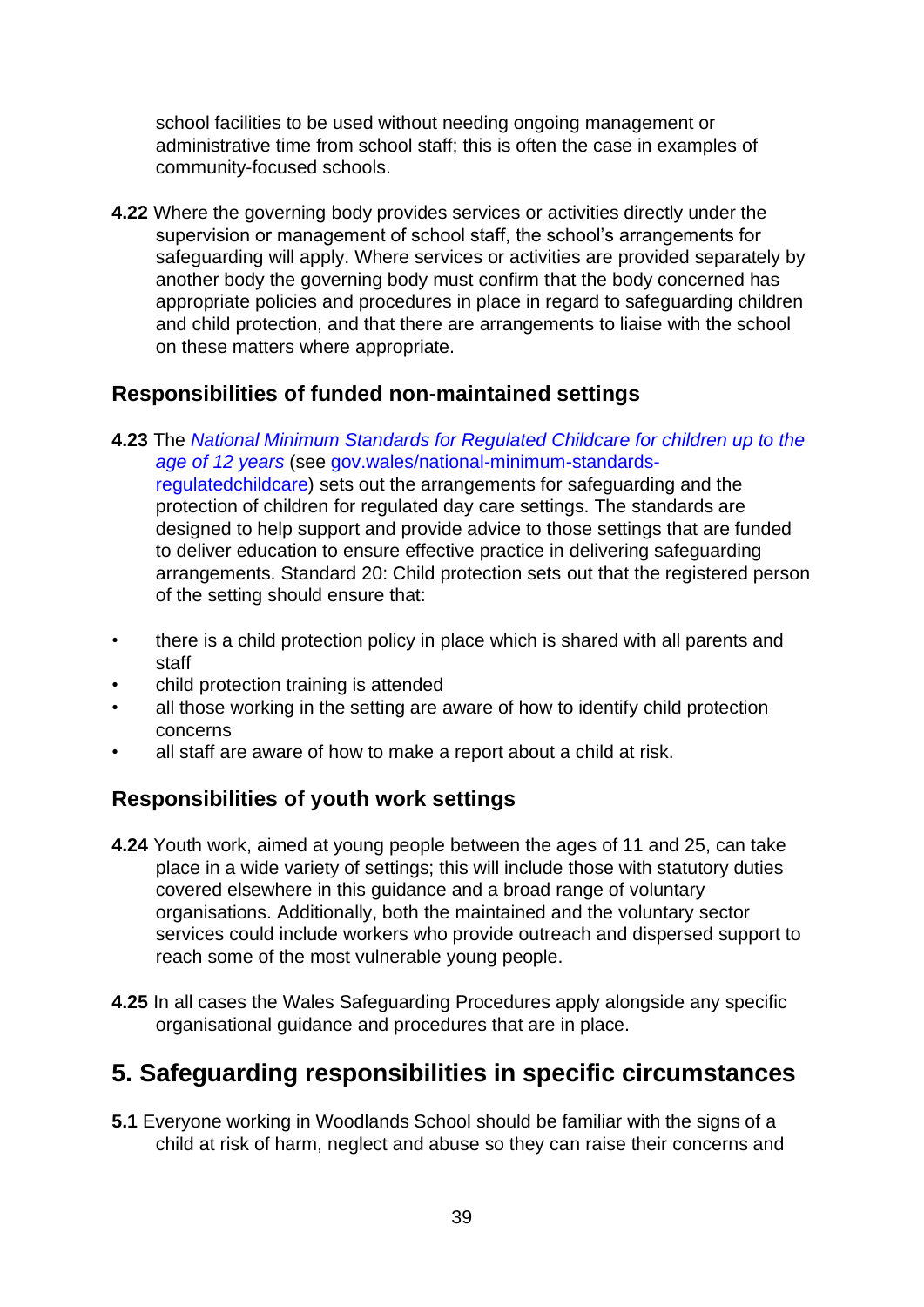safeguard children. This will be provided through safeguarding training and experience of working with children and young people.

- **5.2** This section provides advice and signposting for those working Woodlands School to manage specific circumstances. It is not meant to be an exhaustive list and will change as emerging risks and circumstances develop with societal change; there may be other specific circumstances that those in education settings will need to consider. SCB can offer advice and support in relation to resources to support practitioners in identifying the signs of neglect, abuse and other kinds of harm. They will also have an understanding of more localised risks and concerns in the region.
- **5.3** A number of All Wales Practice Guides accompany the Wales Safeguarding Procedures.

## **All Wales Practice Guides**

- **5.4** 'Safeguarding children from Child Criminal Exploitation (CCE)' (see [www.safeguarding.wales/chi/index.c6.html\)](https://www.safeguarding.wales/chi/index.c6.html) – this includes information about abuse related to county lines and other forms of criminal exploitation.
- **5.5** 'Safeguarding children from neglect' (see [www.safeguarding.wales/chi/index.c6.html\)](https://www.safeguarding.wales/chi/index.c6.html) – this includes information about the different forms of child neglect and ways in which these might be hidden.
- **5.6** 'Safeguarding children from child sexual exploitation (CSE)' (see [www.safeguarding.wales/chi/index.c6.html\)](https://www.safeguarding.wales/chi/index.c6.html) – this includes information about spotting the signs that a child is being sexually abused through exploitation.
- **5.7** 'Safeguarding children affected by domestic abuse' (see [www.safeguarding.wales/chi/index.c6.html\)](https://www.safeguarding.wales/chi/index.c6.html) – this includes information about harm to children, the need to support non-abusing parents/carers, child/adolescent-on-parent violence and abuse, and peer relationship abuse.
- **5.8** 'Safeguarding children from harmful practices related to tradition, culture, religion or superstition' (see [www.safeguarding.wales/chi/index.c6.html\)](https://www.safeguarding.wales/chi/index.c6.html) – this includes honour-based abuse such as FGM and forced marriage for children (up to 18), as well as child abuse linked to faith or belief.
- **5.9** 'Safeguarding children were there are concerns about harmful sexual behaviour' (se[e](https://www.safeguarding.wales/chi/index.c6.html) [www.safeguarding.wales/chi/index.c6.html\)](https://www.safeguarding.wales/chi/index.c6.html) – this includes information about how to understand what constitutes harmful sexual behaviour in children, including online harmful sexual behaviour.
- **5.10** 'Safeguarding children who go missing from home or care' (see [www.safeguarding.wales/chi/index.c6.html\)](https://www.safeguarding.wales/chi/index.c6.html) – this includes information about how to decide if a child should be reported as missing, and how to respond.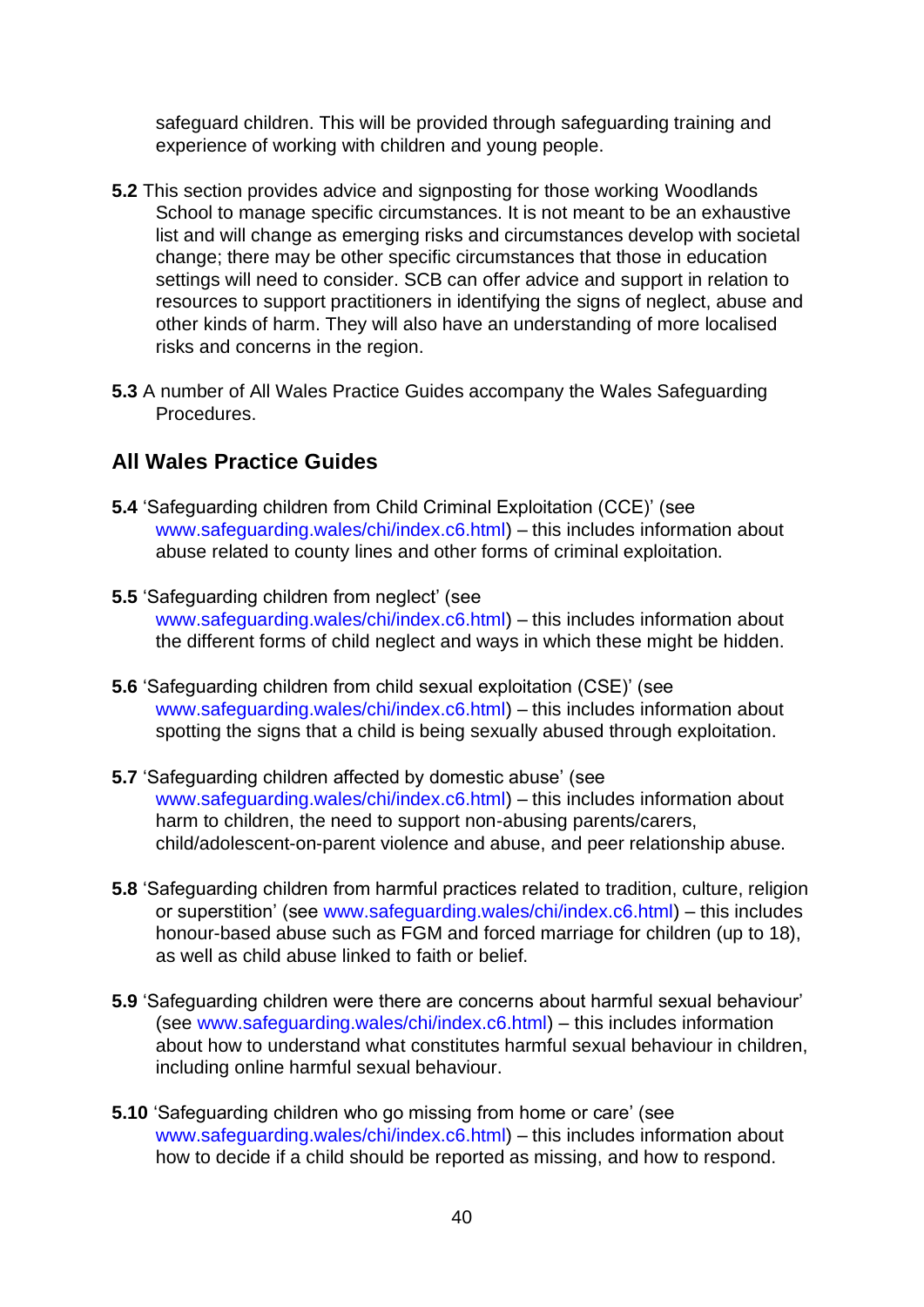- **5.11** 'Safeguarding children from online abuse' (see [www.safeguarding.wales/chi/index.c6.html\)](https://www.safeguarding.wales/chi/index.c6.html) – this includes information on online grooming, online sexual abuse, online harmful sexual behaviour and online radicalisation.
- **5.12** 'Safeguarding children who may be trafficked' (see [www.safeguarding.wales/chi/index.c6.html\)](https://www.safeguarding.wales/chi/index.c6.html) – this includes information about the different reasons why children might be trafficked, as well as specific reporting duties and support related to this form of abuse.
- **5.13** Children with Unaccompanied Asylum Seeking Children (UASC) status there is Welsh Government information, advice and guidance for practitioners on supporting Unaccompani[e](https://gov.wales/unaccompanied-asylum-seeking-children-guidance-professionals)d Asylum Seeking Children, which is available [here](https://gov.wales/unaccompanied-asylum-seeking-children-guidance-professionals) at [gov.wales/unaccompanied-asylum-seeking-children-guidance-professionals.](https://gov.wales/unaccompanied-asylum-seeking-children-guidance-professionals)
- **5.14** Independent Child Trafficking Guardians service offers a 24/7 support line where practitioners can seek advice, guidance and resources for all exploitation types defined within Modern Slavery Act 2015 (criminal, sexual, labour, domestic servitude and organ harvesting). Telephone: 0800 043 4303

### **Peer-on-peer abuse and harmful sexual behaviour**

- **5.15** All staff working in Woodlands School should understand and recognise the risks of peer-on-peer abuse and harmful sexual behaviour. There is a separate policy outlining identification, support and guidance in this area.
- **5.16** The DSP should have a good understanding of harmful sexual behaviour and this does form part of their safeguarding training. Information about safeguarding children where there may be concerns about harmful sexual behaviour is available in an All Wales Practice Guide (see [www.safeguarding.wales/chi/index.c6.html\),](https://www.safeguarding.wales/chi/index.c6.html) published with the Wales Safeguarding Procedures. It includes information about peer abuse.
- **5.17** This will aid in planning preventative education, implementing preventative measures, drafting and implementing an effective safeguarding policy and incorporating an approach to sexual violence and sexual harassment into the whole setting approach to safeguarding.
- **5.18** Woodlands School does refer to the All Wales Practice Guides on 'Safeguarding children from child sexual exploitation (CSE)' and 'Safeguarding children where there are concerns about harmful sexual behaviour' (see [www.safeguarding.wales/chi/index.c6.html\).](https://www.safeguarding.wales/chi/index.c6.html)

### **Child abuse images and the internet**

**5.19** Further guidance, training and support is available from the National Crime Agency (NCA) Child Exploitation and Online Protection Centre (CEOP) (see [www.ceop.police.uk/safety-centre/\).](https://www.ceop.police.uk/safety-centre/) NCA (CEOP) works to protect children,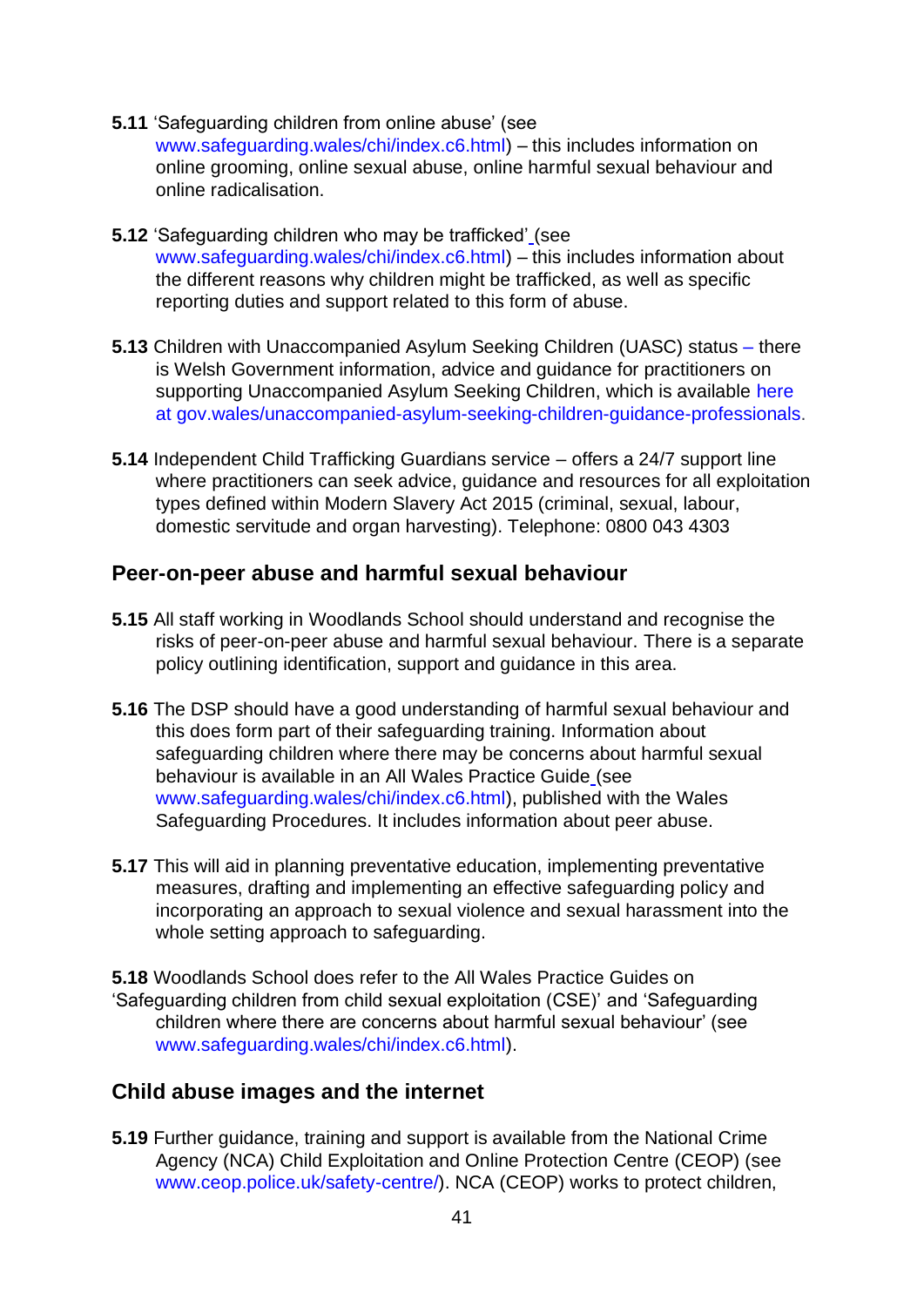families and society from paedophiles and sex offenders, in particular those who seek to exploit children sexually online. Education settings should refer to the Wales Practice Guide on 'Safeguarding children from online abuse' (see [www.safeguarding.wales/chi/index.c6.html\).](https://www.safeguarding.wales/chi/index.c6.html)

## **Children missing from home or care**

- **5.20** Woodlands School uses their attendance policy and practice to ensure they are in regular contact with carers if a child is absent from school without authorisation or if they have patterns of absence. The child's attendance record at school could be an indicator of safeguarding concerns and an opportunity to prevent abuse such as child exploitation.
- **5.21** If a child is absent without notification it could also be without the knowledge of their parent or carer and could be an early sign that the child is missing from home or care. Woodlands School should ensure any absence is followed up quickly to ensure the child is safe and not missing from home or care.
- **5.22** If Woodlands School identifies the child is missing from home or care they should refer to the Wales Practice Guide on 'Safeguarding children who go missing from home or care' (se[e](https://www.safeguarding.wales/chi/index.c6.html) [www.safeguarding.wales/chi/index.c6.html\).](https://www.safeguarding.wales/chi/index.c6.html)

# **Unaccompanied Asylum Seeking Children (UASC)**

**5.23** There are central and obvious concerns to be addressed in planning for the care and support needs of children with Unaccompanied Asylum Seeking Children (UASC) status. Welsh Government Unaccompanied Asylum Seeking Children Guidance for Professionals (see [gov.wales/unaccompanied](https://gov.wales/unaccompanied-asylum-seeking-children-guidance-professionals)[asylumseeking-children-guidance-professionals\)](https://gov.wales/unaccompanied-asylum-seeking-children-guidance-professionals) is available. However, it is important to remember that practitioners must still consider specific safeguarding measures as part of their planning with and for the child.

# **Bullying**

- **5.24** The Welsh Government suite of guidance 'Rights, respect, equality' (see [gov.wales/school-bullying\)](https://gov.wales/school-bullying) provides statutory guidance for both governing bodies of maintained schools and local authorities to help address and prevent bullying in education settings in Wales. The guidance outlines the Welsh Government's expectations for schools to:
- take a proactive and holistic approach to prevent bullying
- have an anti-bullying policy linking to school policies including behaviour and safeguarding
- record and monitor incidents of bullying to help take proactive steps to challenge bullying
- to regularly review anti-bullying policies and strategies in collaboration with learners at least every three years.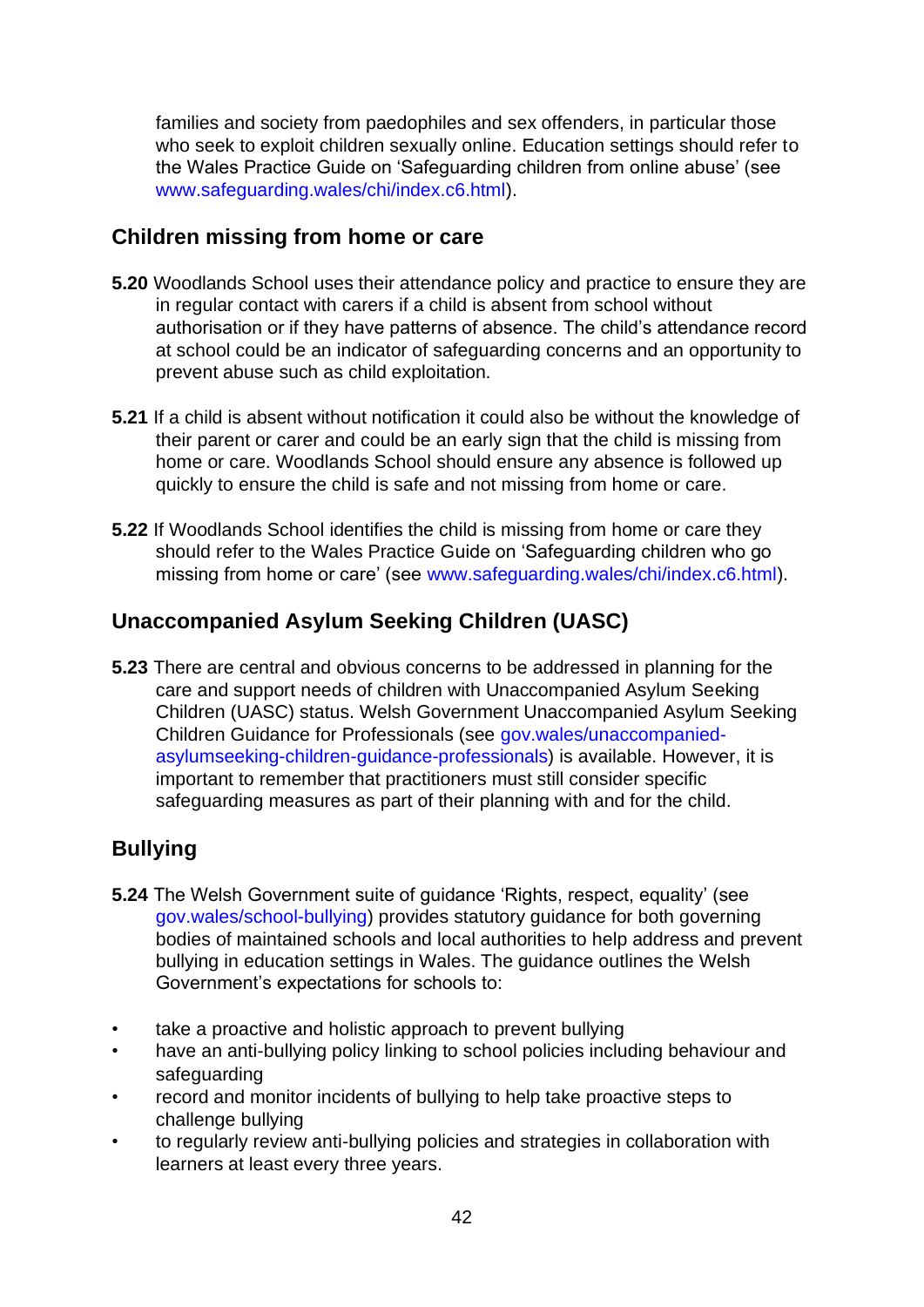- **5.25** The suite also includes advisory guidance for children, young people and their parents/carers to help those affected by bullying, outlining rights and responsibilities.
- **5.26** To support practical implementation of the guidance we have produced an online toolkit playlist of resources. The toolkits, which have been published on Hwb, the Welsh Government's educational digital platform, includes factsheets, supplementary guidance, incident recording template forms and best practice case examples to help local authorities and schools challenge bullying.
- Anti-bullying toolkit for schools (see [hwb.gov.wales/repository/discovery/resource/4d338f2b-4b47-480b](https://hwb.gov.wales/repository/discovery/resource/4d338f2b-4b47-480b-b646-f511df4447d2/en)[b646f511df4447d2/en\)](https://hwb.gov.wales/repository/discovery/resource/4d338f2b-4b47-480b-b646-f511df4447d2/en)
- Anti-bullying toolkit for local authorities (see [hwb.gov.wales/repository/discovery/resource/d9c3984c-7aaf-400e-](https://hwb.gov.wales/repository/discovery/resource/d9c3984c-7aaf-400e-9691-d5c6f3440135/en)[9691d5c6f3440135/en\)](https://hwb.gov.wales/repository/discovery/resource/d9c3984c-7aaf-400e-9691-d5c6f3440135/en)
- Anti-bullying toolkit for parents and carers (see [hwb.gov.wales/repository/discovery/resource/2c46f49b-e5c7-4432-](https://hwb.gov.wales/repository/discovery/resource/2c46f49b-e5c7-4432-8f82-5ef6a6ec0361/en) [8f825ef6a6ec0361/en\)](https://hwb.gov.wales/repository/discovery/resource/2c46f49b-e5c7-4432-8f82-5ef6a6ec0361/en)
- Anti-bullying toolkit for children (see [hwb.gov.wales/repository/discovery/resource/f48e1164-9f22-4cc0](https://hwb.gov.wales/repository/discovery/resource/f48e1164-9f22-4cc0-b8ea-e75677ff0347/en) [b8eae75677ff0347/en\)](https://hwb.gov.wales/repository/discovery/resource/f48e1164-9f22-4cc0-b8ea-e75677ff0347/en)
- Anti-bullying toolkit for young people (see [hwb.gov.wales/repository/discovery/resource/f48e1164-9f22-4cc0](https://hwb.gov.wales/repository/discovery/resource/f48e1164-9f22-4cc0-b8ea-e75677ff0347/en) [b8eae75677ff0347/en\)](https://hwb.gov.wales/repository/discovery/resource/f48e1164-9f22-4cc0-b8ea-e75677ff0347/en)

# **Hate crime**

**5.27** *Tackling Hate Crimes and Incidents: Framework for Action* (see [gov.wales/hate](https://gov.wales/hate-crime-framework-delivery-plan-2016-2017)[crime-framework-delivery-plan-2016-2017\)](https://gov.wales/hate-crime-framework-delivery-plan-2016-2017) was launched by the Welsh Government in May 2014. The Welsh Government has funded a children and young person's helpline (see [www.meiccymru.org/\)](https://www.meiccymru.org/) through Meic Cymru and a National Hate Crimes and Incidents Centre (see [www.reporthate.victimsupport.org.uk/\)](https://www.reporthate.victimsupport.org.uk/) through Victim Support Cymru.

# **Inclusion and pupil support**

**5.28** The *Inclusion and pupil support* guidance (2016) (see [gov.wales/inclusion](https://gov.wales/inclusion-and-pupil-support-guidance-schools-and-local-authorities)[andpupil-support-guidance-schools-and-local-authorities\)](https://gov.wales/inclusion-and-pupil-support-guidance-schools-and-local-authorities) covers the inclusion and support of pupils of compulsory school age. It provides advice and sets out responsibilities for maintaining high levels of attendance, positive behaviour in schools and support for those pupils who require extra support to ensure they receive suitable education and avoid becoming disengaged from education. It also covers education provided outside the school setting.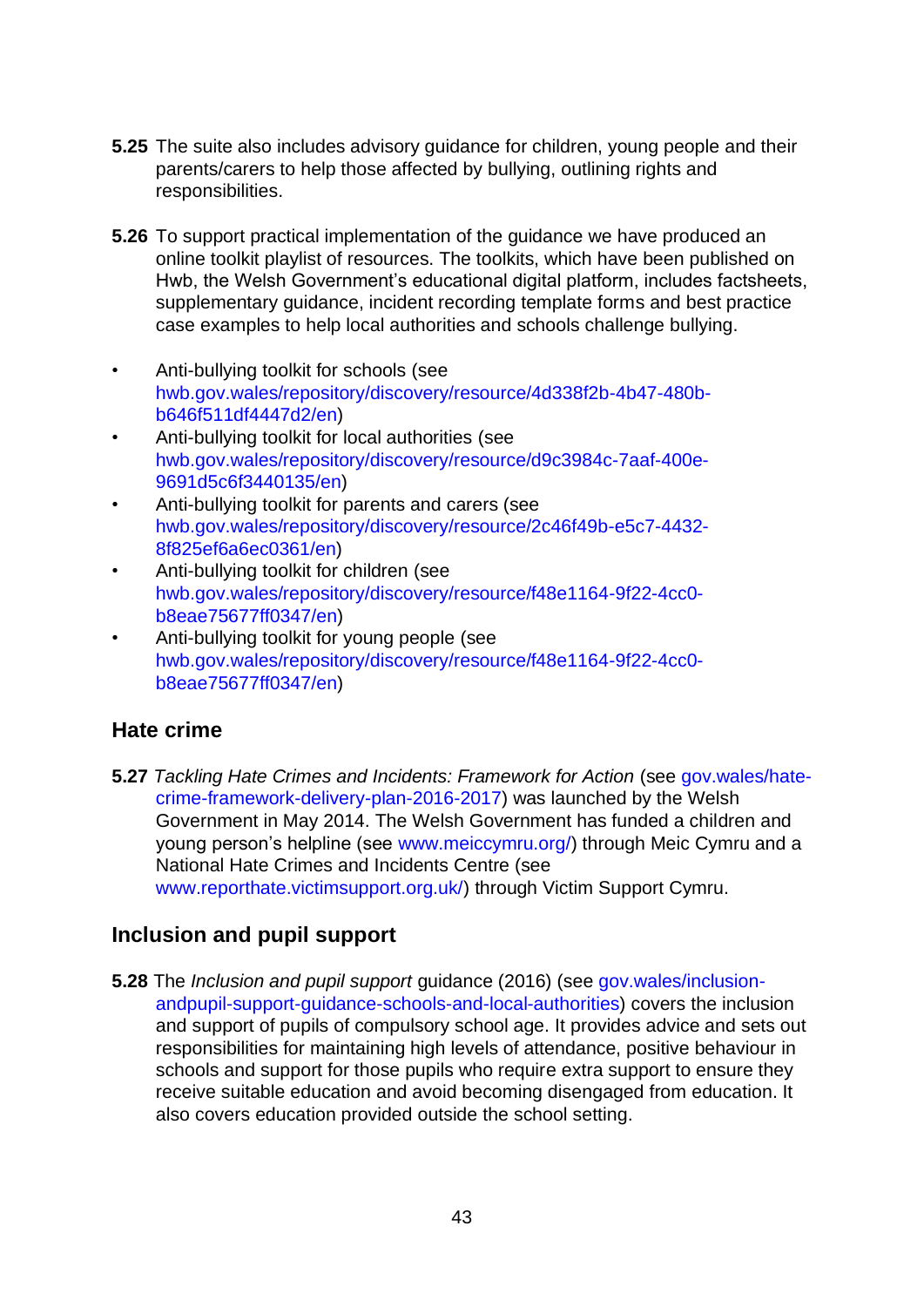# **Children missing education**

- **5.29** Children missing education are at greater risk of a range of negative outcomes that could have long-term damaging consequences for their well-being and life chances.
- **5.30** The Welsh Government has published statutory guidance to help prevent children and young people from missing education (se[e](https://eur01.safelinks.protection.outlook.com/?url=https%3A%2F%2Fgov.wales%2Fstatutory-guidance-help-prevent-children-and-young-people-missing-education&data=02%7C01%7CAndrew.Brown%40gov.wales%7C5827b06d7ef249dda8f908d86521a819%7Ca2cc36c592804ae78887d06dab89216b%7C0%7C0%7C637370542506228739&sdata=%2B8vMOgI7GIteDxrGQtsyyQP7QB57AksxG8gtbBJQOHc%3D&reserved=0) [gov.wales/statutoryguidance-help-prevent-children-and-young-people-missing](https://eur01.safelinks.protection.outlook.com/?url=https%3A%2F%2Fgov.wales%2Fstatutory-guidance-help-prevent-children-and-young-people-missing-education&data=02%7C01%7CAndrew.Brown%40gov.wales%7C5827b06d7ef249dda8f908d86521a819%7Ca2cc36c592804ae78887d06dab89216b%7C0%7C0%7C637370542506228739&sdata=%2B8vMOgI7GIteDxrGQtsyyQP7QB57AksxG8gtbBJQOHc%3D&reserved=0)[education\).](https://eur01.safelinks.protection.outlook.com/?url=https%3A%2F%2Fgov.wales%2Fstatutory-guidance-help-prevent-children-and-young-people-missing-education&data=02%7C01%7CAndrew.Brown%40gov.wales%7C5827b06d7ef249dda8f908d86521a819%7Ca2cc36c592804ae78887d06dab89216b%7C0%7C0%7C637370542506228739&sdata=%2B8vMOgI7GIteDxrGQtsyyQP7QB57AksxG8gtbBJQOHc%3D&reserved=0) It provides a practical toolkit to identify children and young people missing education.

# **Looked after children**

- **5.31** All staff at Woodlands School have lead responsibility for promoting the educational achievement of children who are looked after. Where there is a concern that a child who is looked after is at risk of abuse, neglect or other kinds of harm, the designated member of staff must speak to the DSP to discuss the concerns, and the Head Teacher should also be notified if appropriate. The head teacher may decide it would be necessary to involve the local authority's looked after children in education (LACE) coordinator.
- **5.32** Further information on the roles of the designated member staff and the LACE coordinator are set out in *Making a difference: A guide for the designated person for looked after children in schools* (2017) (se[e](https://gov.wales/designated-person-looked-after-children-schools-guidance) [gov.wales/designatedperson-looked-after-children-schools-guidance\).](https://gov.wales/designated-person-looked-after-children-schools-guidance)

# **Foreign exchange visits**

**5.33** It is important that Woodlands School are clear about how they continue to meet their statutory duties for safeguarding children and young people when making arrangements for foreign exchange visits. The British Council provides guidance (see [www.britishcouncil.org/school-resources/partner/visit-exchange\)](https://www.britishcouncil.org/school-resources/partner/visit-exchange) from the Association of School and College Leaders on how to plan international exchange visits with a homestay element.

# **Outdoor learning and trips**

**5.34** It is important that Woodlands School are clear about how they continue to meet their statutory duties for safeguarding children and young people when making arrangements for outdoor learning and trips. Further advice and good practice is available from the Outdoor Education Advisors' Panel.

# **Physical contact with pupils, including restraint**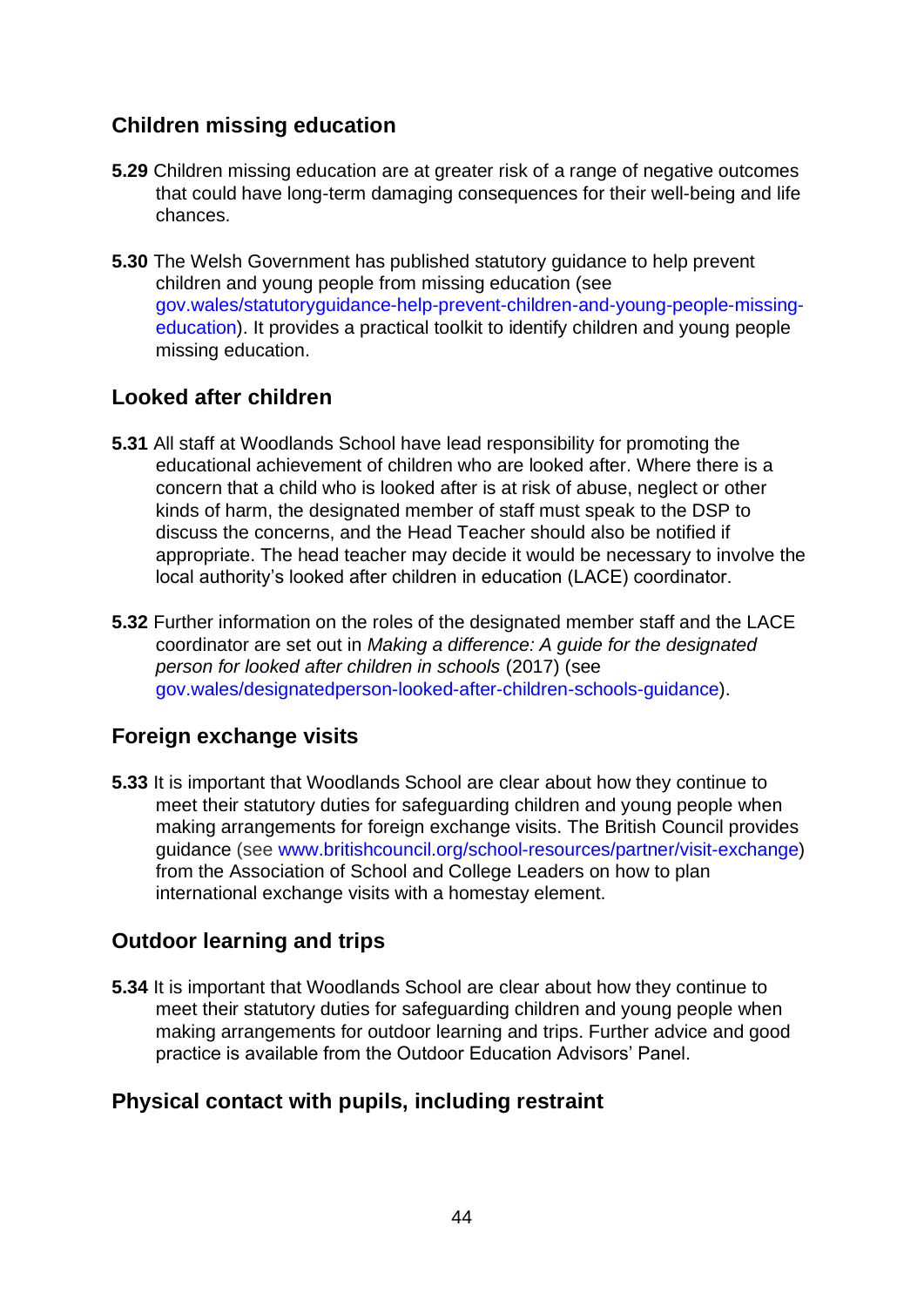- **5.35** Under section 93 of the Education and Inspections Act 2006 (see [www.legislation.gov.uk/ukpga/2006/40/section/93\)](https://www.legislation.gov.uk/ukpga/2006/40/section/93) all school staff<sup>17</sup> are able to use such force as is reasonable in the circumstances to prevent a child or young person from doing, or continuing to do, any of the following:
- committing any offence (or, for a learner under the age of criminal responsibility, what would be an offence for an older learner)
- causing personal injury to, or damage to the property of, any person (including self-harm to the learner)
- prejudicing the maintenance of good order and discipline at the school or among any leaners receiving education at the school, whether during a teaching session or otherwise.
- **5.36** There is no legal definition of when it is reasonable to use force. That will always depend on the precise circumstances of individual cases. To be judged lawful, the force used would need to be in proportion to the consequences it is intended to prevent. The degree of force used should be the minimum needed to achieve the desired result. Use of force could not be justified to prevent trivial misbehaviour.
- **5.37** It is always unlawful to use force as a punishment. This is because it would fall within the definition of corporal punishment, abolished by section 548 of the Education Act 1996.
- **5.38** The Equality and Human Rights Commission's *Human rights framework for restraint* (see [www.equalityhumanrights.com/en/publication](https://www.equalityhumanrights.com/en/publication-download/human-rights-framework-restraint)[download/humanrights-framework-restraint\)](https://www.equalityhumanrights.com/en/publication-download/human-rights-framework-restraint) provides a tool for the use of restraint that sets out the specific legal frameworks that govern the use of restraint in different settings. The framework is relevant for sectors in England and Wales in which restraint is used, including criminal justice, health, adult and social care and education.
- **5.39** The Welsh Government has consulted on a Framework for Reducing Restrictive Practices, which will set out measures to promote the reduction of restrictive practices. The guidance is clear that where restraint is used, practice should be in line with the Equality and Human Rights Commission's *Human rights framework for restraint*. This will support person-centred planning for children and adults and practice across all relevant education, social care and health settings. We will publish the framework in due course and we will update relevant networks when this happens.

<sup>&</sup>lt;sup>17</sup> Under section 95 of the Education and Inspections Act 2006 (see

[www.legislation.gov.uk/ukpga/2006/40/section/95](https://www.legislation.gov.uk/ukpga/2006/40/section/95)[\)](https://www.legislation.gov.uk/ukpga/2006/40/section/95) a "member of the staff", in relation to a school, means:

<sup>(</sup>a) any teacher who works at the school, and

<sup>(</sup>b) any other person who, with the authority of the headteacher, has lawful control or charge of pupils for whom education is being provided at the school.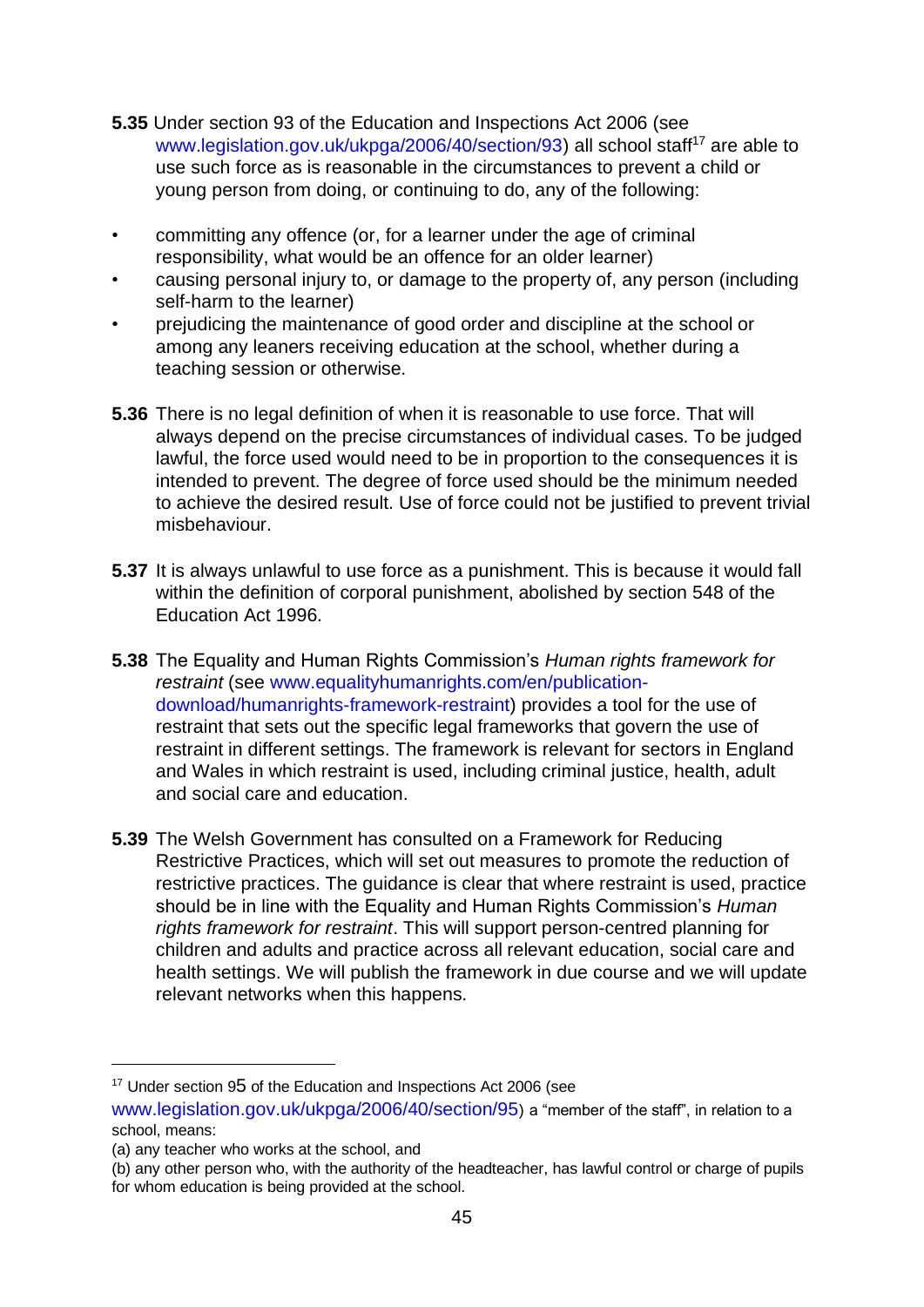- **5.40** The Welsh Government guidance *Safe and effective intervention: The use of reasonable force* (2013) (see [gov.wales/safe-and-effective](https://gov.wales/safe-and-effective-intervention-guidance-schools-and-local-authorities)[interventionguidance-schools-and-local-authorities\)](https://gov.wales/safe-and-effective-intervention-guidance-schools-and-local-authorities) provides support to schools in providing a safe environment for children and young people.
- **5.41** An education setting's policy on use of force should be consistent with, but not necessarily part of, its behaviour policy. The Welsh Government guidance on the promotion of positive behaviour and behaviour policies can be found in the *Inclusion and pupil support* (2016) (see [gov.wales/inclusion-and-pupil](https://gov.wales/inclusion-and-pupil-support-guidance-schools-and-local-authorities)[supportguidance-schools-and-local-authorities\)](https://gov.wales/inclusion-and-pupil-support-guidance-schools-and-local-authorities) guidance. It should also be consistent with policies on safeguarding and health and safety.
- **5.42** The EWC has published a *Guide to good practice with 'appropriate touch', handling and restraint* (EWC, 2018) (see[:](https://www.ewc.wales/site/index.php/en/46-english/ftp/good-practice-guides.html?layout=blog) [www.ewc.wales/site/index.php/en/46english/ftp/good-practice](https://www.ewc.wales/site/index.php/en/46-english/ftp/good-practice-guides.html?layout=blog)[guides.html?layout=blog\)](https://www.ewc.wales/site/index.php/en/46-english/ftp/good-practice-guides.html?layout=blog) that aims to help increase awareness of handling and restraint in professional practice. This guidance should be read in conjunction with the C*ode of professional conduct and practice* for registrants with the Education Workforce Council (EWC) (EWC, 2019) (see: [www.ewc.wales/site/index.php/en/46-english/ftp/good](https://www.ewc.wales/site/index.php/en/46-english/ftp/good-practice-guides.html?layout=blog)[practiceguides.html?layout=blog\).](https://www.ewc.wales/site/index.php/en/46-english/ftp/good-practice-guides.html?layout=blog)

### **Substance misuse**

- **5.43** School and community-based counselling services provide personal support for children and young people who wish to discuss their problems, including substance misuse, with an independent adviser.
- **5.44** There is also the All Wales Schools Liaison Core Programme, which operates in all primary and secondary schools. The Programme delivers education on substance misuse and wider community and personal safety issues at all key stages of the curriculum among a range of other lessons.
- **5.45** The Wales Drug and Alcohol Helpline, DAN 24/7 (see[:](http://www.dan247.org.uk/) [www.dan247.org.uk/\),](http://www.dan247.org.uk/) is a free and bilingual telephone drugs helpline providing a single point of contact for anyone in Wales wanting further information or help relating to drugs or alcohol. This helpline will assist individuals, their families, carers, and support workers within the drug and alcohol field to access appropriate local and regional services.

### **Suicide and self-harm**

**5.46** The Welsh Government has produced guidance, *Responding to issues of selfharm and thoughts of suicide in young people* (2019) (see [gov.wales/responding-issues-self-harm-and-thoughts-suicide-young-people\).](https://gov.wales/responding-issues-self-harm-and-thoughts-suicide-young-people) The guidance provides information for adults who work with children and young people regarding how to respond to issues of suicide and self-harm. It addresses how to ask questions of children and young people who may have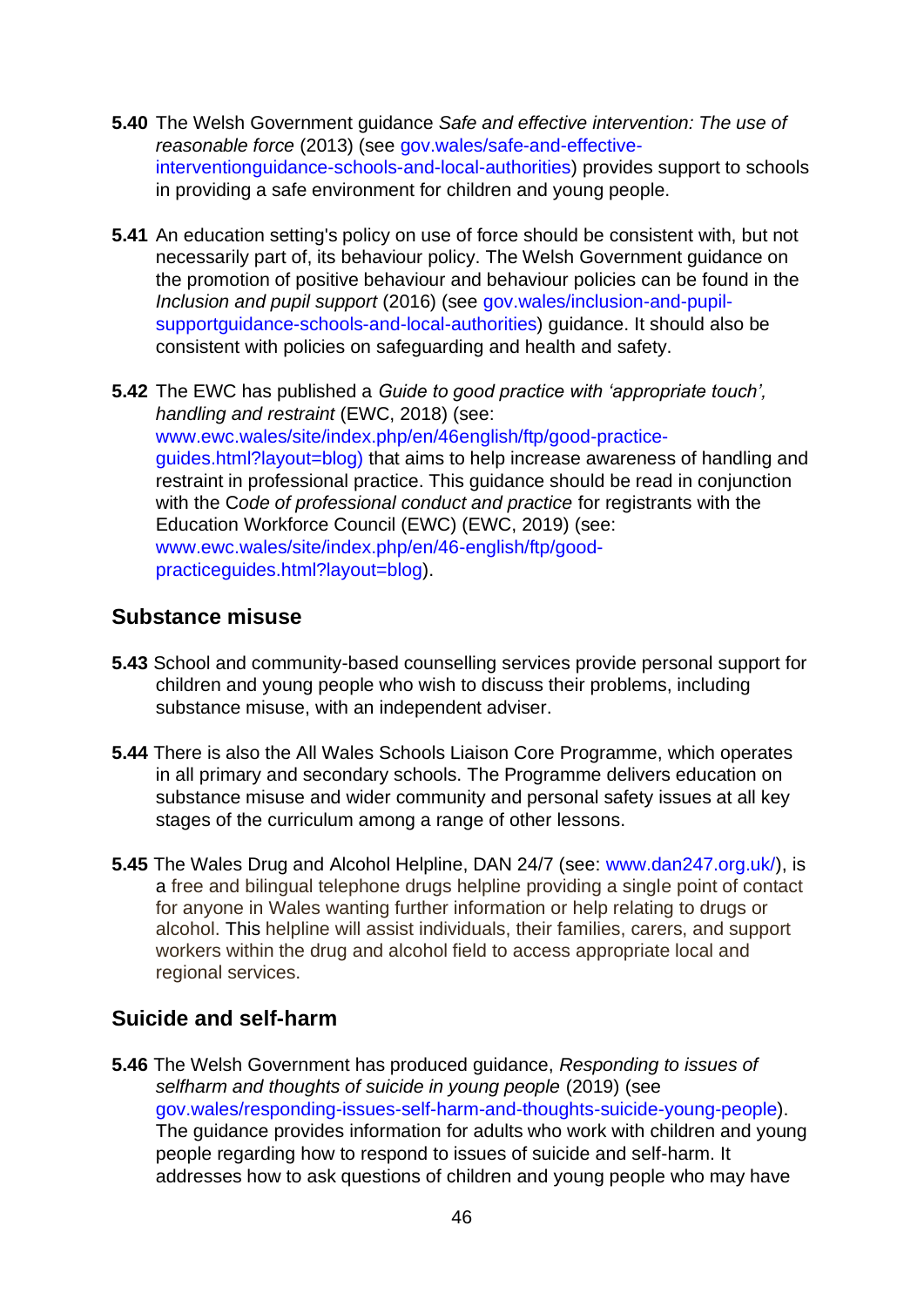suicidal feelings or be self-harming, and how to respond to disclosure of these feelings and behaviours. It provides guidance on confidentiality, safeguarding and routes of escalation.

**5.47** Woodlands School should have regard to this guidance when considering their health and well-being policies, and should ensure that it is accessible to all staff.

#### **5.48** The *Help is at hand* (NHS Wales, 2016) (see

[www.wales.nhs.uk/sitesplus/888/news/27747\)](http://www.wales.nhs.uk/sitesplus/888/news/27747) self-help guide is for the benefit of those bereaved by suicide. It is aimed at a wide range of people who are affected by suicide or unexplained death, not just relatives or friends, but also healthcare and other professionals who come into contact with bereaved people. Its aim is to provide help and suggestions on how to find support.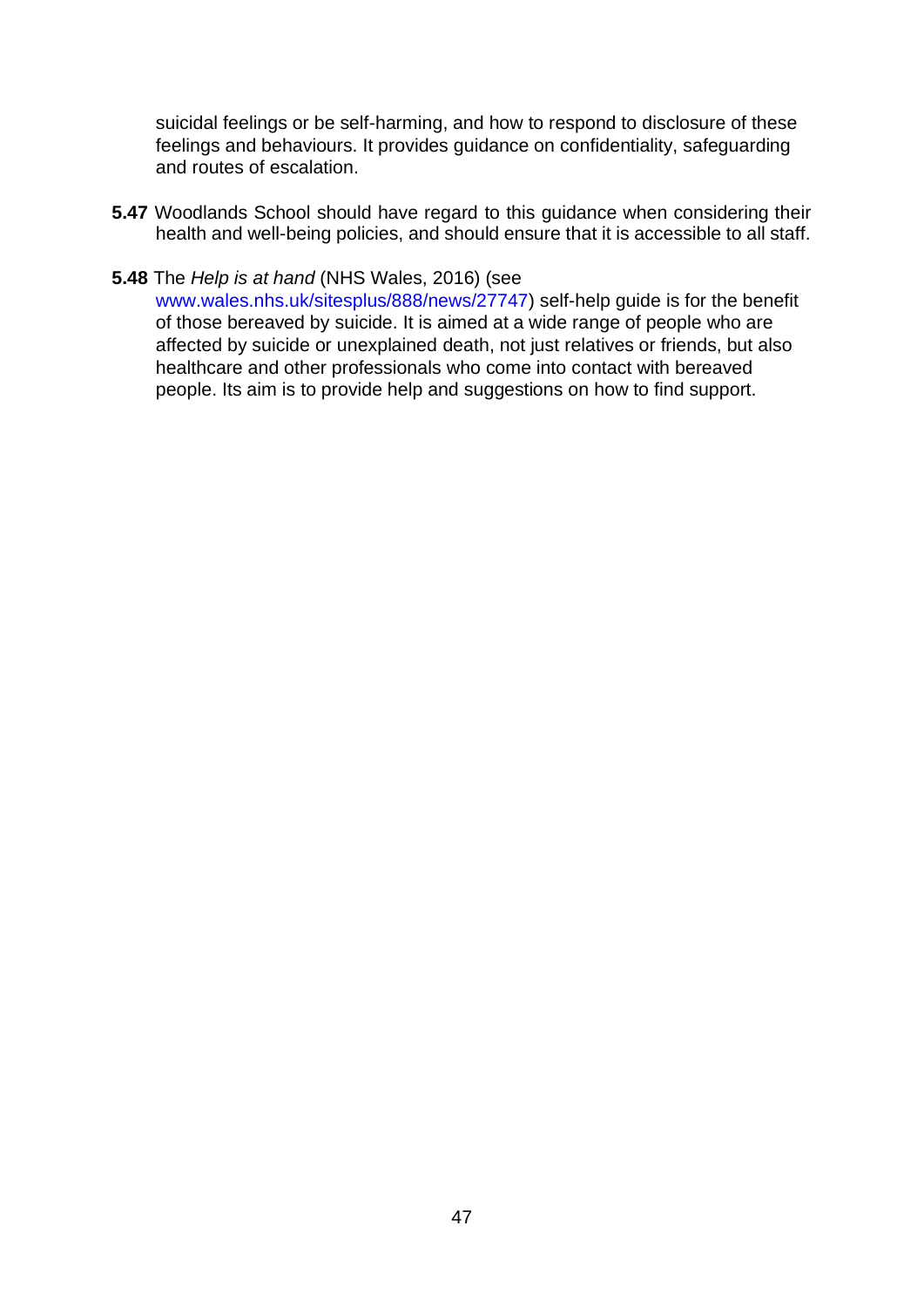# **6. Domestic abuse, gender-based violence, sexual violence and harmful cultural practices**

- **6.1** Everyone working with children should be alert to the frequent interrelationship between domestic abuse and the abuse and neglect of children. Where there is evidence of domestic abuse, the implications for any children in the household should be considered, including the possibility that the children may themselves be a victim of violence or other harm.
- **6.2** The Welsh Government's *National Strategy on Violence against Women, Domestic Abuse and Sexual Violence – 2016 - 2021* (see [gov.wales/violenceagainst-women-domestic-abuse-and-sexual-violence](https://eur01.safelinks.protection.outlook.com/?url=https%3A%2F%2Fgov.wales%2Fviolence-against-women-domestic-abuse-and-sexual-violence-strategy-2016-2021&data=02%7C01%7CMegan.Colley001%40gov.wales%7C67a7e8036a7f452ace4b08d85ade34fe%7Ca2cc36c592804ae78887d06dab89216b%7C0%7C0%7C637359257699557046&sdata=JoTOtYl4C8pyLmY2Xzxp8Ufo7dQMGNjBESMllcUwzys%3D&reserved=0)[strategy-2016-2021\)](https://eur01.safelinks.protection.outlook.com/?url=https%3A%2F%2Fgov.wales%2Fviolence-against-women-domestic-abuse-and-sexual-violence-strategy-2016-2021&data=02%7C01%7CMegan.Colley001%40gov.wales%7C67a7e8036a7f452ace4b08d85ade34fe%7Ca2cc36c592804ae78887d06dab89216b%7C0%7C0%7C637359257699557046&sdata=JoTOtYl4C8pyLmY2Xzxp8Ufo7dQMGNjBESMllcUwzys%3D&reserved=0) and *Cross Government Delivery Framework 2018-2021* (s[ee gov.wales/violenceagainst-women-domestic-abuse-and-sexual-violence](https://eur01.safelinks.protection.outlook.com/?url=https%3A%2F%2Fgov.wales%2Fviolence-against-women-domestic-abuse-and-sexual-violence-cross-government-delivery-framework-2018&data=02%7C01%7CMegan.Colley001%40gov.wales%7C67a7e8036a7f452ace4b08d85ade34fe%7Ca2cc36c592804ae78887d06dab89216b%7C0%7C0%7C637359257699557046&sdata=5AQiOqDC03Znz4llJt9I4Ag2HntF9MVngyK5H5cCIy8%3D&reserved=0)[cross-governmentdelivery-framework-2018\)](https://eur01.safelinks.protection.outlook.com/?url=https%3A%2F%2Fgov.wales%2Fviolence-against-women-domestic-abuse-and-sexual-violence-cross-government-delivery-framework-2018&data=02%7C01%7CMegan.Colley001%40gov.wales%7C67a7e8036a7f452ace4b08d85ade34fe%7Ca2cc36c592804ae78887d06dab89216b%7C0%7C0%7C637359257699557046&sdata=5AQiOqDC03Znz4llJt9I4Ag2HntF9MVngyK5H5cCIy8%3D&reserved=0) set out our commitments to tackling violence against women, domestic abuse and sexual violence (VAWDASV).
- **6.3** The *[Good Practice Guide: A Whole Education Approach to Violence against](https://www.cardiff.ac.uk/__data/assets/pdf_file/0007/522394/A-Whole-Education-Approach-to-Violence-Against-Women,-Domestic-Abuse-and-Sexual-Violence-in-Wales.pdf)  [Women, Domestic Abuse & Sexual Violence in Wales](https://www.cardiff.ac.uk/__data/assets/pdf_file/0007/522394/A-Whole-Education-Approach-to-Violence-Against-Women,-Domestic-Abuse-and-Sexual-Violence-in-Wales.pdf)* (2015) (see [gov.wales/violence-against-women-domestic-abuse-and-sexual](https://gov.wales/violence-against-women-domestic-abuse-and-sexual-violence-vawdasv-educational-toolkit)[violencevawdasv-educational-toolkit\)](https://gov.wales/violence-against-women-domestic-abuse-and-sexual-violence-vawdasv-educational-toolkit) recognises the importance of education settings as environments where positive attitudes towards gender equality and healthy, respectful relationships can be fostered through a rights-based approach. It is intended to be used as a handy tool to help integrate these issues and approaches into existing teaching and management practices.
- **6.4** The guide, which has been developed in conjunction with Welsh Women's Aid, is based around the nine key elements of a whole-education approach, with each section exploring the types of activity that could be taken under each element. The guide suggests a range of practical ideas and is illustrated with case studies throughout.
- **6.5** The *Violence Against Women, Domestic Abuse And Sexual Violence: Guidance For Governors* (2016) (se[e](https://gov.wales/violence-against-women-domestic-abuse-and-sexual-violence-guidance-governors-0) [gov.wales/violence-against-womendomestic-abuse](https://gov.wales/violence-against-women-domestic-abuse-and-sexual-violence-guidance-governors-0)[and-sexual-violence-guidance-governors-0\)](https://gov.wales/violence-against-women-domestic-abuse-and-sexual-violence-guidance-governors-0) contains a number of actions that governors can take to make their school safer. The guide informs school governors of the issues surrounding VAWDASV and the need to have an appropriate policy in place to help staff to recognise the signs of abuse and how to get help for themselves, to assist their colleagues and the children in their school.

# **Proactive approaches**

**6.6** Prevention work should be integrated, where practical, into all aspects of an education setting's life and addressed at all appropriate points in the curriculum. This will help create a positive ethos where learners have a safe environment in which to learn and have the opportunity and confidence to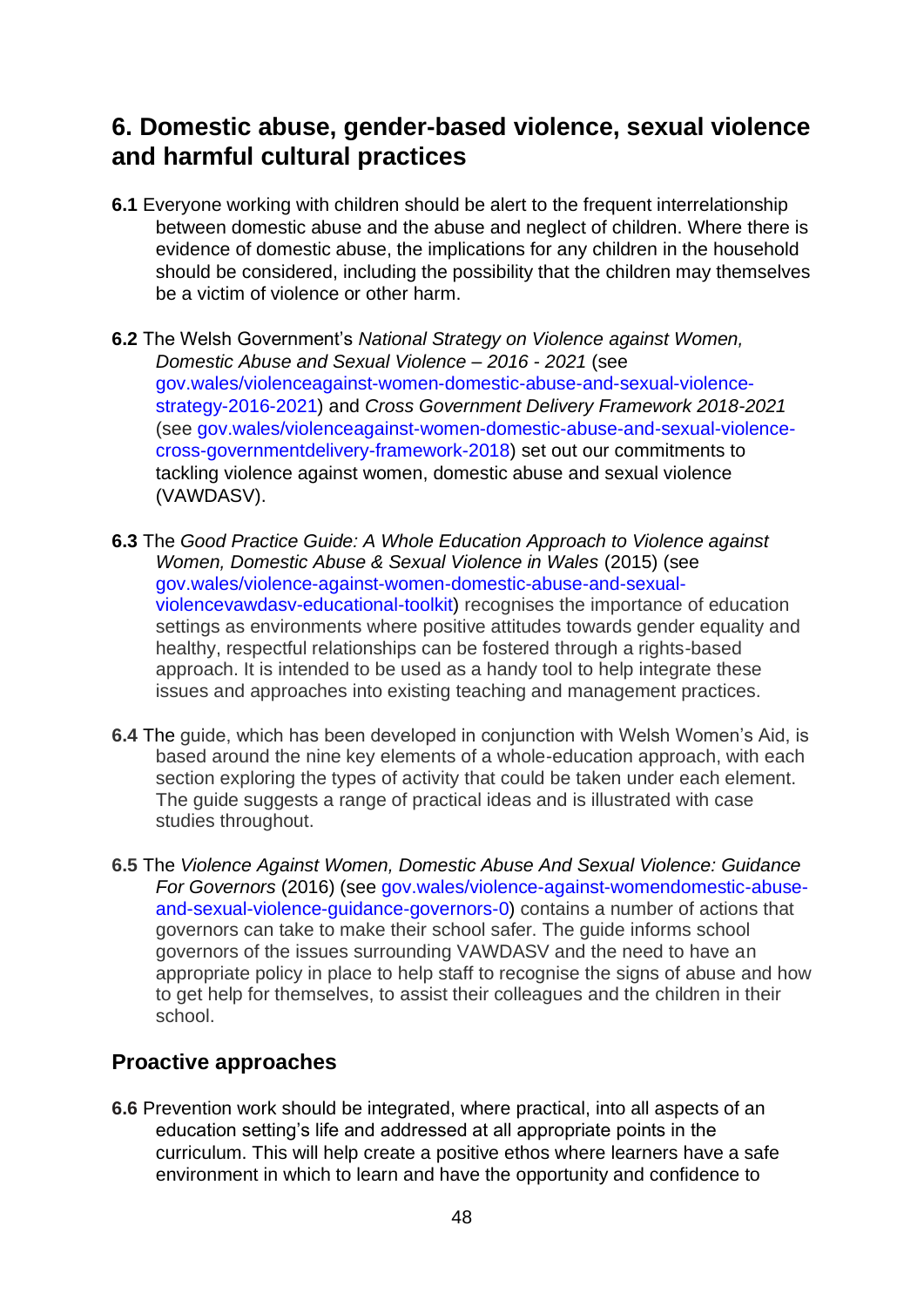share concerns with others. Discussing the issues and listening to the views and opinions of peers can help change attitudes and provide support. When discussing sensitive issues, these need to be presented in a balanced way and ethical issues discussed objectively. However, it is equally important to equip learners to take responsibility for their behaviour in their personal relationships and to recognise inappropriate behaviour.

### **Operation Encompass**

**6.7** Operation Encompass was created to support children experience domestic abuse through timely information-sharing between police and schools. This is now being rolled out across Wales. The purpose of Operation Encompass is to enable support to be given to child victims of domestic abuse. Key adults, often the DSP, are identified in all schools involved in Operation Encompass so they have knowledge of domestic abuse and its impact upon children that they can disseminate to all staff. Through Operation Encompass schools are able to help children understand what is happening at home and how to best protect themselves both physically and emotionally. The information a school receives also enables them to prepare for the child at school and ensure they have the support they need.

### **Responding to concerns**

- **6.8** Where school staff have cause to believe that a child is at risk from, is the subject of, or is living in a household with violence or abuse, the DSP should be informed immediately and take action in accordance with the Wales Safeguarding Procedures.
- **6.9** Where the abuse is between adults in the household, the child can be provided with advice on who can help, including the police, local authority, or local domestic abuse advocacy services (please refer to locally produced information).
- **6.10** Practitioners can receive advice and guidance from the Live Fear Free Helpline (0808 8010 800), Live Fear Free website (se[e](https://gov.wales/live-fear-free) [gov.wales/live-fear-free\)](https://gov.wales/live-fear-free) or via the Live Fear Free email (info@livefearfreehelpline.wales).
- **6.11** The Live Fear Free helpline is a free 24-hour confidential helpline that offers support and advice to **all** victims of abuse and violence, regardless of gender and sexual orientation, and to 'concerned others' such as practitioners, family members, friends, colleagues and members of the public.
- **6.12** The *National Training Framework on violence against women, domestic abuse and sexual violence for Wales* (see [gov.wales/national-training](https://gov.wales/national-training-framework-violence-against-women-domestic-abuse-and-sexual-violence)[frameworkviolence-against-women-domestic-abuse-and-sexual-violence\)](https://gov.wales/national-training-framework-violence-against-women-domestic-abuse-and-sexual-violence) on VAWDASV sets out the level of training appropriate for education-based staff. All relevant professionals must be able to 'ask and act' in relation to VAWDASV. In practice, this means that all professionals likely to come into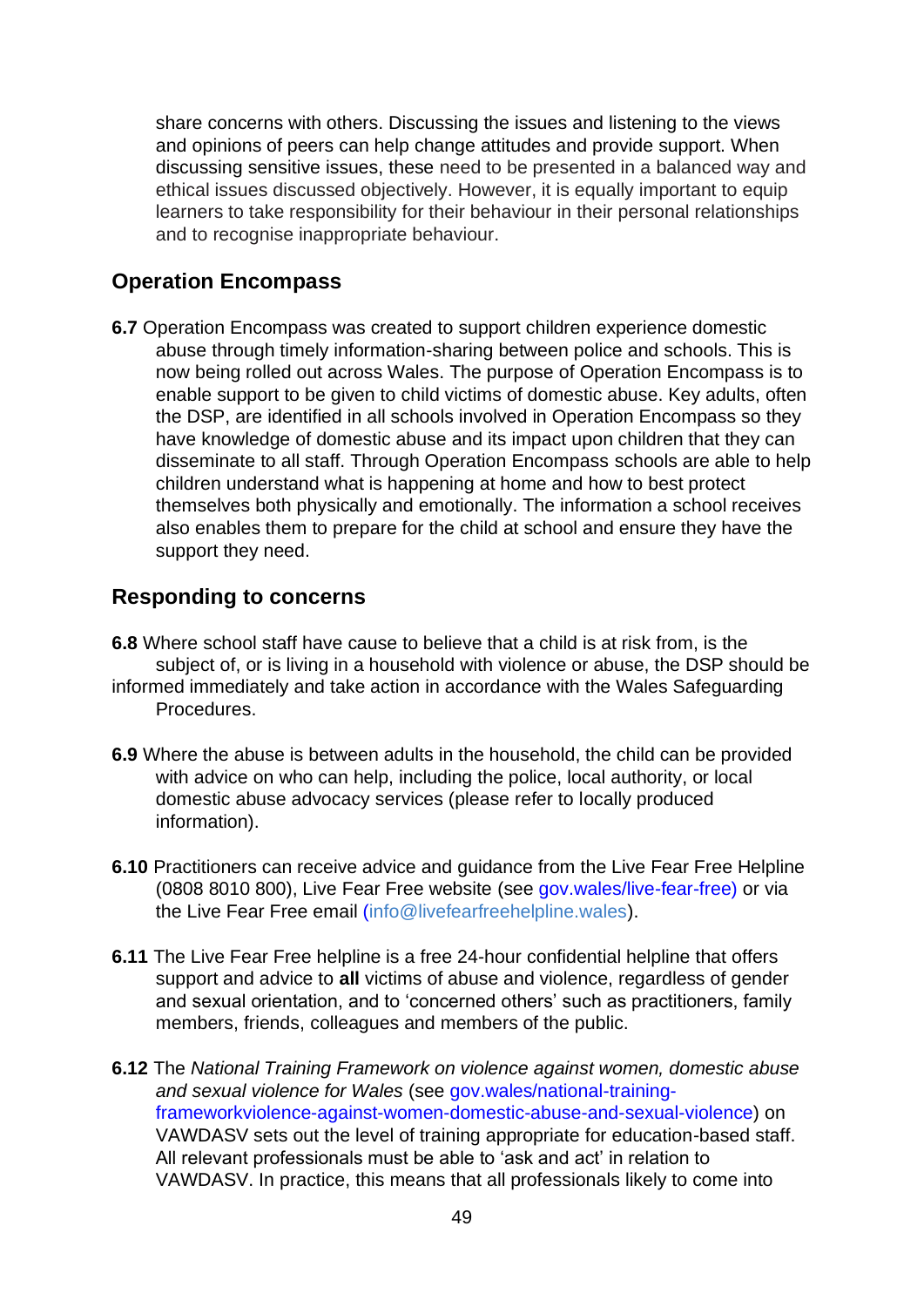contact with those who may be experiencing abuse can identify the indicators of this experience and respond appropriately to that person.

**6.13** VAWDASV e-learning can also be accessed at [https://learning2.wales.nhs.uk/login/index.php.](https://learning2.wales.nhs.uk/login/index.php)

# **Forced marriage**

- **6.18** The UK Government's [Multi-agency practice guidelines: Handling cases of](https://assets.publishing.service.gov.uk/government/uploads/system/uploads/attachment_data/file/322307/HMG_MULTI_AGENCY_PRACTICE_GUIDELINES_v1_180614_FINAL.pdf)  [Forced Marriage](https://assets.publishing.service.gov.uk/government/uploads/system/uploads/attachment_data/file/322307/HMG_MULTI_AGENCY_PRACTICE_GUIDELINES_v1_180614_FINAL.pdf) (2014) (see [www.gov.uk/government/publications/handlingcases-of-forced-marriage-multi](https://eur01.safelinks.protection.outlook.com/?url=https%3A%2F%2Fwww.gov.uk%2Fgovernment%2Fpublications%2Fhandling-cases-of-forced-marriage-multi-agency-practice-guidelines-english&data=02%7C01%7CMegan.Colley001%40gov.wales%7Ccec91327052041873e2b08d8549d41d1%7Ca2cc36c592804ae78887d06dab89216b%7C0%7C0%7C637352381668739350&sdata=wpkOIM37hJxs6D8BMz%2BSLZaXL9%2BdcA8mViqFBSOyo5I%3D&reserved=0)[agency-practice-guidelines-english\)](https://eur01.safelinks.protection.outlook.com/?url=https%3A%2F%2Fwww.gov.uk%2Fgovernment%2Fpublications%2Fhandling-cases-of-forced-marriage-multi-agency-practice-guidelines-english&data=02%7C01%7CMegan.Colley001%40gov.wales%7Ccec91327052041873e2b08d8549d41d1%7Ca2cc36c592804ae78887d06dab89216b%7C0%7C0%7C637352381668739350&sdata=wpkOIM37hJxs6D8BMz%2BSLZaXL9%2BdcA8mViqFBSOyo5I%3D&reserved=0) provides step-by-step advice to professionals, including teachers, on forced marriage. The guidance includes an outline of the signs that those working in an education setting may recognise when a child or young person is at risk of forced marriage.
- **6.19** Forced marriage protection orders may also be used. The court can make an order in an emergency so that protection is in place straight away.

# **7. Keeping learners safe and secure online**

- **7.1** With so much of our lives now spent online, promoting the safe and positive use of technology among children and young people is a key priority for the Welsh Government. 'Enhancing digital resilience in education: An action plan to protect children and young people online' (updated autumn 2020) (see [hwb.gov.wales/zones/keeping-safe-online/enhancing-digital-resilience](https://hwb.gov.wales/zones/keeping-safe-online/enhancing-digital-resilience-in-education-an-action-plan-to-protect-children-and-young-people-online/)[ineducation-an-action-plan-to-protect-children-and-young-people-online/\)](https://hwb.gov.wales/zones/keeping-safe-online/enhancing-digital-resilience-in-education-an-action-plan-to-protect-children-and-young-people-online/) provides an overview of the work being undertaken by the Welsh Government to enhance the digital resilience of children and young people in Wales. This key document outlines the Welsh Government commitment to this area of critical importance, highlighting achievement made to date, and recognising the need for continued awareness and responsibility.
- **7.2** The Keeping safe online (see [hwb.gov.wales/zones/keeping-safe-online/\)](https://hwb.gov.wales/zones/keeping-safe-online/) area on Hwb has been designed and developed to enhance digital resilience in education across Wales. There is an extensive suite of up-to-date bilingual resources, Welsh Government guidance and links to further sources of support on a range of online safety, cybersecurity and data protection issues for:
- children and young people
- practitioners and professionals
- parents, carers and families
- governors and management committees.
- **7.3** The Keeping safe online area also hosts bilingual resources created by or developed in collaboration with key partners, such as the NSPCC, Common Sense Media and the NCA. In addition to guidance and resources, Keeping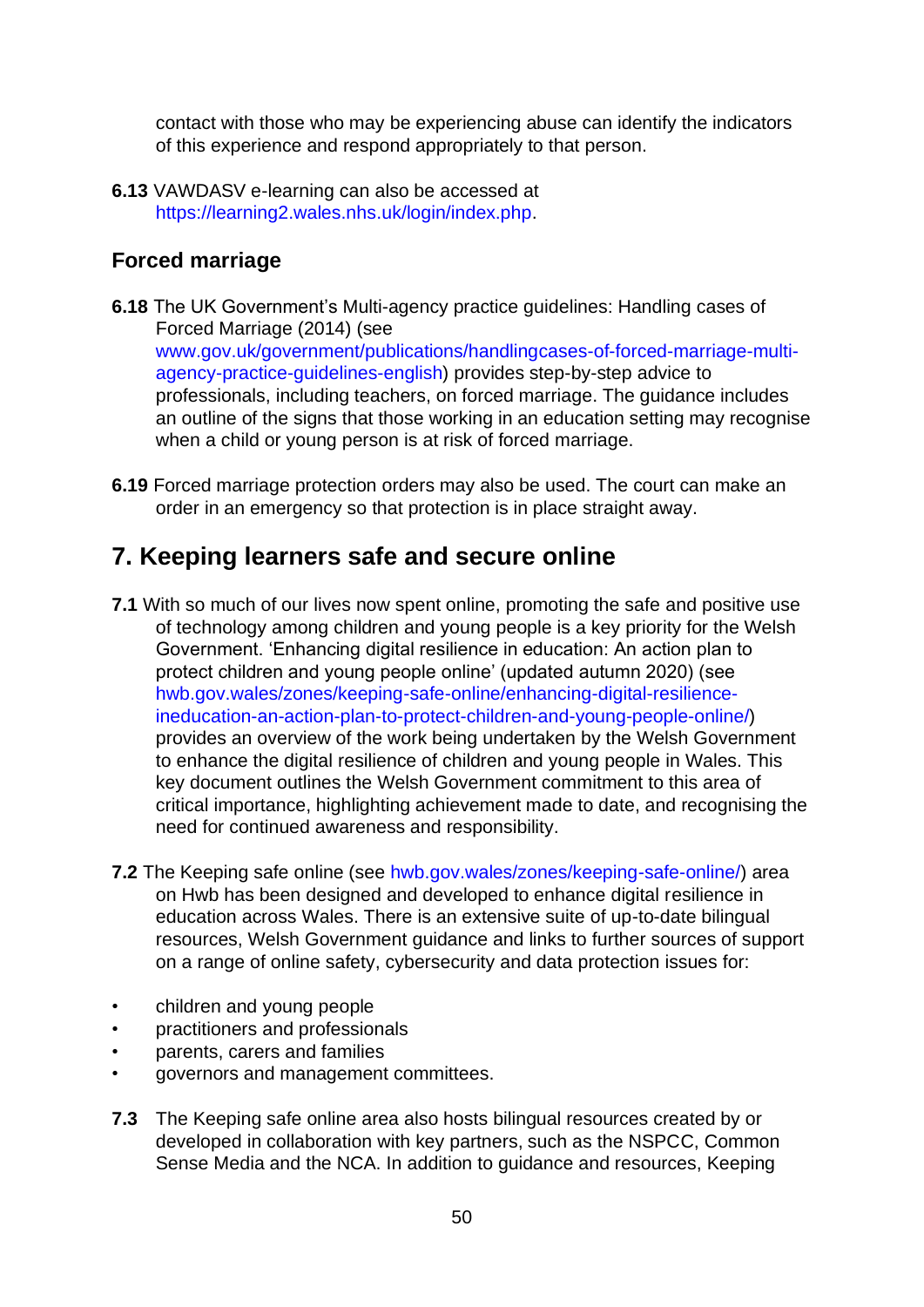safe online publishes digital resilience news and opportunities to get involved with competitions, webinars and training. The site also signposts to trusted organisations, tools for reporting online harms and further sources of expert support.

- **7.4** 360 degree safe Cymru (see [https://360safecymru.org.uk/\)](https://360safecymru.org.uk/) is a bilingual online safety self-assessment tool for schools. The tool has been designed to support schools in regularly reviewing their own online safety policies and practice by working through, and grading, a series of self-assessment aspects. The tool also provides a suite of online safety policy templates for schools to use and customise.
- **7.5** The Welsh Government is an official supporter of Safer Internet Day. Taking place on the second Tuesday of February every year, the Welsh Government works with the UK Safer Internet Centre to promote Safer Internet Day engagement through competition, lesson plans and activities. The UK Safer Internet Centre is a partnership of three leading charities – Childnet International, Internet Watch Foundation and the SWGfL – with a shared mission to make the internet a better place for children and young people.
- **7.6** Further details on Safer Internet Day (see [hwb.gov.wales/zones/keeping](https://hwb.gov.wales/zones/keeping-safe-online/safer-internet-day/)[safeonline/safer-internet-day/\)](https://hwb.gov.wales/zones/keeping-safe-online/safer-internet-day/) can be found on the 'Keeping safe online' area on Hwb.
- **7.7** Woodlands School may consider video-conferencing and live-streaming with learners as a practical and appropriate approach in certain circumstances, particularly in support of learner engagement and well-being. Safeguarding is an integral principal of digital learning and the safety and welfare of learners must take precedence over all other considerations. Safeguarding must be integral to the delivery of live-streamed lessons to ensure learners are appropriately protected. Should Woodlands School choose to use videoconferencing or live-streaming, governing bodies, headteachers and staff must have full regard to *Live-streaming and video-conferencing: safeguarding principles and practice* (se[e](https://hwb.gov.wales/zones/keeping-safe-online/live-streaming-and-video-conferencing-safeguarding-principles-and-practice/) [hwb.gov.wales/zones/keeping-safe](https://hwb.gov.wales/zones/keeping-safe-online/live-streaming-and-video-conferencing-safeguarding-principles-and-practice/)[online/livestreaming-and-video-conferencing-safeguarding-principles-and](https://hwb.gov.wales/zones/keeping-safe-online/live-streaming-and-video-conferencing-safeguarding-principles-and-practice/)[practice/\)](https://hwb.gov.wales/zones/keeping-safe-online/live-streaming-and-video-conferencing-safeguarding-principles-and-practice/) guidance, which outlines key considerations to ensure safe practice when livestreaming.
- **7.8** It is critical that web-filtering standards are fit for purpose for 21st Century learning and teaching, allowing the access schools require while still safeguarding children and young people. Governing bodies should ensure appropriate filters and appropriate monitoring systems are in place and refer to the *Recommended web filtering standards for schools in Wales* guidance (see [gov.wales/recommended-web-filtering-standards-schools\).](https://gov.wales/recommended-web-filtering-standards-schools) The standards seek to support schools to provide a safe, responsible and supportive environment to learn in, and prevent access to inappropriate or harmful content.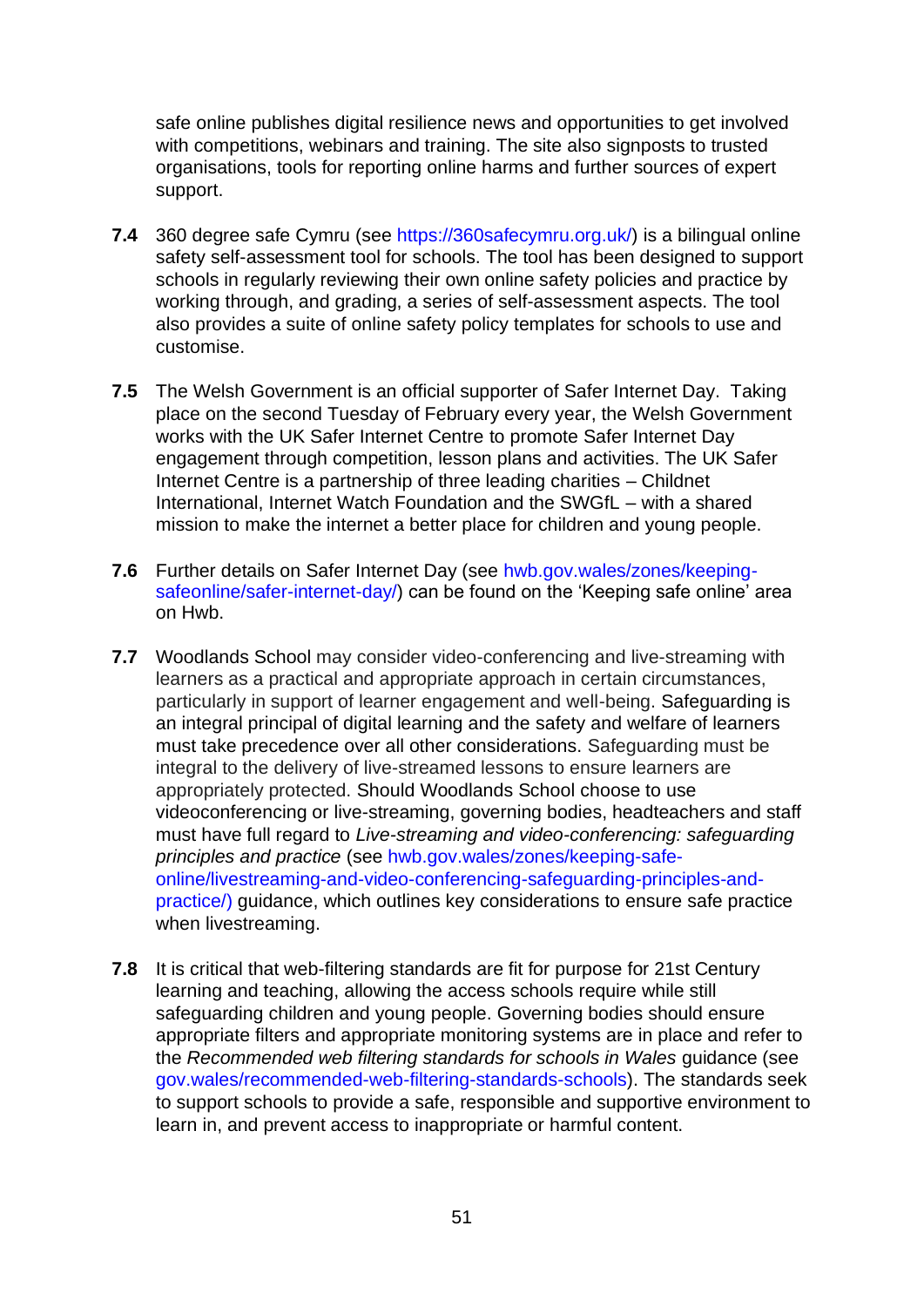- **7.9** Sharing images has become commonplace with the ease of modern technology. The increasing number of children and young people with mobile devices and the speed and ease of sharing images has brought concerns about sharing nude images (sometimes referred to as 'sexting'). These behaviours can expose young people to risks including non-consensual sharing of images, embarrassment, bullying and increased vulnerability to blackmail and coercion or sexual exploitation. Creating and sharing sexual images of under-18s is illegal.
- **7.10** *Sharing nudes and semi-nudes: Responding to incidents and safeguarding children and young people* (se[e](https://hwb.gov.wales/zones/keeping-safe-online/sharing-nudes-and-semi-nudes-responding-to-incidents-and-safeguarding-children-and-young-people) [hwb.gov.wales/zones/keeping](https://hwb.gov.wales/zones/keeping-safe-online/sharing-nudes-and-semi-nudes-responding-to-incidents-and-safeguarding-children-and-young-people)[safeonline/sharing-nudes-and-semi-nudes-responding-to-incidents](https://hwb.gov.wales/zones/keeping-safe-online/sharing-nudes-and-semi-nudes-responding-to-incidents-and-safeguarding-children-and-young-people)[andsafeguarding-children-and-young-people\)](https://hwb.gov.wales/zones/keeping-safe-online/sharing-nudes-and-semi-nudes-responding-to-incidents-and-safeguarding-children-and-young-people) supports schools in Wales to appropriately manage issues of sharing nude images. The guidance has been produced to support schools, colleges and other educational settings in developing procedures to respond to incidents involving sharing nude images. It includes information about preventative education and signposts to further sources of resources and support, as well as how and when to involve other agencies. The guidance also outlines how to handle an incident, which includes advice on defining the incident and assessing the behaviours of any child or young person involved to identify any immediate risks. Also included is guidance on viewing, deleting and reporting images.

**7.11** The *Online* s*afety: Five key question for governing bodies to help challenge their schools and colleges to effectively safeguard their learners* guidance (see [hwb.gov.wales/zones/keeping](https://hwb.gov.wales/zones/keeping-safe-online/repository/discovery/resource/ce7fba2e-1f8d-4a33-8707-5d46315cdab2/en)[safeonline/repository/discovery/resource/ce7fba2e-1f8d-4a33-](https://hwb.gov.wales/zones/keeping-safe-online/repository/discovery/resource/ce7fba2e-1f8d-4a33-8707-5d46315cdab2/en) [87075d46315cdab2/en\)](https://hwb.gov.wales/zones/keeping-safe-online/repository/discovery/resource/ce7fba2e-1f8d-4a33-8707-5d46315cdab2/en) aims to support governing bodies to undertake their safeguarding duties as a governing board. This includes supporting schools to provide a safe, responsible and supportive environment to learn and prevent access to inappropriate or harmful content. The guidance includes five key questions, as well as examples of evidence to look for, broken down as:

- what to look for
- what good practice looks like
- when you should be concerned.
- **7.12** The Report Harmful Content (see

[www.saferinternet.org.uk/helpline/reportharmful-content\)](https://www.saferinternet.org.uk/helpline/report-harmful-content) national reporting centre provides a mechanism for reporting harmful content, which is anything online that causes a person distress or harm. The focus of the service, which is now available bilingually, is to provide advice about all types of harm online and to signpost users to the correct services, highlighting the reporting route for non-criminal content.

**7.13** The ability of Woodlands School to recognise, respond and resolve online safety issues should be verified by inspections from Estyn and the local authority.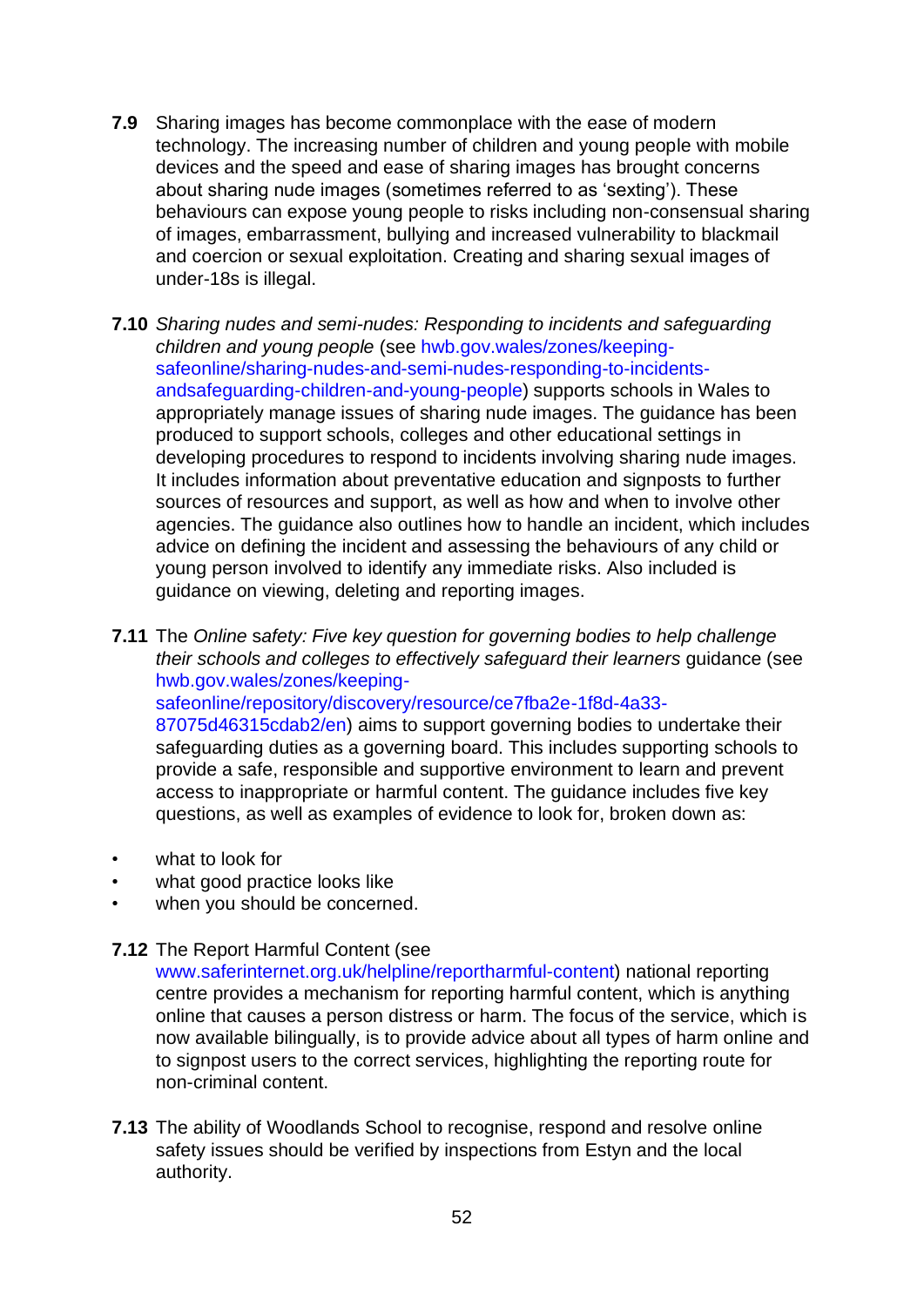### **7.14** The Professionals Online Safety Helpline (POSH) (see

[hwb.gov.wales/search?query=POSH&strict=true&popupUri=%2FResource%2F](https://eur01.safelinks.protection.outlook.com/?url=https%3A%2F%2Fhwb.gov.wales%2Fsearch%3Fquery%3DPOSH%26strict%3Dtrue%26popupUri%3D%252FResource%252F87e3b5fd-2b29-4eba-b69e-eb2fdcb192c4&data=02%7C01%7CMegan.Colley001%40gov.wales%7C704daa89ca3d488d5bfc08d85890cfeb%7Ca2cc36c592804ae78887d06dab89216b%7C0%7C0%7C637356726263762361&sdata=Aiu9s9lRWZyZTCz06Ws6kCVkTkzy%2BHnASSrdbhQUUd8%3D&reserved=0)  [87e3b5fd-2b29-4eba-b69e-eb2fdcb192c4\)](https://eur01.safelinks.protection.outlook.com/?url=https%3A%2F%2Fhwb.gov.wales%2Fsearch%3Fquery%3DPOSH%26strict%3Dtrue%26popupUri%3D%252FResource%252F87e3b5fd-2b29-4eba-b69e-eb2fdcb192c4&data=02%7C01%7CMegan.Colley001%40gov.wales%7C704daa89ca3d488d5bfc08d85890cfeb%7Ca2cc36c592804ae78887d06dab89216b%7C0%7C0%7C637356726263762361&sdata=Aiu9s9lRWZyZTCz06Ws6kCVkTkzy%2BHnASSrdbhQUUd8%3D&reserved=0) offers advice and support to any practitioners working with children and young people with a range of online safety concerns. As part of the UK Safer Internet Centre, the POSH provides support to any member of the children's workforce with online safety issues that they may face themselves, or that a young person in their care may come across. The helpline provides support with a whole range of online issues such as:

- online reputation
- gaming
- grooming
- online bullying
- sexting
- inappropriate behaviour on social media
- illegal content
- online harassment
- radicalisation.
- **7.15** Further support in relation to appropriate filtering and monitoring, as well as advice on other online safety issues, is available on the UK Safer Internet website (see [www.saferinternet.org.uk/advice-centre/teachers-and](https://www.saferinternet.org.uk/advice-centre/teachers-and-school-staff/appropriate-filtering-and-monitoring)[schoolstaff/appropriate-filtering-and-monitoring\).](https://www.saferinternet.org.uk/advice-centre/teachers-and-school-staff/appropriate-filtering-and-monitoring)
- **7.16** Education settings should follow the All Wales Practice Guide on *Safeguarding children from online abuse* (see [https://safeguarding.wales/chi/c6/c6.p6.html](https://eur01.safelinks.protection.outlook.com/?url=https%3A%2F%2Fsafeguarding.wales%2Fchi%2Fc6%2Fc6.p6.html&data=02%7C01%7CMegan.Colley001%40gov.wales%7C704daa89ca3d488d5bfc08d85890cfeb%7Ca2cc36c592804ae78887d06dab89216b%7C0%7C0%7C637356726263752406&sdata=ikFHJc3CEWQhaWtTwf%2Bq%2FLIgGLC%2FtQnk5NdJJ5I6B10%3D&reserved=0) if they identify concerns about online abuse.
- **7.17** Childline has developed a report and remove tool (see [www.childline.org.uk/info-advice/bullying-abuse-safety/online](https://www.childline.org.uk/info-advice/bullying-abuse-safety/online-mobile-safety/sexting/report-nude-image-online/)[mobilesafety/sexting/report-nude-image-online/\)](https://www.childline.org.uk/info-advice/bullying-abuse-safety/online-mobile-safety/sexting/report-nude-image-online/) that allows young people to report an image and get it removed from the internet.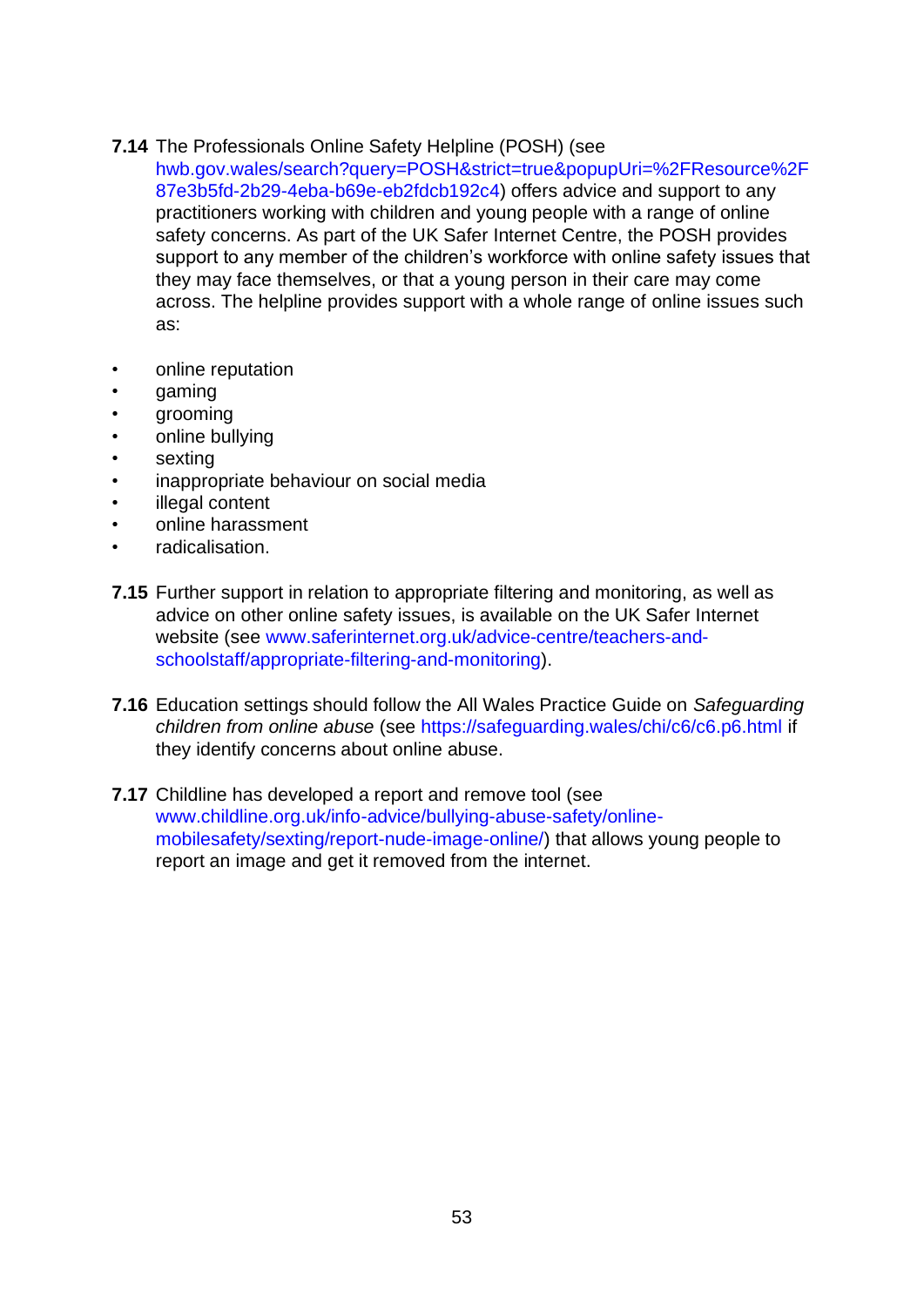# **8. Community cohesion Preventing radicalisation**

- **8.1** Woodlands School creates a safe environment in which children can understand and discuss sensitive topics, including terrorism and extremist ideas, and learn how to challenge these ideas. There are opportunities within the curriculum to be used to explore and challenge these topics and to promote the values of democracy, mutual respect, and tolerance of different faiths and beliefs.
- **8.2** The Counter Terrorism and Security Act 2015 places a duty on a range of specified authorities (including proprietors of maintained schools, funded nonmaintained special schools, maintained nursery schools, independent schools, pupil referral units, colleges, work-based learning providers and universities) to have due regard, in the exercise of their functions, to prevent people from being drawn into terrorism. The UK Government has published 'Prevent Duty Guidance: for England and Wales' for specified public bodies, including education providers (see
- [www.gov.uk/government/publications/prevent-duty-guidance\)](https://www.gov.uk/government/publications/prevent-duty-guidance) and 'Prevent duty guidance: for further education institutions in England and Wales' (see [www.gov.uk/government/publications/prevent-duty-guidance/prevent](https://www.gov.uk/government/publications/prevent-duty-guidance/prevent-duty-guidance-for-further-education-institutions-in-england-and-wales)[dutyguidance-for-further-education-institutions-in-england-and-wales\).](https://www.gov.uk/government/publications/prevent-duty-guidance/prevent-duty-guidance-for-further-education-institutions-in-england-and-wales) It is important that all school and college staff understand the Prevent strategy and the role they play in adhering to the Prevent duty.
- **8.3** The *Respect and resilience – Developing community cohesion* guidance (see [gov.wales/respect-and-resilience-developing-community-cohesion](https://eur01.safelinks.protection.outlook.com/?url=https%3A%2F%2Fgov.wales%2Frespect-and-resilience-developing-community-cohesion&data=02%7C01%7CMegan.Colley001%40gov.wales%7Ce8a882fe5e3a417bf22708d856596223%7Ca2cc36c592804ae78887d06dab89216b%7C0%7C0%7C637354289176857071&sdata=IZZIunok9Eu9TgDWuBD71iJYx4v9pINzjFHeneFoZaw%3D&reserved=0) [\)](https://eur01.safelinks.protection.outlook.com/?url=https%3A%2F%2Fgov.wales%2Frespect-and-resilience-developing-community-cohesion&data=02%7C01%7CMegan.Colley001%40gov.wales%7Ce8a882fe5e3a417bf22708d856596223%7Ca2cc36c592804ae78887d06dab89216b%7C0%7C0%7C637354289176857071&sdata=IZZIunok9Eu9TgDWuBD71iJYx4v9pINzjFHeneFoZaw%3D&reserved=0) sets out the role that those working in education have in developing and supporting strategic approaches to promoting and maintaining community cohesion and eradicating violent extremism. Included within this guidance is a selfassessment tool, to support schools to assess their levels of compliance with best practice in the creation of a safe learning community, and to keep learners safe from the dangers of radicalisation and extremism.
- **8.4** For colleges, *Creating safe learning communities* (see [http://preventforfeandtraining.org.uk/wp-](http://preventforfeandtraining.org.uk/wp-content/uploads/2018/01/Creating_safe_learning_communities_revd_Sept_20151.pdf)

[content/uploads/2018/01/Creating\\_safe\\_learning\\_communities\\_revd\\_Sept\\_201](http://preventforfeandtraining.org.uk/wp-content/uploads/2018/01/Creating_safe_learning_communities_revd_Sept_20151.pdf)  [51.pdf\)](http://preventforfeandtraining.org.uk/wp-content/uploads/2018/01/Creating_safe_learning_communities_revd_Sept_20151.pdf) provides guidance and a self-assessment toolkit on Prevent. The documentation, developed with the sector by CollegesWales, gives a practical framework for assessing Prevent compliance and action planning.

**8.5** For work-based learning providers, an updated safeguarding and Prevent selfassessment toolkit (see [hwb.gov.wales/repository/discovery/resource/3db76b8c-d63c-42f7](https://hwb.gov.wales/repository/discovery/resource/3db76b8c-d63c-42f7-b957-5dbd88f31408/en) [b9575dbd88f31408/en\)](https://hwb.gov.wales/repository/discovery/resource/3db76b8c-d63c-42f7-b957-5dbd88f31408/en) was published in September 2019, and a Hwb playlist (see [hwb.gov.wales/repository/discovery/resource/049079b6-ae2c-4f64](https://hwb.gov.wales/repository/discovery/resource/049079b6-ae2c-4f64-a0a0-4f9fe7742401/en) [a0a04f9fe7742401/en\)](https://hwb.gov.wales/repository/discovery/resource/049079b6-ae2c-4f64-a0a0-4f9fe7742401/en) summarises key information on safeguarding and Prevent requirements.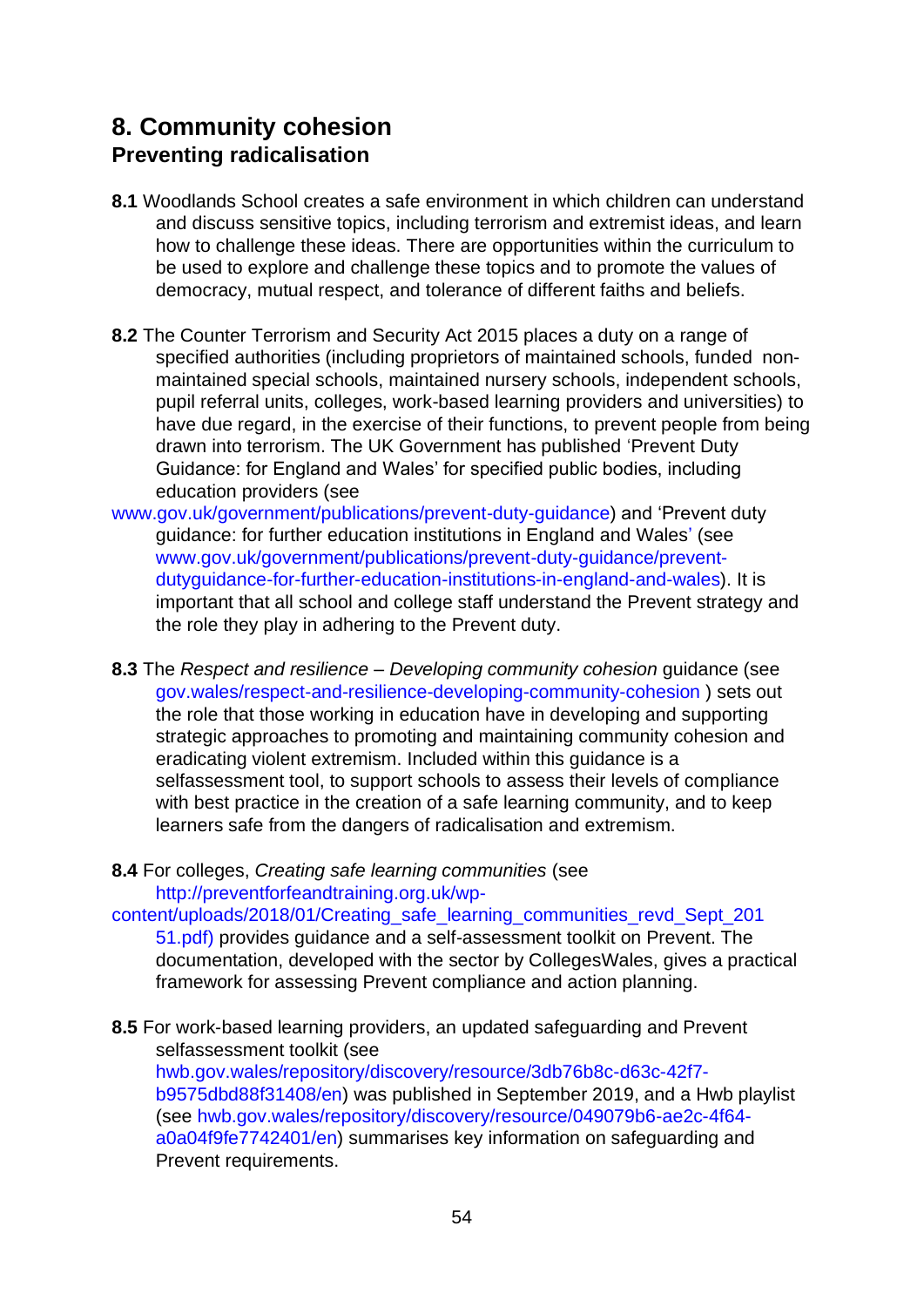- **8.6** Schools and colleges **must** ensure that safeguarding procedures include provision for identifying and addressing risks relating to radicalisation and extremism. The DSP should develop strong channels of communication with appropriate external agencies. We expect everyone working within an education setting to understand when it is appropriate to raise a concern with a DSP, and for the DSP to know when it is appropriate to make a referral to the local authority through the single point of contact (SPoC) to the police.
- **8.7** Where there is a concern about a child in respect of extremism and the support options are not available locally, the SCB police representative will be able to discuss support options.
- **8.8** The Counter Terrorism Policing Wales has published the All Wales Prevent Partners Referral Form (se[e](https://digitalservices.south-wales.police.uk/en/all-wales-prevent-partners-referral-form-english/) [https://digitalservices.south](https://digitalservices.south-wales.police.uk/en/all-wales-prevent-partners-referral-form-english/)[wales.police.uk/en/allwales-prevent-partners-referral-form-english/\)](https://digitalservices.south-wales.police.uk/en/all-wales-prevent-partners-referral-form-english/) to create a clearly defined single referral mechanism across all public authorities in Wales, to improve the confidence of each authority, to mitigate against threat and reduce risk by safeguarding those who need support. If the DSP identifies someone who may hold extremist views or be at risk of radicalisation they should use this referral form.
- **8.9** Suspected online terrorism content, including articles, images, speeches or videos that promote terrorism or encourage violence, or encourage people to commit acts of terrorism, websites made by terrorist or extremist organisations and videos of terrorist attacks can be reported at [www.gov.uk/report-terrorism.](https://www.gov.uk/report-terrorism)
- **8.10** Co-funded by the European Commission, The Professionals Online Safety Helpline (POSH) (see [www.saferinternet.org.uk/helpline/professionals](https://www.saferinternet.org.uk/helpline/professionals-online-safety-helpline)[onlinesafety-helpline\)](https://www.saferinternet.org.uk/helpline/professionals-online-safety-helpline) was set up in 2011 to help all members of the community working with or for children in the UK, with any online safety issues they, or children and young people in their care, may face. So if you work with children and young people, we're here to help you. You can also refer content of concern directly to social media platforms – find out how via [www.saferinternet.org.uk/advice-and-resources/teachers](http://www.saferinternet.org.uk/advice-and-resources/teachers-and-professionals/safety-features)[andprofessionals/safety-features.](http://www.saferinternet.org.uk/advice-and-resources/teachers-and-professionals/safety-features)
- **8.11** All staff members should be trained through the Home Office Workshop to Raise Awareness of Prevent (WRAP) programme. For more information about WRAP you can contact:
- **WRAP-related queries** WRAP@homeoffice.gov.uk
- **E-learning related queries** Prevent.training@homeoffice.gov.uk.
- **8.12** Estyn expects inspectors to consider how education settings keep children and young people attending the education setting safe from the dangers of radicalisation and extremism. The Counter-Terrorism and Security Act 2015 has been added to a list of relevant legislation in Annex 6 of the *Supplementary*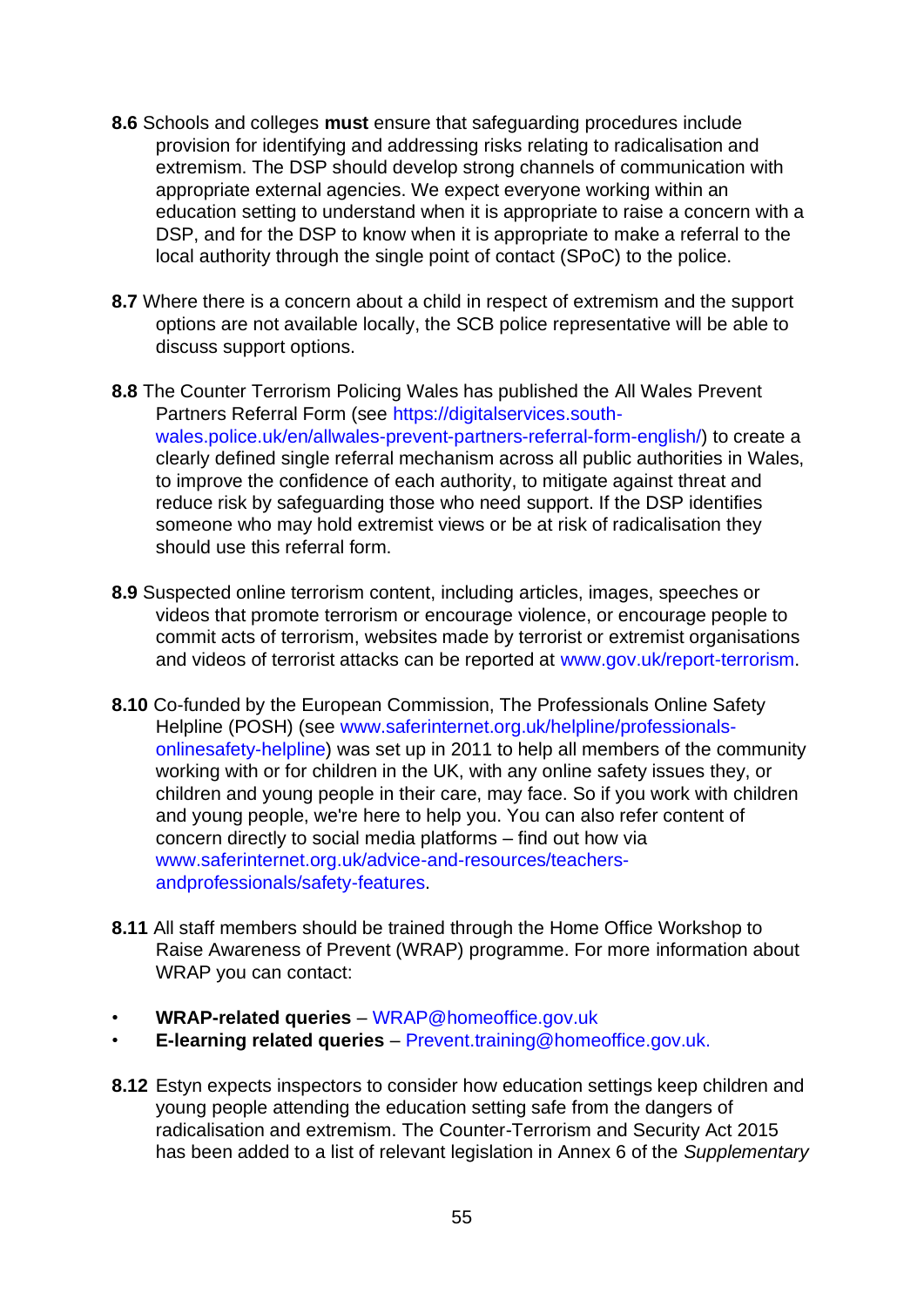*guidance: inspecting safeguarding in schools and PRUs* and *Supplementary guidance: inspecting safeguarding in post-16 provision* (see [www.estyn.gov.wales/inspection/safeguarding-0\).](https://www.estyn.gov.wales/inspection/safeguarding-0) This provides background to

- the considerations of Estyn inspectors with regard to preventing radicalisation in schools.
- **8.13** The Welsh Baccalaureate includes an option through the Global Citizenship Challenge to allow schools in Wales to address the issue of extremism through an accredited WJEC programme. The purpose of this module is to develop learners' skills while providing opportunities for them to understand and respond appropriately to global issues (facilitating critical thinking skills, problem-solving, creativity, and innovation).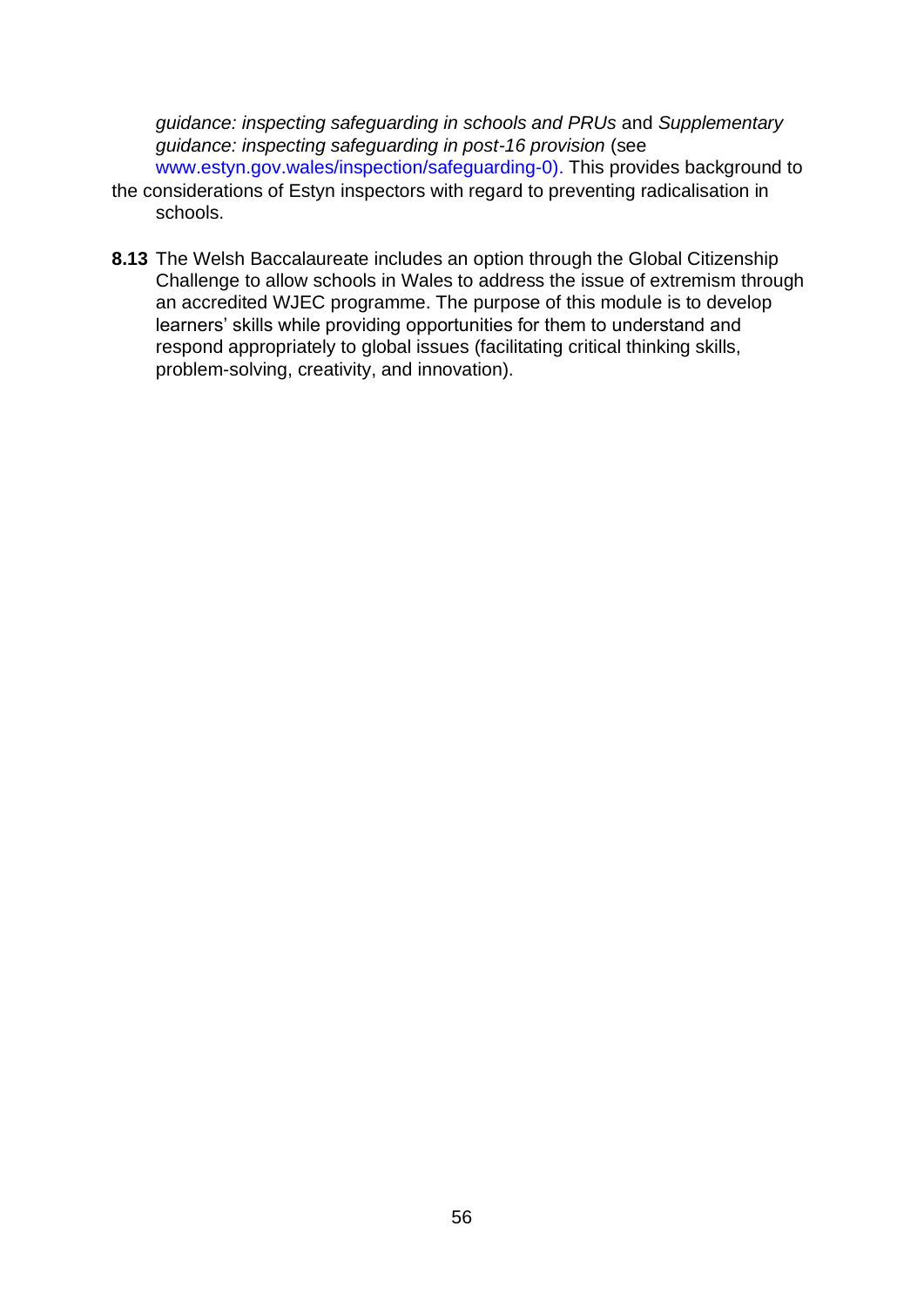# **9. Safer staff recruitment practice**

- **9.1** This section outlines the steps that should be followed to achieve safer recruitment practices. It aims to assist all education settings – including pupil referral units, funded non-maintained and independent schools, colleges, local authorities and supply agencies – to review and, where appropriate, modify their practice and procedures in ways that will strengthen safeguarding arrangements by helping to deter and prevent abuse.
- **9.2** All teaching and support staff must be registered with the EWC. There are seven registration categories:
- **school teacher** a teacher holding QTS and working in a maintained school or funded non-maintained special school. A statutory Induction period may be required in order to be registered in this category. Find out more on the EWC Induction pages (see

[www.ewc.wales/site/index.php/en/induction/contacts-for-guidance-oninduction\)](http://www.ewc.wales/site/index.php/en/induction/contacts-for-guidance-on-induction)

- **school support worker**  supporting learning in a maintained school or funded non-maintained special school. In addition student teachers on a Welsh Government Employment Based Teacher Training Scheme as specified under The School Teachers' Qualifications (Wales) Regulations 2012<sup>18</sup> must be registered under this category until they are awarded QTS
- **further education teacher** working as a teacher or lecturer in a college
- **further education support worker** supporting learning in a FE college
- **youth worker** providing youth development services for or on behalf of a local authority, school, college or voluntary organisation in Wales. This category of registration is subject to mandatory qualification requirements (se[e](http://www.ewc.wales/site/index.php/en/registration/registration-information-for-employers.html) [www.ewc.wales/site/index.php/en/registration/registration-informationfor](http://www.ewc.wales/site/index.php/en/registration/registration-information-for-employers.html)[employers.html\)](http://www.ewc.wales/site/index.php/en/registration/registration-information-for-employers.html)
- **youth support worker** providing youth development services for or on behalf of a local authority, school, college or voluntary organisation in Wales This category of registration is subject to mandatory qualification requirements (se[e](http://www.ewc.wales/site/index.php/en/registration/registration-information-for-employers.html) [www.ewc.wales/site/index.php/en/registration/registrationinformation-for](http://www.ewc.wales/site/index.php/en/registration/registration-information-for-employers.html)[employers.html\)](http://www.ewc.wales/site/index.php/en/registration/registration-information-for-employers.html)
- **work-based learning practitioner** working as a trainer, assessor, tutor, coach or mentor, for or on behalf of a work-based learning provider. Those who hold management/leadership roles and quality assurance staff also need to register.
- **9.3** Under the local management of schools framework as outlined in the Staffing of Maintained Schools (Wales) Regulations 2006<sup>19</sup> schools are responsible for making decisions about how they organise, recruit, deploy and manage their

<sup>18</sup> [www.legislation.gov.uk/wsi/2012/724/contents/made](http://www.legislation.gov.uk/wsi/2012/724/contents/made)

<sup>19</sup> The Staffing of Maintained Schools (Wales) Regulations 2006 (see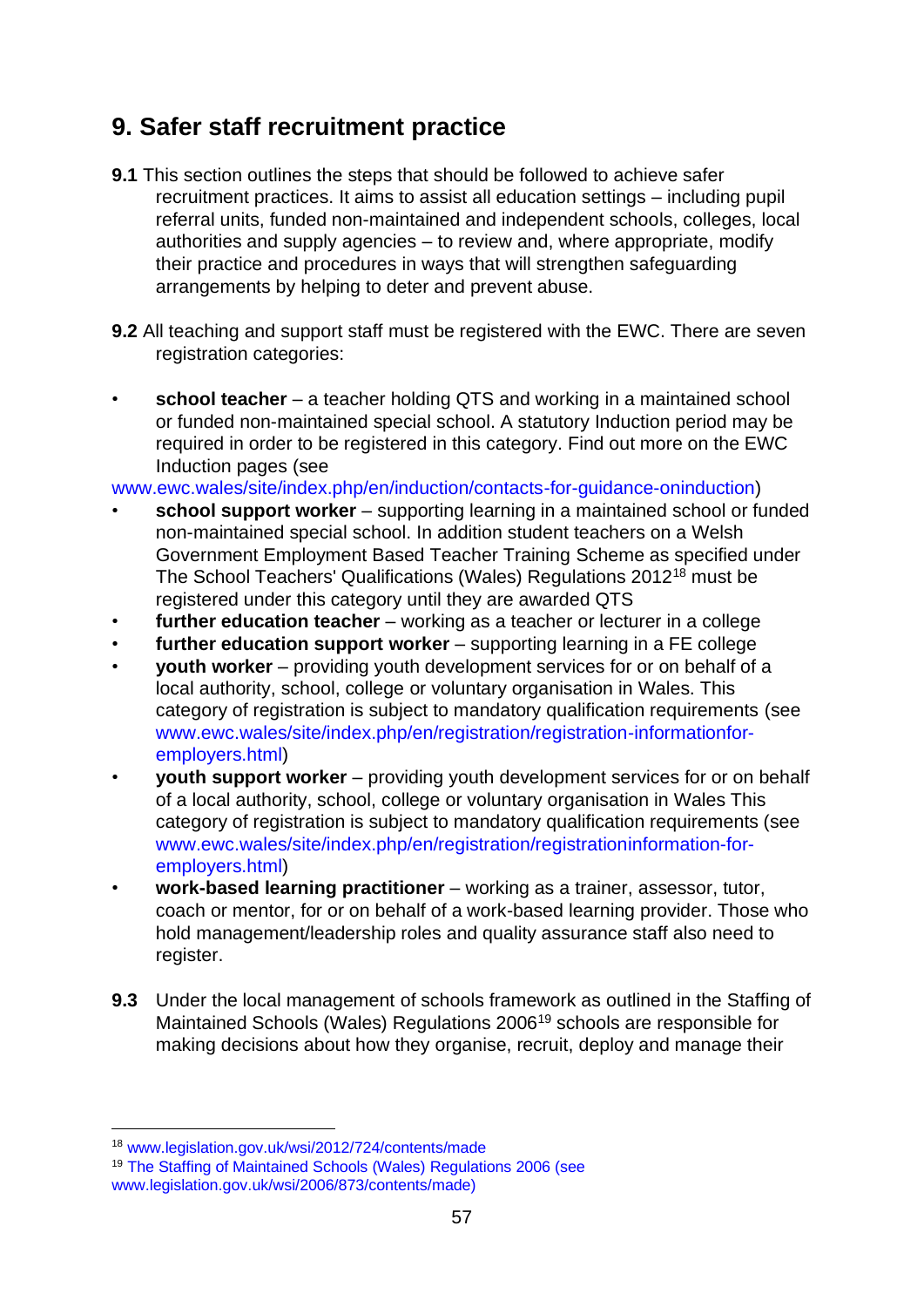workforce. These decisions reflect the school's individual circumstances, resources and priorities as identified in their school development plan  $(SDP)^{20}$ .

- **9.4** As part of pre-employment checks schools, colleges and commercial supply agencies have access to the EWC register to check that anyone who falls under the seven registration categories is registered. If a person is included on a barred list by the DBS, they are ineligible to work in any of the seven registered professions and cannot be registered with the EWC.
- **9.5** The legal responsibility for ensuring that only appropriately registered practitioners are employed in the appropriate post lies not only with the practitioner themselves but also with the employer. Where a commercial supply agency is used, it is the responsibility of both hirer, e.g. school, FE institute and the commercial supply agencies to undertake the necessary checks; assumptions should not be made that the other has done so.
- **9.6** It is **effective practice** for all employers in the education system to carry out annual checks on everyone that regularly undertakes work within a school or college, to ensure that there have been no changes in their status.
- **9.7** The EWC has issued guidance on the registration of school teachers and school learning support workers and guidance on the registration of FE lecturers and FE learning support workers (see [www.ewc.wales/site/index.php/en/registration/registration-information](https://www.ewc.wales/site/index.php/en/registration/registration-information-for-employers.html)[foremployers.html\),](https://www.ewc.wales/site/index.php/en/registration/registration-information-for-employers.html) which set out key considerations for employers in determining whether registration is a requirement in the role.
- **9.8** Regulations (see [www.legislation.gov.uk/wsi/2015/140/contents/made\)](https://www.legislation.gov.uk/wsi/2015/140/contents/made) stipulate that colleges and supply agencies should ensure every FE teacher who provides education in or for a college is registered with the EWC before they commence work.

# **Supply agencies**

- **9.9** Headteachers and governing bodies have a range of options open to them in sourcing supply cover. They can appoint directly, use the services of local authority supply lists where they exist, or use the services of commercial supply agencies.
- **9.10** If using commercial supply agencies for cover arrangements within maintained schools, the headteacher/governing body should be aware of the National Procurement Service (NPS) Supply Teachers Framework for Wales<sup>21</sup> for the

<sup>20</sup> Education (School Development Plans) (Wales) Regulations 2014 (see [www.legislation.gov.uk/wsi/2014/2677/contents/made](https://www.legislation.gov.uk/wsi/2014/2677/contents/made)[\)](https://www.legislation.gov.uk/wsi/2014/2677/contents/made)

<sup>&</sup>lt;sup>21</sup> Managed Service for the Provision of Agency Workers Framework at [gov.wales/nationalprocurement-service](https://gov.wales/national-procurement-service)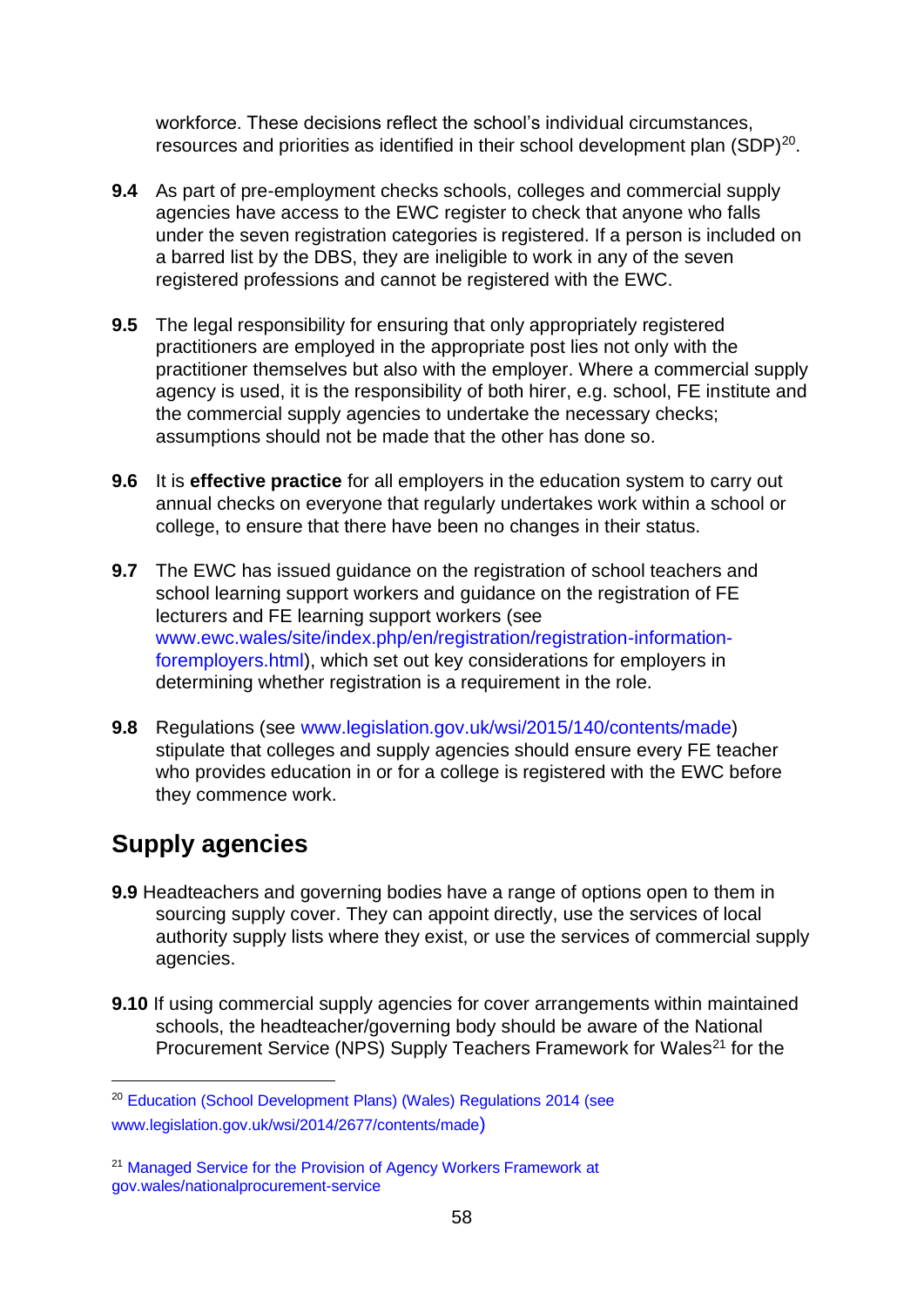provision of supply teachers commissioned on behalf of local authorities. Using commercial supply agencies on the framework (see [hwb.gov.wales/professional-development/supply-teachers/#the](https://hwb.gov.wales/professional-development/supply-teachers/#the-national-procurement-services-supply-teachers-framework-for-wales)[nationalprocurement-services-supply-teachers-framework-for-wales\)](https://hwb.gov.wales/professional-development/supply-teachers/#the-national-procurement-services-supply-teachers-framework-for-wales) will provide schools with assurance that minimum quality standards and statutory safeguarding obligations are met, there is transparency in terms of the fees payable by schools while ensuring the protection of supply teachers by all agencies admitted to the framework. Local authorities should recommend that schools use the services of the framework provider; however, there is no legal requirement for them to do so.

**9.11** Some recruitment agencies may use an app service that is used to employ a supply teacher when cover is needed at a school. This app service unbiasedly connects supply teachers and headteachers to each other. When using the app, the headteacher should be aware that it is highly likely the school will become the employer. Therefore, **all** employer functions fall to the school and it is their responsibility to ensure that they are carried out correctly.

## **What school or college staff should do if they have concerns about safeguarding practices within the school or college**

- **9.12** Governing bodies **have** procedures in place for whistleblowing. All members of staff should be able to raise concerns about conduct or practice within the school which is potentially illegal, corrupt, improper, unsafe or unethical, or which amounts to malpractice. They should be able to do so without fear of victimisation and with confidence that their concerns will be taken seriously and dealt with properly – see the *Procedures for Whistleblowing in schools and Model Policy* (2007) (see [gov.wales/whistleblowing-schoolsguidance](https://gov.wales/whistleblowing-schools-guidance-governors)[governors\).](https://gov.wales/whistleblowing-schools-guidance-governors)
- **9.13** All staff and volunteers should feel able to raise concerns about poor or unsafe practice and potential failures in the safeguarding regime of the school and know that such concerns will be taken seriously by the senior leadership team.
- **9.14** Appropriate whistleblowing procedures should be put in place for such concerns to be raised with the senior leadership team. Where a staff member feels unable to raise an issue with their employer, or feels that their genuine concerns are not being addressed, other whistleblowing channels may be open to them  $-$ .
- **9.15** The NSPCC whistleblowing helpline (see [www.nspcc.org.uk/keeping](https://www.nspcc.org.uk/keeping-children-safe/reporting-abuse/dedicated-helplines/whistleblowing-advice-line/)[childrensafe/reporting-abuse/dedicated-helplines/whistleblowing-advice-line/\)](https://www.nspcc.org.uk/keeping-children-safe/reporting-abuse/dedicated-helplines/whistleblowing-advice-line/) is available as an alternative route for staff who do not feel able to raise concerns regarding child protection failures internally or have concerns about the way a concern is being handled by their school or college. Staff can call 0800 028 0285 or email help@nspcc.org.uk.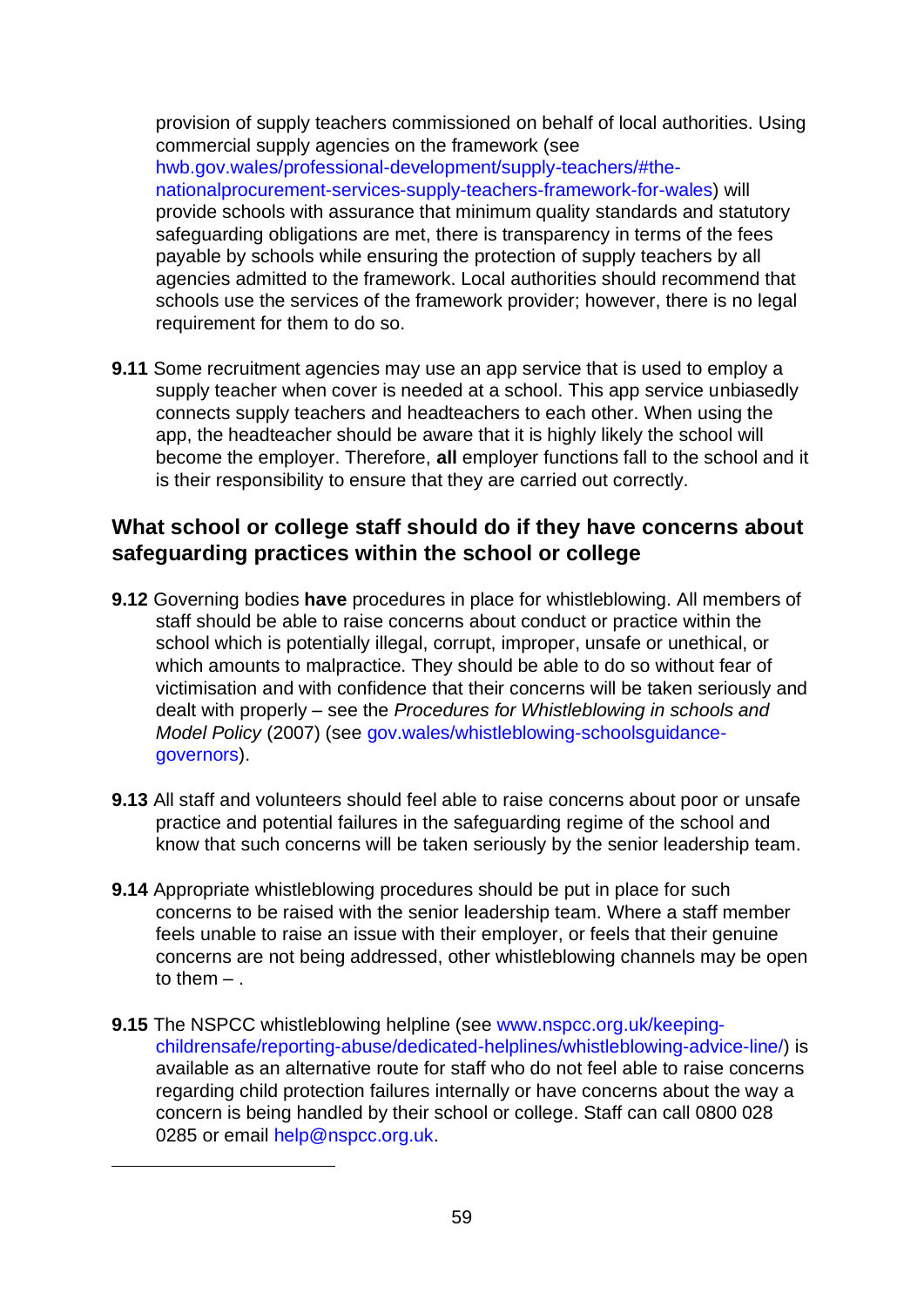# **The Disclosure and Barring Service (DBS)**

- **9.16** The DBS helps employers make safer recruitment decisions and helps prevent unsuitable people from working with vulnerable groups, including children, through its criminal record checking and barring functions.
- **9.17** The chapter is a summary of key issues addressed through the DBS under the Protection of Freedoms Act 2012 (see
- [www.legislation.gov.uk/ukpga/2012/9/contents/enacted\).](https://www.legislation.gov.uk/ukpga/2012/9/contents/enacted) Detailed, comprehensive and up-to-date guidance on the operation of the DBS can be found on the DBS website (see [www.gov.uk/government/organisations/disclosure-and-barring](https://www.gov.uk/government/organisations/disclosure-and-barring-service)[service\).](https://www.gov.uk/government/organisations/disclosure-and-barring-service)
- **9.18** Pre-employment checks are a key preventative measure to minimise the possibility of children suffering harm from those in positions of trust. However, it is only one of a number of important elements in the recruitment process and should be considered together with other key aspects.
- **9.19** Schools and colleges should ensure that any contractor, or any employee of the contractor, who is to work at the school or college has been subject to the appropriate level of DBS check.
- **9.20** Prior to entry to ITE programmes ITE Partnerships must vet ITE candidates to ensure they don't have a criminal background that might prevent them working with children or vulnerable young people, or as an education practitioner; and ensure that student teachers have not previously been barred or excluded from teaching or working with learners.
- **9.21** Under no circumstances should a contractor, in respect of whom no checks have been obtained, be allowed to work unsupervised or engage in regulated activity<sup>22</sup>. Woodlands School are responsible for determining the appropriate level of supervision depending on the circumstances. Woodlands will always check the identity of contractors and their staff on arrival at the school.
- **9.22** The DBS eligibility tool (see [www.gov.uk/find-out-dbs-check\),](https://www.gov.uk/find-out-dbs-check) which applies in Wales and England, provides advice to determine the type of DBS checks that are relevant for employees. The tool can be used to find out which roles or activities could be eligible for a basic, standard or enhanced DBS check.

<sup>&</sup>lt;sup>22</sup> Guidance on regula[t](https://www.gov.uk/government/publications/supervision-of-activity-with-children)ed activity can be found at [www.gov.uk/government/publications/supervisionof](https://www.gov.uk/government/publications/supervision-of-activity-with-children)[activity-with-children.](https://www.gov.uk/government/publications/supervision-of-activity-with-children)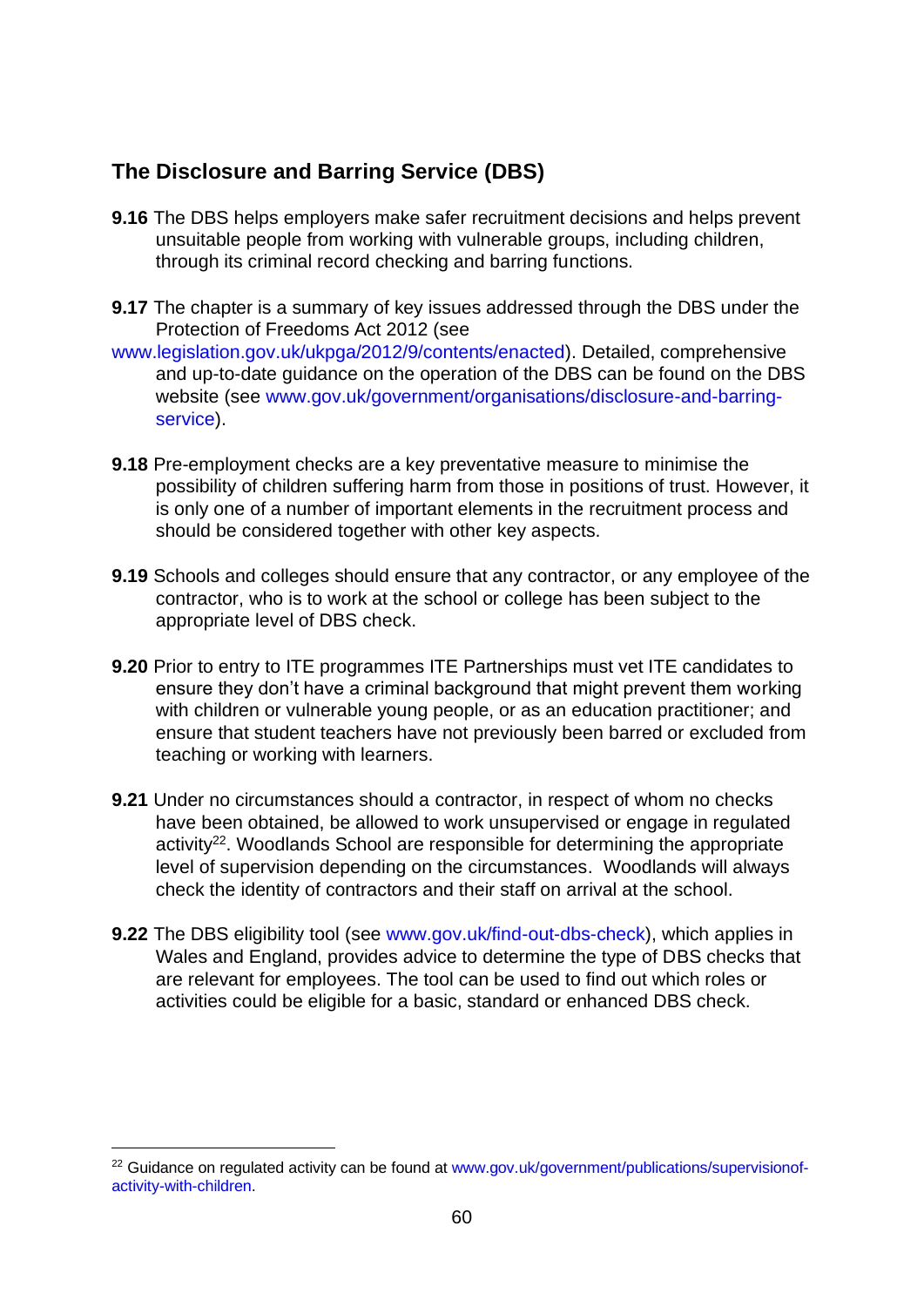# **Annex1: Safeguarding Policy Safeguarding policy for Woodlands School**

### **1. Introduction**

Woodlands School fully recognises the contribution it makes to safeguarding.

There are three main elements to our policy:

- prevention through the culture, teaching and pastoral support offered to learners
- procedures for identifying and reporting cases, or suspected cases, of abuse because of our day-to-day contact with children our staff are well placed to observe the outward signs of abuse
- support to learners who may have been abused.

Our policy applies to **all** staff and volunteers working in the school and governors. Learning support assistants, mid-day supervisors, caretakers, secretaries as well as teachers can be the first point of disclosure for a child.

### **2. Prevention**

We recognise that high self-esteem, confidence, supportive friends and good lines of communication with a trusted adult helps to safeguard learners.

The school will therefore:

- establish and maintain an ethos where children feel secure and are encouraged to talk, and are listened to
- ensure children know that there are adults in the education setting whom they can approach if they are worried or in difficulty
- include in the curriculum, activities and opportunities for relationships and sexuality education which equip children with the skills they need to stay safe from abuse and to know to whom to turn for help
- include in the curriculum material that will help children develop realistic attitudes to the responsibilities of adult life, particularly with regard to childcare and parenting skills
- build relationships with other agencies and ensure early and appropriate referrals for support and intervention are made before risks escalate
- take a whole-school (setting) approach to well-being which will incorporate safeguarding and preventative measures to support children and families.

### **3. Procedures**

We will follow the Wales Safeguarding Procedures that have been endorsed by SCBs. The school will: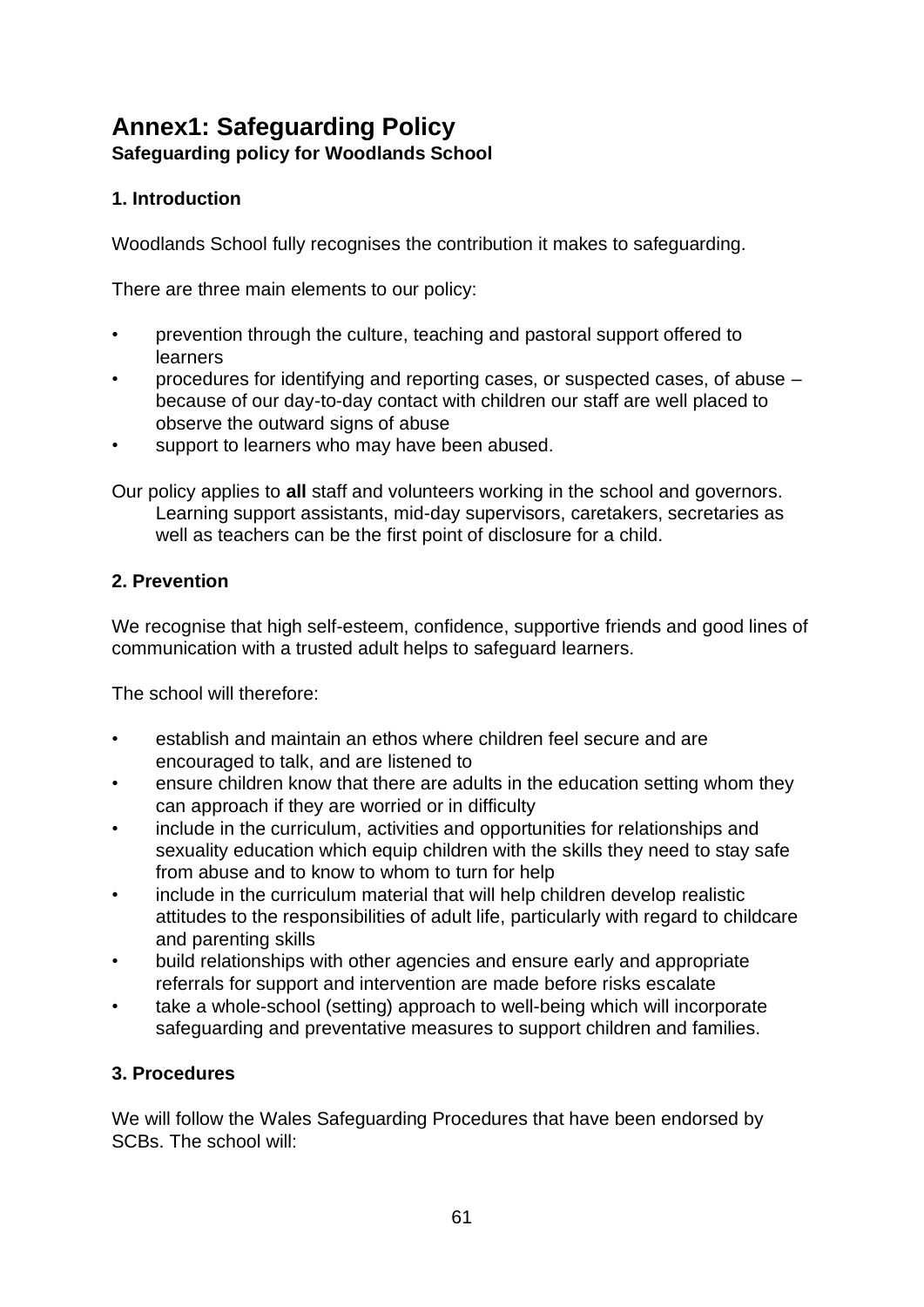• ensure it has a DSP for safeguarding who has undertaken the appropriate training  $\Box$  recognise the role of the DSP and arrange support and training [education settings may wish to mention the additional training undertaken by their DSP]  $\Box$  ensure every member of staff and every governor knows:

– the name of the DSP and their role, the local authority point of contact and he designated governor for safeguarding

‒ that they have an individual responsibility for reporting children at risk and protection concerns to social services, or to the police, within the timescales agreed with the Regional Safeguarding Board

‒ how to take forward those concerns when the DSP is unavailable

- ensure that all members of staff are aware of the need to be alert to signs of abuse and neglect, and know how to respond to a learner who may disclose abuse or neglect
- ensure that members of staff who are EWC registrants are aware of the *Code of Professional Conduct and Practice for registrants with the Education Workforce Council* (see [www.ewc.wales/site/index.php/en/fitness-to](https://www.ewc.wales/site/index.php/en/fitness-to-practise/code-of-professional-conduct-and-practice-pdf.html)[practise/code-ofprofessional-conduct-and-practice-pdf.html\)](https://www.ewc.wales/site/index.php/en/fitness-to-practise/code-of-professional-conduct-and-practice-pdf.html) and the expectation within the Code that the registrant has regard to the safety and well-being of learners in their care and related content
- ensure that parents/carers have an understanding of the responsibility placed on the school/college/education setting and staff for safeguarding and child protection by setting out its obligations in the school brochure
- provide training for all staff so that they:
	- ‒ understand their personal responsibility
	- ‒ know the agreed local procedures and their duty to respond
	- are aware of the need to be vigilant in identifying cases of abuse and neglect
	- ‒ know how to support a child who discloses abuse or neglect
	- ‒ understand the role online behaviours may have in each of the above
- notify the local authority's social services team if:

‒ a learner on the child protection register is excluded, either for a fixed term or permanently

‒ there is an unexplained absence of a learner on the child protection register of more than two days' duration from school (or one day following a weekend)

- work to develop effective links with relevant agencies and cooperate as required with their enquiries regarding child protection matters, including attendance at initial review as well as child protection conferences and core groups and the submission of written reports to the conferences
- keep written records of concerns about children (noting the date, event and action taken), even where there is no need to refer the matter to the local authority immediately
- ensure all records are kept secure and in locked locations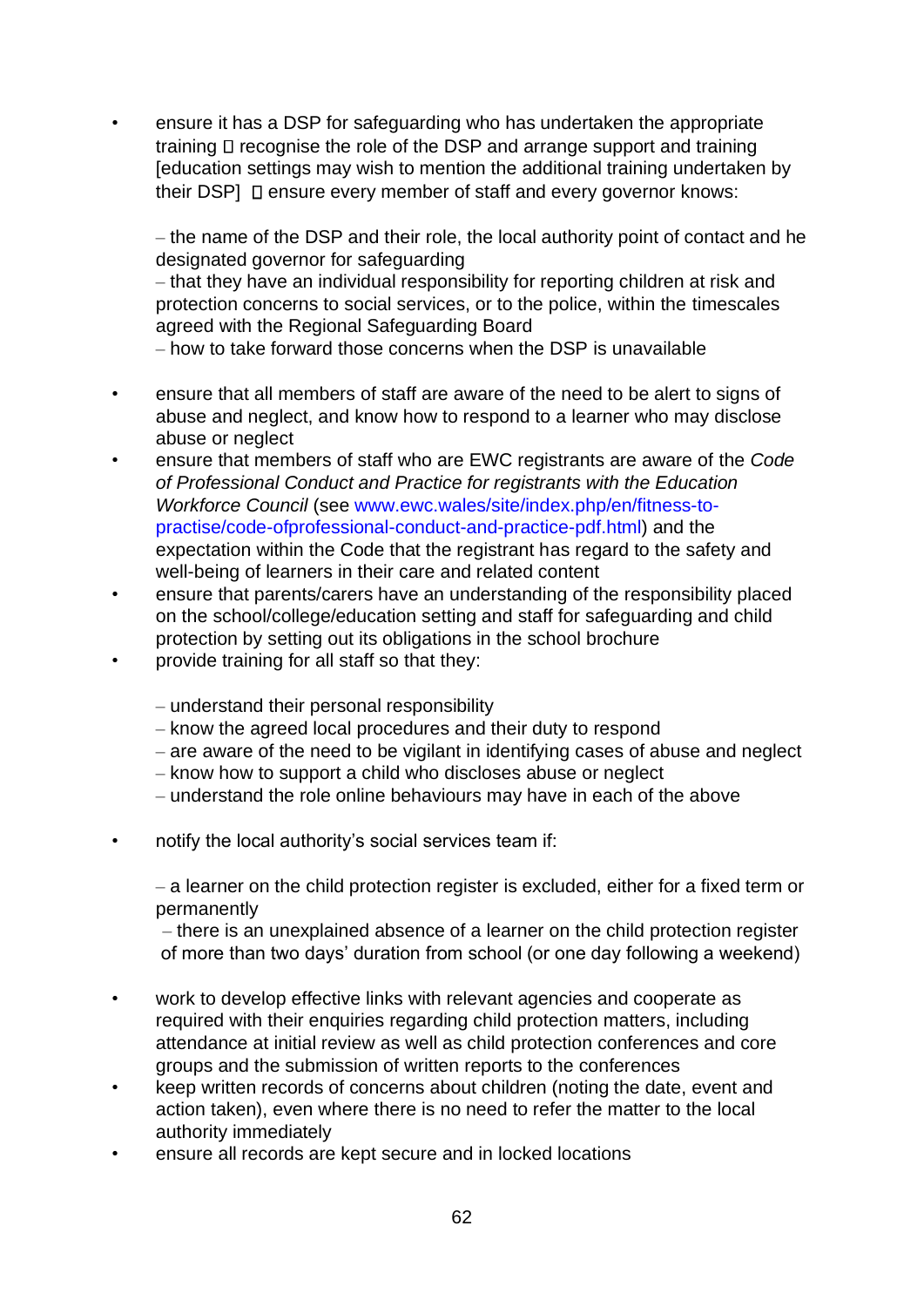- adhere to the procedures set out in the Welsh Government's *[Disciplinary and](https://gov.wales/disciplinary-and-dismissal-procedures-school-staff)  [dismissal procedures for school staff: Revised guidance for governing bodies](https://gov.wales/disciplinary-and-dismissal-procedures-school-staff)* (see [gov.wales/disciplinary-and-dismissal-procedures-school-staff\)](https://gov.wales/disciplinary-and-dismissal-procedures-school-staff)
- ensure that recruitment and selection procedures are made in accordance with Welsh Government's *Keeping learners safe* guidance
- designate a governor for safeguarding who will oversee the school's/college's child protection policy and practice.

### **4. Supporting those at risk**

We recognise that children/young people who are at risk, suffer abuse or experience violence may be deeply affected by this.

This school may be the only stable, secure and predictable element in the lives of children at risk. Nevertheless, when at school/college/education setting their behaviour may be challenging and defiant or they may be withdrawn.

The school will endeavour to support the learner through:

- the content of the curriculum to encourage self-esteem and self-motivation
- the school/college ethos which:
- ‒ promotes a positive, supportive and secure environment
- ‒ gives learners a sense of being valued (see section 2 on Prevention)
- the school's behaviour policy, which is aimed at supporting vulnerable pupils in the school/college. All staff will agree on a consistent approach that focuses on the behavioural outcome of the child but does not damage the individual's sense of self-worth. The school will endeavour to ensure that the learner knows that some behaviour is unacceptable but that they are valued and not to be blamed for any abuse which has occurred
- liaison with other agencies who support the learner such as local authority officers – for example the educational psychology service, behaviour support services or the Education Welfare Service – child and adolescent mental health services, and advocacy services
- keeping records and notifying the local authority as soon as there is a recurrence of a concern.

When a learner on the child protection register leaves, we will transfer information to the new provider immediately and inform social services.

### **5. Anti-bullying**

Our policy on anti-bullying is set out in a separate document and is reviewed annually by the governing body.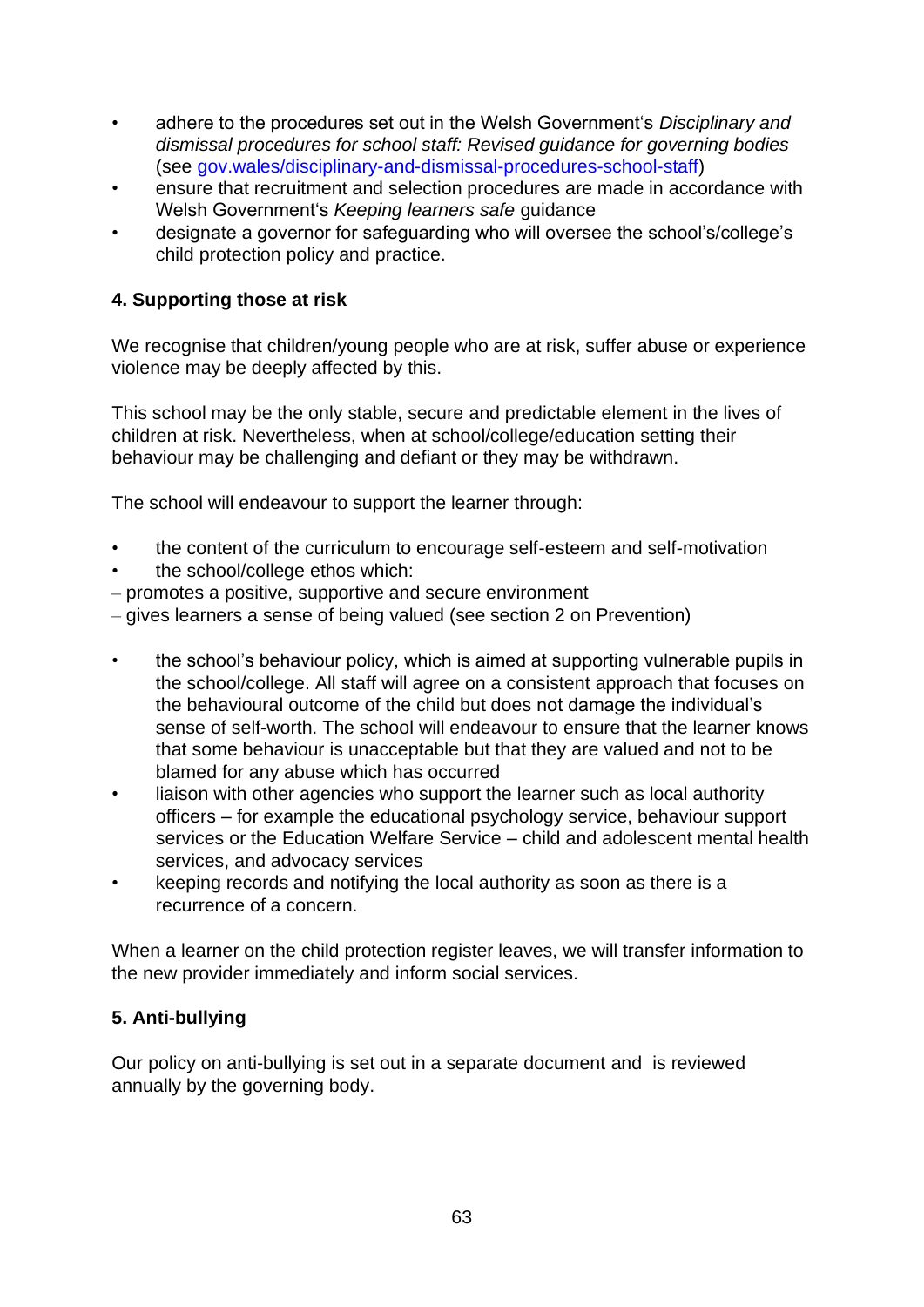### **6. Physical intervention**

Our policy on physical intervention is set out in a separate document 'We Protect' and is reviewed annually by the governing body, and is consistent with the Welsh Government's guidance *Safe and effective intervention – use of reasonable force and searching for weapons*.

### **7. Children with additional learning needs**

We recognise that statistically children with additional learning needs are most at risk of abuse. Staff who work with children with an additional learning need, such as a profound and multiple disability, sensory impairment or emotional and behavioural problem, need to be particularly sensitive to signs of abuse.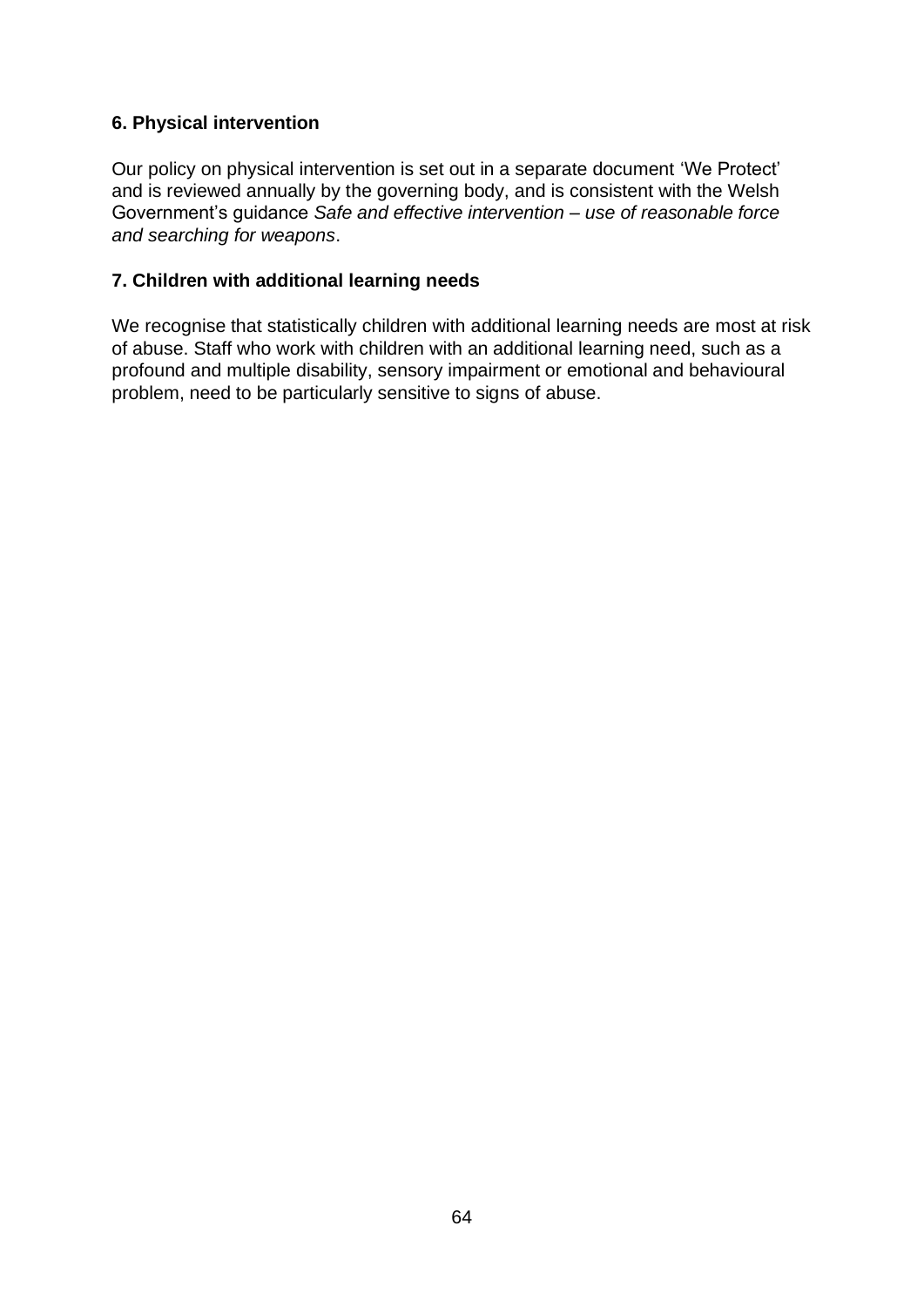# **Annex 2: Glossary of terms**

| <b>ACEs</b>             | Adverse Childhood Experiences (ACEs) are traumatic               |
|-------------------------|------------------------------------------------------------------|
|                         | experiences that occur before the age of 18 and are              |
|                         | remembered throughout adulthood. They include child              |
|                         |                                                                  |
|                         | maltreatment such as physical, sexual and verbal abuse and       |
|                         | neglect, and wider experiences of household dysfunction,         |
|                         | such as growing up in a household affected by domestic           |
|                         | violence, parental separation, alcohol and drug use, mental      |
|                         | illness or parental incarceration.                               |
| <b>Child</b>            | Section 175 of the Education Act 2002 and section 3 of the       |
|                         | Social Services and Well-being (Wales) Act 2014 defines a        |
|                         | child as a person under the age of eighteen.                     |
| <b>Child at risk</b>    | The Social Services and Well-being (Wales) Act 2014              |
|                         | defines a "child at risk" as a child who:                        |
|                         |                                                                  |
|                         | is experiencing or is at risk of abuse, neglect or other<br>a)   |
|                         | kinds of harm; and                                               |
|                         | has needs for care and support (whether or not the<br>b)         |
|                         | local authority is meeting any of those needs).                  |
|                         |                                                                  |
| <b>Child protection</b> | Child protection is a part of safeguarding and promoting well-   |
|                         | being. This refers to the activity that is undertaken to protect |
|                         | specific children who are suffering or are at risk of suffering  |
|                         | significant harm as a result of abuse or neglect.                |
|                         |                                                                  |
| <b>College</b>          | Means further education colleges and sixth-form colleges as      |
|                         | established under the Further and Higher Education Act           |
|                         | 1992 and institutions designated as being within the further     |
|                         | education sector.                                                |
| <b>Development</b>      | Physical, intellectual, emotional, social or behavioural         |
|                         | development.                                                     |
| <b>Education</b>        | All schools and colleges as defined above, plus all other        |
| setting                 | education settings including, but not exclusive to, funded       |
|                         | non-maintained early years settings and work-based learning      |
|                         |                                                                  |
|                         | providers.                                                       |
| <b>EOTAS</b>            | Education otherwise than at school (EOTAS) is an education       |
|                         | provision to meet specific needs of pupils who, for whatever     |
|                         | reason, cannot attend a mainstream or special school. In         |
|                         | law, local authorities are responsible for providing these       |
|                         | services.                                                        |
| <b>Harm</b>             | Ill-treatment or the impairment of health or development,        |
|                         | including, for example, impairment suffered from seeing or       |
|                         | hearing the ill-treatment of another.                            |
| <b>Health</b>           | Physical or mental health.                                       |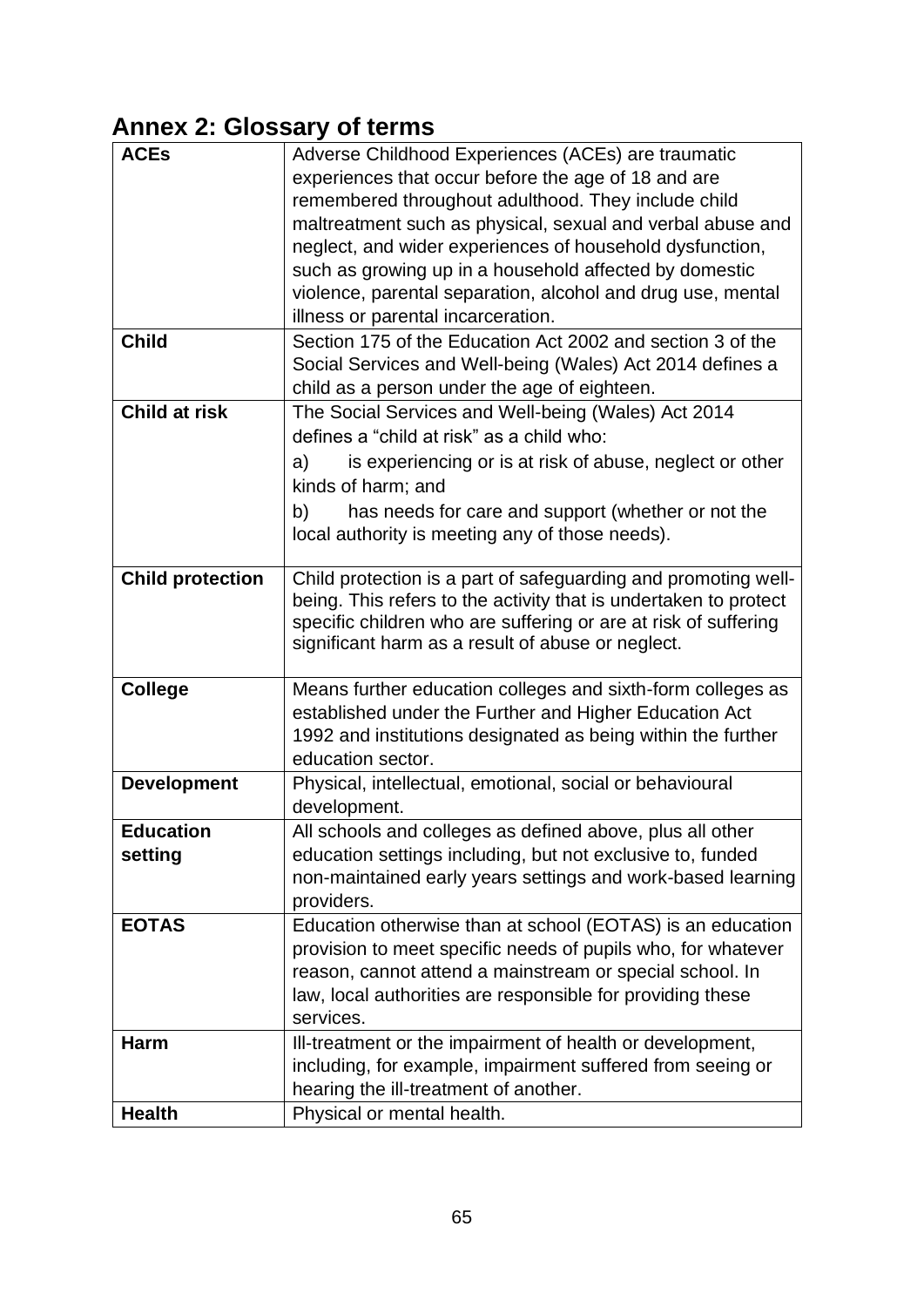| <b>Neglect</b>       | The Social Services and Well-being (Wales) Act 2014               |
|----------------------|-------------------------------------------------------------------|
|                      | defines neglect as "a failure to meet a person's basic            |
|                      | physical, emotional, social or psychological needs, which is      |
|                      | likely to result in an impairment of the person's well-being (for |
|                      | example, an impairment of the person's health or, in the case     |
|                      | of a child, an impairment of the child's development)".           |
| <b>Promoting the</b> | There is an overarching duty to seek to promote the well-         |
| well-being of        | being of people who need care and support and carers who          |
| children             | need support. The Social Services and Well-being (Wales)          |
|                      | Act 2014 defines well-being in relation to any of the following:  |
|                      |                                                                   |
|                      | a)<br>physical and mental health and emotional well-being         |
|                      | b)<br>protection from abuse and neglect                           |
|                      | education, training and recreation<br>C)                          |
|                      | domestic, family and personal relationships<br>d)                 |
|                      | contribution made to society<br>e)                                |
|                      | f)<br>securing rights and entitlements                            |
|                      | social and economic well-being<br>g)                              |
|                      | suitability of living accommodation.<br>h)                        |
|                      |                                                                   |
|                      | In relation to a child, "well-being" also includes:               |
|                      | physical, intellectual, emotional, social and<br>a)               |
|                      | behavioural development                                           |
|                      | "welfare" as that word is interpreted for the purposes<br>b)      |
|                      | of the Children Act 1989.                                         |
| Pupil referral unit  | A pupil referral unit (PRU) is a type of school established by    |
|                      | a local authority that has a duty to provide suitable education   |
|                      | for children and young people who, by reason of illness,          |
|                      | exclusion or otherwise, may not receive such education in a       |
|                      | mainstream school.                                                |
| <b>Safeguarding</b>  | Safeguarding means preventing and protecting children and         |
|                      | adults at risk from abuse or neglect and educating those          |
|                      | around them to recognise the signs and dangers.                   |
| <b>School</b>        | All schools, whether maintained, funded non-maintained or         |
|                      | independent schools, maintained nursery schools, and              |
|                      | PRU <sub>s</sub> .                                                |
|                      |                                                                   |
|                      | The Education Act 2002 defines school functions in relation       |
|                      | to a local education authority, meaning functions relating to:    |
|                      |                                                                   |
|                      | maintained schools<br>a)                                          |
|                      | b)<br>pupil referral units, or                                    |
|                      | the provision of education for children of compulsory<br>C)       |
|                      | school age otherwise than at school.                              |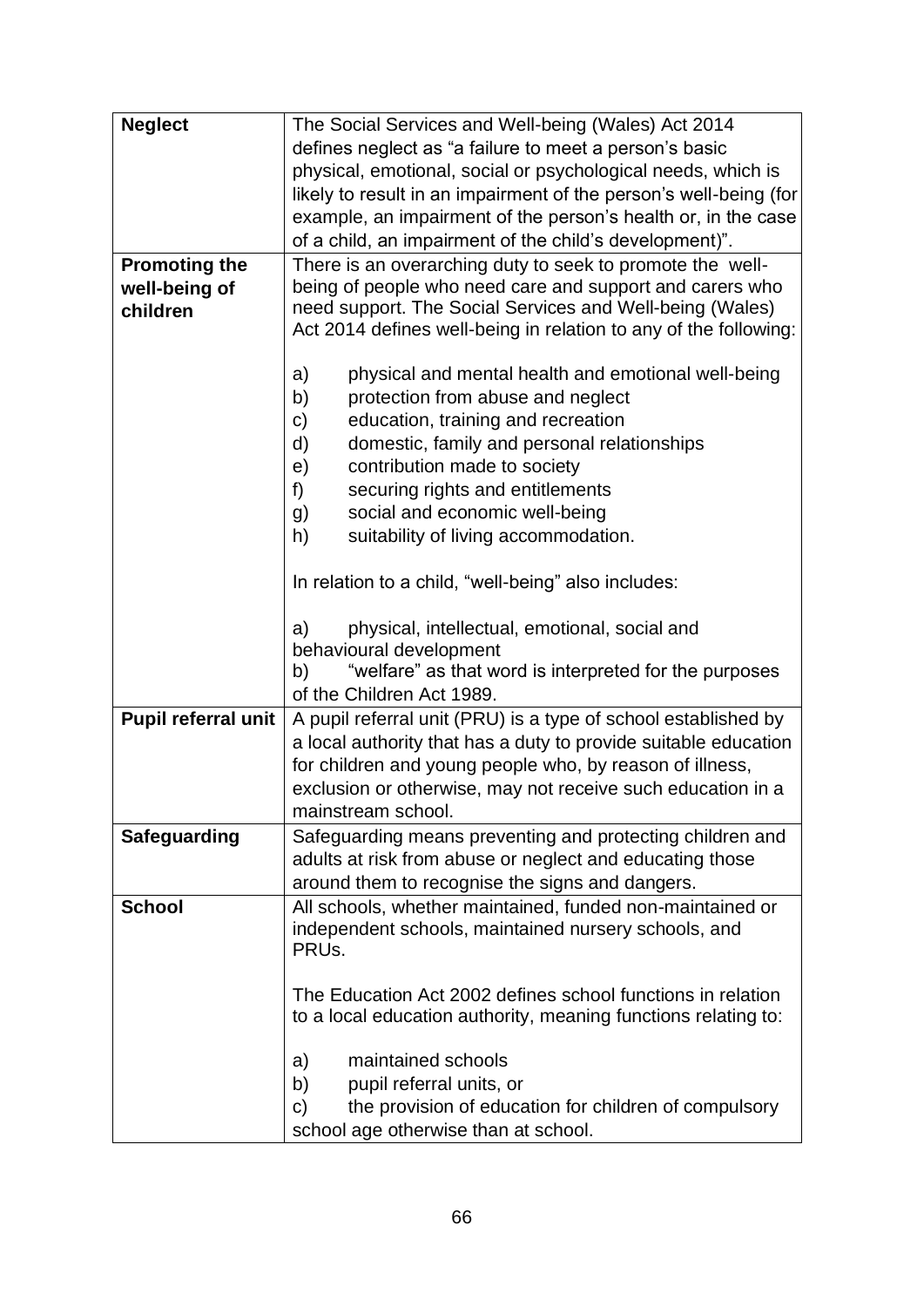| <b>Significant harm</b> | Section 31(10) of the Children Act 1989 states that "where"<br>the question of whether harm suffered by a child is<br>significant turns on the child's health or development, his<br>health or development shall be compared with that which<br>could reasonably be expected of a similar child".                                                  |
|-------------------------|----------------------------------------------------------------------------------------------------------------------------------------------------------------------------------------------------------------------------------------------------------------------------------------------------------------------------------------------------|
| <b>Well-being</b>       | Section 2 of the Social Services and Well-being (Wales) Act<br>2014 defines well-being as including "welfare" as that word is<br>interpreted for the purposes of the Children Act 1989.                                                                                                                                                            |
| Work-based<br>learning  | Work-based learning (WBL) includes apprenticeships and<br>employability programmes that are funded or part-funded by<br>the Welsh Government.<br>For the purpose of this guidance, vocational learning and/or<br>support programmes that are part-funded through the Welsh<br>European Funding Office should also be treated as WBL<br>programmes. |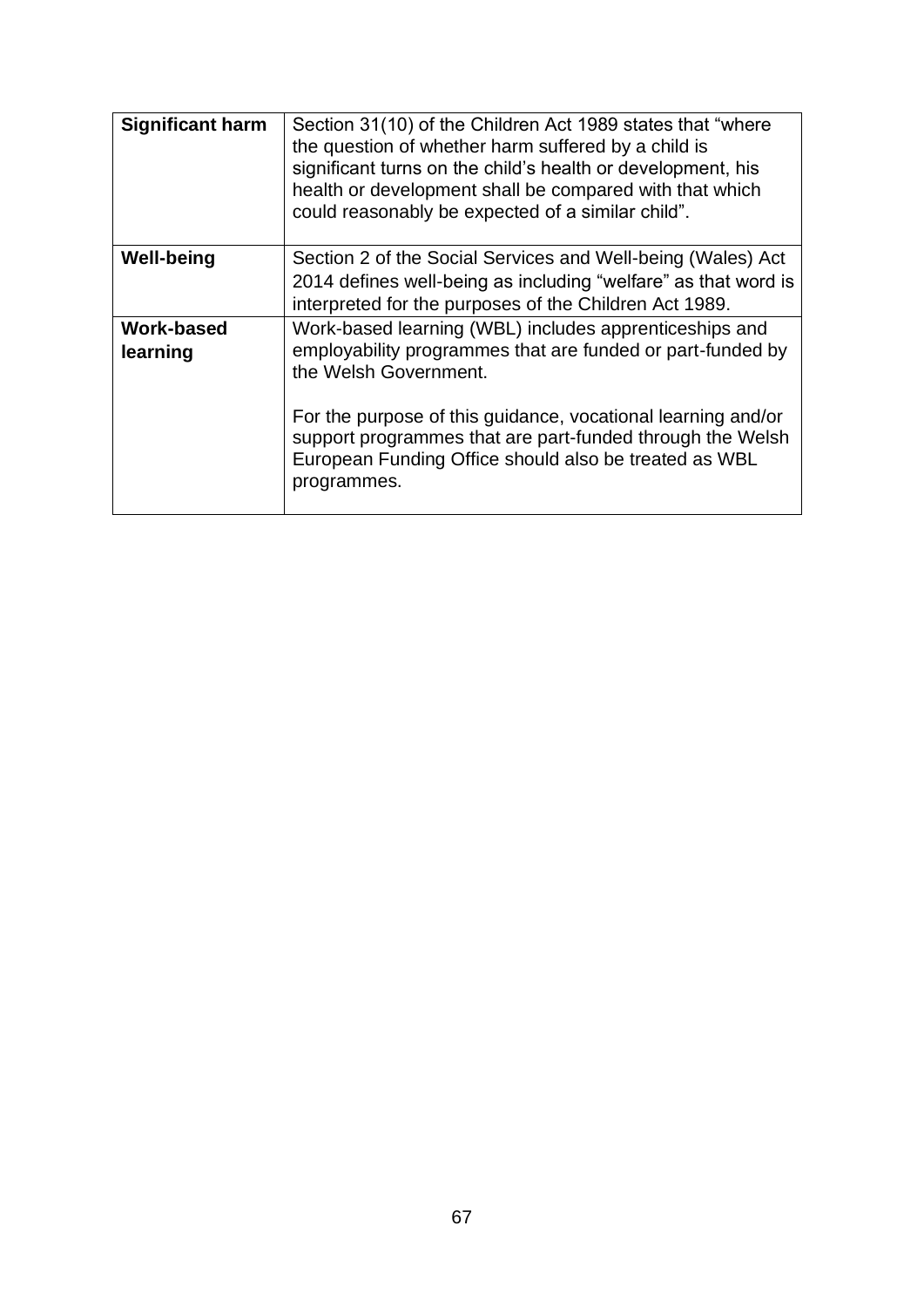# **Annex 3: Safeguarding audit tool**

The purpose of this safeguarding audit tool is to support all education settings to review their safeguarding arrangements. The audit tool is intended to help education settings to identify strengths and weaknesses in their safeguarding arrangements and to ensure they are exercising their legal safeguarding obligations in line with the *Keeping learners safe* statutory guidance. This tool can be adapted for different types of education setting as appropriate, and work-based learning (WBL) providers may find the WBL toolkit more suitable.

#### **What is safeguarding and child protection?**

In the context of this audit tool, safeguarding is the action taken to promote the well-being of children. Safeguarding means: D protecting children from abuse, neglect and other kinds of harm

- preventing harm to children's health or development  $\square$  ensuring children are provided with safe and effective care
- taking action to enable children to have the best outcomes.

Child protection is part of a safeguarding process. It focuses on protecting individual children identified as suffering, or likely to suffer abuse, neglect or other kinds of harm.

All education settings have statutory duties to operate in a way that takes into account the need to safeguard and promote the well-being of learners. When reviewing safeguarding arrangements education settings should consider how effective they are in the following:

- creating and maintaining a safe learning environment for learners
- identifying where there are well-being concerns and taking action to address these, where appropriate, in partnership with other agencies
- the development of learner's understanding, awareness, and resilience through the curriculum.

Achieving this objective requires systems designed to robustly:

- prevent unsuitable people from working with learners
- promote safe practice and challenge poor and unsafe practice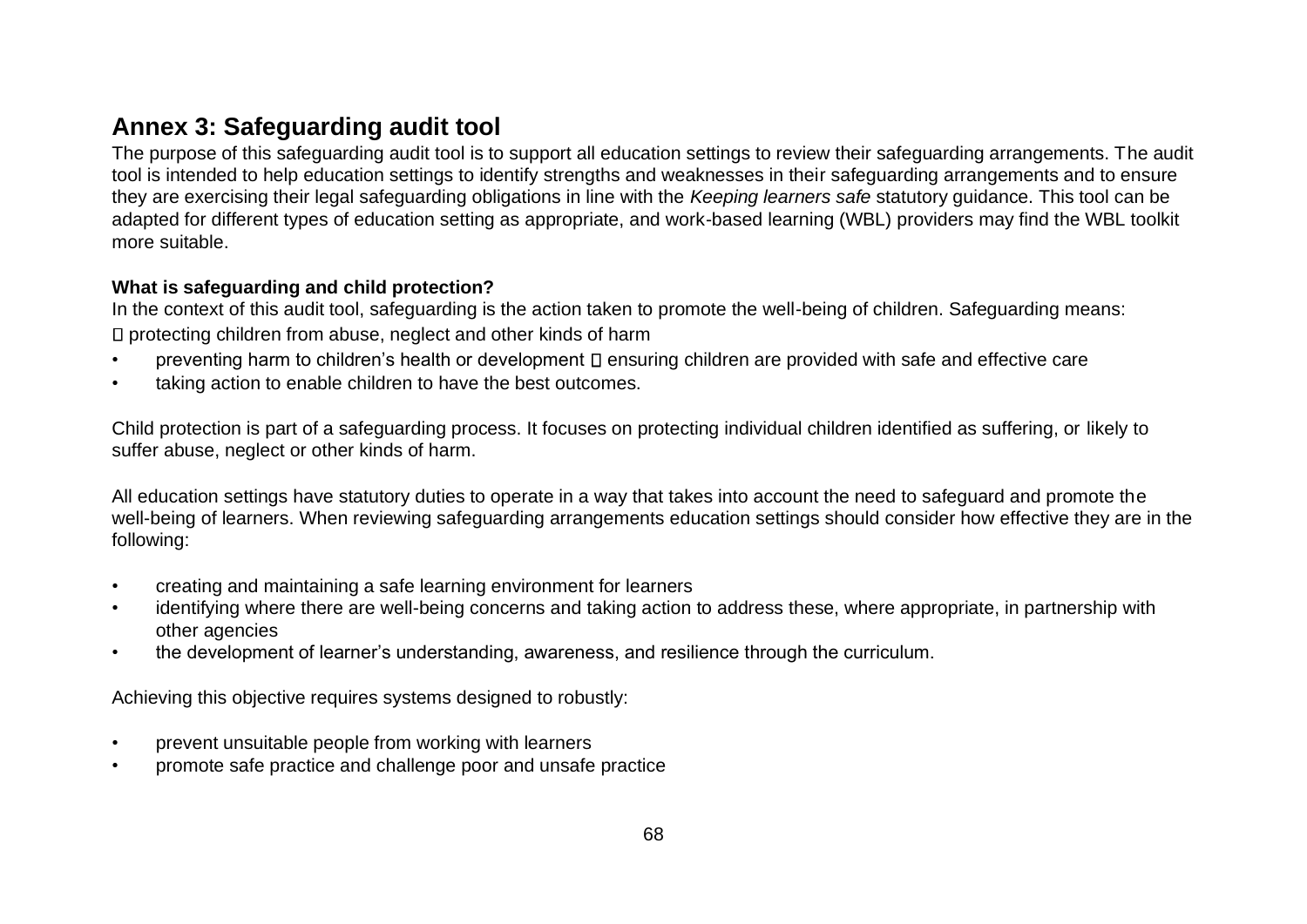- identify instances in which there are grounds for concern about a learner's well-being arising from home, community, school or college, and initiate or take appropriate action to keep them safe
- contribute to effective partnership-working between all those involved with providing services for learners.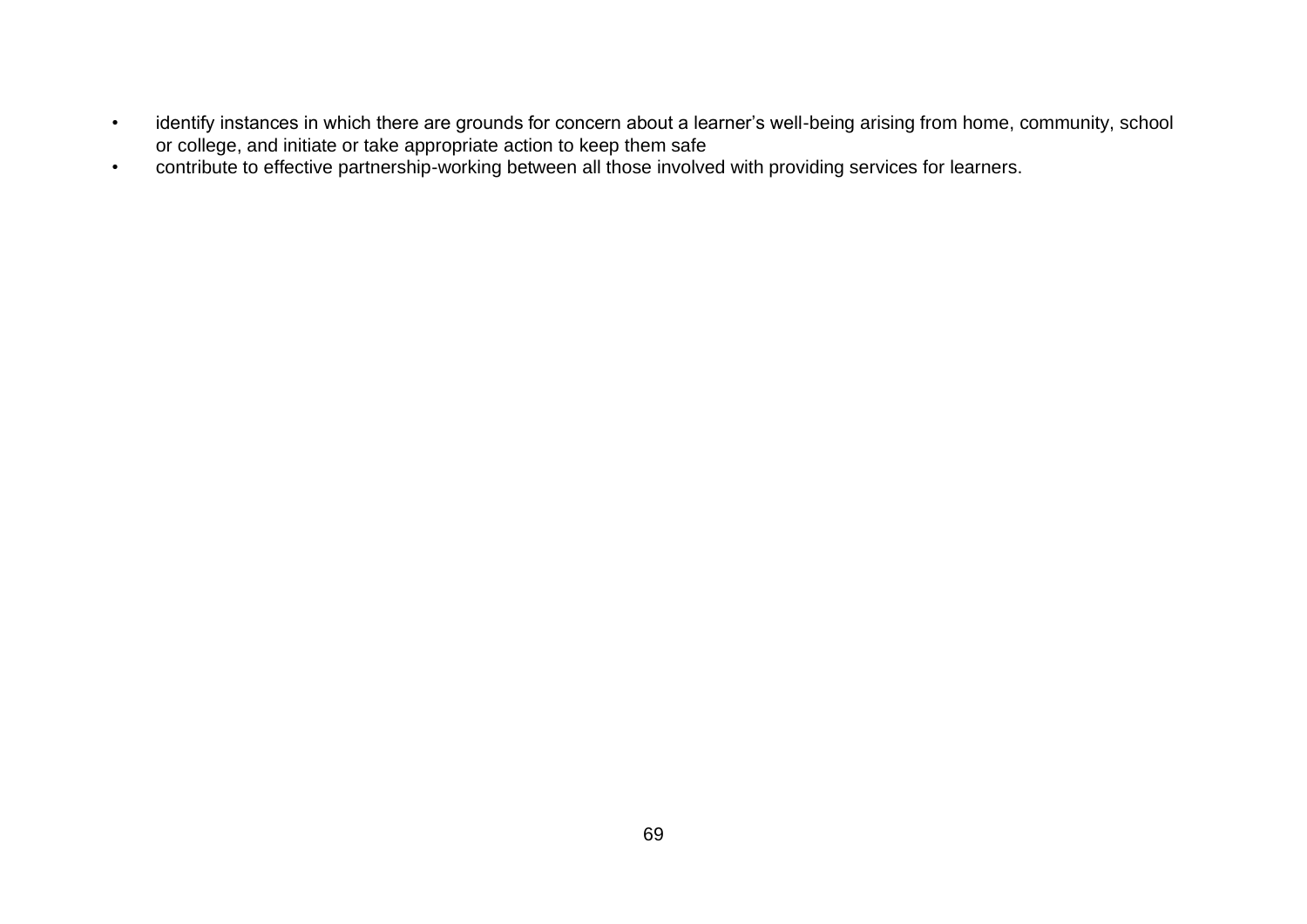#### **How to use this audit tool**

The audit tool **should not** be used as a checklist, but rather to support a whole-setting approach to safeguarding and provide a benchmark against which to work to continually develop and improve. Effective safeguarding arrangements must be about the ethos, character and culture of an education setting, rather than any finite set of actions or policies. The audit tool encourages education settings to go beyond checking that a policy is in place, for example, to reviewing what impact that policy is having. The Designated Safeguarding Person (DSP) for child protection should support the education setting's safeguarding approach. Everyone working in an education setting, whether employed by the local authority or otherwise, who comes into contact with children and their families has a role in safeguarding children. They form part of the wider safeguarding system for children and are in a position to identify concerns early and provide help for children to prevent issues from escalating. This audit tool seeks to help education settings to promote this ethos.

The audit tool is intended as an exemplar, against which to review current safeguarding arrangements in education settings. Your education setting may have a current assessment tool that enhances and supports this work and that helps in how you audit the education setting's approach. There is currently no expectation that you should duplicate your assessment or that this tool takes precedence over your existing approach. It simply provides you with a robust option that has been widely tested and aligns with the pre-inspection expectations of Estyn.

The tool has been developed with input from Estyn and meets the requirements expected by Estyn, but is not designed to be completed for inspection purposes only. The tool should be a continuous assessment of the effectiveness of an education setting's safeguarding arrangements.

The audit tool requires a process of evidence-gathering, including talking with learners and their families, discussing safeguarding with staff in the education setting and reviewing safeguarding incidents to learn what is working well and what needs development. This should be an ongoing process, so that there is a constant reflection, learning and updating of processes. You can use this audit tool either as part of a peer-review process, or for self-assessment. The tool encourages a peer-review approach, where settings offer 'critical friend' support to each other. Having someone from outside the education setting come in and go through the audit tool provides a valuable independent perspective that can enhance effective practice and highlight gaps.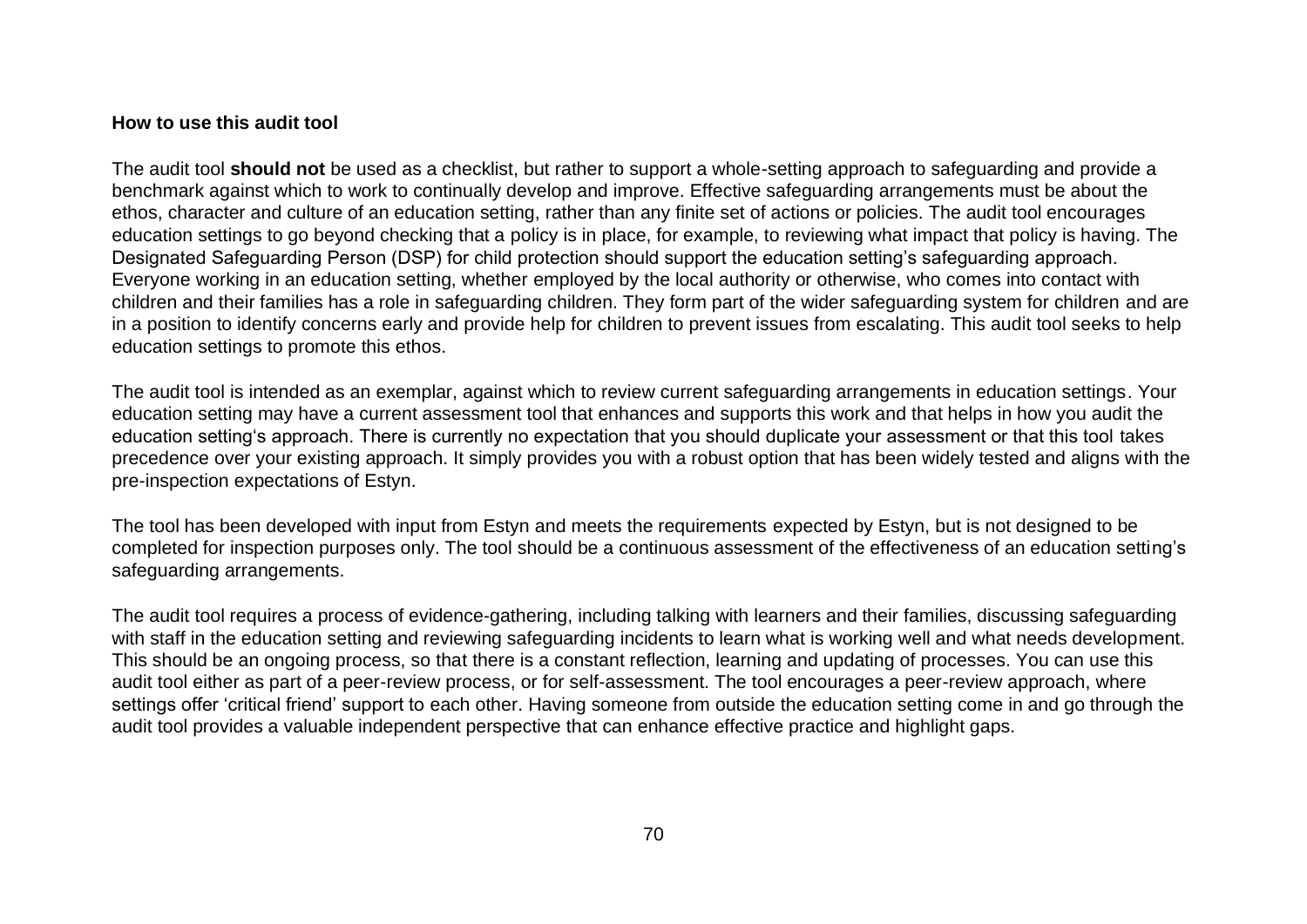As well as checking on whether you have robust safeguarding policies and practices in place, the tool asks you to make professional judgements on how effective and comprehensive they are. In order to make those judgements you will need to collect evidence, including talking to learners, colleagues, governors and parents/carers.

The summary sheet at the beginning is intended to allow you to provide a quick overview for staff, learners, parents/carers and governors on the strengths and weaknesses of the education setting in relation to safeguarding; the actions page will show them what steps are being taken to build on the strengths and address the weaknesses.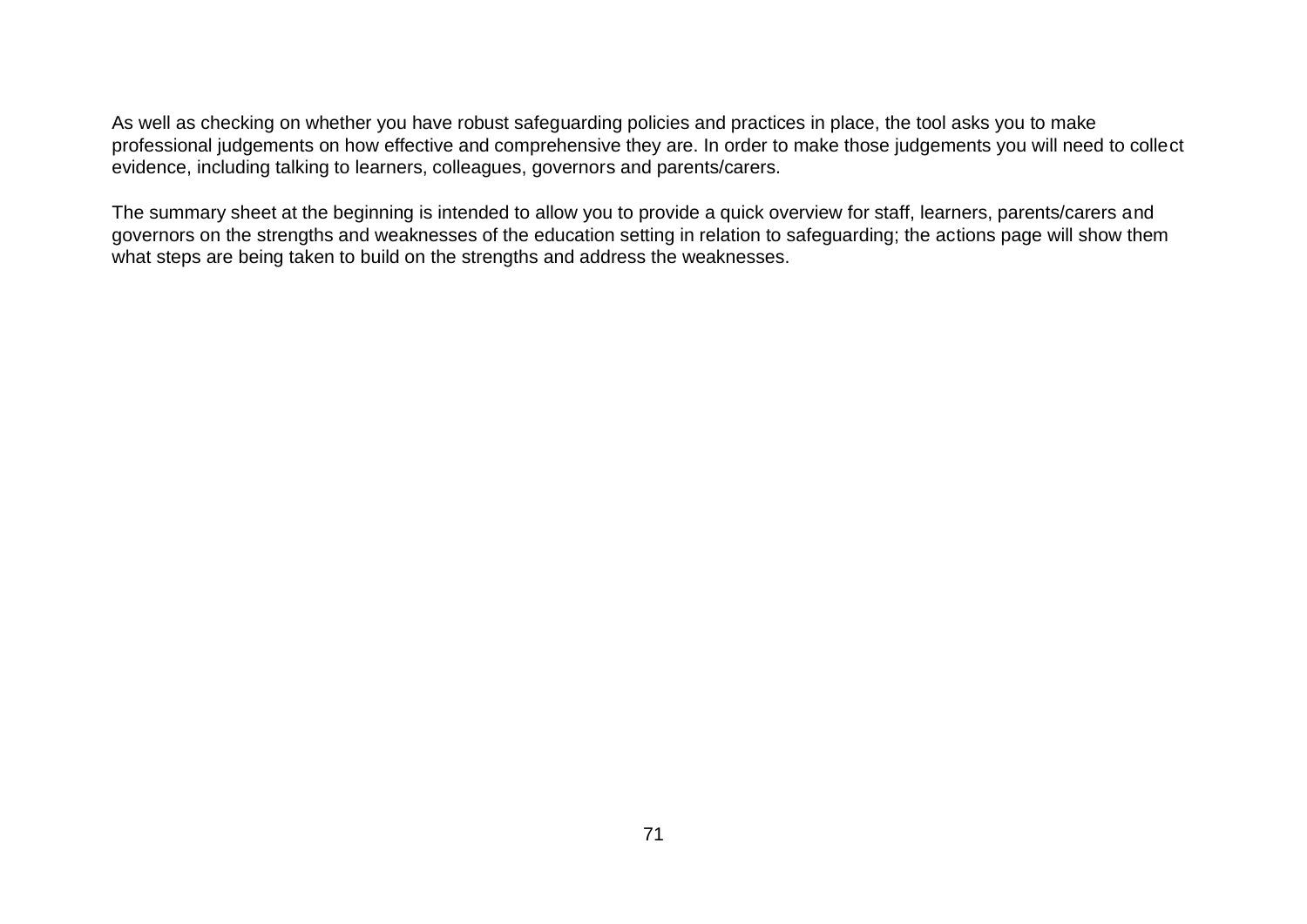#### **The guidance notes below have been written in line with** *Keeping learners safe***.**

#### **1. How safe do learners feel?**

The United Nations Convention on the Rights of the Child (UNCRC) sets out that children have a right to be safe and protected from harm, and have the right to express their opinions and participate in decision-making. In accordance with the UNCRC, the best way to understand how safe an education setting feels to learners is to ask them and observe how they and staff interact. A positive learner–staff relationship provides evidence that staff are friendly and positive about the education setting, and that learners are listened to and able to speak with confidence in the education setting.

The general atmosphere of the education setting is also a good indicator of how safe people feel. The kind of evidence that can help form your judgements include the physical environment and protocols for visitors but these measures alone are not enough to justify the feeling of safety. Reviewers should consider how the ethos and atmosphere of the education setting demonstrates a safeguarding culture and a level of care for each learner.

Equally, education settings should not assume that their learners are able to keep themselves and others safe. Appropriate site security measures should be taken to ensure the site feels safe and that parents/carers feel confident that appropriate measures have been taken.

### **2. How effectively do you communicate safeguarding issues and policies?**

Effective communication is, in essence, an exchange of information that allows all involved to listen to and learn about each other. Therefore, it involves more than knowing that staff have access to, or have read, policies. It is important to check that learners, and those who come into contact with them, understand the purpose of information-sharing in order to safeguard and promote learners' well-being. It is also useful to assess how comfortable they feel about sharing information by reviewing, for example, recent communications.

It is important that all learners, parents, agency staff, support staff and governors are aware of the education setting's safeguarding policy, and that the policy sets out safe practices for all involved with the education setting. An indicator of effective communication is that learners, parents, carers and staff all understand what constitutes an unsafe situation and are aware of what they would need to do to keep themselves and others safe, and what to do if they have a concern. Checking that information is in a format and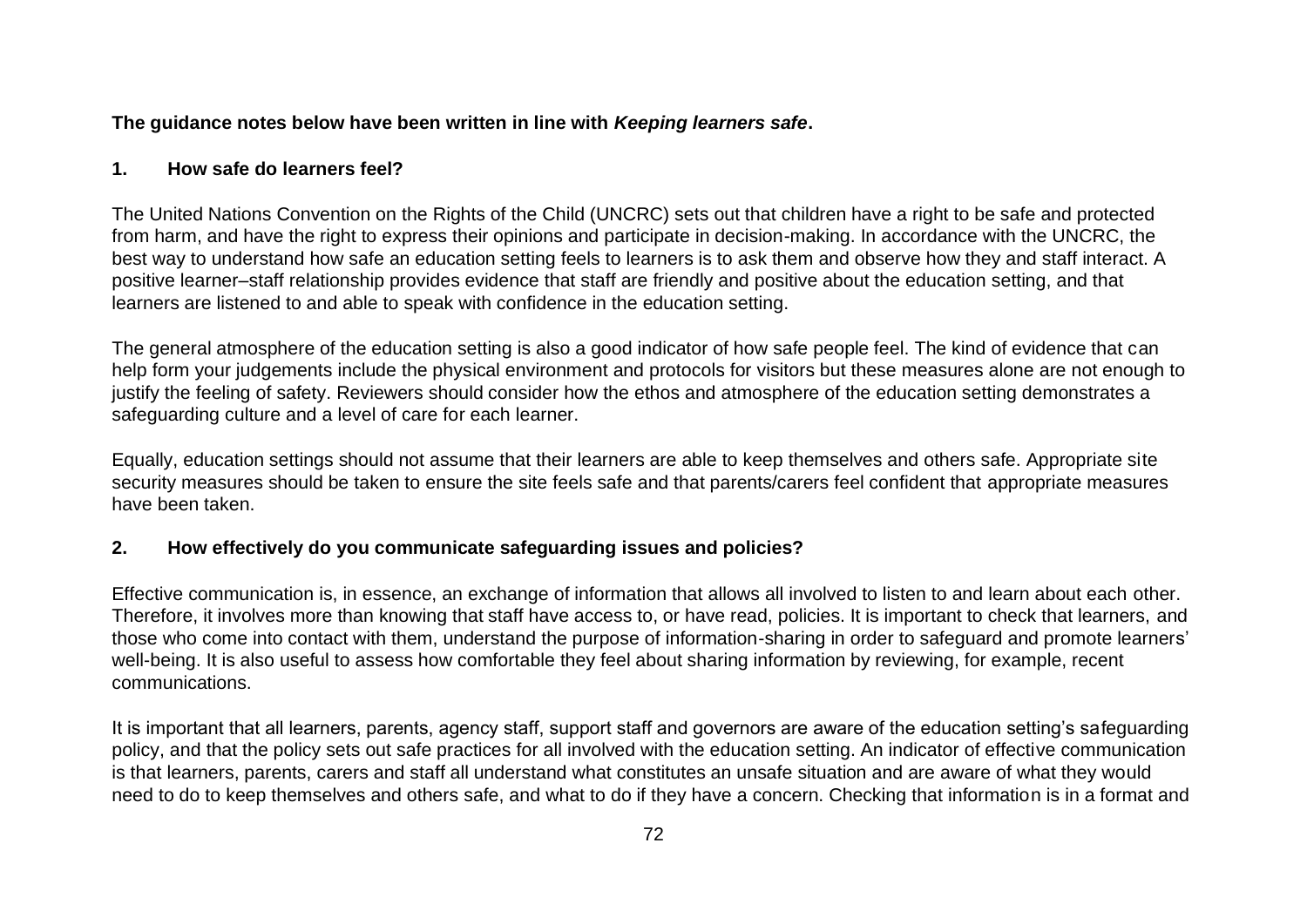language that can be easily accessed and understood by all of the education setting's users is important, as is the regular review and updating of relevant information.

Education settings can also enable stakeholders, including children and young people, to participate in the development of policies through consultation approaches in line with the National Participation Standards (se[e](http://www.childreninwales.org.uk/our-work/participation/participation-standards/) [www.childreninwales.org.uk/ourwork/participation/participation-standards/\).](http://www.childreninwales.org.uk/our-work/participation/participation-standards/) The whole community should also be aware of the human rights of children as laid out in the UNCRC.

### **3. How effective is your approach to safeguarding?**

This section requires a review of the education setting's approach to safeguarding and its ability to effectively manage a safeguarding concern. This involves reviewing the extent to which staff members are confident about recognising signs of abuse, neglect and other kinds of harm, and their understanding of the steps to take in response and the need to act quickly. This should not be a matter of going through a checklist of issues and symptoms, but rather of assessing how confident people are about safeguarding learners, how alert they are to what is happening to individual learners and how open communication channels are. Reviewing recent incidents can help, looking at how long it took before a concern was raised, what happened, what action was taken and how quickly, and what the outcome was.

Incidents should be collected and recorded systematically so that the process is easily accessible to all staff, including a record of concerns (allowing, for example, people to spot multiple concerns about an individual), action taken and the outcomes. There should be a consistency of approach throughout the education setting for identifying and managing incidents. In particular, records for children identified as at risk should be up to date and of a high quality.

Check for a coordinated approach across the education setting around planning and delivering personal and social education (PSE) and relationships and sexuality education (RSE). The approach to RSE should be proactive in supporting learners to be aware of risks to their well-being and safety. The curriculum should support existing policy within the education setting on important issues and provide sufficient information on managing risk, e.g. in: sex and relationships; drug, alcohol and tobacco education; accident prevention; anti-bullying; online safety; extremism and radicalisation. Gathering evidence on how these issues are explored will help in assessing the effectiveness of the education setting's approach to safeguarding. It is also important to review the education setting's approach to physical intervention.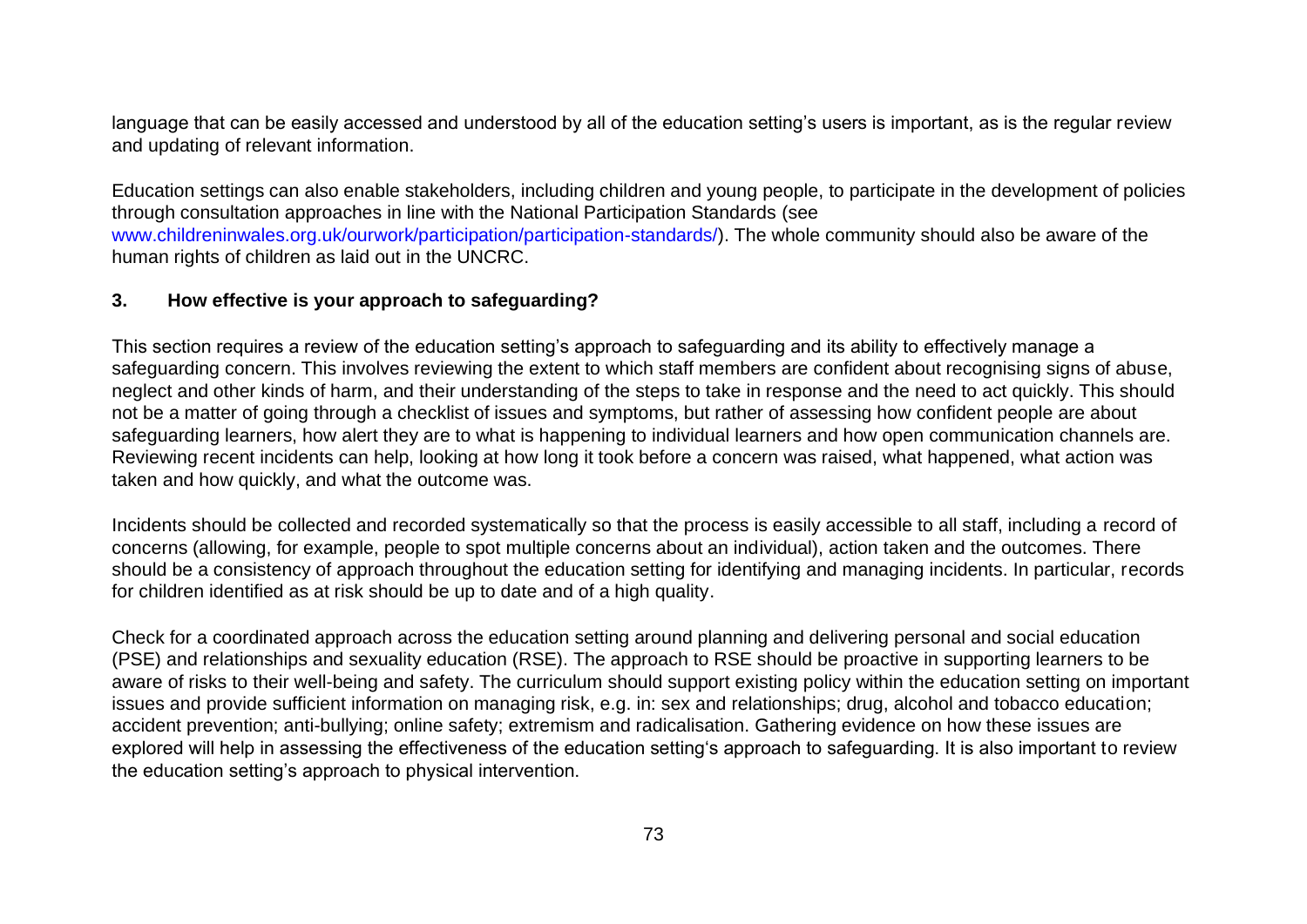### **4. How robust are your safeguarding practices?**

Robust safeguarding practices involve both whole-setting approaches that make safeguarding everyone's concern, and the specific focus of named people responsible for ensuring safeguarding policies and practices are being carried out. There should be a DSP with responsibility for safeguarding in the education setting whom everyone is aware of.

All staff should be competent and feel confident about implementing the protocols for securely managing incidences and dealing with disclosures. Safeguarding procedures should form a part of supervision and management processes. Staff should feel supported in taking responsibility for safeguarding, knowing that any concerns they raise will be taken seriously, and that senior managers will back them up if needed.

The DSP should be aware of appropriate training and be given the time to attend training. All staff working with learners (including temporary, peripatetic and agency staff) should be aware of safeguarding procedures and have child protection training and Disclosure and Barring Service (DBS) checks. Any training and assessment of staff should be appropriately recorded and updated. It is also important that governors or board members know enough about safeguarding to be able to sufficiently challenge the education setting's safeguarding practices and satisfy themselves that safeguarding procedures are robust, particularly with regard to taking action and recruitment.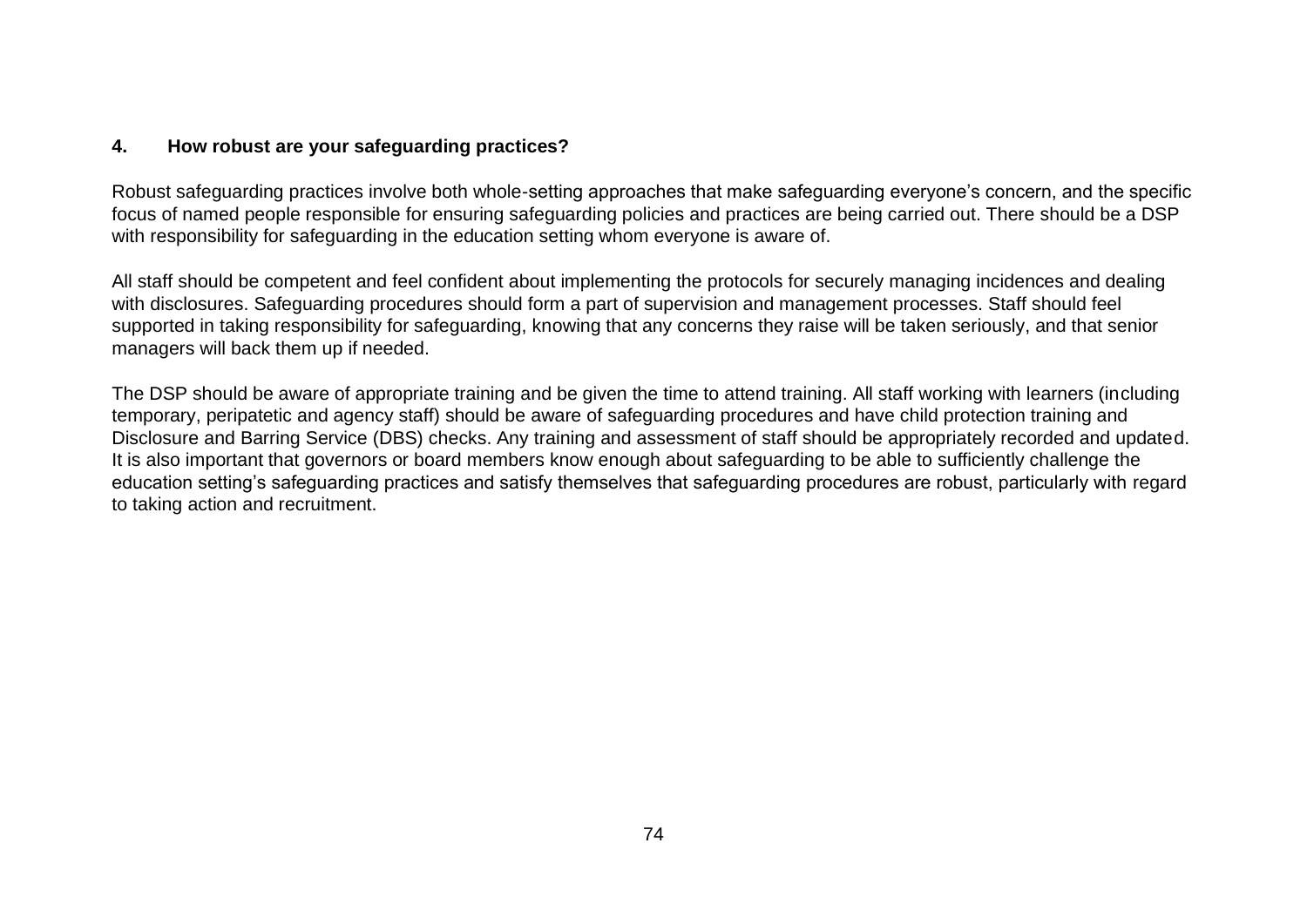# **5. How effectively are you working with others to safeguard children?**

Part 7 of the Social Services and Well-being (Wales) Act 2014 (se[e](https://www.legislation.gov.uk/anaw/2014/4/part/7) [www.legislation.gov.uk/anaw/2014/4/part/7\)](https://www.legislation.gov.uk/anaw/2014/4/part/7) includes provisions aimed to help promote more effective leadership and inter-agency collaboration, as well as ensure all agencies give sufficient priority to safeguarding. The Wales Safeguarding Procedures (see [https://safeguarding.wales/\)](https://safeguarding.wales/) also emphasise that safeguarding is everyone's responsibility, and that the effective protection of children cannot be achieved by a single agency acting in isolation. The procedures clarify how individuals and agencies should communicate and work together in partnership to identify and keep children safe.

The education setting should be able to show clear records with the names of any staff or external agencies that the DSP has shared information with, what information was shared and the rationale for this. The DSP needs to ensure that parents/carers understand the education setting's need to share information and work in partnership with other agencies when there are concerns about a child's well-being.

When commissioning a service from another organisation, there should be robust mechanisms in place to ensure that these organisations have appropriate policies and procedures in place for safeguarding children and child protection.

# **6. Gathering evidence to inform your judgements**

This section provides some examples of how you might form your judgements and the evidence you can collect to underpin them. It is not intended to be ticked off; but rather as a prompt to recognise what you do, and what more you could do.

#### **Section 1**

**How safe does the education setting feel? Evidence includes:** 

learner/parent/carer questionnaires, discussions, suggestion boxes, school/student council sessions, NUS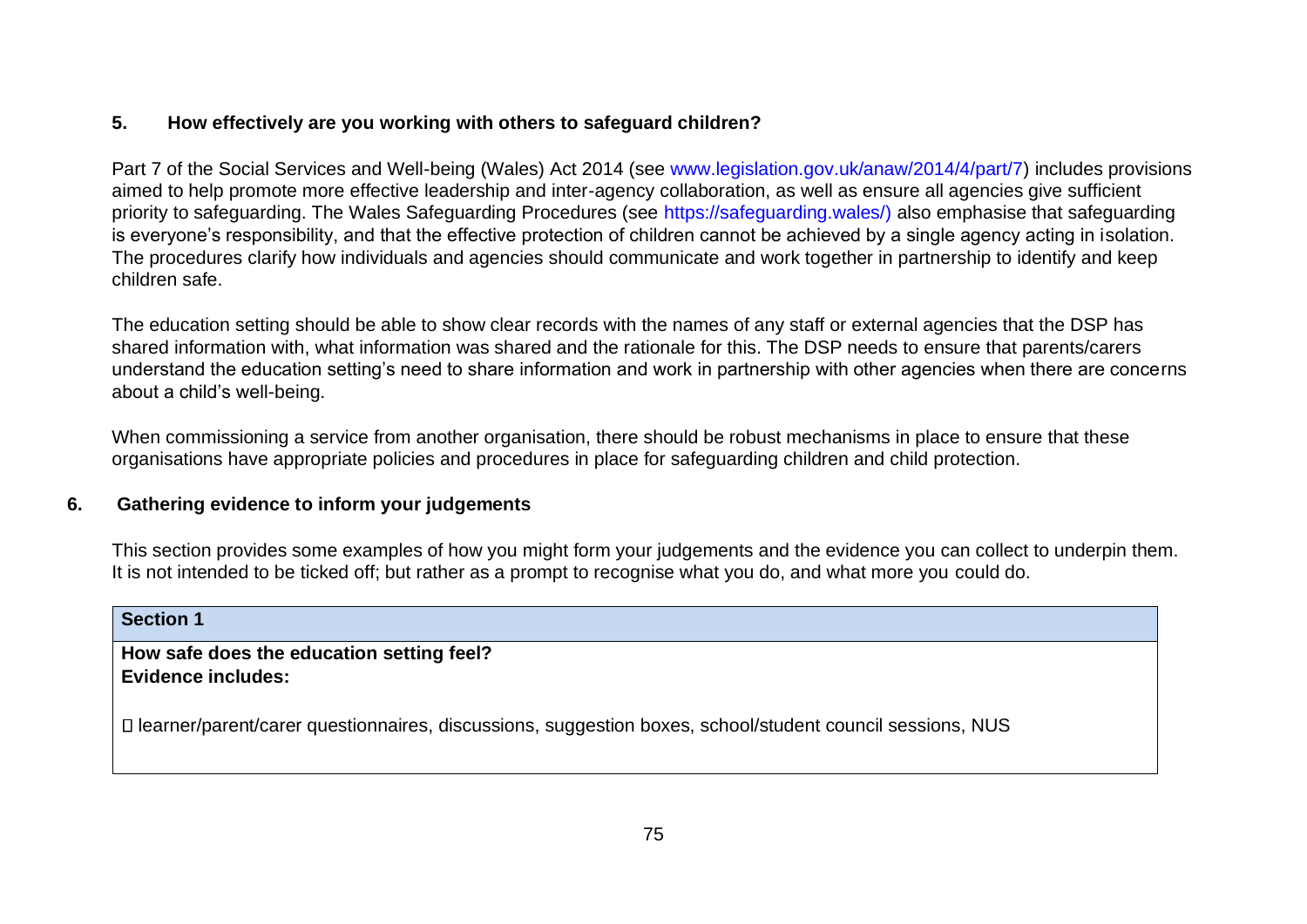• site security checklist and how it is used (e.g. do all visitors sign in and out and wear a visitor badge? Is proof of identity secured through photo ID?)

- listening education to break and lunchtime supervisors
- monitoring and evaluation systems to gauge the extent to which learners keep safe, adopt safe and responsible practices and deal sensibly with risk
- how risk is managed within the education setting (e.g. through discussion, risk assessments, role play and skills rehearsal) and what difference this makes
- risk assessments of external provision
- peer mediation and/or buddy programmes and their impact
- random checks with learners to see if they are confident they know how to access a trusted adult if they have any concerns
- reports/records on how the education setting acts on reported concerns raised by learners, parents/carers or other

people (including feedback from those who have raised concerns)

• face-to-face participatory techniques to find out about children's and young people's experiences, e.g. facilitating a

school mapping or community mapping activity with young people to find out where they feel safe and where they perceive risk.

# **Section 2**

**How effectively do you communicate safeguarding issues and policies? Evidence includes:**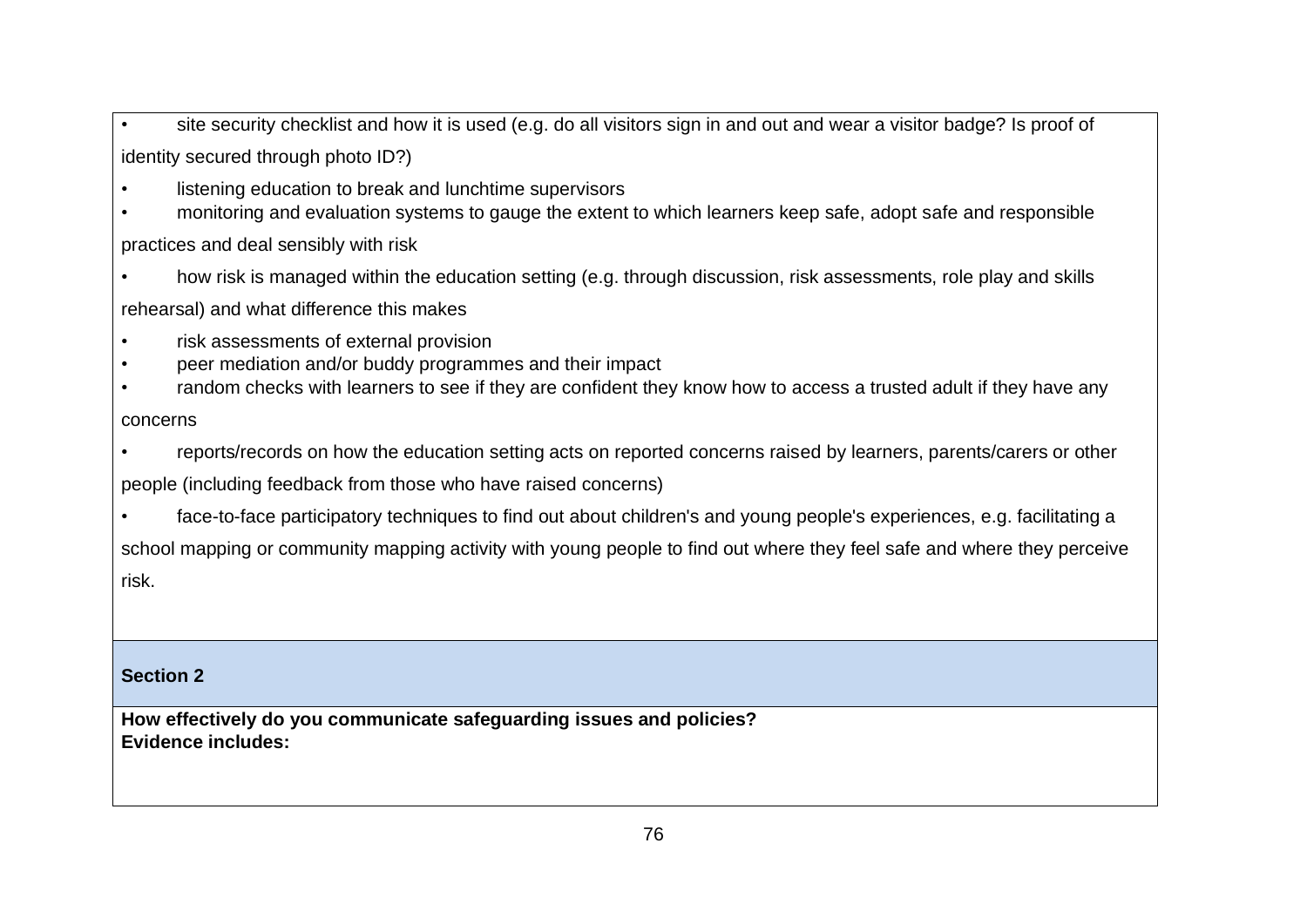- survey/questions to staff, governors, learners, parents/carers on awareness of safeguarding policy and approach  $\Box$ curriculum content (e.g. in PSE and RSE)
- posters displayed relating to safeguarding and child protection themes with helpline numbers (e.g. for external agencies) and how helpful learners think they are
- training, advice and guidance given to learners on online exploitation (including commercial and sexual exploitation) and its impact
- assemblies, class discussions, etc., where safeguarding-related issues have been addressed, e.g. bullying, LGBT bullying, substance misuse, child sexual exploitation, child criminal exploitation, online safety, absence/truanting, violence against women, domestic abuse and sexual violence, preventing radicalisation, extremism, etc., and what learners say about them
- records of initiatives and promotional and awareness-raising activities and their impact, including lesson plans, assembly notes and circle time records
- a clear, accessible reporting and progressing system for raising and acting on safeguarding concerns and how effectively they are used
- minutes from staff meetings where safeguarding issues have been discussed
- minutes/records from school/student council meetings that have raised safeguarding issues
- copies of newsletters/website content  $\square$  letters/communications with parents/carers
- records of parent/carer meetings.

# **Section 3**

# **How effective is your approach to safeguarding? Evidence includes:**

- records of concerns raised and how they are acted on
- asking learners who they would talk to if they had concerns and what concerns they have/would raise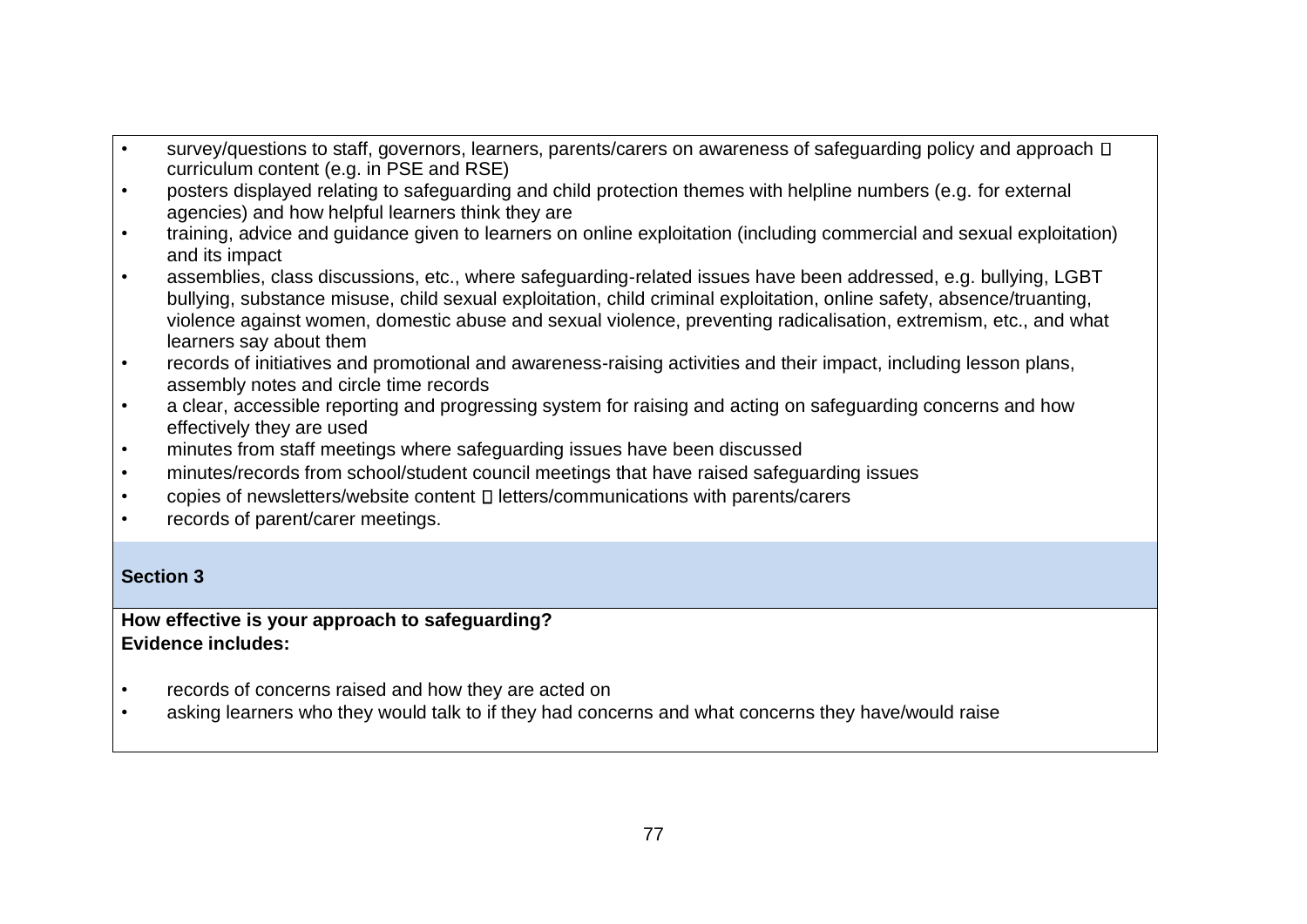- listening to vulnerable learners (e.g. care-experienced children, those with a care and support plan, young carers, those with additional learning needs) and those who have suffered abuse about how supported they feel
- listening to learners about experiences of bullying, harassment, prejudice and discrimination and how the education setting has/could support them
- asking staff about who they would talk to if they had concerns (including about colleagues, headteacher/principal, proprietor)
- reviews of any concerns raised in the past year, how they were recorded, how they were acted upon and the outcome
- behaviour management strategies and their implementation.

#### **Section 4**

**Section 5**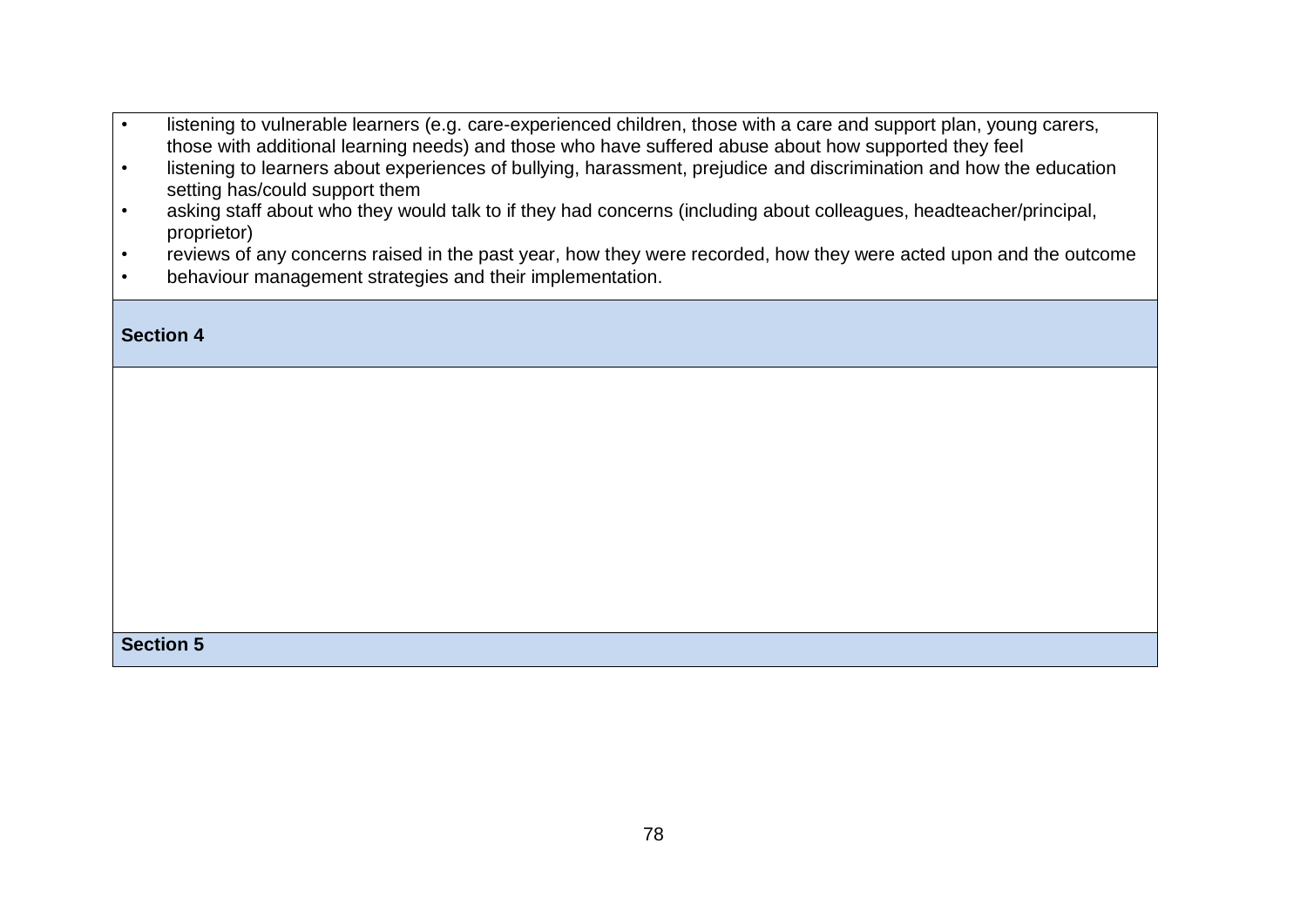# **How effectively are you working with others to safeguard children/learners?**

# **Evidence includes:**

- referral records to external agencies
- records/minutes of multi-agency meetings attended by the DSP or other staff
- records of information-sharing
- the quality of safeguarding/child protection files and records on vulnerable learners (e.g. up to date; accessible; accurate) D examples of lessons delivered by the All Wales School Liaison Core Programme and their impact D activities undertaken during anti-bullying week and their impact.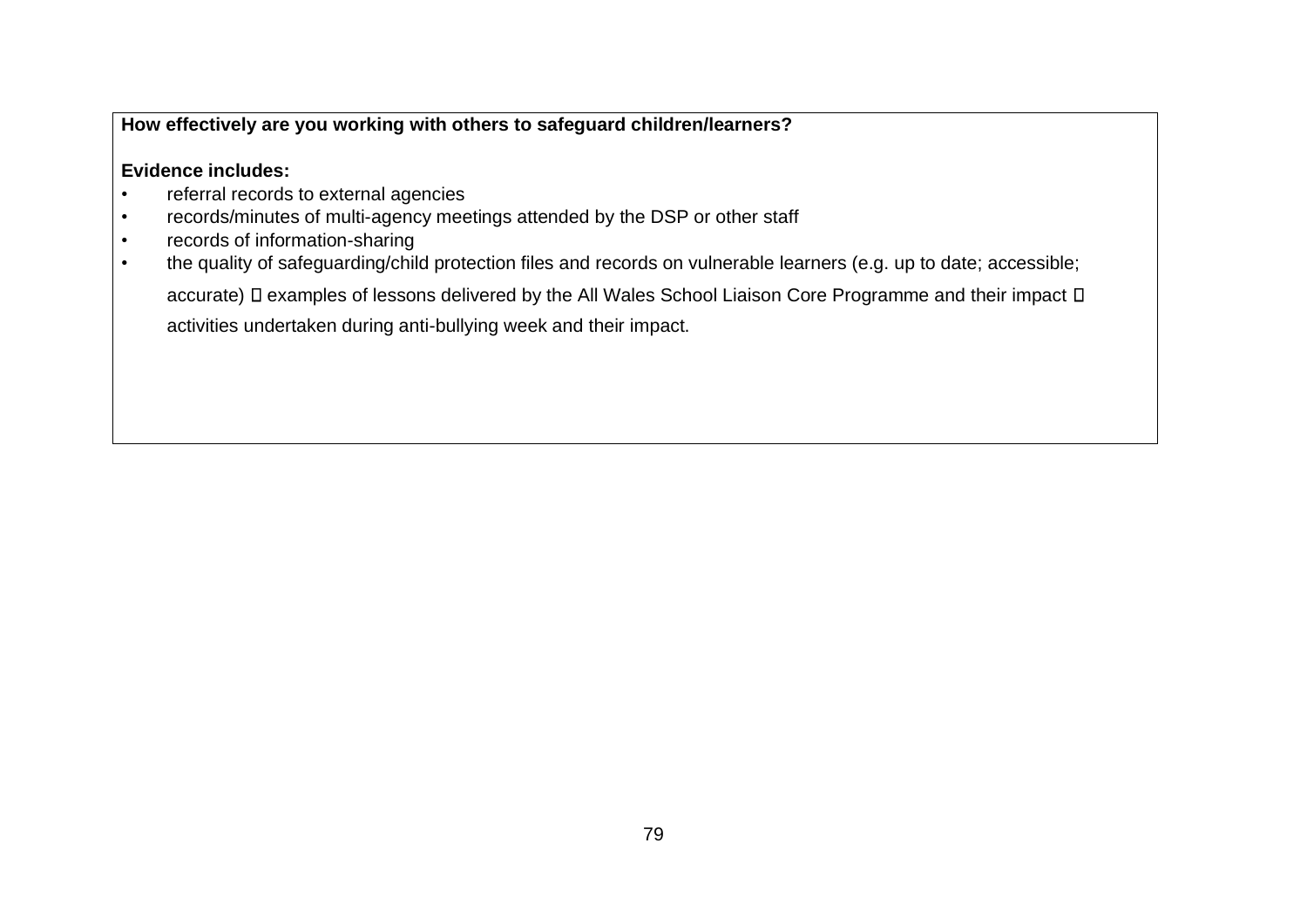# **Policies**

The school or college is likely to have a range of policies that are relevant to its approach to safeguarding and these can all help to provide evidence for the evaluation tool. They may include:

- anti-bullying
- online safety
- behaviour
- use of time out/use of physical restraint
- travel to and from school
- attendance
- inclusion/SEN/ALN
- meeting needs of children with medical conditions
- health and safety
- school equality plan
- safer recruitment
- professional conduct/communication protocols for staff
- dealing with allegations of professional abuse
- whistleblowing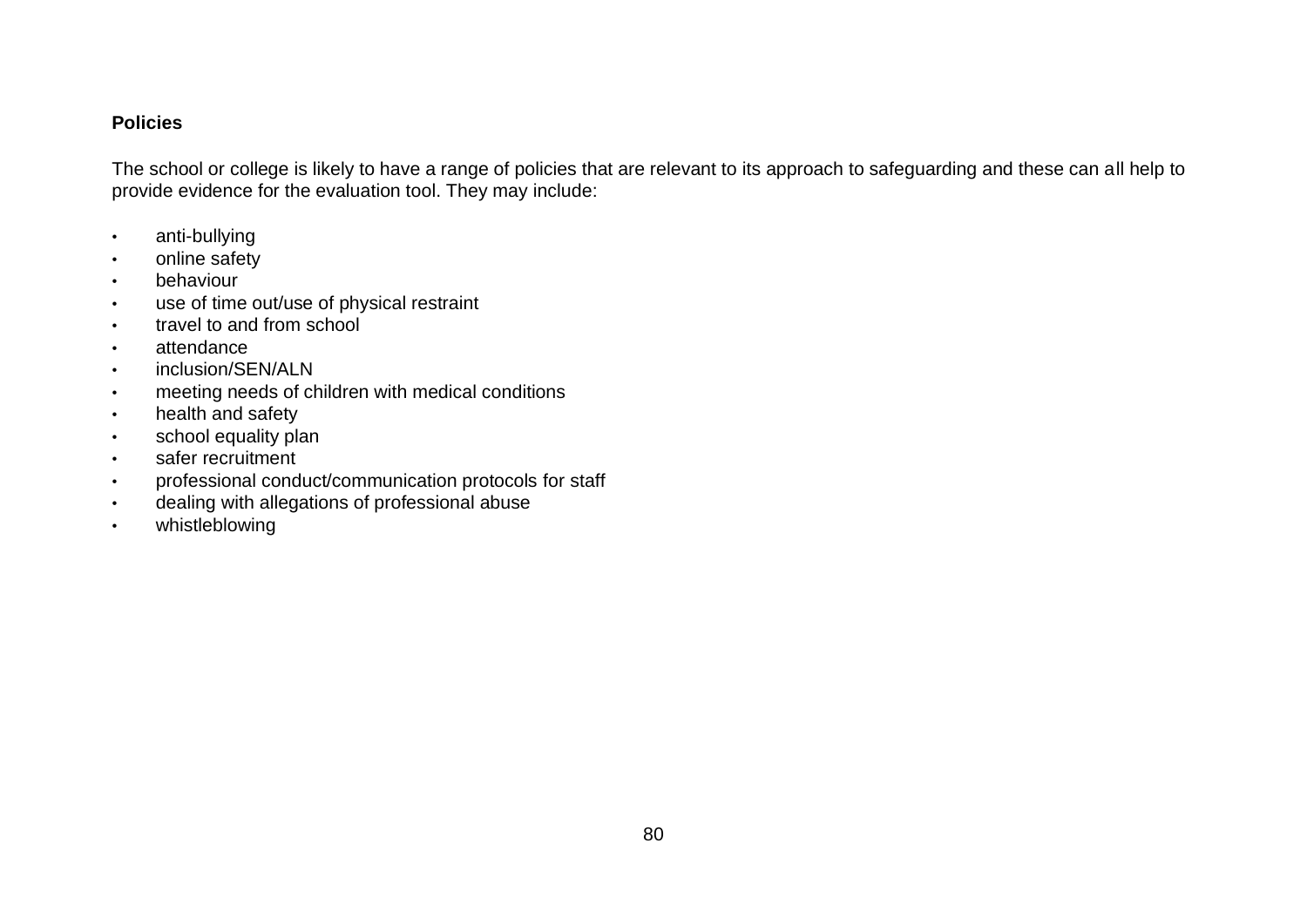# **Safeguarding audit Summary Completing this should be the final stage in the assessment process**

| <b>Section 1</b>                                                        | <b>Red (action</b> | <b>Amber (some</b> | <b>Green (no action</b> |
|-------------------------------------------------------------------------|--------------------|--------------------|-------------------------|
|                                                                         | needed)            | action needed)     | needed)                 |
| How safe does the education setting feel?                               |                    |                    |                         |
| <b>Section 2</b>                                                        | <b>Red (action</b> | <b>Amber (some</b> | <b>Green (no action</b> |
|                                                                         | needed)            | action needed)     | needed)                 |
| How effectively do you communicate safeguarding issues and<br>policies? |                    |                    |                         |
| <b>Section 3</b>                                                        | <b>Red (action</b> | <b>Amber (some</b> | <b>Green (no action</b> |
|                                                                         | needed)            | action needed)     | needed)                 |
| How effective is your approach to safeguarding?                         |                    |                    |                         |
| <b>Section 4</b>                                                        | <b>Red (action</b> | <b>Amber (some</b> | <b>Green (no action</b> |
|                                                                         | needed)            | action needed)     | needed)                 |
| How robust are your safeguarding practices?                             |                    |                    |                         |
| <b>Section 5</b>                                                        | <b>Red (action</b> | <b>Amber (some</b> | <b>Green (no action</b> |
|                                                                         | needed)            | action needed)     | needed)                 |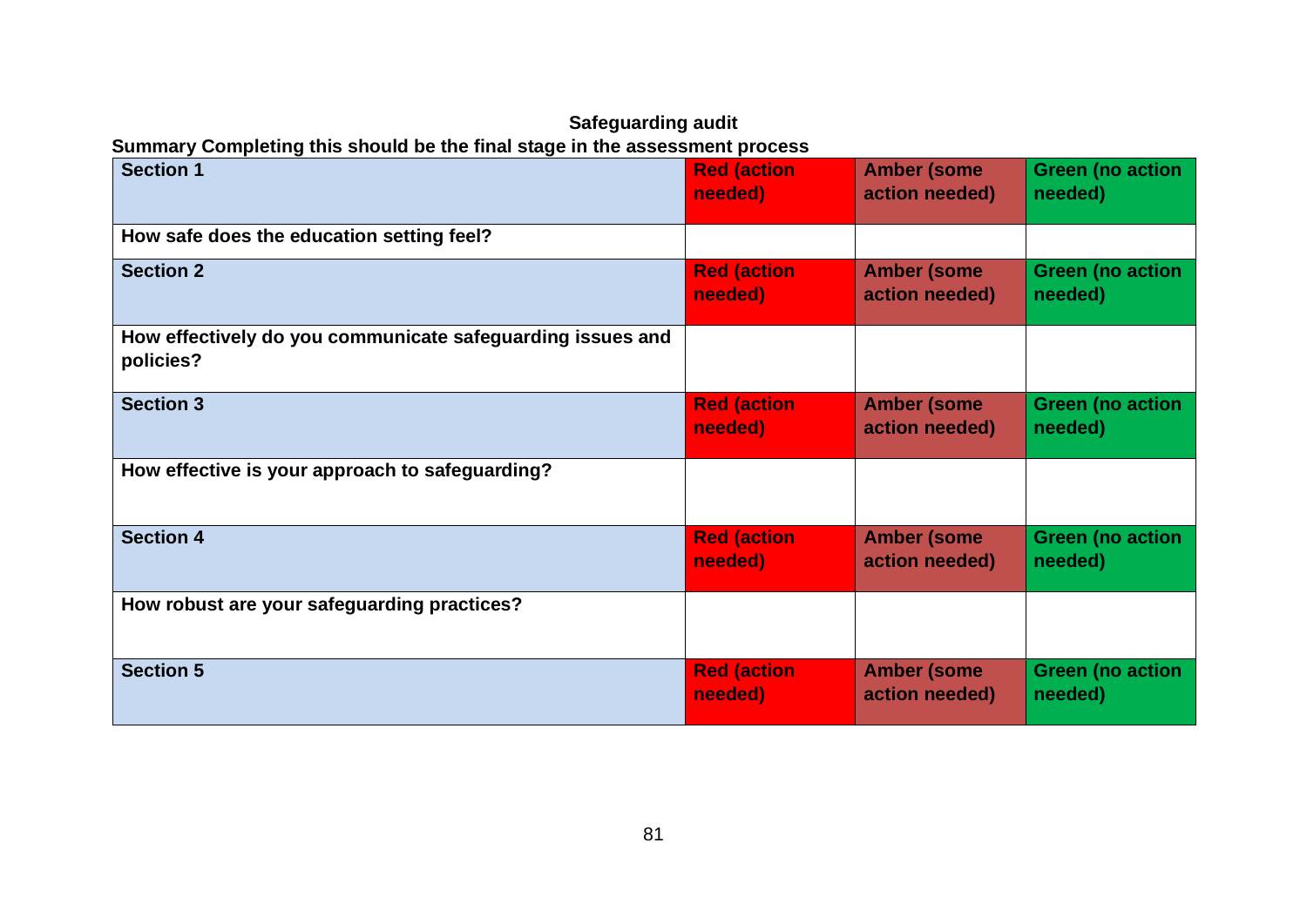| How effectively are you working with others to safeguard |                   |                   |                   |
|----------------------------------------------------------|-------------------|-------------------|-------------------|
| children/learners?                                       |                   |                   |                   |
|                                                          |                   |                   |                   |
| <b>Actions summary</b>                                   | <b>Priority 1</b> | <b>Priority 2</b> | <b>Priority 3</b> |
| Section 1: Making the education setting safe             |                   |                   |                   |
|                                                          |                   |                   |                   |
|                                                          |                   |                   |                   |
|                                                          |                   |                   |                   |
|                                                          |                   |                   |                   |
|                                                          |                   |                   |                   |
| Section 2: Improving how we communicate in relation to   |                   |                   |                   |
| safeguarding                                             |                   |                   |                   |
|                                                          |                   |                   |                   |
|                                                          |                   |                   |                   |
|                                                          |                   |                   |                   |
|                                                          |                   |                   |                   |
| Section 3: Developing our approach to safeguarding       |                   |                   |                   |
|                                                          |                   |                   |                   |
|                                                          |                   |                   |                   |
|                                                          |                   |                   |                   |
|                                                          |                   |                   |                   |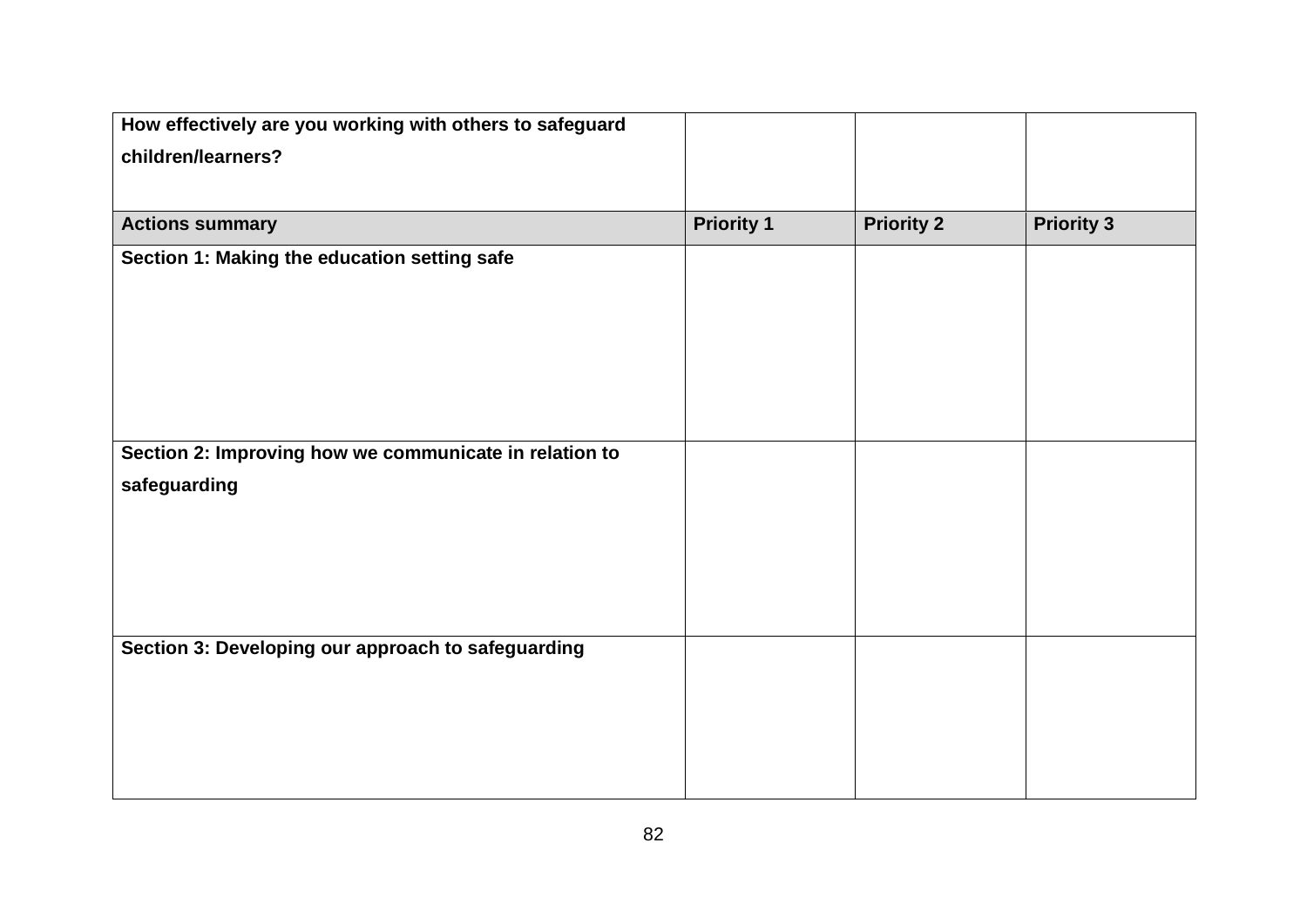| Section 4: Working better to safeguard learners |  |  |
|-------------------------------------------------|--|--|
| Section 5: Working better with others           |  |  |

| <b>Section 1</b>                                                                | <b>Red (action</b><br>needed)             | <b>Amber (some</b><br>action needed)           | <b>Green (no action</b><br>needed)         |
|---------------------------------------------------------------------------------|-------------------------------------------|------------------------------------------------|--------------------------------------------|
| How safe does the education setting feel?                                       |                                           |                                                |                                            |
|                                                                                 | $No - action$<br>required in this<br>area | We need more<br>evidence to<br>answer question | $Yes - as shown$<br>by evidence we<br>have |
| Do learners feel safe in the education setting?                                 |                                           |                                                |                                            |
| Are you effective in listening to and acting upon learners' safety<br>concerns? |                                           |                                                |                                            |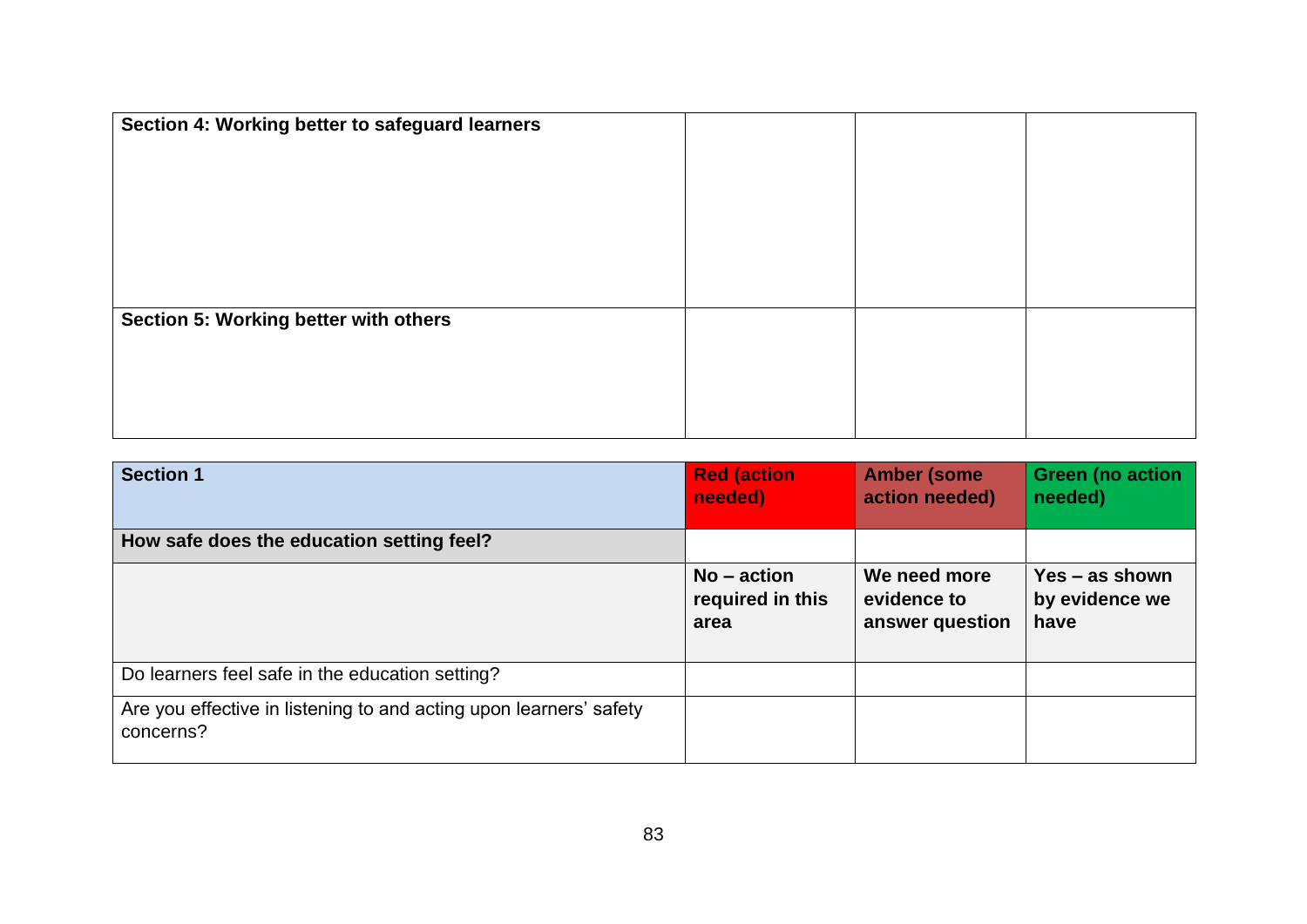| Do parents/carers have confidence about safety in this education<br>setting?                                               |  |
|----------------------------------------------------------------------------------------------------------------------------|--|
| Are there site security measures, including secure entry and exit<br>points that help you feel safe?                       |  |
| Are there good measures in place to ensure effective safeguarding<br>for extracurricular activities or off-site provision? |  |
| Are the identities of all visitors checked, and do they sign in and<br>out?                                                |  |
| Are visitors made aware of your commitment to safeguarding?                                                                |  |
| Actions: what needs to change?                                                                                             |  |

| <b>Section 2</b>                                                        | <b>Red (action</b> | <b>Amber (some</b> | <b>Green (no action</b> |
|-------------------------------------------------------------------------|--------------------|--------------------|-------------------------|
|                                                                         | needed)            | action needed)     | needed)                 |
| How effectively do you communicate safeguarding issues and<br>policies? |                    |                    |                         |
|                                                                         | $No - action$      | <b>Need more</b>   | $Yes - as shown$        |
|                                                                         | required in this   | evidence to        | by evidence we          |
|                                                                         | area               | answer question    | have                    |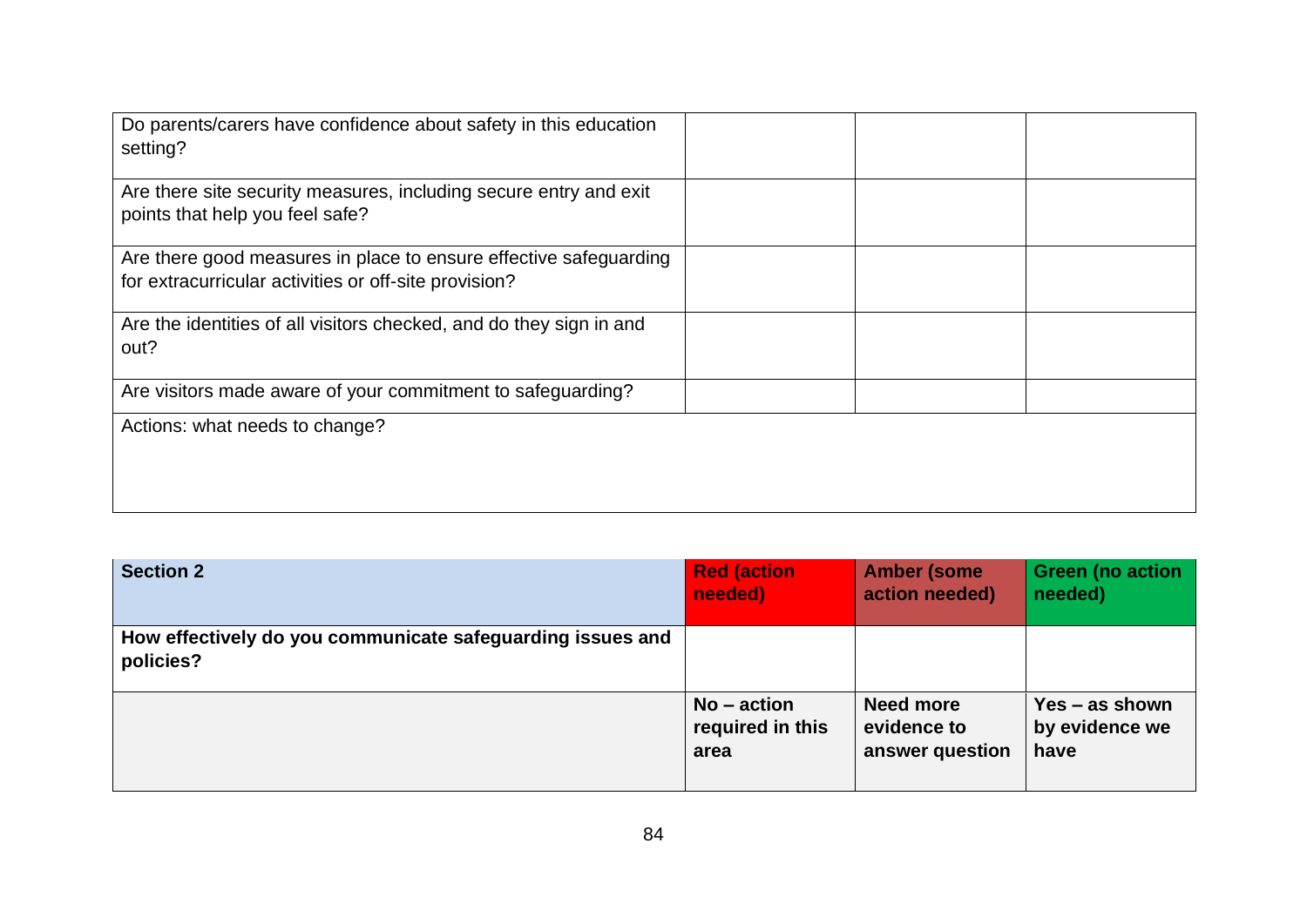| Is your safeguarding policy updated annually?                                                                                                      |  |
|----------------------------------------------------------------------------------------------------------------------------------------------------|--|
| Do you review annually how well your safeguarding policy and<br>procedures work?                                                                   |  |
| Has everyone (learners, parents/carers, agency staff, support staff,<br>governors) been given information on what is in the policy?                |  |
| Do the policies set out how, through teaching and pastoral support,<br>staff can help to strengthen safeguarding and prevent abuse and<br>neglect? |  |
| Is safeguarding treated as a priority issue in the senior<br>management team?                                                                      |  |
| Is safeguarding a regular item in staff meetings?                                                                                                  |  |
| Is safeguarding a regular item in student council meetings?                                                                                        |  |
| Is safeguarding covered regularly in your newsletter?                                                                                              |  |

| Are you confident that everyone recognises the child protection<br>and safeguarding responsibilities placed upon them by Keeping<br>learners safe? |  |  |
|----------------------------------------------------------------------------------------------------------------------------------------------------|--|--|
| Are safeguarding policies and practices easily accessible and<br>explained on your website in a user-friendly way?                                 |  |  |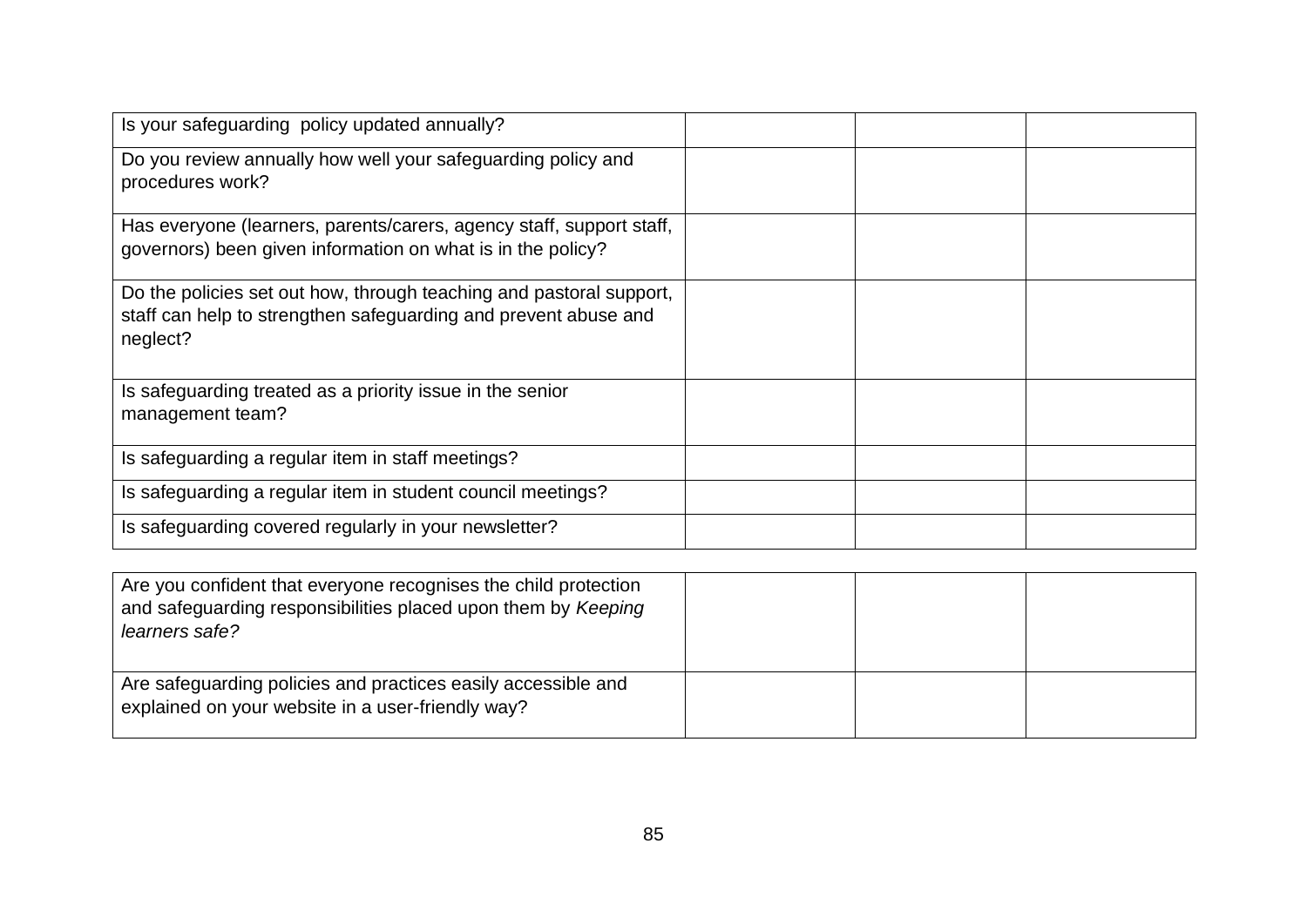| Actions: what needs to change?                                                                            |                                           |                                                    |                                            |
|-----------------------------------------------------------------------------------------------------------|-------------------------------------------|----------------------------------------------------|--------------------------------------------|
|                                                                                                           |                                           |                                                    |                                            |
| <b>Section 3</b>                                                                                          | <b>Red (action</b><br>needed)             | <b>Amber (some</b><br>action needed)               | <b>Green (no action</b><br>needed)         |
| How effective is your approach to safeguarding?                                                           |                                           |                                                    |                                            |
|                                                                                                           | $No - action$<br>required in this<br>area | <b>Need more</b><br>evidence to<br>answer question | $Yes - as shown$<br>by evidence we<br>have |
| Are you confident that you are effectively identifying, recording and<br>acting on safeguarding concerns? |                                           |                                                    |                                            |

| Are you satisfied with the level of pastoral and additional support<br>available to learners, including any who are at particular risk or<br>vulnerable? |  |  |
|----------------------------------------------------------------------------------------------------------------------------------------------------------|--|--|
| Are you confident that enough support is provided to learners who<br>have experienced abuse, neglect or other kinds of harm?                             |  |  |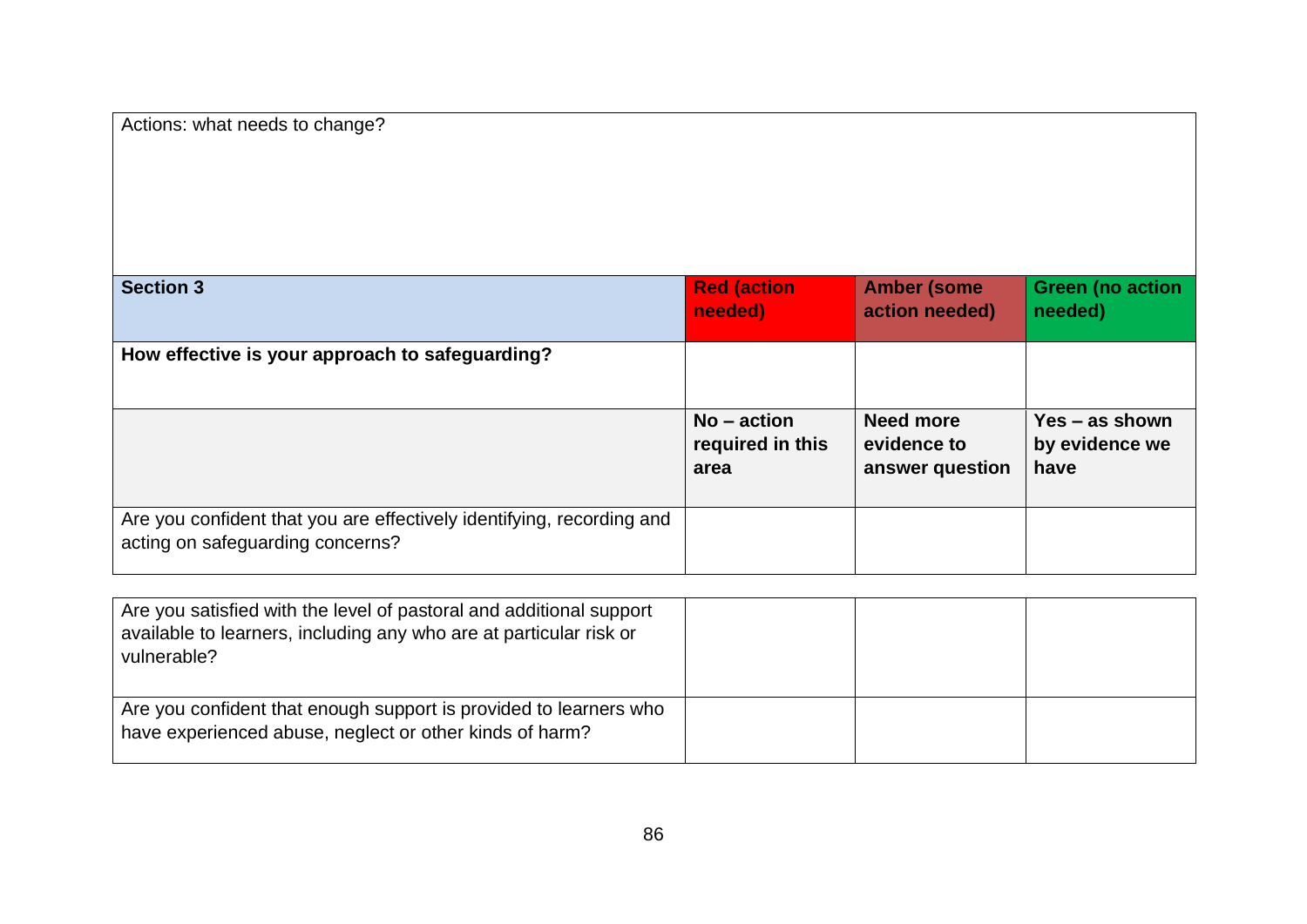| Do all staff know about the procedures for reporting absences or<br>exclusions of learners who are looked after, on the child register or<br>who could be at risk?                                                |  |  |
|-------------------------------------------------------------------------------------------------------------------------------------------------------------------------------------------------------------------|--|--|
| Are you satisfied that the curriculum provides learners with sufficient<br>information about safeguarding?                                                                                                        |  |  |
| Do you have an anti-bullying policy that is in line with the statutory<br>Rights, Respect, Equality guidance (see<br>gov.wales/schoolbullying)?                                                                   |  |  |
| Do you have policies that address how to deal with the range of<br>issues learners may be faced with?                                                                                                             |  |  |
| Do you have a policy on the use of photography and video<br>recording? Are permissions collected from parents/carers and<br>adhered to, and are images used and stored in accordance with<br>safeguarding advice? |  |  |
| Are safeguarding issues embedded into policies and practices that<br>support attendance and behaviour?                                                                                                            |  |  |

| Are you confident about your processes for addressing abuse, |  |  |
|--------------------------------------------------------------|--|--|
| prejudice, discrimination and harassment?                    |  |  |
|                                                              |  |  |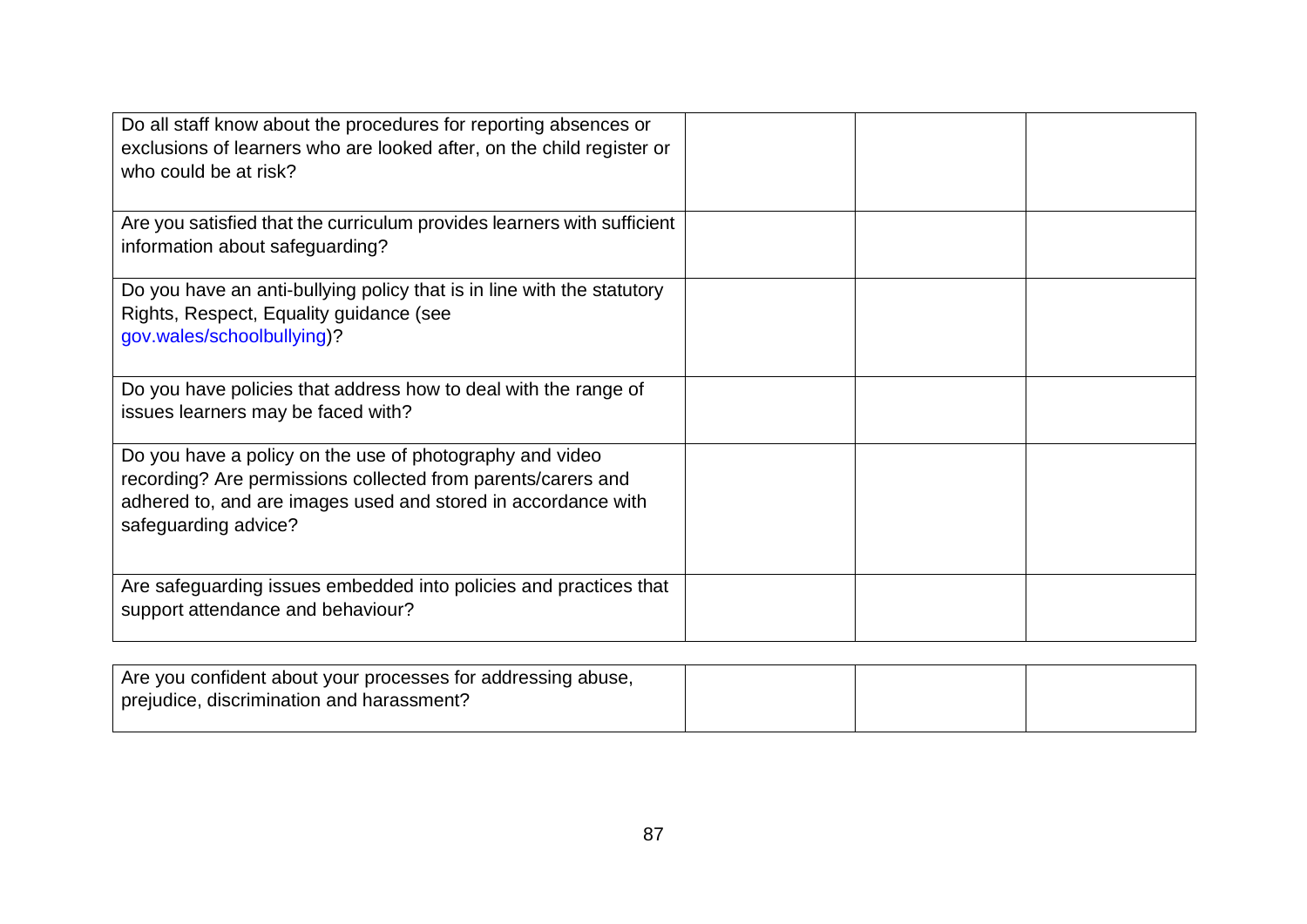| Are you confident that your approach to physical intervention and<br>restraint is appropriate? Is this reflected in your behaviour policy or<br>a separate school policy? |                                           |                                                    |                                          |
|---------------------------------------------------------------------------------------------------------------------------------------------------------------------------|-------------------------------------------|----------------------------------------------------|------------------------------------------|
| Actions: what needs to change?                                                                                                                                            |                                           |                                                    |                                          |
|                                                                                                                                                                           |                                           |                                                    |                                          |
|                                                                                                                                                                           |                                           |                                                    |                                          |
| <b>Section 4</b>                                                                                                                                                          | <b>Red (action</b>                        | <b>Amber (some</b>                                 | <b>Green (no action</b>                  |
|                                                                                                                                                                           | needed)                                   | action needed)                                     | needed)                                  |
| How robust are your safeguarding practices?                                                                                                                               |                                           |                                                    |                                          |
|                                                                                                                                                                           | $No - action$<br>required in this<br>area | <b>Need more</b><br>evidence to<br>answer question | Yes - as shown<br>by evidence we<br>have |
| Is there a DSP and a deputy responsible for safeguarding?                                                                                                                 |                                           |                                                    |                                          |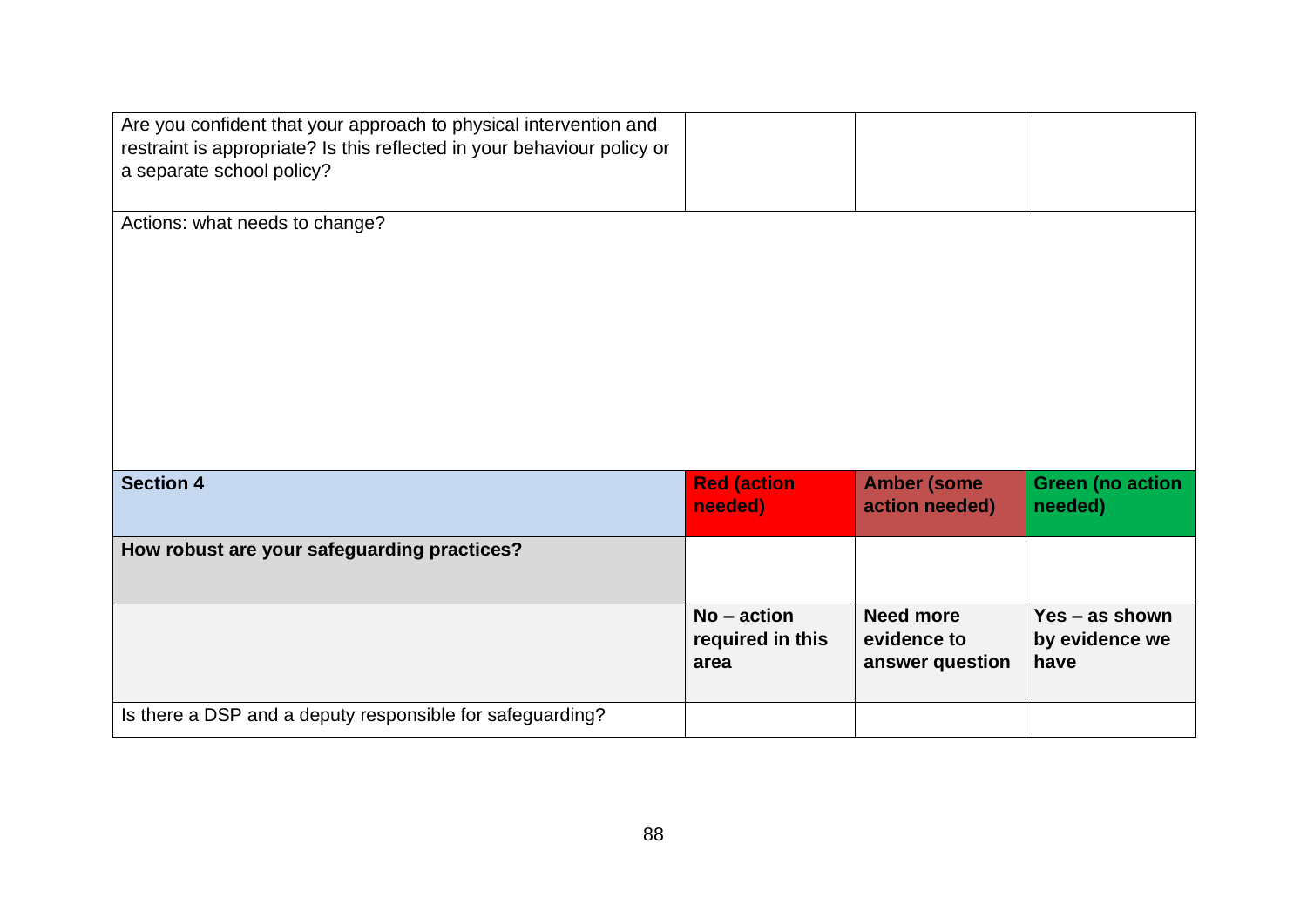| Do staff/learners/parents/carers and outside agencies know who<br>these people are (e.g. are they named on your website?)                                                                                                                                                                                                                        |  |
|--------------------------------------------------------------------------------------------------------------------------------------------------------------------------------------------------------------------------------------------------------------------------------------------------------------------------------------------------|--|
| Are you confident that all learner's voices are heard?                                                                                                                                                                                                                                                                                           |  |
| Are all staff clear about what to do if a child protection disclosure is<br>made and how it must be reported, recorded and monitored?                                                                                                                                                                                                            |  |
| Would all staff know what to do if a concern was raised about a<br>colleague, including about the headteacher/principal?                                                                                                                                                                                                                         |  |
| Have all staff and volunteers had child protection and safeguarding<br>training to help them identify signs of abuse? Do they know how to<br>report concerns about abuse, whether it is in the learning setting, in<br>the home or in other education settings? Is this regularly refreshed<br>with suitable training, in line with your policy? |  |
| Have the DSP and relevant governor(s) had recent safeguarding<br>training that is relevant to their role?                                                                                                                                                                                                                                        |  |
| Are sufficient arrangements made for staff and volunteers absent<br>during training?                                                                                                                                                                                                                                                             |  |
| Are temporary, peripatetic and agency staff made aware of the<br>education setting's safeguarding/child protection procedures?                                                                                                                                                                                                                   |  |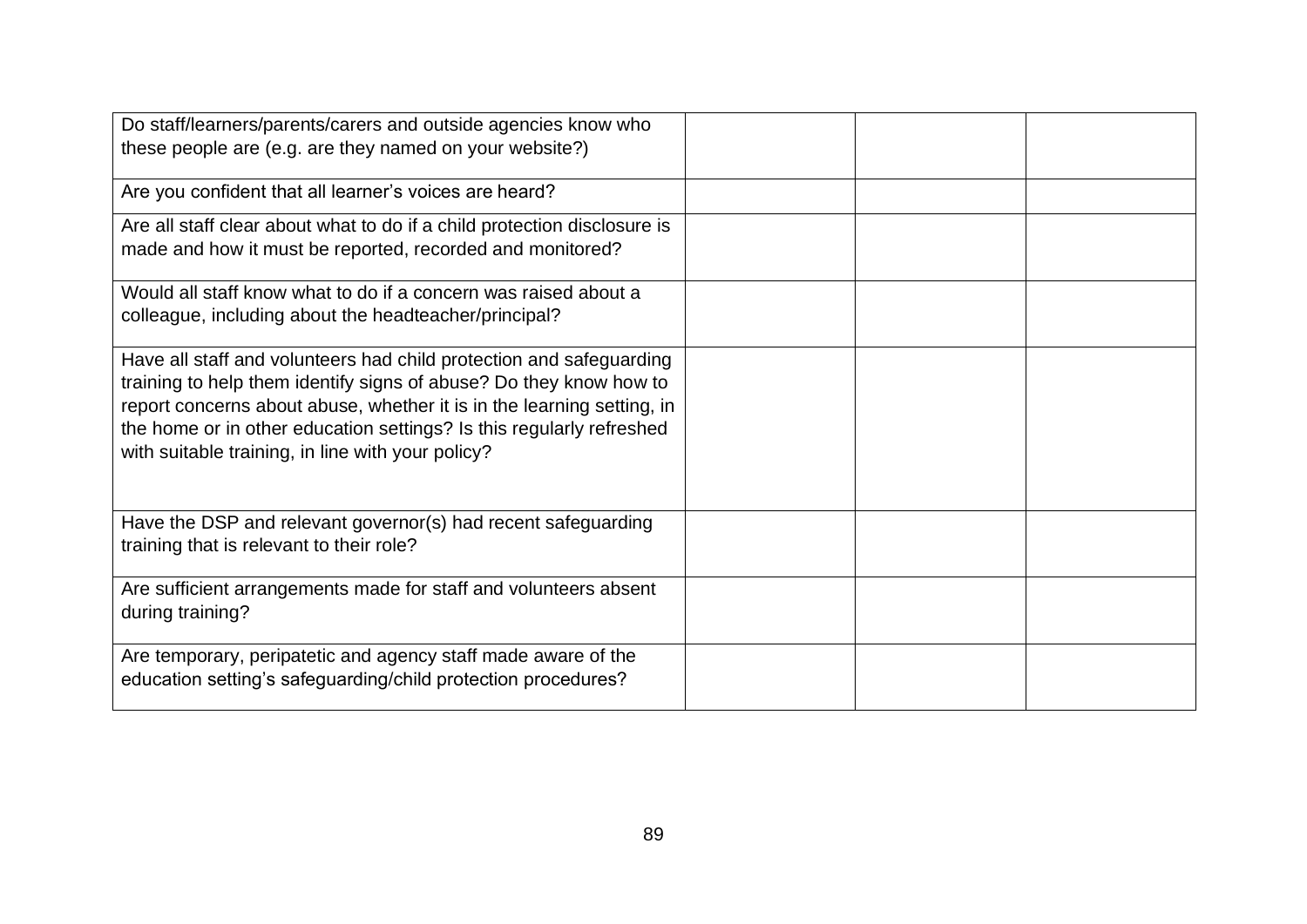| Is there a central register that records the safeguarding training |  |  |
|--------------------------------------------------------------------|--|--|
| that all staff have undertaken, including an assessment of         |  |  |
| effectiveness and impact with appropriate updates?                 |  |  |
|                                                                    |  |  |

| Are safeguarding concerns shared securely with the DSP?                                                                                       |  |
|-----------------------------------------------------------------------------------------------------------------------------------------------|--|
| Are records stored securely with controlled access that protects<br>confidentiality?                                                          |  |
| How well do staff understand their roles and responsibilities in<br>keeping referrals confidential?                                           |  |
| Are all staff clear about how to discuss a safeguarding concern or<br>issue with a learner?                                                   |  |
| Do all staff (including temporary staff and unsupervised volunteers)<br>have DBS checks, and are these updated as required by your<br>policy? |  |
| Is there a record that all staff appointed after 2002 have a Criminal<br>Records Bureau (CRB)/DBS check and at the appropriate level?         |  |
| Are you confident that governors have sufficient knowledge to<br>question and challenge safeguarding provision in the school?                 |  |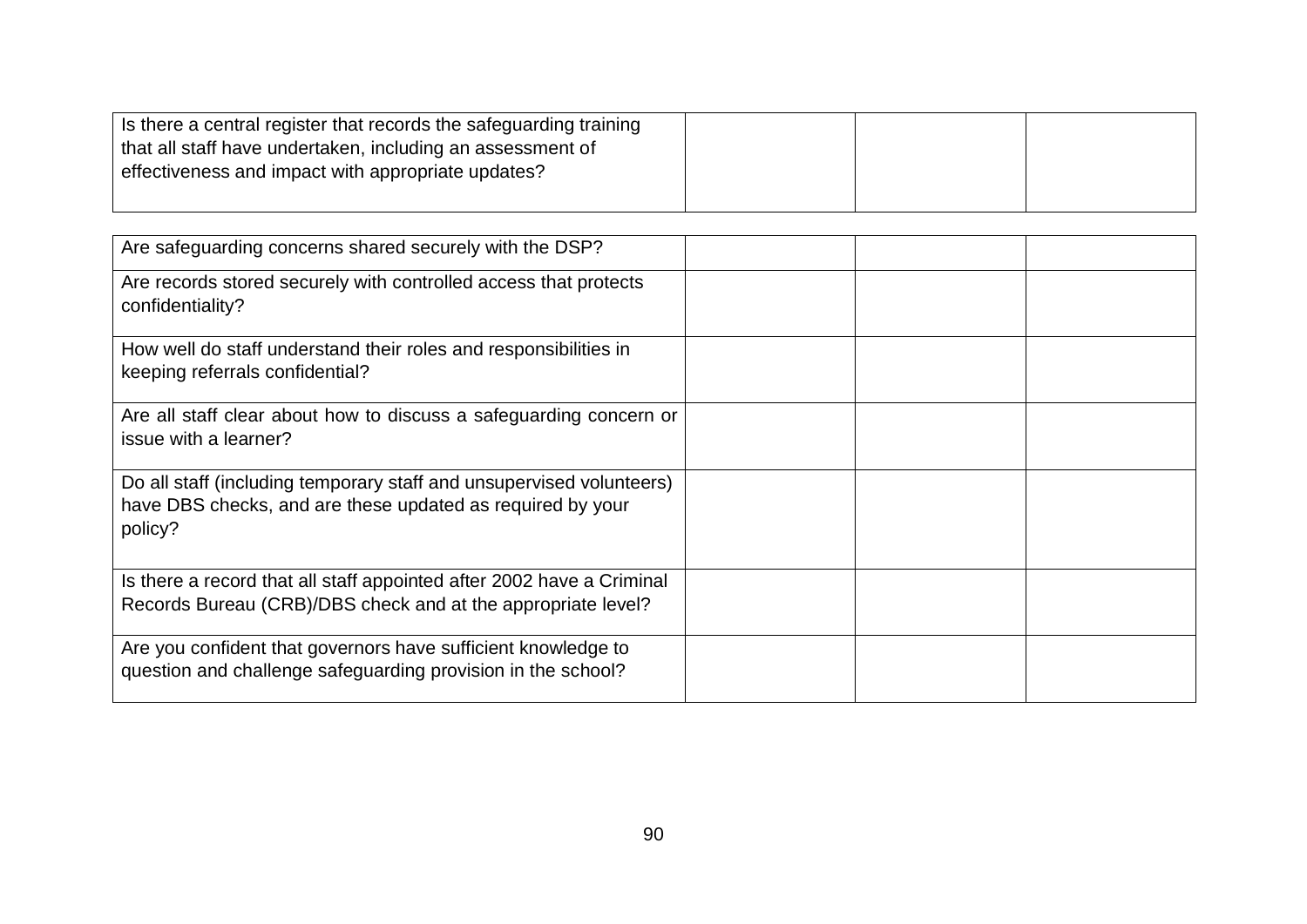Actions: what need to change?

| <b>Section 5</b>                                                               | <b>Red (action</b><br>needed)     | <b>Amber (some</b><br>action needed) | <b>Green (no action</b><br>needed) |
|--------------------------------------------------------------------------------|-----------------------------------|--------------------------------------|------------------------------------|
| How effectively are you working with others to safeguard<br>children/learners? |                                   |                                      |                                    |
|                                                                                | $No - action$<br>required in this | <b>Need more</b><br>evidence to      | $Yes - as shown$<br>by evidence we |
|                                                                                | area                              | answer question                      | have                               |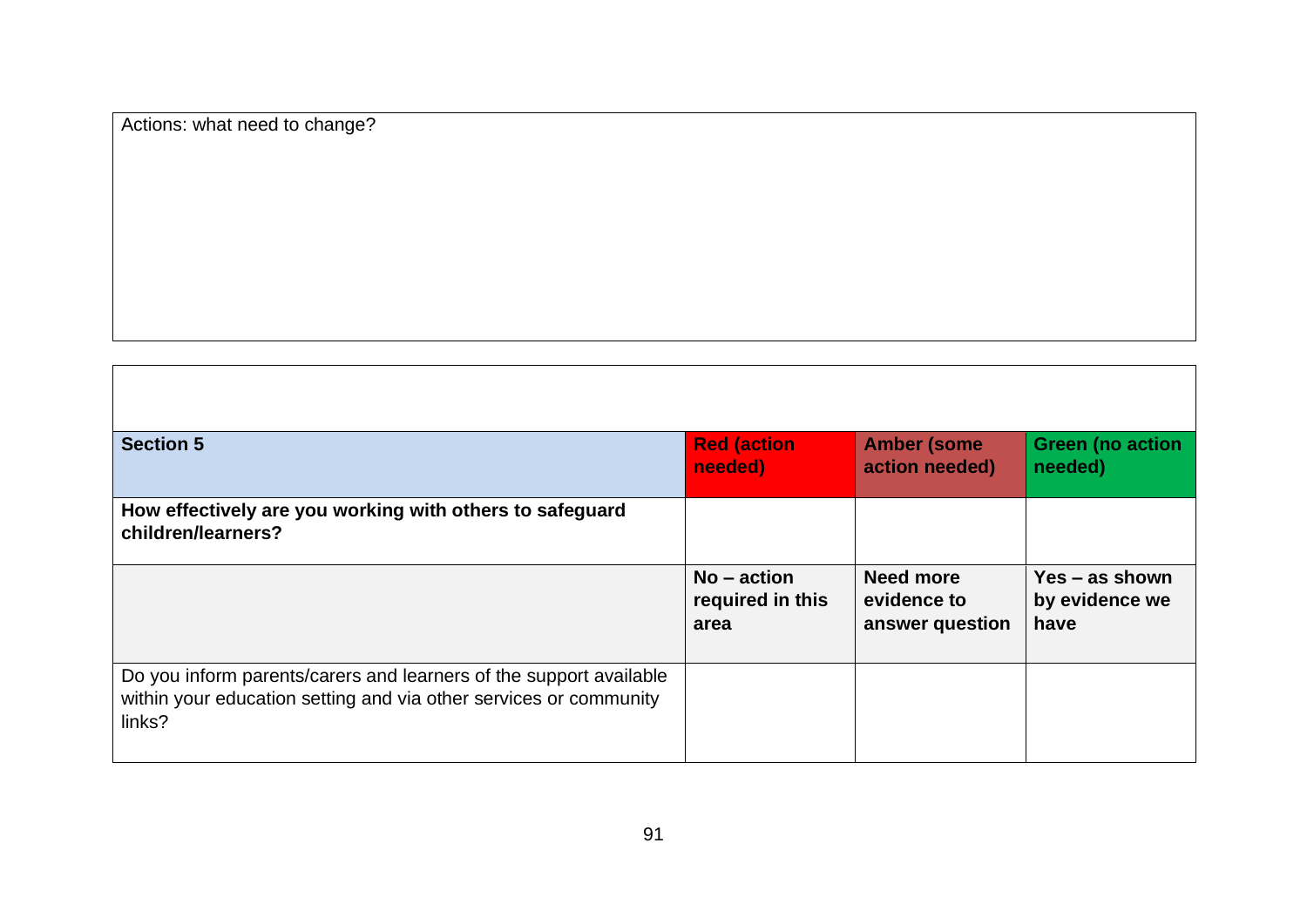| Have parents/carers and learners been informed of the education<br>setting's need to share information with other agencies if<br>necessary? |  |
|---------------------------------------------------------------------------------------------------------------------------------------------|--|
| Do you work with outside agencies to develop learners' awareness<br>of safeguarding issues?                                                 |  |
| Have relevant staff had training on working with other agencies in<br>line with your policy?                                                |  |
| Are you confident that your education setting works effectively with<br>other agencies in regard to child protection concerns?              |  |
| Actions: what needs to change?                                                                                                              |  |